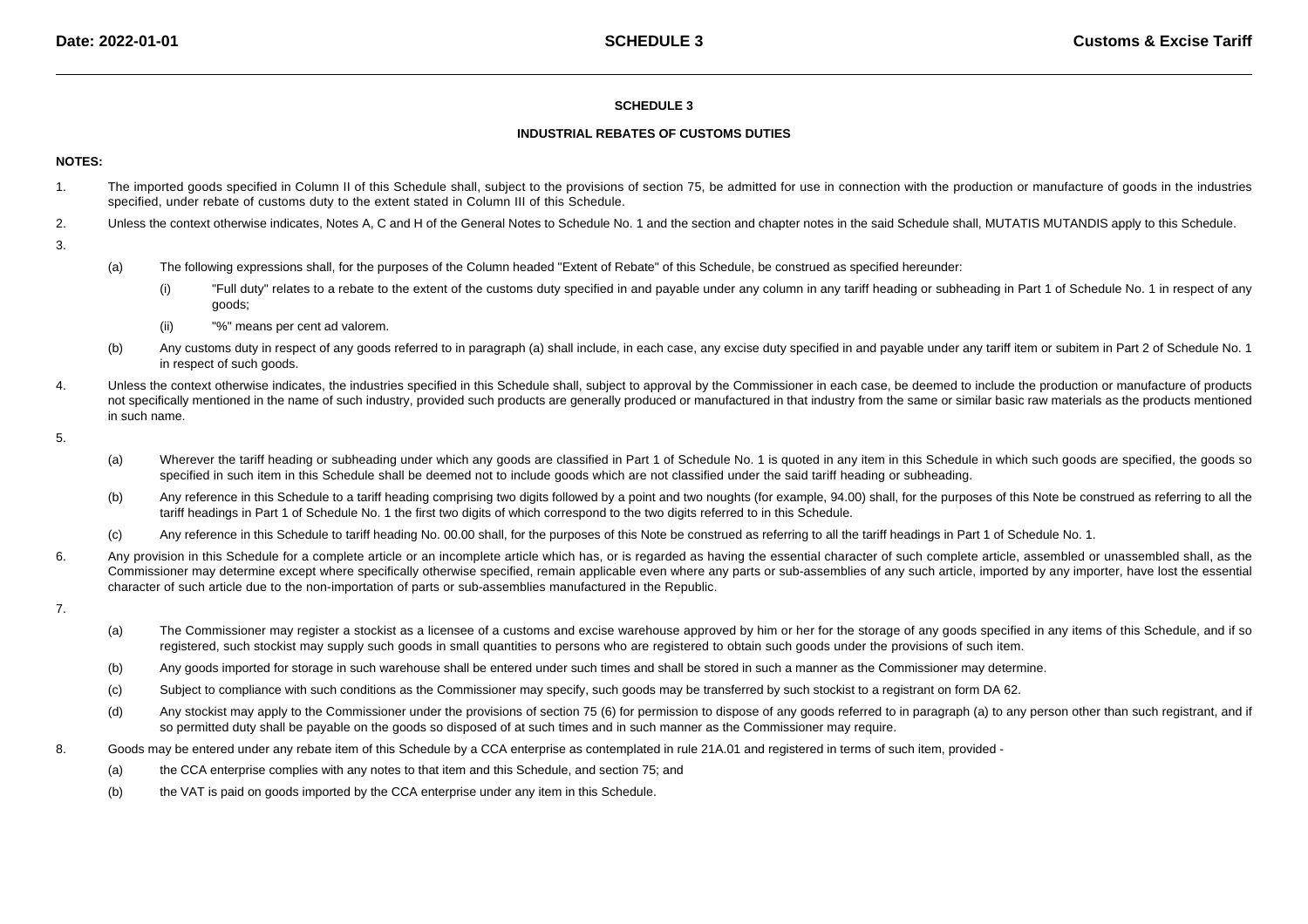**SCHEDULE 3 PART 1**

**GOODS USED IN THE MANUFACTURE OF OTHER GOODS**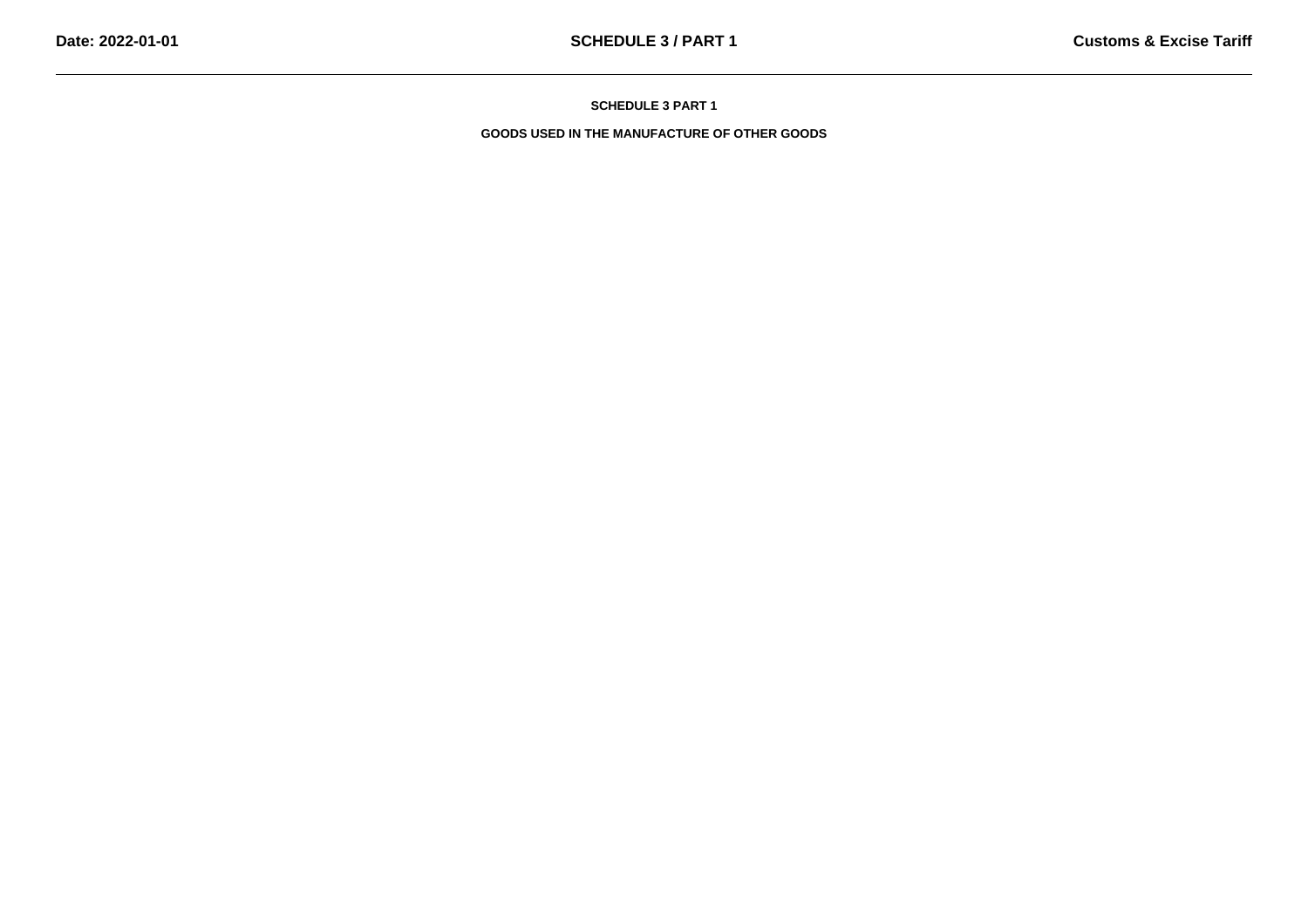| <b>Rebate Item</b> | <b>Tariff</b><br>Heading                                                                                                      | <b>Rebate Code</b> | CD | <b>Description</b>                                                                                                                                                                                                                                                                     | <b>Extent of Rebate</b> |  |  |  |  |
|--------------------|-------------------------------------------------------------------------------------------------------------------------------|--------------------|----|----------------------------------------------------------------------------------------------------------------------------------------------------------------------------------------------------------------------------------------------------------------------------------------|-------------------------|--|--|--|--|
| 303.00             | ANIMAL AND VEGETABLE FATS AND OILS AND THEIR CLEAVAGE PRODUCTS; PREPARED EDIBLE FATS; ANIMAL OR VEGETABLE WAXES               |                    |    |                                                                                                                                                                                                                                                                                        |                         |  |  |  |  |
| 303.01             | INDUSTRY: ANIMAL OR VEGETABLE FATS AND OILS AND THEIR CLEAVAGE PRODUCTS, AND PREPARED EDIBLE FATS AND ANIMAL OR VEGETABLE WAX |                    |    |                                                                                                                                                                                                                                                                                        |                         |  |  |  |  |
| 303.01             | 1511.90                                                                                                                       | 01.06              | 62 | Palm stearin, not chemically modified, for the manufacture of edible fats                                                                                                                                                                                                              | Full duty               |  |  |  |  |
| 303.01             | 1511.90                                                                                                                       | 02.06              | 67 | Palm stearin, refined but not chemically modified, for blending with paraffin wax, of which the palm stearin content is 20 per<br>cent or more by mass                                                                                                                                 | Full duty               |  |  |  |  |
| 303.01             | 1511.90                                                                                                                       | 03.06              | 61 | Palm oil, refined, bleached and deodorised but not fractionated, for the manufacture of edible mixtures or preparations of<br>animal or vegetable fats or oils, or of fractions of different fats or oils of Chapter 15, classifiable in tariff subheading 1517.90                     | Full duty               |  |  |  |  |
| 304.00             |                                                                                                                               |                    |    | PREPARED FOODSTUFFS; BEVERAGES, SPIRITS AND VINEGAR; TOBACCO AND MANUFACTURED TOBACCO SUBSTITUTES                                                                                                                                                                                      |                         |  |  |  |  |
| 304.01             |                                                                                                                               |                    |    | INDUSTRY: PREPARATIONS OF MEAT, OF FISH OR OF CRUSTACEANS, MOLLUSCS OR OTHER AQUATIC INVERTEBRATES                                                                                                                                                                                     |                         |  |  |  |  |
| 304.01             | 0202.30                                                                                                                       | 02.06              | 69 | Mechanically deboned meat of bovine animals (excluding cuts), frozen, for the manufacture of cooked or smoked sausage and<br>similar products and of prepared or preserved meat in airtight metal containers                                                                           | Full duty               |  |  |  |  |
| 304.01             | 0202.30                                                                                                                       | 04.06              | 68 | Meat of bovine animals, frozen, boneless, in such quantities and at such times and subject to such conditions as the<br>International Trade Administration Commission, may allow by specific permit, for the manufacture of prepared or preserved<br>meat in airtight metal containers | Full duty               |  |  |  |  |
| 304.01             | 02.04                                                                                                                         | 01.04              | 44 | Meat of sheep or goats, frozen, boneless, in such quantities, at such times and subject to such conditions as the International<br>Trade Administration Commission, may allow by specific permit                                                                                       | Full duty less 56c/kg   |  |  |  |  |
| 304.01             | 7612.90                                                                                                                       | 01.06              | 66 | Flat aluminium ring-pull cans, for the canning of fish in airtight metal containers                                                                                                                                                                                                    | Full duty               |  |  |  |  |
| 304.02             |                                                                                                                               |                    |    | INDUSTRY: FLOUR, MEAL AND POWDER OF THE DRIED LEGUMINOUS VEGETABLES                                                                                                                                                                                                                    |                         |  |  |  |  |
| 304.02             | 0713.90                                                                                                                       | 01.06              | 69 | Guar beans, for the manufacture of guar powder, meal or flour of heading 11.06                                                                                                                                                                                                         | Full duty               |  |  |  |  |
| 304.03             |                                                                                                                               |                    |    | INDUSTRY: SUGAR CONFECTIONARY, WHETHER OR NOT CONTAINING COCOA                                                                                                                                                                                                                         |                         |  |  |  |  |
| 304.03             | 1516.20                                                                                                                       | 01.06              | 64 | Vegetable fats and oils and their fractions, partly or wholly hydrogenated, inter-esterified, re-esterified or elaidinised, whether<br>or not refined, but not further prepared                                                                                                        | Full duty               |  |  |  |  |
| 304.03             | 1517.90                                                                                                                       | 01.06              | 61 | Edible mixtures or preparations of animal or vegetable fats or oils or of fractions of different fats or oils                                                                                                                                                                          | Full duty               |  |  |  |  |
| 304.05             |                                                                                                                               |                    |    | INDUSTRY: PREPARATIONS OF CEREALS, FLOUR, STARCH OR MILK AND PASTRYCOOKS' PRODUCTS                                                                                                                                                                                                     |                         |  |  |  |  |
| 304.05             | 1103.11                                                                                                                       | 01.06              | 60 | Semolina of wheat, for the manufacture of pasta, whether or not cooked or stuffed (with meat or other substances) or<br>otherwise prepared, such as spaghetti, macaroni, noodles, lasagna, gnocchi, ravioli and cannelloni, and couscous, whether or<br>not prepared, of heading 19.02 | Full duty               |  |  |  |  |
| 304.05             | 1108.11                                                                                                                       | 01.06              | 62 | Wheat starch, for the manufacture of biscuits of subheadings 1905.30 and 1905.90                                                                                                                                                                                                       | Full duty               |  |  |  |  |
| 304.05             | 1517.90                                                                                                                       | 01.06              | 65 | Edible mixtures or preparations of animal or vegetable fats or oils or of fractions of different fats or oils, for the manufacture of<br>pastry of subheading 1905.90                                                                                                                  | Full duty               |  |  |  |  |
| 304.06             | INDUSTRY: PREPARATIONS OF VEGETABLES, FRUIT, NUTS OR OTHER PARTS OF PLANTS                                                    |                    |    |                                                                                                                                                                                                                                                                                        |                         |  |  |  |  |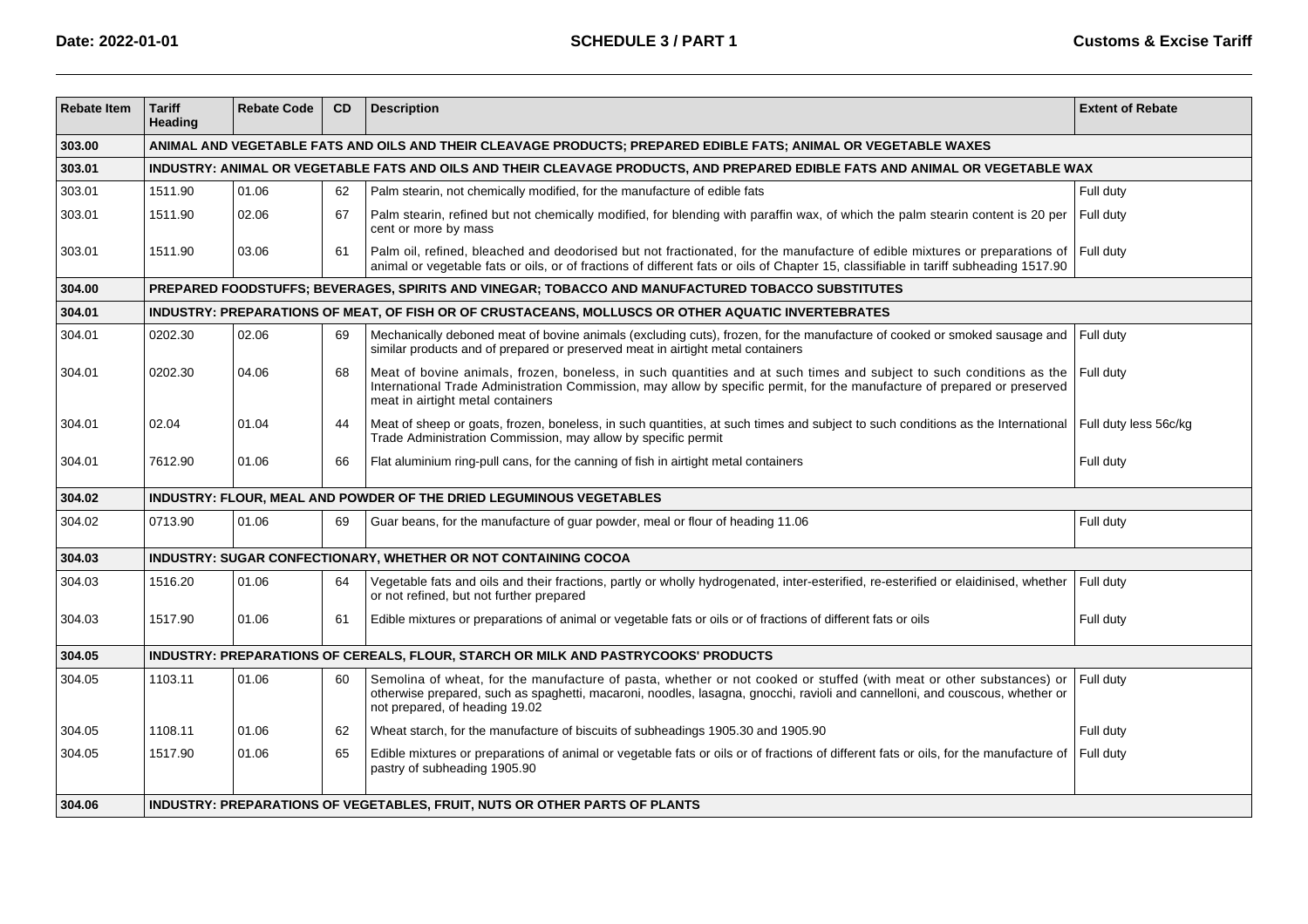| <b>Rebate Item</b> | <b>Tariff</b><br>Heading                        | <b>Rebate Code</b> | <b>CD</b> | <b>Description</b>                                                                                                                                                                                                                                                                                                      | <b>Extent of Rebate</b>  |  |  |  |  |  |  |
|--------------------|-------------------------------------------------|--------------------|-----------|-------------------------------------------------------------------------------------------------------------------------------------------------------------------------------------------------------------------------------------------------------------------------------------------------------------------------|--------------------------|--|--|--|--|--|--|
| 304.06             | 0812.10                                         | 01.06              | 65        | Cherries, provisionally preserved (for example, by sulphur dioxide gas, in brine, in sulphur water or in other preservative<br>solutions), but unsuitable in that state for immediate consumption, for the manufacture of glazed cherries of heading 20.06 and<br>fruit salad and fruit cocktails of subheading 2008.97 | Full duty                |  |  |  |  |  |  |
| 304.07             | <b>INDUSTRY: FOOD PREPARATION</b>               |                    |           |                                                                                                                                                                                                                                                                                                                         |                          |  |  |  |  |  |  |
| 304.07             | 0403.90                                         | 01.06              | 62        | Buttermilk powder, for the manufacture of ice cream of heading 21.05                                                                                                                                                                                                                                                    | Full duty                |  |  |  |  |  |  |
| 304.07             | 0404.10                                         | 01.06              | 60        | Demineralised whey powder, for the manufacture of prepared infants food                                                                                                                                                                                                                                                 | Full duty                |  |  |  |  |  |  |
| 304.07             | 11.08                                           | 01.04              | 44        | Starches (excluding maize (corn) and manioc (cassava) starch)                                                                                                                                                                                                                                                           | Full duty                |  |  |  |  |  |  |
| 304.07             | 15.15                                           | 01.04              | 42        | Evening primrose oil, for the manufacture of food supplements in capsules                                                                                                                                                                                                                                               | Full duty                |  |  |  |  |  |  |
| 304.07             | 2002.90                                         | 01.06              | 67        | Tomato paste in containers holding 200 li or more used in the manufacture of food preparations classifiable in Chapters 16 to<br>21 in such quantities, at such times and subject to such condititions as the International Trade Administration Commission of<br>South Africa may allow by specific permit             | Full duty                |  |  |  |  |  |  |
| 304.07             | 28.35                                           | 01.04              | 42        | Calcium hydrogen orthophosphate ("dicalcium phosphate"), for the manufacture of infants' food, dietetic food and food<br>supplements of heading 21.06                                                                                                                                                                   | Full duty                |  |  |  |  |  |  |
| 304.08             | <b>INDUSTRY: BEVERAGES, SPIRITS AND VINEGAR</b> |                    |           |                                                                                                                                                                                                                                                                                                                         |                          |  |  |  |  |  |  |
| 304.08             | 2009.81.10                                      | 01.08              | 87        | Cranberry juice, concentrated, not containing added sugar or other sweetening matter, of a Brix value exceeding 45, for use in<br>the manufacture of mixtures of fruit juices of tariff subheading 2009.90.10                                                                                                           | Full duty                |  |  |  |  |  |  |
| 304.08             | 2009.89                                         | 01.06              | 68        | Black currant juice and raspberry juice, for the manufacture of non-alcoholic beverages of heading 22.02                                                                                                                                                                                                                | Full duty                |  |  |  |  |  |  |
| 304.08             | 2918.12                                         | 01.06              | 62        | Tartaric acid, for the manufacture of wine of headings 22.04 and 22.05                                                                                                                                                                                                                                                  | Full duty                |  |  |  |  |  |  |
| 304.08             | 3923.50                                         | 01.06              | 60        | Stoppers of plastics, used in the bottling of wine                                                                                                                                                                                                                                                                      | Full duty                |  |  |  |  |  |  |
| 304.09             | <b>INDUSTRY: TOBACCO</b>                        |                    |           |                                                                                                                                                                                                                                                                                                                         |                          |  |  |  |  |  |  |
| 304.09             | 24.01                                           | 01.04              | 42        | Unmanufactured air-cured tobacco, for the manufacture of pipe tobacco and snuff                                                                                                                                                                                                                                         | Full duty less 15%       |  |  |  |  |  |  |
| 305.00             | <b>MINERAL PRODUCTS</b>                         |                    |           |                                                                                                                                                                                                                                                                                                                         |                          |  |  |  |  |  |  |
| 305.01             | <b>INDUSTRY: MINING</b>                         |                    |           |                                                                                                                                                                                                                                                                                                                         |                          |  |  |  |  |  |  |
| 305.01             | 3823.1                                          | 01.05              | 57        | Industrial monocarboxylic acids, for use in the floatation process                                                                                                                                                                                                                                                      | Full duty                |  |  |  |  |  |  |
| 305.02             |                                                 |                    |           | INDUSTRY: MINERAL FUELS, MINERAL OILS AND PRODUCTS OF THEIR DISTILLATION, AND BITUMINOUS SUBSTANCES AND MINERAL WAXES                                                                                                                                                                                                   |                          |  |  |  |  |  |  |
| 305.02             | 2710.12                                         | 01.06              | 60        | Fully refined preparations (commonly known as reformate) produced by a catalytic reforming process, classifiable under<br>subheading 2710.12.90, for the manufacture of petrol of subheading 2710.12.02                                                                                                                 | Full duty less 0,091c/li |  |  |  |  |  |  |
| 305.02             | 38.24                                           | 01.04              | 42        | Chemical reagents, for the manufacture of bituminous emulsions                                                                                                                                                                                                                                                          | Full duty                |  |  |  |  |  |  |
| 305.02             | 38.24                                           | 02.04              | 47        | Clay gelling agents, for the manufacture of lubricants                                                                                                                                                                                                                                                                  | Full duty                |  |  |  |  |  |  |
| 306.00             |                                                 |                    |           | PRODUCTS OF THE CHEMICAL AND ALLIED INDUSTRIES                                                                                                                                                                                                                                                                          |                          |  |  |  |  |  |  |
| 306.01             |                                                 |                    |           | <b>INDUSTRY: CHEMICALS AND CHEMICAL COMPOUNDS</b>                                                                                                                                                                                                                                                                       |                          |  |  |  |  |  |  |
| 306.01             | 13.02                                           | 01.04              | 42        | Poppy extract, for the manufacture of codeine, morphine and derivatives thereof                                                                                                                                                                                                                                         | Full duty                |  |  |  |  |  |  |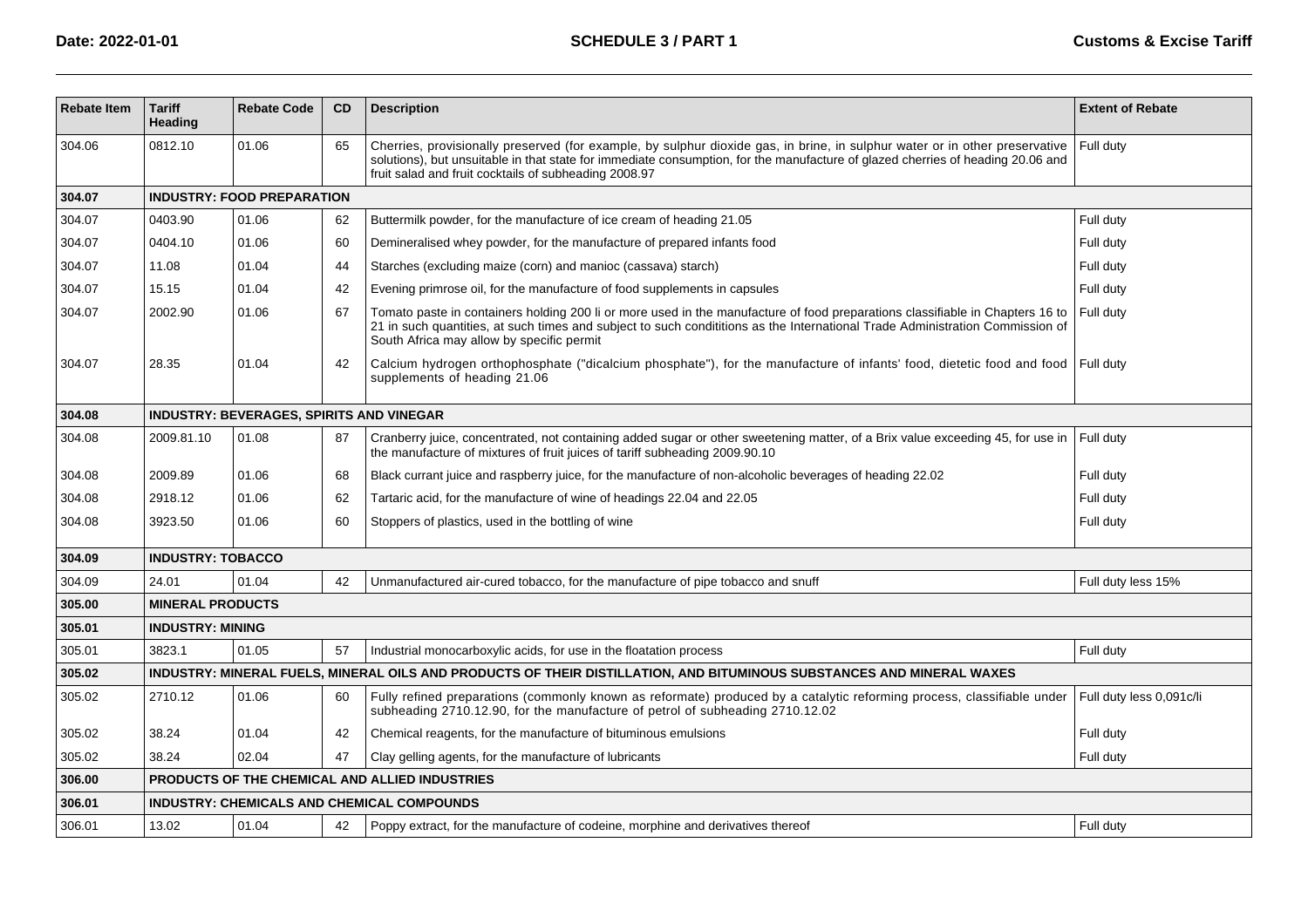| <b>Rebate Item</b> | <b>Tariff</b><br>Heading | <b>Rebate Code</b>                | <b>CD</b> | <b>Description</b>                                                                                                                                                                                                                                                                                                                               | <b>Extent of Rebate</b> |
|--------------------|--------------------------|-----------------------------------|-----------|--------------------------------------------------------------------------------------------------------------------------------------------------------------------------------------------------------------------------------------------------------------------------------------------------------------------------------------------------|-------------------------|
| 306.01             | 13.02                    | 02.04                             | 47        | Datura extract, for the manufacture of scopolamine                                                                                                                                                                                                                                                                                               | Full duty               |
| 306.01             | 1515.30                  | 01.06                             | 66        | Castor oil and its fractions, for the manufacture of chloroxylenol                                                                                                                                                                                                                                                                               | Full duty               |
| 306.01             | 27.10                    | 01.04                             | 41        | Mineral oil, for the manufacture of chemical compounds, including reactor and tangential oil for the manufacture of carbon<br>black (excluding mineral oil for use as solvents)                                                                                                                                                                  | Full duty               |
| 306.01             | 2815.11                  | 01.06                             | 63        | Solid sodium hydroxide (caustic soda), with a particle size not exceeding 1 mm, for the manufacture of dithiocarbonates<br>(xanthates) of subheading 2930.90.30                                                                                                                                                                                  | Full duty               |
| 306.01             | 2815.11                  | 02.06                             | 68        | Solid sodium hydroxide (caustic soda) for use in the manufacture of sodium metasilicates classifiable in tariff subheading<br>2839.11, in such quantities, at such times and subject to such conditions as the International Trade Administration<br>Commission may allow by specific permit                                                     | Full duty               |
| 306.01             | 2815.12                  | 01.06                             | 61        | Sodium hydroxide (caustic soda), in aqueous solution (soda lye or liquid soda), for use in the manufacture of sodium<br>hypochlorite solutions, classifiable in tariff subheading 2828.90, in such quantities, at such times and subject to such<br>conditions as the International Trade Administration Commission may allow by specific permit | Full duty               |
| 306.01             | 29.21                    | 15.04                             | 41        | n-Alkyl dimethylamine with a carbon chain length of C[12] to C[16], for the manufacture of quaternary ammonium salts and<br>hydroxides                                                                                                                                                                                                           | Full duty               |
| 306.01             | 2921.19                  | 02.06                             | 66        | Tertiary butylamine, for the manufacture of anti-oxidants and accelerators                                                                                                                                                                                                                                                                       | Full duty               |
| 306.01             | 3823.70                  | 01.06                             | 63        | Mixed aliphatic alcohols, for the manufacture of phthalic acid esters                                                                                                                                                                                                                                                                            | Full duty               |
| 306.01             | 3823.70                  | 02.06                             | 68        | Industrial fatty alcohols, for the manufacture of amine-function compounds                                                                                                                                                                                                                                                                       | Full duty               |
| 306.02             |                          | INDUSTRY: PHARMACEUTICAL PRODUCTS |           |                                                                                                                                                                                                                                                                                                                                                  |                         |
| 306.02             | 1515.30                  | 01.06                             | 68        | Castor oil and its fractions, in immediate packings of a content of 200 kg or more, for packing in containers of a content not<br>exceeding 100 ml, put up as a laxative of tariff heading 30.04                                                                                                                                                 | Full duty               |
| 306.02             | 28.00                    | 01.02                             | 21        | Inorganic chemicals, for use as active ingredients in the preparation of stock remedies                                                                                                                                                                                                                                                          | Full duty               |
| 306.02             | 28.35                    | 01.04                             | 48        | Calcium hydrogen orthophosphate ("dicalcium phosphate"), for use as an excipient in the manufacture of medicaments in<br>tablet form                                                                                                                                                                                                             | Full duty               |
| 306.02             | 29.00                    | 01.02                             | 25        | Organic chemicals (excluding piperazine citrate, piperazine hexahydrate, piperazine adipate and furazolidone), for use as<br>active ingredients in the preparation of stock remedies                                                                                                                                                             | Full duty               |
| 306.02             | 2918.12                  | 01.06                             | 66        | Tartaric acid                                                                                                                                                                                                                                                                                                                                    | Full duty               |
| 306.02             | 2918.14                  | 01.06                             | 62        | Citric acid                                                                                                                                                                                                                                                                                                                                      | Full duty               |
| 306.02             | 39.20                    | 01.04                             | 48        | Polyester film, for packing surgical sutures                                                                                                                                                                                                                                                                                                     | Full duty               |
| 306.02             | 39.20                    | 02.04                             | 42        | Polyvinyl film, for the manufacture of surgical dressings, medicated plasters and surgical sutures                                                                                                                                                                                                                                               | Full duty               |
| 306.02             | 39.20                    | 03.04                             | 47        | Film of ethylene polymers or copolymers, for packing surgical sutures                                                                                                                                                                                                                                                                            | Full duty               |
| 306.02             | 39.20                    | 04.04                             | 41        | Plates, sheets, film, foil and strip, of polymers of propylene, non-cellular and not reinforced, laminated, supported or similarly<br>combined with other materials of a thickness of 0.2 mm or more but not exceeding 3 mm, for the manufacture of ostomy<br>pouches of subheading 3006.91                                                      | Full duty               |
| 306.02             | 4016.99                  | 01.06                             | 61        | Plungers of vulcanised rubber (excluding hard rubber), for the packing of anaesthetics                                                                                                                                                                                                                                                           | Full duty               |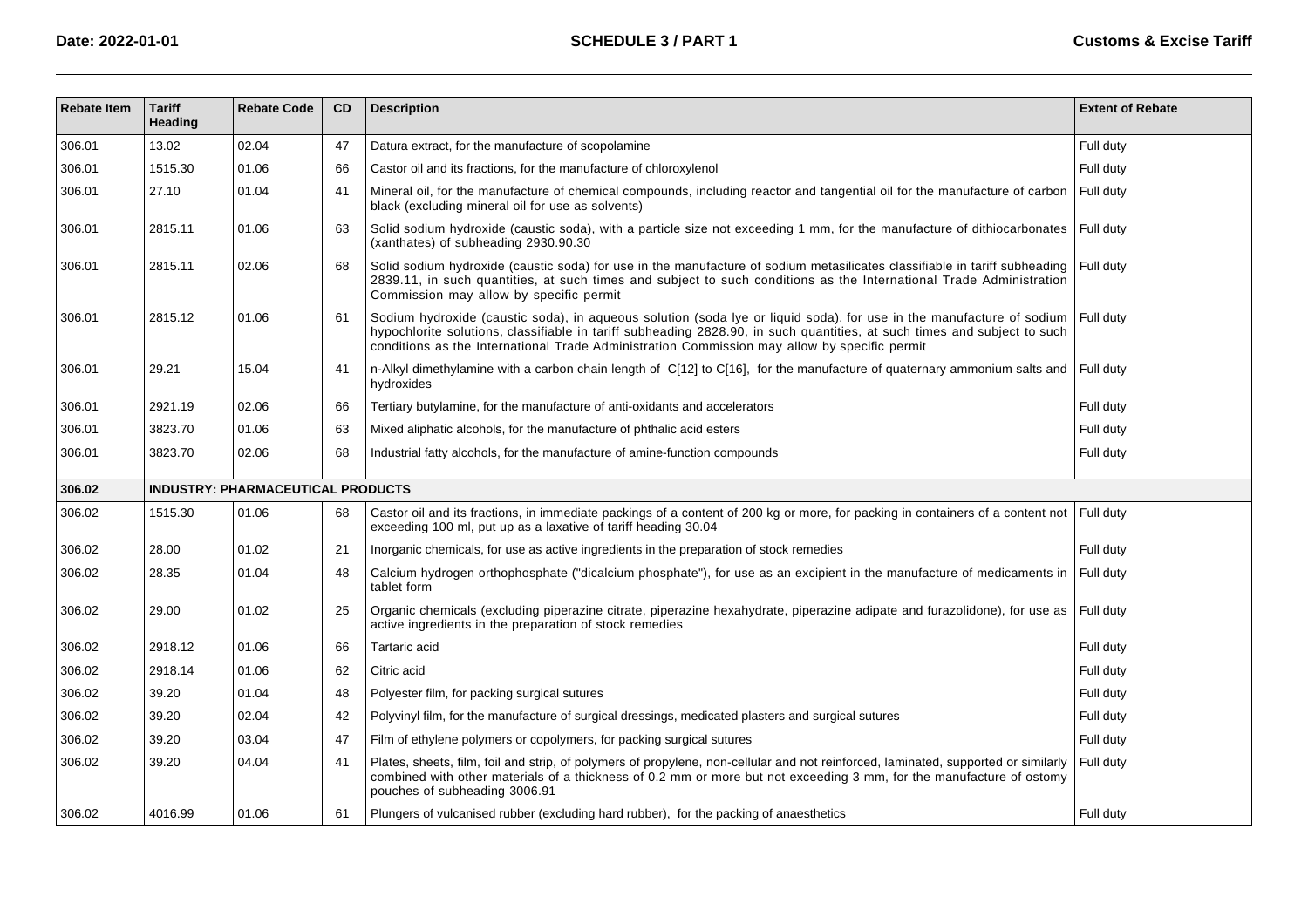| <b>Rebate Item</b> | <b>Tariff</b><br>Heading | <b>Rebate Code</b> | CD | <b>Description</b>                                                                                                                                                                                                                                                                                                                                                                                                                                                                                                                                                                                                                                                  | <b>Extent of Rebate</b> |
|--------------------|--------------------------|--------------------|----|---------------------------------------------------------------------------------------------------------------------------------------------------------------------------------------------------------------------------------------------------------------------------------------------------------------------------------------------------------------------------------------------------------------------------------------------------------------------------------------------------------------------------------------------------------------------------------------------------------------------------------------------------------------------|-------------------------|
| 306.02             | 42.06                    | 01.04              | 44 | Non-sterile surgical catgut strands made of goldbeaters skin or sheep gut, for the manufacture of surgical sutures                                                                                                                                                                                                                                                                                                                                                                                                                                                                                                                                                  | Full duty               |
| 306.02             | 5208.1                   | 01.05              | 52 | Woven fabrics of cotton, containing 85 per cent or more by mass of cotton, of a mass not exceeding 200 g/m <sup>2</sup> unbleached, in a<br>plain weave, for the manufacture of wadding, gauze, bandages and similar articles (for example, dressings, adhesive plasters,<br>poultices), impregnated or coated with pharmaceutical substances or put up in forms or packings for retail sale, for medical,<br>surgical, dental or veterinary purposes, of heading 30.05                                                                                                                                                                                             | Full duty               |
| 306.02             | 5208.21                  | 01.06              | 63 | Woven fabrics of cotton, containing 85 per cent or more by mass of cotton, of a mass not exceeding 100 g/m <sup>2</sup> bleached, in a<br>plain weave, for the manufacture of wadding, gauze, bandages and similar articles (for example, dressings, adhesive plasters,<br>poultices), impregnated or coated with pharmaceutical substances or put up in forms or packings for retail sale, for medical,<br>surgical, dental or veterinary purposes, at such times, in such quantities and subject to such conditions as the International<br>Trade Administration Commission may allow by specific permit, provided the goods are not available in the SACU market | Full duty               |
| 306.02             | 5208.32                  | 01.06              | 69 | Woven fabric of cotton, containing 85 per cent or more by mass of cotton, dyed, in a plain weave, of a mass exceeding<br>100 g/m <sup>2</sup> but not exceeding 130 g/m <sup>2</sup> , for the manufacture of adhesive dressings of subheading 3005.10                                                                                                                                                                                                                                                                                                                                                                                                              | Full duty               |
| 306.02             | 5208.42                  | 01.06              | 66 | Woven fabrics of cotton, containing 85 per cent or more by mass of cotton, of yarns of different colours, in a plain weave, of a<br>mass exceeding 100 g/m <sup>2</sup> but not exceeding 130 g/m <sup>2</sup> , for the manufacture of adhesive dressings of subheading 3005.10                                                                                                                                                                                                                                                                                                                                                                                    | Full duty               |
| 306.02             | 5210.11                  | 01.06              | 65 | Woven crêpe fabrics of cotton, containing less than 85 per cent by mass of cotton and mixed mainly or solely with man-made<br>fibres, of a mass not exceeding 200 $g/m^2$ , for the manufacture of adhesive bandages                                                                                                                                                                                                                                                                                                                                                                                                                                                | Full duty               |
| 306.02             | 5210.31                  | 01.06              | 64 | Woven fabrics of cotton, containing less than 85 per cent by mass of cotton, mixed mainly or solely with man-made fibres,<br>dyed, in a plain weave, of a mass exceeding 130 $g/m^2$ but not exceeding 200 $g/m^2$ , for the manufacture of adhesive dressings<br>of subheading 3005.10                                                                                                                                                                                                                                                                                                                                                                             | Full duty               |
| 306.02             | 5210.41                  | 01.06              | 61 | Woven fabrics of cotton, containing less than 85 per cent by mass of cotton, mixed mainly or solely with man-made fibres, of<br>yarns of different colours, in a plain weave, of a mass exceeding 130 g/m <sup>2</sup> but not exceeding 200 g/m <sup>2</sup> , for the manufacture of<br>adhesive dressings of subheading 3005.10                                                                                                                                                                                                                                                                                                                                  | Full duty               |
| 306.02             | 5514.11                  | 01.06              | 66 | Woven crêpe fabrics of synthetic staple fibres, containing less than 85 per cent by mass of such fibres and mixed mainly or<br>solely with cotton, of a mass exceeding 170 g/m <sup>2</sup> , for the manufacture of adhesive bandages                                                                                                                                                                                                                                                                                                                                                                                                                              | Full duty               |
| 306.02             | 5516.21                  | 01.06              | 66 | Woven crêpe fabrics of artificial staple fibres, containing less than 85 per cent by mass of artificial staple fibres and mixed<br>mainly or solely with man-made filaments, for the manufacture of adhesive bandages                                                                                                                                                                                                                                                                                                                                                                                                                                               | Full duty               |
| 306.02             | 5604.90                  | 01.06              | 65 | Synthetic catgut of polyglycolic acid, for the manufacture of surgical sutures of subheading 3006.10                                                                                                                                                                                                                                                                                                                                                                                                                                                                                                                                                                | Full duty               |
| 306.02             | 58.08                    | 01.04              | 41 | Non-sterile braid of cotton or of imitation catgut or silk, for the manufacture of surgical sutures                                                                                                                                                                                                                                                                                                                                                                                                                                                                                                                                                                 | Full duty               |
| 306.02             | 7010.90                  | 01.06              | 68 | Cartridges of glass, for the packing of anaesthetics                                                                                                                                                                                                                                                                                                                                                                                                                                                                                                                                                                                                                | Full duty               |
| 306.02             | 8309.90                  | 01.06              | 64 | Caps of aluminium, for the packing of anaesthetics                                                                                                                                                                                                                                                                                                                                                                                                                                                                                                                                                                                                                  | Full duty               |
| 306.03             |                          |                    |    | INDUSTRY: ESSENTIAL OILS, RESINOIDS, PERFUMERY, COSMETIC OR TOILET PREPARATIONS                                                                                                                                                                                                                                                                                                                                                                                                                                                                                                                                                                                     |                         |
| 306.03             | 28.35                    | 01.04              | 41 | Calcium hydrogen orthophosphate (dicalcium phosphate), for the manufacture of toothpaste                                                                                                                                                                                                                                                                                                                                                                                                                                                                                                                                                                            | Full duty               |
| 306.03             | 29.00                    | 01.02              | 27 | Organic chemical compounds (odoriferous), for the manufacture of perfumery                                                                                                                                                                                                                                                                                                                                                                                                                                                                                                                                                                                          | Full duty               |
| 306.04             |                          |                    |    | INDUSTRY: TANNING AND DYEING EXTRACTS, TANNINS AND THEIR DERIVATIVES, DYES, COLOURS, PAINTS AND VARNISHES, PUTTY, FILLERS AND STOPPINGS, AND INKS                                                                                                                                                                                                                                                                                                                                                                                                                                                                                                                   |                         |
| 306.04             | 1515.11                  | 01.06              | 65 | Crude linseed oil, for the manufacture of alkali refined linseed oil, modified linseed oil and putty oil                                                                                                                                                                                                                                                                                                                                                                                                                                                                                                                                                            | Full duty               |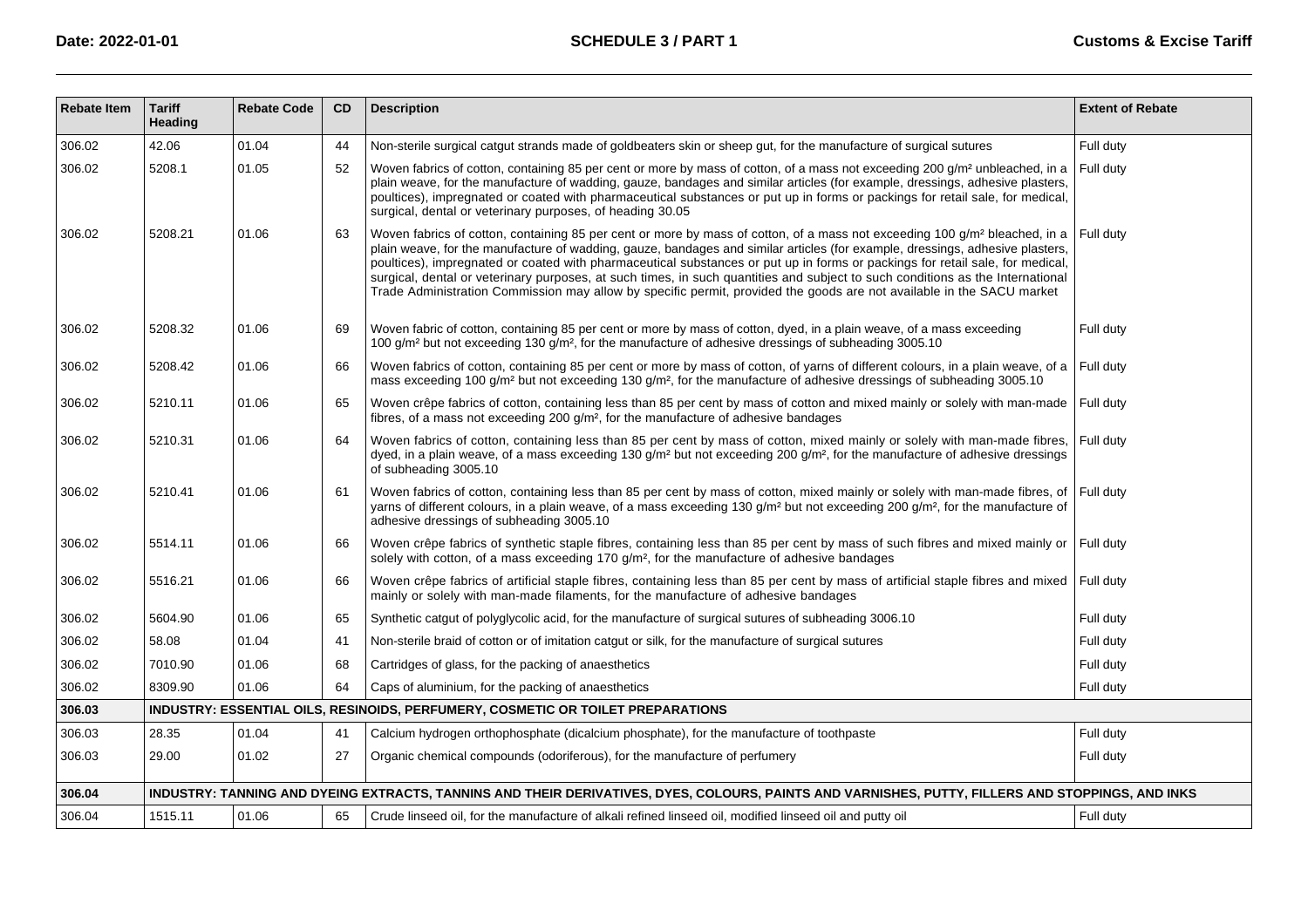| <b>Rebate Item</b> | <b>Tariff</b><br>Heading | <b>Rebate Code</b> | <b>CD</b> | <b>Description</b>                                                                                                                                                                                                                                                                      | <b>Extent of Rebate</b> |
|--------------------|--------------------------|--------------------|-----------|-----------------------------------------------------------------------------------------------------------------------------------------------------------------------------------------------------------------------------------------------------------------------------------------|-------------------------|
| 306.04             | 15.18                    | 01.04              | 48        | Modified animal and vegetable oils, for the manufacture of ink                                                                                                                                                                                                                          | Full duty               |
| 306.04             | 27.10                    | 01.04              | 47        | Hydrocarbons, for use as solvents in the manufacture of printing ink                                                                                                                                                                                                                    | Full duty               |
| 306.04             | 28.00                    | 01.02              | 25        | Zinc compounds (excluding zinc oxide and zinc chromate) and barium compounds (excluding barium chromate), in the dry<br>state, for the manufacture of paints                                                                                                                            | Full duty               |
| 306.04             | 28.03                    | 01.04              | 45        | Carbon (carbon blacks and other forms of carbon not elsewhere specified or included), for the manufacture of paints and inks                                                                                                                                                            | Full duty               |
| 306.04             | 29.17                    | 01.04              | 49        | Benzyl butyl phthalate                                                                                                                                                                                                                                                                  | Full duty               |
| 306.04             | 29.21                    | 01.04              | 45        | P-chloro-o-nitroaniline, 3-nitro-p-toluidine, 2-chloro-paratoluidine-5-sulphonic acid, ortho-chloro-paranitroaniline and para-<br>toluidine- metasulphonic acid, for the manufacture of organic dyestuffs                                                                               | Full duty               |
| 306.04             | 29.21                    | 02.04              | 41        | 2-Amino-5-chloro-4-toluene sulphonic acid, meta-nitro-para-anisidine, meta-nitro- ortho-anisidine, meta-nitro-ortho-toluidine, 2-<br>naphthylamine-1-sulphonic acid, dichlorobenzidine and dichlorobenzidine hydrochloride, for the manufacture of azo pigment<br>dyestuffs             | Full duty               |
| 306.04             | 29.21                    | 04.04              | 49        | Sodium naphthionate, for the manufacture of organic dyestuffs                                                                                                                                                                                                                           | Full duty               |
| 306.04             | 3206.49                  | 01.06              | 69        | Pigments and preparations based on hexacyanoferrates (ferrocyanides and ferricyanides), for the manufacture of printing ink<br>of subheading 3215.1                                                                                                                                     | Full duty               |
| 306.04             | 32.08                    | 01.04              | 48        | Solutions of polyurethane, unpigmented                                                                                                                                                                                                                                                  | Full duty               |
| 306.04             | 32.08                    | 02.04              | 42        | Varnish and lacquer paint, for the manufacture of ink                                                                                                                                                                                                                                   | Full duty               |
| 306.04             | 32.09                    | 01.04              | 44        | Varnish and lacquer paint, for the manufacture of ink                                                                                                                                                                                                                                   | Full duty               |
| 306.04             | 32.10                    | 01.04              | 41        | Varnish and lacquer paint, for the manufacture of ink                                                                                                                                                                                                                                   | Full duty               |
| 306.04             | 34.02                    | 01.04              | 47        | Organic surface-active agents and surface-active preparations                                                                                                                                                                                                                           | Full duty               |
| 306.04             | 3823.1                   | 01.05              | 50        | Industrial monocarboxylic fatty acids of linseed, oiticica or soya bean oil                                                                                                                                                                                                             | Full duty               |
| 306.04             | 38.24                    | 01.04              | 43        | Naphthenic acids, for the manufacture of paint driers                                                                                                                                                                                                                                   | Full duty               |
| 306.04             | 38.24                    | 02.04              | 48        | Prepared grinding aids                                                                                                                                                                                                                                                                  | Full duty               |
| 306.04             | 38.24                    | 03.04              | 42        | Prepared anti-oxidants                                                                                                                                                                                                                                                                  | Full duty               |
| 306.04             | 38.24                    | 04.04              | 47        | Mixtures of two or more of the following acids, namely, isononaoic, isodecanoic and iso-octanoic acids, for the manufacture of<br>paint driers                                                                                                                                          | Full duty               |
| 306.04             | 39.04                    | 01.04              | 48        | Vinyl chloride polymers and copolymers, for the manufacture of varnishes, lacquers, paints and enamels                                                                                                                                                                                  | Full duty               |
| 306.04             | 39.07                    | 01.04              | 47        | Saturated polyester resins, oil-free                                                                                                                                                                                                                                                    | Full duty               |
| 306.05             |                          |                    |           | <b>INDUSTRY: PREPARED GLUES AND OTHER PREPARED ADHESIVES</b>                                                                                                                                                                                                                            |                         |
| 306.05             | 3905.21                  | 01.06              | 68        | Vinyl acetate- ethylene copolymer in aqueous dispersion, for the manufacture of prepared glues and other prepared<br>adhesives, and products suitable for use as glues or adhesives, put up for retail sale as glues or adhesives not exceeding a<br>net mass of 1 kg, of heading 35.06 | Full duty               |
| 306.06             |                          |                    |           | INDUSTRY: SOAP, ORGANIC SURFACE-ACTIVE AGENTS, SURFACE-ACTIVE PREPARATIONS AND WASHING PREPARATIONS                                                                                                                                                                                     |                         |
| 306.06             | 1511.90                  | 01.06              | 63        | Palm stearine, for the manufacture of soap                                                                                                                                                                                                                                              | Full duty               |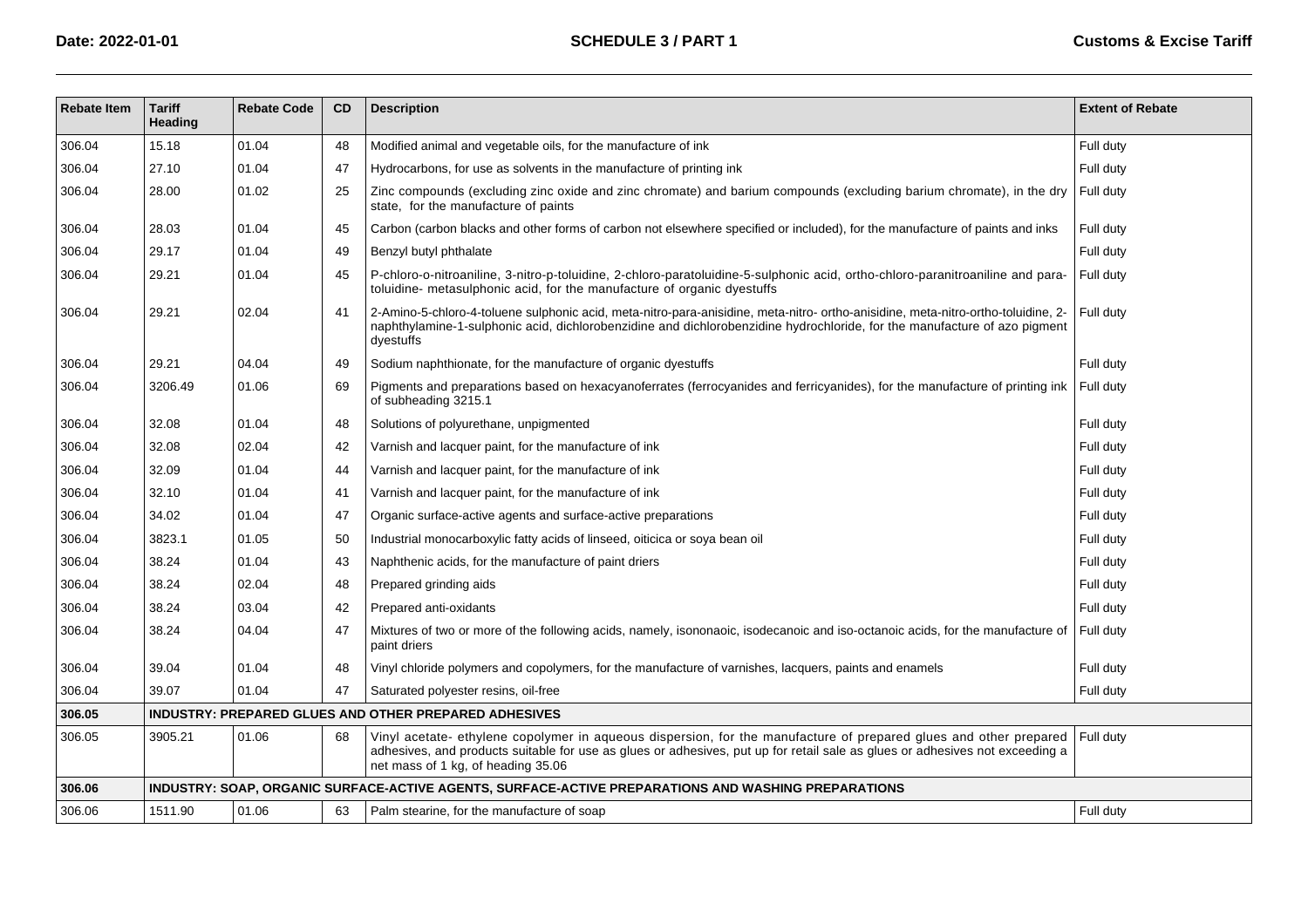| <b>Rebate Item</b> | <b>Tariff</b><br>Heading                                                                                                                                                                                                            | <b>Rebate Code</b>                     | CD | <b>Description</b>                                                                                                                                                                                         | <b>Extent of Rebate</b> |  |  |  |
|--------------------|-------------------------------------------------------------------------------------------------------------------------------------------------------------------------------------------------------------------------------------|----------------------------------------|----|------------------------------------------------------------------------------------------------------------------------------------------------------------------------------------------------------------|-------------------------|--|--|--|
| 306.06             | 2815.11                                                                                                                                                                                                                             | 01.06                                  | 62 | Solid caustic soda, for the manufacture of laundry and toilet soaps, in such quantities and at such times as the International<br>Trade Administration Commission may allow by specific permit             | Full duty               |  |  |  |
| 306.06             | 2815.12                                                                                                                                                                                                                             | 01.06                                  | 60 | Liquid caustic soda for the manufacture of laundry and toilet soaps, in such quantities and at such times as the International   Full duty<br>Trade Administration Commission may allow by specific permit |                         |  |  |  |
| 306.06             | 3402.31.20                                                                                                                                                                                                                          | 01.08                                  | 86 | Methyl ester sulphate for the manufacture of washing preparations (detergents) classifiable in tariff heading 34.02                                                                                        | Full duty               |  |  |  |
| 306.06             | 3402.42                                                                                                                                                                                                                             | 01.06                                  | 67 | Alcohol ethoxylates, for the manufacture of sodium lauryl ether sulphates of subheading 3402.3                                                                                                             | Full duty               |  |  |  |
| 306.06             | 3823.1                                                                                                                                                                                                                              | 01.05                                  | 53 | Palm fatty acid distillate for the manufacture of soap                                                                                                                                                     | Full duty               |  |  |  |
| 306.06             | 3823.70                                                                                                                                                                                                                             | 01.06                                  | 62 | Industrial fatty alcohols, for the manufacture of fatty alcohol sulphates                                                                                                                                  | Full duty               |  |  |  |
| 306.07             |                                                                                                                                                                                                                                     | <b>INDUSTRY: POLISHES AND CREAMS</b>   |    |                                                                                                                                                                                                            |                         |  |  |  |
| 306.07             | 34.04                                                                                                                                                                                                                               | 01.04                                  | 45 | Prepared waxes, not emulsified or containing solvents                                                                                                                                                      | Full duty               |  |  |  |
| 306.09             | INDUSTRY: DISINFECTANTS, INSECTICIDES, FUNGICIDES, RAT POISONS, HERBICIDES, ANTI-SPROUTING PRODUCTS, PLANT-GROWTH REGULATORS AND SIMILAR PRODUCTS,<br>PUT UP IN FORMS OR PACKINGS FOR SALE BY RETAIL OR AS PREPARATIONS OR ARTICLES |                                        |    |                                                                                                                                                                                                            |                         |  |  |  |
| 306.09             | 29.04                                                                                                                                                                                                                               | 01.04                                  | 44 | Sulphonated, nitrated or nitrosated derivatives of hydrocarbons, for use as active ingredients in the manufacture of pesticides                                                                            | Full duty               |  |  |  |
| 306.09             | 29.24                                                                                                                                                                                                                               | 01.04                                  | 43 | Carboxyamide-function compounds, and amide-function compounds of carbonic acid (excluding diuron and alachlor), for use<br>as active ingredients in the manufacture of pesticides                          | Full duty               |  |  |  |
| 306.09             | 29.32                                                                                                                                                                                                                               | 01.04                                  | 45 | Heterocyclic compounds (excluding carbofuran), for use as active ingredients in the manufacture of pesticides                                                                                              | Full duty               |  |  |  |
| 306.09             | 29.32                                                                                                                                                                                                                               | 02.04                                  | 46 | Heterocyclic compounds, for the manufacture of disinfectants                                                                                                                                               | Full duty               |  |  |  |
| 306.09             | 29.33                                                                                                                                                                                                                               | 01.04                                  | 41 | Heterocyclic compounds (excluding atrazine, simazine and chloroisocyanuric acid and terbutylazine), for use as active<br>ingredients in the manufacture of pesticides                                      | Full duty               |  |  |  |
| 306.09             | 29.33                                                                                                                                                                                                                               | 02.04                                  | 46 | Heterocyclic compounds (excluding chloroisocyanuric acid), for the manufacture of disinfectants                                                                                                            | Full duty               |  |  |  |
| 306.09             | 29.33                                                                                                                                                                                                                               | 03.04                                  | 40 | Heterocyclic compounds (excluding chloroisocyanuric acid), for the manufacture of fungicides                                                                                                               | Full duty               |  |  |  |
| 306.09             | 34.02                                                                                                                                                                                                                               | 01.04                                  | 46 | Organic surface-active agents (excluding soap and those containing quaternary ammonium salts of the n-alkyl dimethyl benzyl<br>ammonium chloride group), for the manufacture of disinfectants              | Full duty               |  |  |  |
| 306.10             |                                                                                                                                                                                                                                     | <b>INDUSTRY: CHEMICAL PREPARATIONS</b> |    |                                                                                                                                                                                                            |                         |  |  |  |
| 306.10             | 11.08                                                                                                                                                                                                                               | 01.04                                  | 49 | Starch (excluding maize, corn or rice starch), not dextrinised, for the manufacture of adhesives                                                                                                           | Full duty               |  |  |  |
| 306.10             | 1511.90                                                                                                                                                                                                                             | 01.06                                  | 60 | Palm stearine, not chemically modified for the manufacture of stearine acid of subheading 3823.11                                                                                                          | Full duty               |  |  |  |
| 306.10             | 15.14                                                                                                                                                                                                                               | 01.04                                  | 43 | Rape seed oil and colza oil, for the manufacture of emulsifiers                                                                                                                                            | Full duty               |  |  |  |
| 306.10             | 27.10                                                                                                                                                                                                                               | 01.04                                  | 48 | Mixed alkylenes, for the manufacture of mixed alkylbenzenes of subheading 3817.10                                                                                                                          | Full duty               |  |  |  |
| 306.10             | 29.18                                                                                                                                                                                                                               | 01.04                                  | 46 | Ricinoleic acid, tartaric acid and lactic acid, for the manufacture of emulsifiers                                                                                                                         | Full duty               |  |  |  |
| 306.10             | 34.02                                                                                                                                                                                                                               | 02.04                                  | 42 | Organic surface-active agents (excluding soap), for the manufacture of corrosion inhibitors, paper pulping aids and pitch<br>dispersing agents                                                             | Full duty               |  |  |  |
| 306.10             | 3823.19                                                                                                                                                                                                                             | 01.06                                  | 61 | Acid oils from refining for the manufacture of industrial monocarboxylic fatty acids of subheading 3823.1                                                                                                  | Full duty               |  |  |  |
| 306.10             | 3823.19                                                                                                                                                                                                                             | 02.06                                  | 64 | Palm fatty acid distillate, for the manufacture of industrial monocarboxylic fatty acids of subheading 3823.1                                                                                              | Full duty               |  |  |  |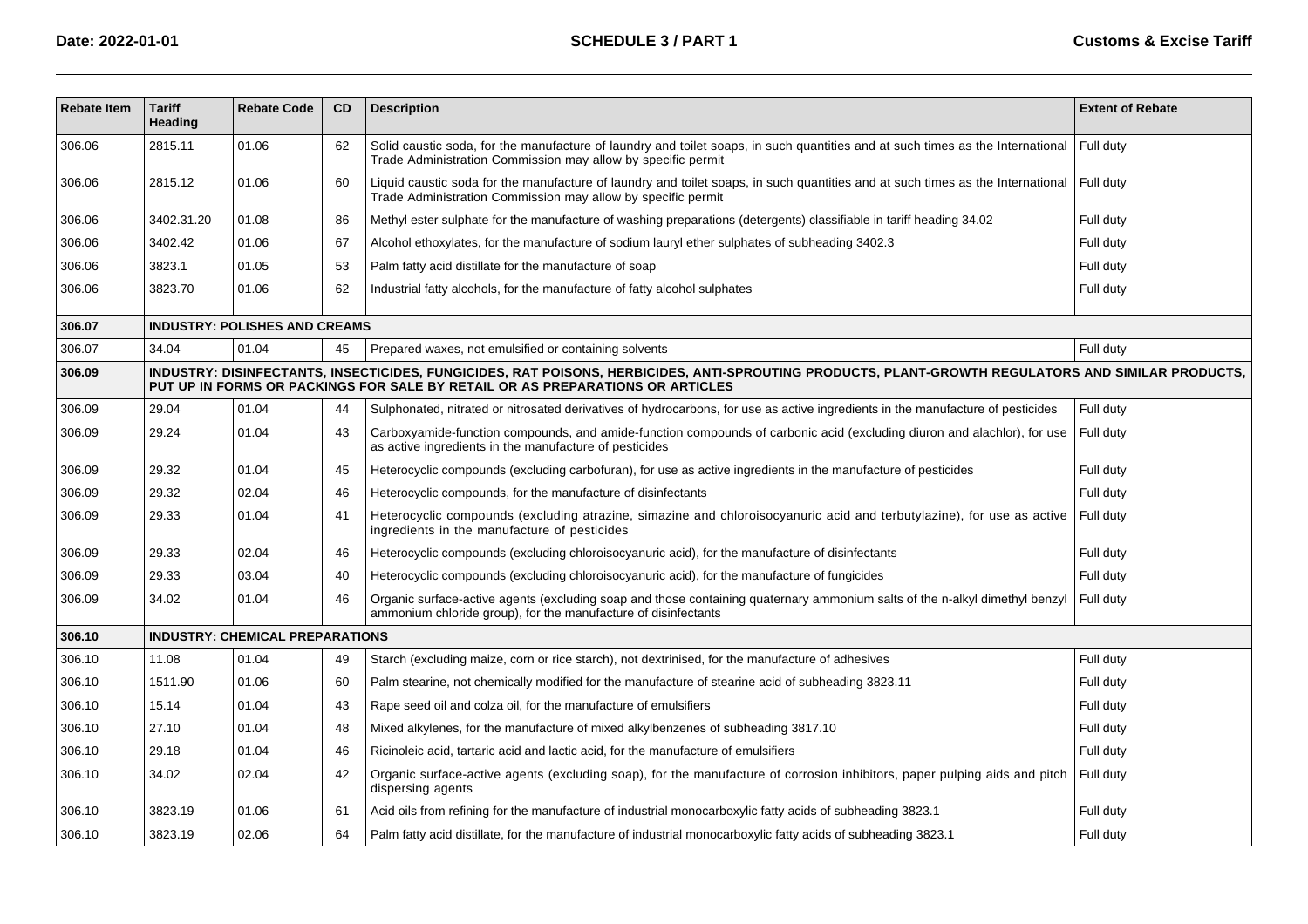| <b>Rebate Item</b> | <b>Tariff</b><br>Heading     | <b>Rebate Code</b> | CD | <b>Description</b>                                                                                                                                                                                                                                                                                                             | <b>Extent of Rebate</b> |
|--------------------|------------------------------|--------------------|----|--------------------------------------------------------------------------------------------------------------------------------------------------------------------------------------------------------------------------------------------------------------------------------------------------------------------------------|-------------------------|
| 306.10             | 38.24                        | 01.04              | 44 | Chemical preparations, for the manufacture of blocks of artificial graphite                                                                                                                                                                                                                                                    | Full duty               |
| 306.10             | 38.24                        | 02.04              | 49 | Mixtures of glycols or of other hydrocarbons, for the manufacture of brake fluids                                                                                                                                                                                                                                              | Full duty               |
| 306.10             | 38.24                        | 03.04              | 43 | Mixtures of mono-ethylenic hydrocarbons, for the manufacture of alkylbenzene                                                                                                                                                                                                                                                   | Full duty               |
| 306.10             | 38.24                        | 04.04              | 48 | Distilled monoglyceride, for the manufacture of emulsifiers                                                                                                                                                                                                                                                                    | Full duty               |
| 306.10             | 3902.30                      | 01.06              | 69 | Propylene-ethylene copolymers, in primary forms, for the manufacture of viscosity index modifiers                                                                                                                                                                                                                              | Full duty               |
| 306.10             | 39.04                        | 01.04              | 49 | Vinyl chloride polymers and copolymers, liquid or pasty, for the manufacture of di-electric welding compounds                                                                                                                                                                                                                  | Full duty               |
| 306.12             |                              |                    |    | INDUSTRY: FINISHING AGENTS, DYE CARRIERS TO ACCELERATE THE DYEING OR FIXING OF DYESTUFFS AND OTHER PRODUCTS AND PREPARATIONS (FOR EXAMPLE,<br>DRESSINGS AND MORDANTS), OF A KIND USED IN THE TEXTILE INDUSTRY                                                                                                                  |                         |
| 306.12             | 34.02                        | 01.04              | 41 | Organic surface-active agents (excluding soap)                                                                                                                                                                                                                                                                                 | Full duty               |
| 306.12             | 34.04                        | 01.04              | 44 | Artificial waxes and prepared waxes                                                                                                                                                                                                                                                                                            | Full duty               |
| 306.12             | 38.24                        | 01.04              | 48 | Polyethylene glycol emulsifiers                                                                                                                                                                                                                                                                                                | Full duty               |
| 306.13             | <b>INDUSTRY: FERTILIZERS</b> |                    |    |                                                                                                                                                                                                                                                                                                                                |                         |
| 306.13             | 3402.3                       | 01.05              | 50 | Organic surface-active agents, anionic, in immediate packings of a content exceeding 10 kg, for the manufacture of fertilizers<br>of Chapter 31                                                                                                                                                                                | Full duty               |
| 306.15             | <b>INDUSTRY: MINING</b>      |                    |    |                                                                                                                                                                                                                                                                                                                                |                         |
| 306.15             | 2815.11                      | 01.06              | 69 | Sodium hydroxide (caustic soda), solid, for use in the extraction of uranium oxide classifiable in tariff subheading 2612.10 from<br>uranium ore, in such quantities, at such times and subject to such conditions as the International Trade Administration<br>Commission may allow by a specific permit                      | Full duty               |
| 306.15             | 2815.12                      | 01.06              | 67 | Sodium hydroxide (caustic soda), in aqueous solution (soda lye or liquid soda), for use in the extraction of copper, classifiable<br>in tariff subheading 2603.00, in such quantities, at such times and subject to such conditions as the International Trade<br>Administration Commission may allow by a specific permit     | Full duty               |
| 306.15             | 2815.12                      | 02.06              | 61 | Sodium hydroxide (caustic soda), in aqueous solution (soda lye or liquid soda), for use in the extraction of nickel, classifiable in<br>tariff subheading 2604.00, in such quantities, at such times and subject to such conditions as the International Trade<br>Administration Commission may allow by a specific permit     | Full duty               |
| 307.00             |                              |                    |    | PLASTICS AND ARTICLES THEREOF; RUBBER, SYNTHETIC RUBBER, FACTICE, AND ARTICLES THEREOF                                                                                                                                                                                                                                         |                         |
| 307.01             | <b>INDUSTRY: PLASTICS</b>    |                    |    |                                                                                                                                                                                                                                                                                                                                |                         |
| 307.01             | 15.15                        | 01.04              | 40 | Oiticica oil; tung oil                                                                                                                                                                                                                                                                                                         | Full duty               |
| 307.01             | 15.18                        | 01.04              | 45 | Dehydrated castor oil, classifiable in tariff subheading 1518.00.90, for use in the manufacture of alkyd resins in primary form,<br>classifiable in tariff subheading 3907.50 in such quantities, at such times and under such conditions as the International Trade<br>Administration Commission may allow by specific permit | Full duty               |
| 307.01             | 27.07                        | 01.04              | 49 | Hydrocarbon solvents; phenol, cresol and cresylic acid                                                                                                                                                                                                                                                                         | Full duty               |
| 307.01             | 27.10                        | 02.04              | 43 | Technical white oil                                                                                                                                                                                                                                                                                                            | Full duty               |
| 307.01             | 27.10                        | 03.04              | 48 | Hydrocarbons, for use as solvents in the manufacture of polymers of ethylene of a specific gravity of less than 0.94                                                                                                                                                                                                           | Full duty               |
| 307.01             | 27.10                        | 04.04              | 42 | Diisobutylene-mixed alkylene, for the manufacture of phenolic resins of subheading 3909.40                                                                                                                                                                                                                                     | Full duty               |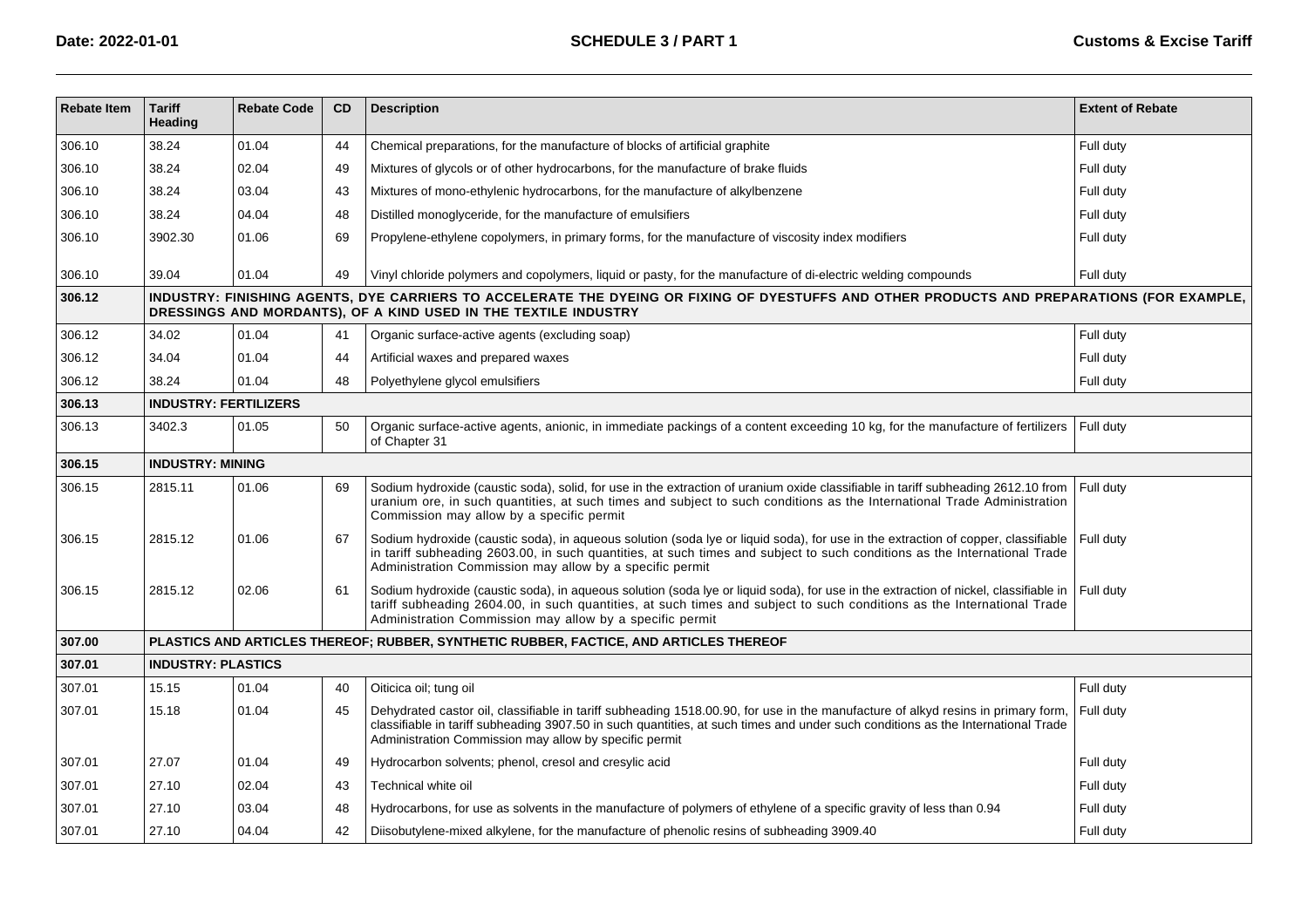| <b>Rebate Item</b> | <b>Tariff</b><br>Heading | <b>Rebate Code</b> | <b>CD</b> | <b>Description</b>                                                                                                                                                                                                                   | <b>Extent of Rebate</b> |
|--------------------|--------------------------|--------------------|-----------|--------------------------------------------------------------------------------------------------------------------------------------------------------------------------------------------------------------------------------------|-------------------------|
| 307.01             | 28.03                    | 01.04              | 47        | Carbon (carbon blacks and other forms of carbon not elsewhere specified or included), for the manufacture of plastics in<br>primary forms                                                                                            | Full duty               |
| 307.01             | 29.17                    | 01.04              | 40        | Dibutyl maleate                                                                                                                                                                                                                      | Full duty               |
| 307.01             | 29.21                    | 01.04              | 47        | Amine catalysts, for the manufacture of cellular plastic                                                                                                                                                                             | Full duty               |
| 307.01             | 29.21                    | 05.04              | 45        | Amines and methylene bis orthochloroaniline, for the manufacture of unreacted polyether-polyol or polyester polyol blends<br>containing 2 or more hydroxyl groups                                                                    | Full duty               |
| 307.01             | 29.21                    | 06.04              | 41        | Amine-function compounds, for the manufacture of condensation, polycondensation and polyaddition products                                                                                                                            | Full duty               |
| 307.01             | 32.06                    | 01.04              | 47        | Other colouring matter and preparations (excluding pigments with the basis of titanium dioxide, chrome oxide green, zinc<br>chromate, lead chromate, barium chromate or strontium chromate)                                          | Full duty               |
| 307.01             | 3206.1                   | 01.05              | 56        | Pigments and preparations based on titanium dioxide, for the manufacture of biaxially oriented plates, sheets, film or foil of $\vert$ Full duty<br>polypropylene                                                                    |                         |
| 307.01             | 34.02                    | 01.04              | 49        | Alkyl polyglycol ether                                                                                                                                                                                                               | Full duty               |
| 307.01             | 34.04                    | 01.04              | 41        | Polyethylene glycol stearate                                                                                                                                                                                                         | Full duty               |
| 307.01             | 38.12                    | 01.04              | 48        | Prepared anti-oxidants                                                                                                                                                                                                               | Full duty               |
| 307.01             | 38.12                    | 02.04              | 42        | Prepared plasticisers (excluding chlorinated paraffin plasticisers, phthalic acid esters of mixed aliphatic alcohols and epoxy<br>esters plasticisers), for the manufacture of moulding powders and pastes                           | Full duty               |
| 307.01             | 3823.1                   | 01.05              | 51        | Industrial monocarboxylic acids of linseed, oiticica, soya bean or dehydrated castor oil                                                                                                                                             | Full duty               |
| 307.01             | 3824.99                  | 01.06              | 65        | Dimerised acids                                                                                                                                                                                                                      | Full duty               |
| 307.01             | 3824.99                  | 02.06              | 67        | Mixtures of propylene oxide and ethylene oxide, for the manufacture of polyether polyols containing 2 or more hydroxyl groups                                                                                                        | Full duty               |
| 307.01             | 3824.99                  | 03.06              | 64        | Demerised fatty acids and residual products thereof                                                                                                                                                                                  | Full duty               |
| 307.01             | 39.01                    | 01.04              | 40        | Ethylene polymers and copolymers, in powder form, with a melt flow index of less than 2.3 g per 10 minutes at 190°C under a<br>load of 21.6 kg (MFI 190/21.6), for the manufacture of plates, sheets and rods                        | Full duty               |
| 307.01             | 3902.30                  | 01.06              | 62        | Ter- and copolymers of propylene in primary forms, for the manufacture of plates, sheets, film, foil and strip of biaxially<br>orientated polypropylene of subheading 3920.20                                                        | Full duty               |
| 307.01             | 39.04                    | 01.04              | 43        | Vinyl chloride polymers and copolymers, in primary forms for the manufacture of plastisols                                                                                                                                           | Full duty               |
| 307.01             | 39.07                    | 01.04              | 49        | Polyesters, for the manufacture of cellular plastic                                                                                                                                                                                  | Full duty               |
| 307.01             | 39.07                    | 02.04              | 43        | Polyesters, for the manufacture of polyurethane elastomers                                                                                                                                                                           | Full duty               |
| 307.01             | 39.07                    | 03.04              | 48        | Polyesters, for the manufacture of unreacted polyether-polyor or polyester-polyol blends containing 2 or more hydroxyl groups                                                                                                        | Full duty               |
| 307.01             | 39.19                    | 01.04              | 46        | Plates, sheets, film, foil and strip, of condensation, polycondensation and polyaddition products, self-adhesive, reinforced with<br>monofil of textile material or glass fibre, of a width exceeding 500 mm, for cutting into strip | Full duty               |
| 307.01             | 39.19                    | 02.04              | 40        | Cellular, plates, sheets, film, foil and strip, of condensation, polycondensation and polyaddition products self-adhesive, with Full duty<br>discardable paper backing, for cutting into strip                                       |                         |
| 307.01             | 39.19                    | 04.04              | 49        | Plates, sheets, film, foil and strip, of polymerisation and copolymerisation products, self-adhesive, reinforced with monofil of   Full duty<br>textile material or glass fibre, of a width exceeding 500 mm, for cutting into strip |                         |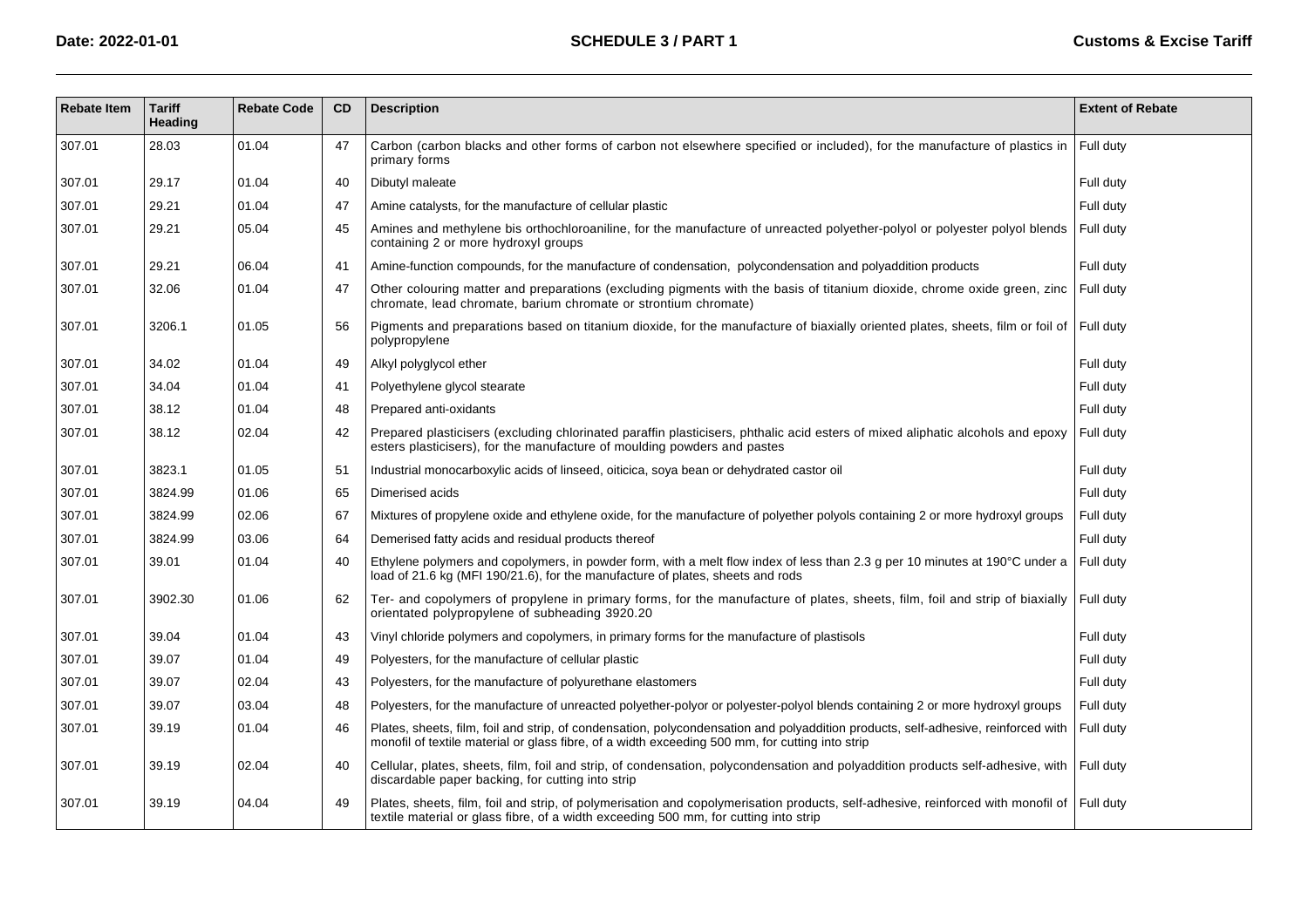| <b>Rebate Item</b> | <b>Tariff</b><br>Heading | <b>Rebate Code</b>                     | <b>CD</b> | <b>Description</b>                                                                                                                                                                                                                                                                                                                                                                                                        | <b>Extent of Rebate</b> |
|--------------------|--------------------------|----------------------------------------|-----------|---------------------------------------------------------------------------------------------------------------------------------------------------------------------------------------------------------------------------------------------------------------------------------------------------------------------------------------------------------------------------------------------------------------------------|-------------------------|
| 307.01             | 39.19                    | 07.04                                  | 43        | Plates, sheets, film, foil and strip of polymerisation and copolymerisation products, cellular, self-adhesive, with discardable<br>paper backing, for cutting into strip                                                                                                                                                                                                                                                  | Full duty               |
| 307.01             | 39.19                    | 08.04                                  | 48        | Cellular plates, sheets and strip, of vinyl chloride polymers of copolymers (excluding that with an integral skin on one surface),<br>of a thickness not exceeding 8 mm                                                                                                                                                                                                                                                   | Full duty               |
| 307.01             | 3919.90                  | 01.06                                  | 62        | Self-adhesive plates, sheets, film, foil and strip, of polymers of ethylene, of a width exceeding 1.9 m, for use as discardable<br>backing in the packaging of sheets and plates of acrylic polymers                                                                                                                                                                                                                      | Full duty               |
| 307.01             | 3919.90                  | 02.06                                  | 67        | Plates, sheets, strip, film and foil, self-adhesive, of polymers of polypropylene, for the manufacture of printed self-adhesive<br>labels in rolls                                                                                                                                                                                                                                                                        | Full duty               |
| 307.01             | 39.20                    | 01.04                                  | 43        | Plastic materials in sheets or rolls, for the manufacture of chemically impregnated materials incorporating an ultraviolet barrier                                                                                                                                                                                                                                                                                        | Full duty               |
| 307.01             | 39.20                    | 03.04                                  | 42        | Plates, sheets, film, foil and strip, of polymers of ethylene, of a thickness not exceeding 10 mm, heat shrinkable, for the<br>manufacture of food and sausage casings                                                                                                                                                                                                                                                    | Full duty               |
| 307.01             | 39.20                    | 04.04                                  | 47        | Plates, sheets, film, foil and strip, of polymers of ethylene, of a thickness not exceeding 10 mm, for the manufacture of tubes                                                                                                                                                                                                                                                                                           | Full duty               |
| 307.01             | 39.20                    | 05.04                                  | 41        | Plates, sheets, film, foil and strip, of polymers of vinyl chloride, of a thickness not exceeding 0.05 mm, unprinted, for the<br>manufacture of printed film for the wrapping of sugar confectionery, chocolate and the like                                                                                                                                                                                              | Full duty               |
| 307.01             | 3920.49                  | 01.06                                  | 67        | Plates, sheets, film, foil and strip of polymers of vinyl chloride, non-cellular, of a thickness not exceeding 0,125 mm, containing<br>by mass less than 6 per cent of plasticisers, for the manufacture of self-adhesive tape of subheading 3919.10                                                                                                                                                                      | Full duty               |
| 307.01             | 39.21                    | 04.04                                  | 43        | Textile fabrics embedded in or coated or covered on both sides with preparations of polyurethane, for finishing by the process<br>of coating, printing, embossing or lacquering                                                                                                                                                                                                                                           | Full duty               |
| 307.01             | 39.21                    | 05.04                                  | 48        | Plates, sheets and strip, of cellular vinyl chloride polymers of copolymers (excluding that with an integral skin on one surface),<br>of a thickness not exceeding 8 mm                                                                                                                                                                                                                                                   | Full duty               |
| 307.01             | 39.21                    | 07.04                                  | 47        | Plates, sheets, film, foil and strip, of polymers of ethylene, of a thickness not exceeding 10 mm, for the manufacture of tubes                                                                                                                                                                                                                                                                                           | Full duty               |
| 307.01             | 39.21                    | 08.04                                  | 41        | Plates, sheets, film, foil and strip, of polymers of vinyl chloride, of a thickness not exceeding 0.05 mm, unprinted, for the<br>manufacture of printed film for the wrapping of sugar confectionery, chocolate and the like                                                                                                                                                                                              | Full duty               |
| 307.01             | 70.19                    | 01.04                                  | 44        | Glass fibre, for the manufacture of floor coverings of vinyl chloride polymers or copolymers                                                                                                                                                                                                                                                                                                                              | Full duty               |
| 307.01             | 70.19                    | 02.04                                  | 49        | Multifilament strands of glass fibre, chopped to length, for the manufacture of polyamides and super polyamides, in granular<br>form                                                                                                                                                                                                                                                                                      | Full duty               |
| 307.02             |                          | <b>INDUSTRY: SANITARY WARE</b>         |           |                                                                                                                                                                                                                                                                                                                                                                                                                           |                         |
| 307.02             | 3920.51                  | 01.06                                  | 60        | Other plates, sheets, film, foil and strip of poly(methyl methacrylate), non-cellular and not reinforced, laminated, supported or<br>similarly combined with other materials, for the manufacture of acrylic sanitary ware classifiable in tariff heading 39.22, in such<br>quantities, at such times and subject to such conditions as the International Trade Administration Commission may allow by<br>specific permit | Full duty               |
| 307.03             |                          | <b>INDUSTRY: MOULDED PLASTIC GOODS</b> |           |                                                                                                                                                                                                                                                                                                                                                                                                                           |                         |
| 307.03             | 39.00                    | 01.02                                  | 27        | Plastics for use as linings or for coating linings in the manufacture of caps for bottles and jars                                                                                                                                                                                                                                                                                                                        | Full duty               |
| 307.03             | 39.07                    | 01.04                                  | 42        | Plastic polymer or copolymer moulding powders (excluding styrene, ethylene and propylene polymers and copolymers and<br>vinyl chloride polymers)                                                                                                                                                                                                                                                                          | Full duty               |
| 307.03             | 39.12                    | 01.04                                  | 45        | Plastic polymer or copolymer moulding powders (excluding styrene, ethylene and propylene polymers and copolymers and<br>vinyl chloride polymers)                                                                                                                                                                                                                                                                          | Full duty               |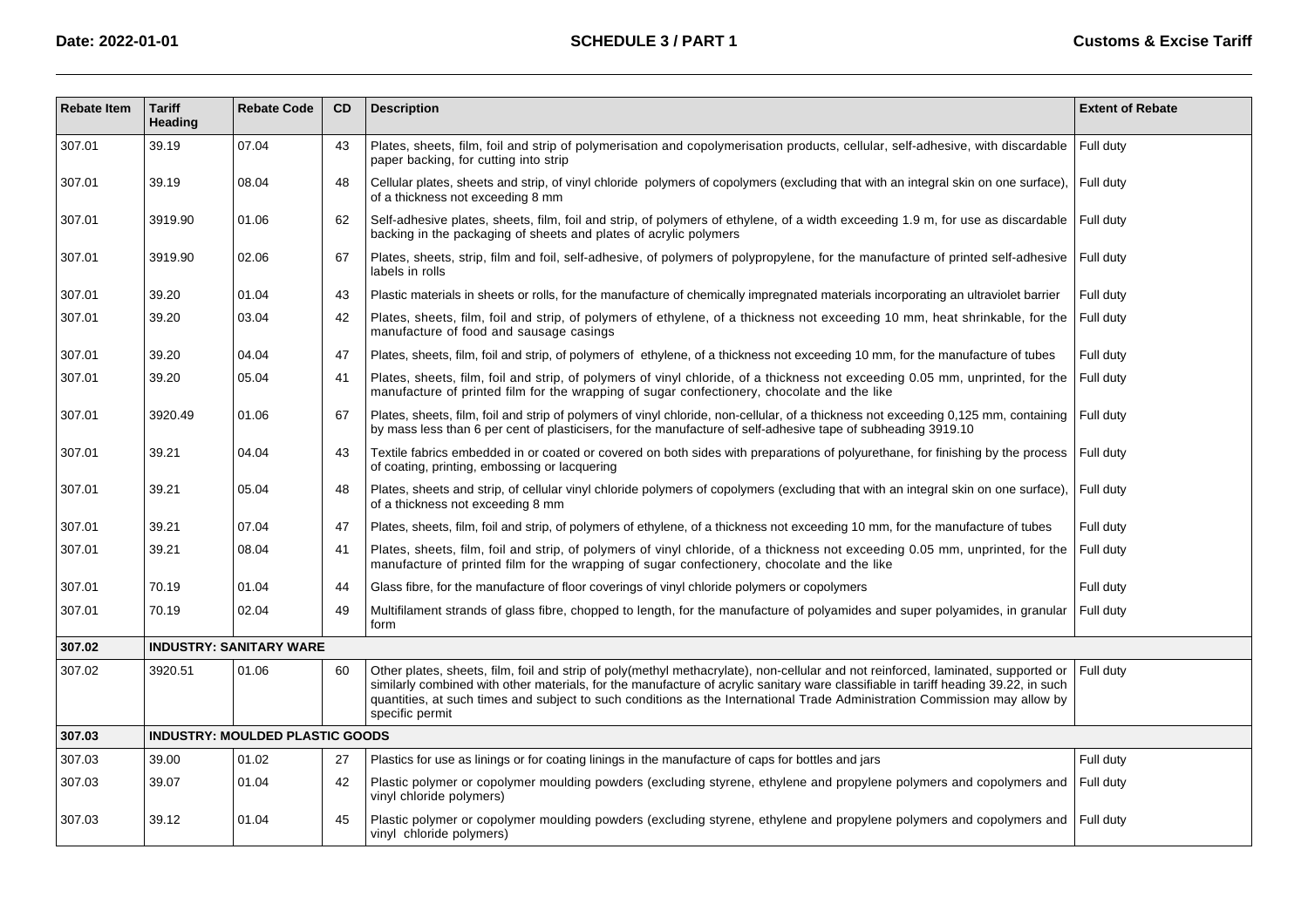| <b>Rebate Item</b> | <b>Tariff</b><br>Heading | <b>Rebate Code</b> | <b>CD</b> | <b>Description</b>                                                                                                                                                                                                                                                                                                                                                                      | <b>Extent of Rebate</b>    |
|--------------------|--------------------------|--------------------|-----------|-----------------------------------------------------------------------------------------------------------------------------------------------------------------------------------------------------------------------------------------------------------------------------------------------------------------------------------------------------------------------------------------|----------------------------|
| 307.03             | 3923.50                  | 01.06              | 63        | Stoppers, lids, caps and other closures, incorporating a desiccant-filled chamber for purposes of moisture absorption, for the<br>manufacture of trade packages of heading 39.23                                                                                                                                                                                                        | Full duty                  |
| 307.03             | 4908.90                  | 01.06              | 68        | Heat transfer labels (decalcomanias), not vitrifiable, for use in the manufacture of articles for the conveyance or packing of Full duty<br>goods, of plastics classifiable in tariff heading 39.23                                                                                                                                                                                     |                            |
| 307.03             | 4911.99                  | 01.06              | 61        | Printed labels, for the manufacture of containers and lids, of polypropylene, by the in-mould labelling process, of heading 39.23   Full duty                                                                                                                                                                                                                                           |                            |
| 307.04             |                          |                    |           | INDUSTRY: PLASTIC GOODS OF PLATE, SHEET, STRIP OR FILM                                                                                                                                                                                                                                                                                                                                  |                            |
| 307.04             | 2933.69                  | 01.06              | 68        | 4,6 diamine-2-methyl-1, 3, 5-triazine, for the manufacture of plates, sheets, film, foil and strip of decorative laminate of phenolic<br>resins of subheading 3921.90                                                                                                                                                                                                                   | Full duty                  |
| 307.04             | 3901.20                  | 01.06              | 61        | Unchlorinated high density polyethylene, for the manufacture of plates, sheets, film, foil, and strip of polyethylene classifiable<br>under subheading 3920.10, with a thickness of 500 microns or more but not exceeding 2 000 microns                                                                                                                                                 | Full duty                  |
| 307.04             | 39.19                    | 01.04              | 41        | Self-adhesive plates, sheets, film, foil and strip, of plastics (excluding those of polymers of ethylene, biaxially oriented<br>polypropylene, polymers of styrene, polymers of vinyl chloride, acrylic polymers, polyethylene terephthalate, cellular<br>polyurethane, cellulose acetate butyrate, regenerated cellulose, natural polymers and modified natural polymers)              | l Full dutv                |
| 307.04             | 39.19                    | 06.04              | 44        | Plates, sheets, film, foil and strip of cellular vinyl chloride polymers and copolymers (excluding that with an integral skin on one<br>surface), of a thickness not exceeding 8 mm                                                                                                                                                                                                     | Full duty                  |
| 307.04             | 39.20                    | 01.04              | 49        | Plates, sheets, film, foil and strip, of plastics, (excluding those of polymers of ethylene, biaxially oriented polypropylene,<br>polymers of vinyl chloride, acrylic polymers, cellulose acetate butyrate, regenerated cellulose, natural polymers and modified<br>natural polymers), non-cellular and not reinforced, laminated, supported or similarly combined with other materials | Full duty                  |
| 307.04             | 39.20                    | 02.04              | 43        | Plates or sheets of vinyl chloride polymers and copolymers, of a thickness exceeding 2 mm, unplasticised, rigid                                                                                                                                                                                                                                                                         | Full duty                  |
| 307.04             | 39.20                    | 03.04              | 48        | Plates, sheets, film, foil and strip of vinyl chloride polymers and copolymers, of a thickness not exceeding 0.075 mm, for the<br>manufacture of bibs, aprons and pilchers, for infants                                                                                                                                                                                                 | Full duty                  |
| 307.04             | 39.20                    | 04.04              | 42        | Plates, sheets, film, foil and strip of biaxially oriented vinyl chloride polymers and copolymers, for the manufacture of bottle<br>capsules                                                                                                                                                                                                                                            | Full duty                  |
| 307.04             | 3920.4                   | 01.05              | 53        | Plates, sheets, film, foil and strip, of polymers of vinyl chloride, for the manufacture of table-cloths                                                                                                                                                                                                                                                                                | The full anti-dumping duty |
| 307.04             | 3920.43                  | 01.06              | 63        | Plates, sheets, film, foil and strip, of polymers of vinyl chloride, non-cellular and not reinforced, laminated, supported or<br>similarly combined with other materials containing by mass 6 percent or more of plasticisers, of a thickness of 365 microns or<br>more but not exceeding 425 microns, for further processing by means of embossing or surface coating                  | Full duty                  |
| 307.04             | 3920.49                  | 01.06              | 62        | Plates, sheets, film, foil and strip of polymers of vinyl chloride, non-cellular and not reinforced, laminated, supported or similarly<br>combined with other materials, unbiaxially oriented, heat-shrinkable, of a thickness not exceeding 0,075 mm, unprinted, for the<br>manufacture of printed film for the wrapping of articles in the conveyance or packing of goods             | Full duty                  |
| 307.04             | 3920.49                  | 02.06              | 67        | Plates, sheets, film, foil and strip of polymers of vinyl chloride containing by mass less than 6 per cent of plasticisers, with a<br>width not exceeding 160 mm and a thickness of 0,36 mm, printed, for the manufacture of moulded trays for the packing and<br>conveyance of goods classifiable under tariff subheading 3923.90.90                                                   | Full duty                  |
| 307.04             | 39.21                    | 01.04              | 45        | Plates, sheets, film, foil and strip, of plastics (excluding those of polymers of ethylene, biaxially oriented polypropylene,<br>polymers of styrene, polymers of vinyl chloride, acrylic polymers, cellular polyurethane, cellulose acetate butyrate, regenerated<br>cellulose, natural polymers and modified natural polymers)                                                        | Full duty                  |
| 307.04             | 39.21                    | 02.04              | 40        | Plates or sheets of vinyl chloride polymers and copolymers, of a thickness exceeding 2 mm, unplasticised, rigid                                                                                                                                                                                                                                                                         | Full duty                  |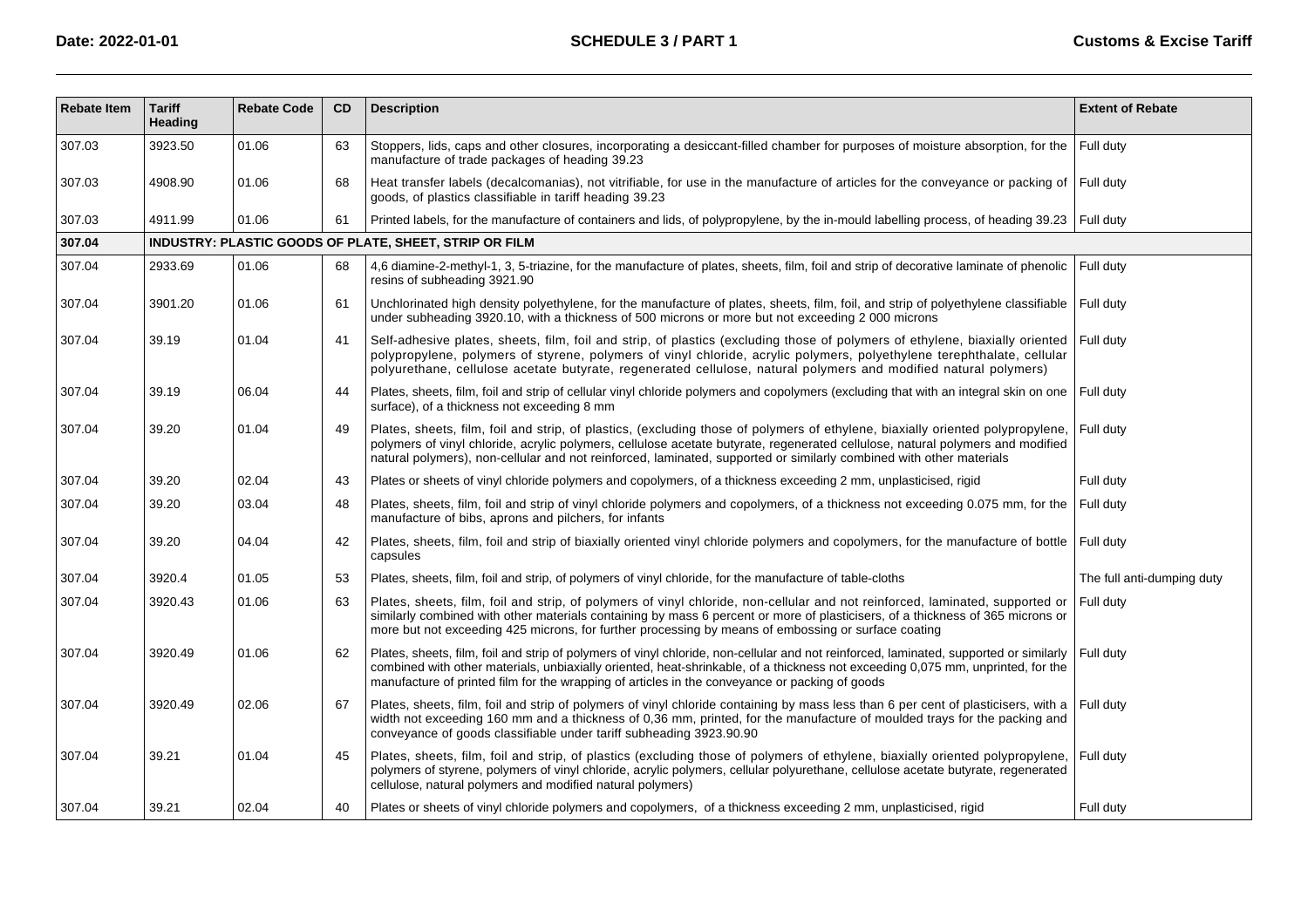| <b>Rebate Item</b> | <b>Tariff</b><br>Heading | <b>Rebate Code</b>                        | CD | <b>Description</b>                                                                                                                                                                                                                                                                                                                                                                                        | <b>Extent of Rebate</b> |
|--------------------|--------------------------|-------------------------------------------|----|-----------------------------------------------------------------------------------------------------------------------------------------------------------------------------------------------------------------------------------------------------------------------------------------------------------------------------------------------------------------------------------------------------------|-------------------------|
| 307.04             | 39.21                    | 03.04                                     | 44 | Plates, sheets, film, foil and strip of vinyl chloride polymers and copolymers, laminated, for the manufacture of inflatable<br>articles                                                                                                                                                                                                                                                                  | Full duty               |
| 307.04             | 39.21                    | 04.04                                     | 49 | Plates, sheets, film, foil and strip of vinyl chloride polymers and copolymers, of a thickness not exceeding 0.075 mm, for the Full duty<br>manufacture of bibs, aprons and pilchers, for infants                                                                                                                                                                                                         |                         |
| 307.04             | 39.21                    | 05.04                                     | 43 | Plates, sheets, film, foil and strip of cellular vinyl chloride polymers and copolymers, of a thickness exceeding 8 mm                                                                                                                                                                                                                                                                                    | Full duty               |
| 307.04             | 39.21                    | 06.04                                     | 48 | Plates, sheets, film, foil and strip of biaxially oriented vinyl chloride polymers and copolymers, for the manufacture of bottle<br>capsules                                                                                                                                                                                                                                                              | Full duty               |
| 307.04             | 39.21                    | 07.04                                     | 42 | Plates, sheets, film, foil and strip of cellular vinyl chloride polymers and copolymers (excluding that with an integral skin on one<br>surface), of a thickness not exceeding 8 mm                                                                                                                                                                                                                       | Full duty               |
| 307.04             | 3926.90                  | 01.06                                     | 63 | Plates, sheets, film, foil and strip, of polyesters, non-cellular and not reinforced, laminated, supported or similarly combined<br>with other materials, perforated, of a thickness not exceeding 1 mm, for the manufacture of refrigeration night covers of<br>subheading 3926.90                                                                                                                       | Full duty               |
| 307.04             | 48.11                    | 01.04                                     | 41 | Coated release paper and printed décor papers, for the manufacture of plates, sheets, film, foil and strip of decorative laminite<br>of phenolic resins of subheading 3921.90                                                                                                                                                                                                                             | Full duty               |
| 307.04             | 70.19                    | 01.04                                     | 41 | Veils (thin sheets), webs, mats, mattresses, boards and similar non-woven products, for the manufacture of honeycomb panels                                                                                                                                                                                                                                                                               | Full duty               |
| 307.04             | 70.19                    | 02.04                                     | 44 | Glass fibre woven fabrics, for the manufacture of honeycomb panels                                                                                                                                                                                                                                                                                                                                        | Full duty               |
| 307.04             | 70.19                    | 03.04                                     | 49 | Other glass fibre woven fabrics, for the manufacture of honeycomb panels                                                                                                                                                                                                                                                                                                                                  | Full duty               |
| 307.05             |                          | <b>INDUSTRY: FABRICATED PLASTIC GOODS</b> |    |                                                                                                                                                                                                                                                                                                                                                                                                           |                         |
| 307.05             | 39.16                    | 01.04                                     | 44 | Polymer and copolymer thermoplastic materials, in the form of rods, sticks and profile shapes                                                                                                                                                                                                                                                                                                             | Full duty               |
| 307.05             | 39.21                    | 01.04                                     | 47 | Metallised plastic tape or strip, for the manufacture of profile shapes                                                                                                                                                                                                                                                                                                                                   | Full duty               |
| 307.05             | 39.21                    | 02.04                                     | 41 | Cellular vinyl chloride polymers (closed cell), for the manufacture of life jackets                                                                                                                                                                                                                                                                                                                       | Full duty               |
| 307.05             | 76.07                    | 01.04                                     | 46 | Aluminium foil containing, by mass, more than 0.9 per cent of manganese, printed or unprinted, lacquered on both sides, of a<br>thickness exceeding 0.045 mm but not exceeding 0.15 mm, for the manufacture of metallised plastic profile shapes                                                                                                                                                          | Full duty               |
| 307.06             |                          |                                           |    | INDUSTRY: BINDERS (LOOSE-LEAF OR OTHER), FOLDERS, FILE COVERS AND FILES, OF PLASTICS                                                                                                                                                                                                                                                                                                                      |                         |
| 307.06             | 83.05                    | 01.04                                     | 47 | Lever arch binding mechanisms, for the manufacture of lever arch files by means of permanently riveting the mechanism to the<br>file form; compression bars with a length of 122 mm or more designed for use with lever arch mechanisms and slotted fittings<br>for lever arch files with an opening of 41,5 mm or more designed to hook onto the arch of the mechanisms slotted through the<br>file form | Full duty               |
| 307.06             | 83.05                    | 02.04                                     | 41 | Ring binding mechanisms with a diameter of 25 mm or more, for the manufacture of ring-binder files by means of permanently<br>riveting the mechanism to the file form                                                                                                                                                                                                                                     | Full duty               |
| 307.06             | 83.05                    | 03.04                                     | 46 | Clip mechanisms with a length of 110 mm or more, for the manufacture of clipboard files or binders by means of permanently<br>riveting the mechanism to the file or binder form                                                                                                                                                                                                                           | Full duty               |
| 307.07             |                          | <b>INDUSTRY: SYNTHETIC RUBBER</b>         |    |                                                                                                                                                                                                                                                                                                                                                                                                           |                         |
| 307.07             | 2710.12                  | 01.06                                     | 64 | Blends of complex petroleum hydrocarbons classifiable in tariff subheading 2710.12.90, for use as plasticisers in the<br>manufacture of synthetic rubber classifiable in tariff heading 40.02, in such quantities, at such times and subject to such<br>conditions as the International Trade Administration Commission may allow by specific permit                                                      | Full duty               |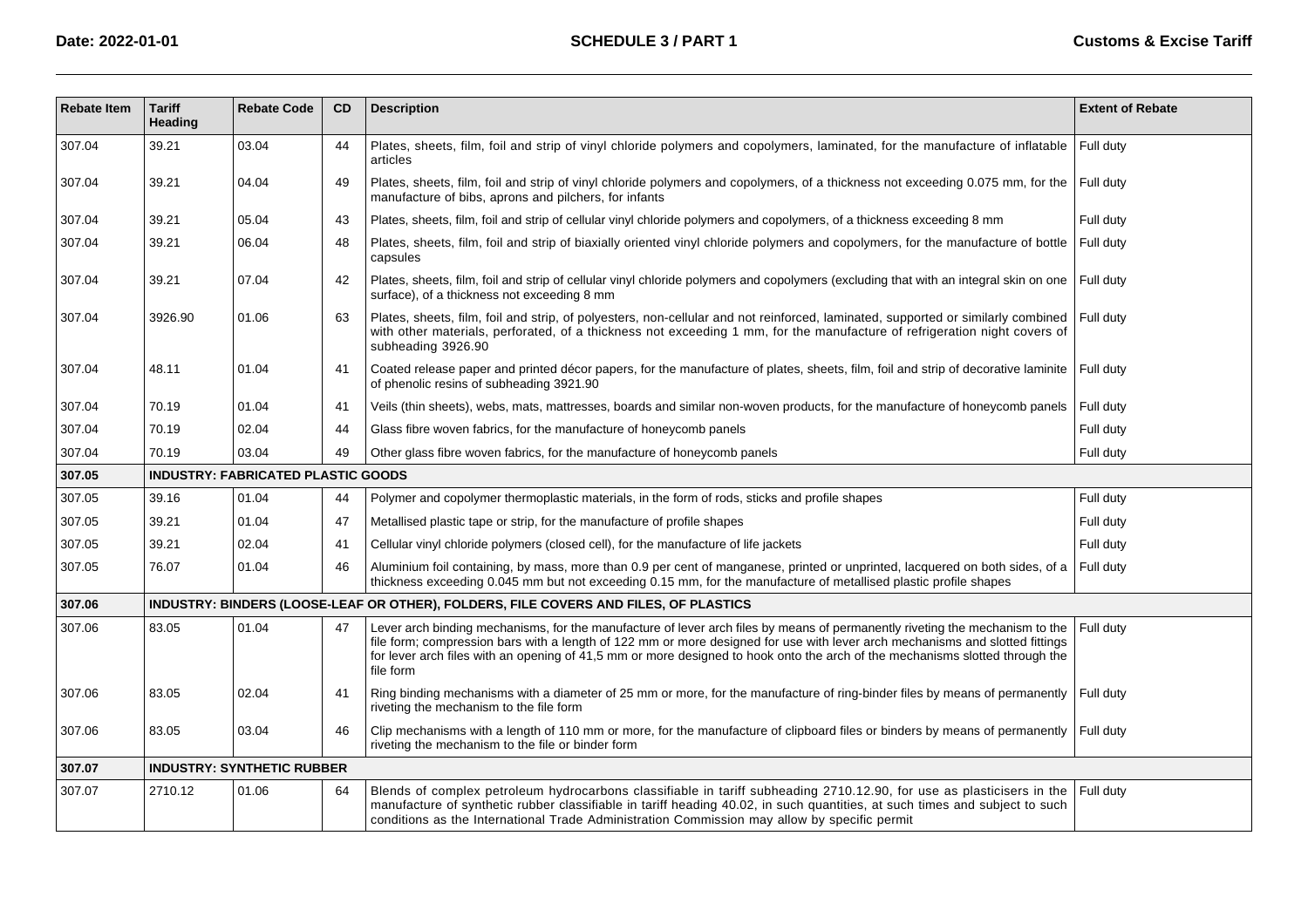| <b>Rebate Item</b> | <b>Tariff</b><br>Heading         | <b>Rebate Code</b>                             | <b>CD</b> | <b>Description</b>                                                                                                                                                                                                                                                                                                                                  | <b>Extent of Rebate</b> |  |  |  |  |
|--------------------|----------------------------------|------------------------------------------------|-----------|-----------------------------------------------------------------------------------------------------------------------------------------------------------------------------------------------------------------------------------------------------------------------------------------------------------------------------------------------------|-------------------------|--|--|--|--|
| 307.07             | 28.00                            | 01.02                                          | 28        | Inorganic chemicals, for use as anti-oxidants                                                                                                                                                                                                                                                                                                       | Full duty               |  |  |  |  |
| 307.07             | 34.01                            | 01.04                                          | 43        | Sodium or potassium soap of rosin or of tall oil                                                                                                                                                                                                                                                                                                    | Full duty               |  |  |  |  |
| 307.08             | <b>INDUSTRY: RUBBER PRODUCTS</b> |                                                |           |                                                                                                                                                                                                                                                                                                                                                     |                         |  |  |  |  |
| 307.08             | 2710.12                          | 01.06                                          | 66        | Blends of complex petroleum hydrocarbons classifiable in tariff subheading 2710.12.90, for use as plasticisers in the<br>manufacture of pneumatic tyres classifiable in tariff heading 40.11, in such quantities, at such times and subject to such<br>conditions as the International Trade Administration Commission may allow by specific permit | Full duty               |  |  |  |  |
| 307.08             | 34.04                            | 01.04                                          | 44        | Artificial waxes, for use as anti-oxidants                                                                                                                                                                                                                                                                                                          | Full duty               |  |  |  |  |
| 307.08             | 38.24                            | 01.04                                          | 48        | Prepared rubber reclaiming agents                                                                                                                                                                                                                                                                                                                   | Full duty               |  |  |  |  |
| 307.08             | 40.08                            | 01.04                                          | 48        | Neoprene rubber (closed cell), in plates or sheets, backed with knitted textile fabric, for the manufacture of diving suits, surfing<br>suits, water skiing tunics and the like                                                                                                                                                                     | Full duty               |  |  |  |  |
| 307.08             | 40.08                            | 02.04                                          | 42        | Neoprene rubber, in plates or sheets, backed with knitted textile fabric, for the manufacture of limb and body supports                                                                                                                                                                                                                             | Full duty               |  |  |  |  |
| 307.08             | 40.08                            | 03.04                                          | 47        | Plates, sheets and strip, of vulcanised rubber (excluding hard rubber), for the manufacture of machine roller coverings and<br>printing blankets                                                                                                                                                                                                    | Full duty               |  |  |  |  |
| 307.08             | 40.09                            | 01.04                                          | 44        | Tubes, pipes and hoses, of vulcanised rubber (excluding hard rubber), for the manufacture of machine roller coverings                                                                                                                                                                                                                               | Full duty               |  |  |  |  |
| 307.08             | 5607.50                          | 01.06                                          | 63        | Twine, cordage, ropes and cables, whether or not plaited or braided and whether or not impregnated, coated, covered or<br>sheathed with rubber or plastics, of synthetic fibres (excluding those of polyethylene or polypropylene), for the manufacture of<br>transmission belts of vulcanised rubber of subheading 4010.29                         | Full duty               |  |  |  |  |
| 307.08             | 73.12                            | 01.04                                          | 43        | Stranded wire, cables, cordage and ropes, of iron or steel wire plated, coated or clad with copper, for the manufacture of Full duty<br>pneumatic tyres and tyre cases                                                                                                                                                                              |                         |  |  |  |  |
| 307.09             |                                  |                                                |           | <b>INDUSTRY: CAN SEALING AND BOTTLE CAP LINING PREPARATIONS</b>                                                                                                                                                                                                                                                                                     |                         |  |  |  |  |
| 307.09             | 39.04                            | 01.04                                          | 44        | Vinyl chloride polymers                                                                                                                                                                                                                                                                                                                             | Full duty               |  |  |  |  |
| 308.00             |                                  | (EXCLUDING SILK-WORM GUT)                      |           | RAW HIDES AND SKINS, LEATHER, FURSKINS AND ARTICLES THEREOF; SADDLERY AND HARNESS; TRAVEL GOODS, HANDBAGS AND SIMILAR CONTAINERS; ARTICLES OF GUT                                                                                                                                                                                                   |                         |  |  |  |  |
| 308.01             |                                  | <b>INDUSTRY: LEATHER TANNING AND FINISHING</b> |           |                                                                                                                                                                                                                                                                                                                                                     |                         |  |  |  |  |
| 308.01             | 32.08                            | 01.04                                          | 47        | Solutions of plasticised vinyl chloride polymers or polyurethane, whether or not pigmented, for finishing leather                                                                                                                                                                                                                                   | Full duty               |  |  |  |  |
| 308.01             | 32.09                            | 01.04                                          | 43        | Solutions of plasticised vinyl chloride polymers or polyurethane, whether or not pigmented, for finishing leather                                                                                                                                                                                                                                   | Full duty               |  |  |  |  |
| 308.01             | 32.10                            | 01.04                                          | 40        | Solutions of plasticised vinyl chloride polymers or polyurethane, whether or not pigmented, for finishing leather                                                                                                                                                                                                                                   | Full duty               |  |  |  |  |
| 308.01             | 34.02                            | 01.04                                          | 46        | Organic surface-active agents; surface-active preparations                                                                                                                                                                                                                                                                                          | Full duty               |  |  |  |  |
| 308.01             | 34.04                            | 01.04                                          | 49        | Prepared waxes                                                                                                                                                                                                                                                                                                                                      | Full duty               |  |  |  |  |
| 308.01             | 38.24                            | 01.04                                          | 42        | Chemical products and preparations of the chemical and allied industries; residual products of the chemical and allied<br>industries                                                                                                                                                                                                                | Full duty               |  |  |  |  |
| 308.01             | 39.21                            | 01.04                                          | 47        | Vinyl chloride polymers, in film, sheet or strip, of a thickness not exceeding 0.5 mm, for the manufacture of imitation patent<br>leather                                                                                                                                                                                                           | Full duty               |  |  |  |  |
| 308.01             | 3921.13                          | 01.06                                          | 61        | Plates, sheets, film, foil and strip, of polyurethanes, cellular for the manufacture of bovine leather and equine leather<br>parchment-dressed or prepared after tanning, of subheading 41.07                                                                                                                                                       | Full duty               |  |  |  |  |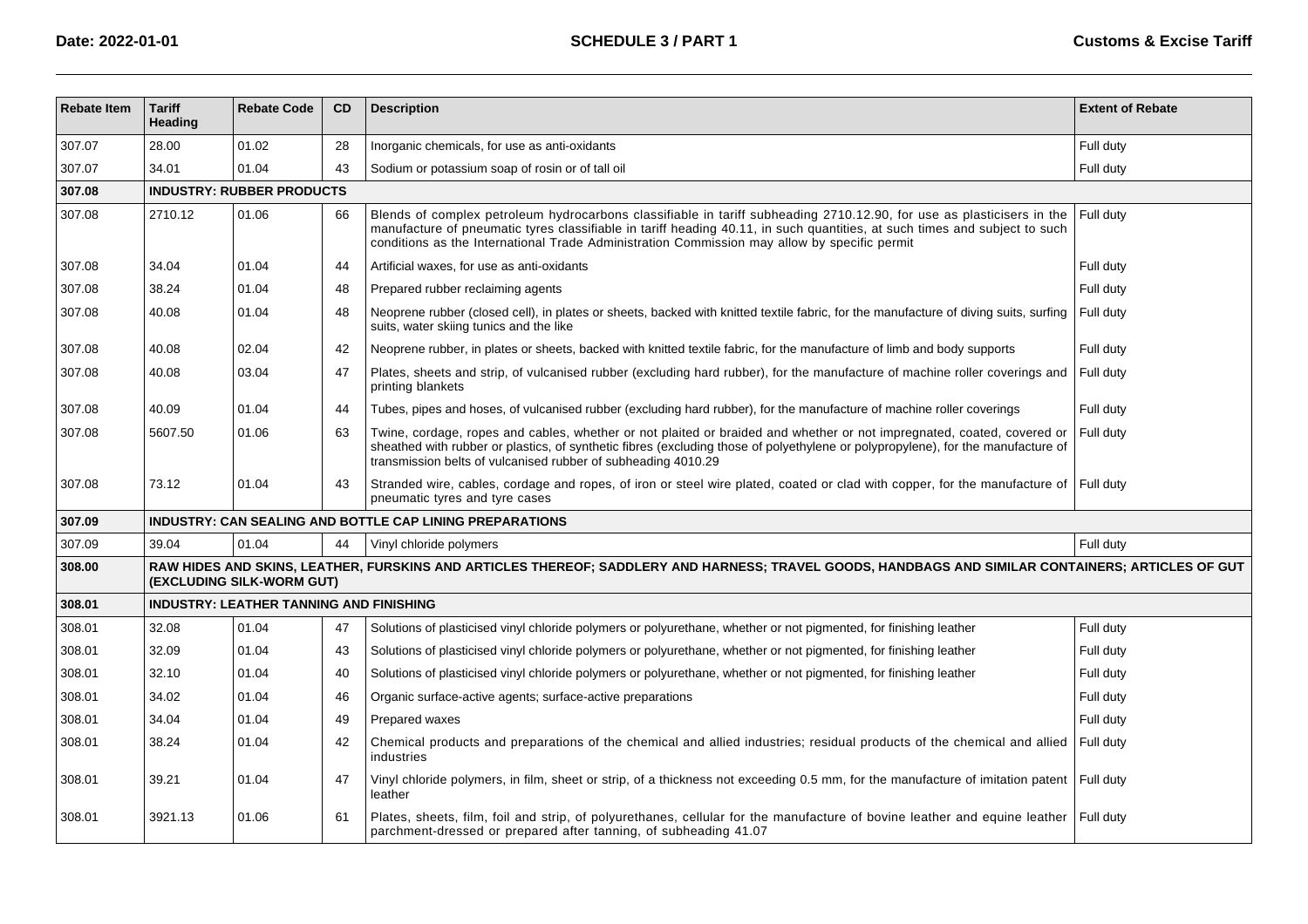| <b>Rebate Item</b> | <b>Tariff</b><br>Heading                                                                                                                                                                                                                                                                                                                                                                                                                                                                                                                                                                                                                                                                                                                                                                                                                                                                                                   | <b>Rebate Code</b> | CD | <b>Description</b>                                                                                                                                                                                                                                                                                                                                                                                                                                                                                                                                                                                                                                                                                                                                                                                                                | <b>Extent of Rebate</b> |  |  |  |  |  |
|--------------------|----------------------------------------------------------------------------------------------------------------------------------------------------------------------------------------------------------------------------------------------------------------------------------------------------------------------------------------------------------------------------------------------------------------------------------------------------------------------------------------------------------------------------------------------------------------------------------------------------------------------------------------------------------------------------------------------------------------------------------------------------------------------------------------------------------------------------------------------------------------------------------------------------------------------------|--------------------|----|-----------------------------------------------------------------------------------------------------------------------------------------------------------------------------------------------------------------------------------------------------------------------------------------------------------------------------------------------------------------------------------------------------------------------------------------------------------------------------------------------------------------------------------------------------------------------------------------------------------------------------------------------------------------------------------------------------------------------------------------------------------------------------------------------------------------------------------|-------------------------|--|--|--|--|--|
| 308.01             | 41.04                                                                                                                                                                                                                                                                                                                                                                                                                                                                                                                                                                                                                                                                                                                                                                                                                                                                                                                      | 01.04              | 40 | Chrome tanned leather of bovine animals, for the finishing thereof, provided such leather undergoes, at least the processes of<br>retanning and dyeing                                                                                                                                                                                                                                                                                                                                                                                                                                                                                                                                                                                                                                                                            | Full duty               |  |  |  |  |  |
| 308.02             | INDUSTRY: SADDLERY AND HARNESS FOR ANY ANIMAL (INCLUDING TRACES, LEADS, KNEE PADS, MUZZLES, SADDLE CLOTHS, SADDLE BAGS, DOG COATS AND THE LIKE), OF<br>ANY MATERIAL; TRUNKS, SUIT-CASES, VANITY-CASES, EXECUTIVE-CASES, BRIEF-CASES, SCHOOL SATCHELS, SPECTACLE CASES, BINOCULAR CASES, CAMERA CASES,<br>MUSICAL INSTRUMENT CASES, GUN CASES, HOLSTERS AND SIMILAR CONTAINERS, OF LEATHER OR OF COMPOSITION LEATHER; TRAVELLING-BAGS, TOILET BAGS,<br>RUCKSACKS, HANDBAGS, SHOPPING-BAGS, WALLETS, PURSES, MAP-CASES, CIGARETTE-CASES, TOBACCO-POUCHES, TOOL BAGS, SPORTS BAGS, BOTTLE-CASES,<br>JEWELLERY BOXES, POWDER-BOXES, CUTLERY CASES AND SIMILAR CONTAINERS, OF LEATHER OR OF COMPOSITION LEATHER, OF SHEETING OF PLASTICS; OF TEXTILE<br>MATERIALS, OF VULCANISED FIBRE OR OF PAPERBOARD, OR WHOLLY OR MAINLY COVERED WITH SUCH MATERIALS OR WITH PAPER; ARTICLES OF LEATHER OR OF<br><b>COMPOSITION LEATHER</b> |                    |    |                                                                                                                                                                                                                                                                                                                                                                                                                                                                                                                                                                                                                                                                                                                                                                                                                                   |                         |  |  |  |  |  |
| 308.02             | 3920.10                                                                                                                                                                                                                                                                                                                                                                                                                                                                                                                                                                                                                                                                                                                                                                                                                                                                                                                    | 01.06              | 60 | Plates, sheets, film, foil and strip, of polymers of ethylene, non-cellular and not reinforced, laminated, supported or similarly<br>combined with other materials, for the manufacture of brief-cases and school satchels                                                                                                                                                                                                                                                                                                                                                                                                                                                                                                                                                                                                        | Full duty               |  |  |  |  |  |
| 308.02             | 3921.12                                                                                                                                                                                                                                                                                                                                                                                                                                                                                                                                                                                                                                                                                                                                                                                                                                                                                                                    | 01.06              | 63 | Other plates, sheets, film, foil and strip, cellular, of polymers of vinyl chloride, of a thickness exceeding 0,25 mm but not   Full duty<br>exceeding 0.75 mm, for the manufacture of handbags                                                                                                                                                                                                                                                                                                                                                                                                                                                                                                                                                                                                                                   |                         |  |  |  |  |  |
| 308.02             | 3921.90                                                                                                                                                                                                                                                                                                                                                                                                                                                                                                                                                                                                                                                                                                                                                                                                                                                                                                                    | 01.06              | 65 | Textile fabrics, embedded in or coated or covered on both sides with polyurethane, for the manufacture of handbags                                                                                                                                                                                                                                                                                                                                                                                                                                                                                                                                                                                                                                                                                                                | Full duty               |  |  |  |  |  |
| 308.02             | 3926.90                                                                                                                                                                                                                                                                                                                                                                                                                                                                                                                                                                                                                                                                                                                                                                                                                                                                                                                    | 01.06              | 67 | Handles, of plastics, for the manufacture of trunks, suit-cases, vanity-cases, executive-cases, brief-cases, school satchels,<br>spectacle cases, binocular cases, camera cases, musical instrument cases, qun cases, holsters and similar containers, of<br>leather or of composition leather, travelling-bags, toilet bags, rucksacks, handbags, shopping-bags, wallets, purses, map-<br>cases, cigarette-cases, tobacco-pouches, tool bags, sports bags, bottle-cases, jewellery boxes, powder-boxes, cutlery cases<br>and similar containers, of leather or of composition leather, of sheeting of plastics, of textile materials, of vulcanised fibre or of<br>paperboard, or wholly or mainly covered with such materials or with paper                                                                                     | Full duty               |  |  |  |  |  |
| 308.02             | 41.04                                                                                                                                                                                                                                                                                                                                                                                                                                                                                                                                                                                                                                                                                                                                                                                                                                                                                                                      | 01.04              | 42 | Vegetable tanned bovine whole hides, of a thickness not exceeding 1,5 mm, for the manufacture of trunks, suit-cases, vanity-<br>cases, executive-cases, brief-cases, school satchels, spectacle cases, binocular cases, camera cases, musical instrument<br>cases, gun cases, holsters and similar containers, of leather or of composition leather, travelling-bags, toilet bags, rucksacks,<br>handbags, shopping-bags, wallets, purses, map-cases, cigarette-cases, tobacco-pouches, tool bags, sports bags, bottle-<br>cases, jewellery boxes, powder-boxes, cutlery cases and similar containers, of leather or of composition leather, of sheeting of<br>plastics, of textile materials, of vulcanised fibre or of paperboard, or wholly or mainly covered with such materials or with paper                                | Full duty               |  |  |  |  |  |
| 308.02             | 4421.99                                                                                                                                                                                                                                                                                                                                                                                                                                                                                                                                                                                                                                                                                                                                                                                                                                                                                                                    | 01.06              | 63 | Wood frames                                                                                                                                                                                                                                                                                                                                                                                                                                                                                                                                                                                                                                                                                                                                                                                                                       | Full duty               |  |  |  |  |  |
| 308.02             | 5407.42                                                                                                                                                                                                                                                                                                                                                                                                                                                                                                                                                                                                                                                                                                                                                                                                                                                                                                                    | 01.06              | 61 | Woven fabrics, containing 85 per cent or more by mass of filaments of nylon or other polyamides, dyed, for the manufacture of<br>trunks, suit-cases, vanity-cases, executive-cases, brief-cases, school satchels, spectacle cases, binocular cases, camera<br>cases, musical instrument cases, gun cases, holsters and similar containers, of leather or of composition leather, travelling-<br>bags, toilet bags, rucksacks, handbags, shopping-bags, wallets, purses, map-cases, cigarette-cases, tobacco-pouches, tool<br>bags, sports bags, bottle-cases, jewellery boxes, powder-boxes, cutlery cases and similar containers, of leather or of<br>composition leather, of sheeting of plastics, of textile materials, of vulcanised fibre or of paperboard, or wholly or mainly<br>covered with such materials or with paper | Full duty               |  |  |  |  |  |
| 308.02             | 59.03                                                                                                                                                                                                                                                                                                                                                                                                                                                                                                                                                                                                                                                                                                                                                                                                                                                                                                                      | 01.04              | 48 | Textile fabrics impregnated, coated, covered or laminated with plastics, for the manufacture of trunks, suit-cases, vanity-cases,<br>executive-cases, brief-cases, school satchels, spectacle cases, binocular cases, musical instrument cases, gun cases,<br>holsters and similar containers, of leather or of composition leather, travelling-bags, toilet bags, rucksacks, handbags,<br>shopping-bags, wallets, purses, map-cases, cigarette-cases, tobacco-pouches, tool bags, sports bags, bottle-cases, jewellery<br>boxes, powder-boxes, cutlery cases and similar containers, of leather or of composition leather, of sheeting of plastics, of<br>textile materials, of vulcanised fibre or of paperboard, or wholly or mainly covered with such materials or with paper                                                 | Full duty               |  |  |  |  |  |
| 308.02             | 7117.19                                                                                                                                                                                                                                                                                                                                                                                                                                                                                                                                                                                                                                                                                                                                                                                                                                                                                                                    | 01.06              | 66 | Imitation jewellery, of base metal, whether or not plated with precious metal, for the manufacture of handbags                                                                                                                                                                                                                                                                                                                                                                                                                                                                                                                                                                                                                                                                                                                    | Full duty               |  |  |  |  |  |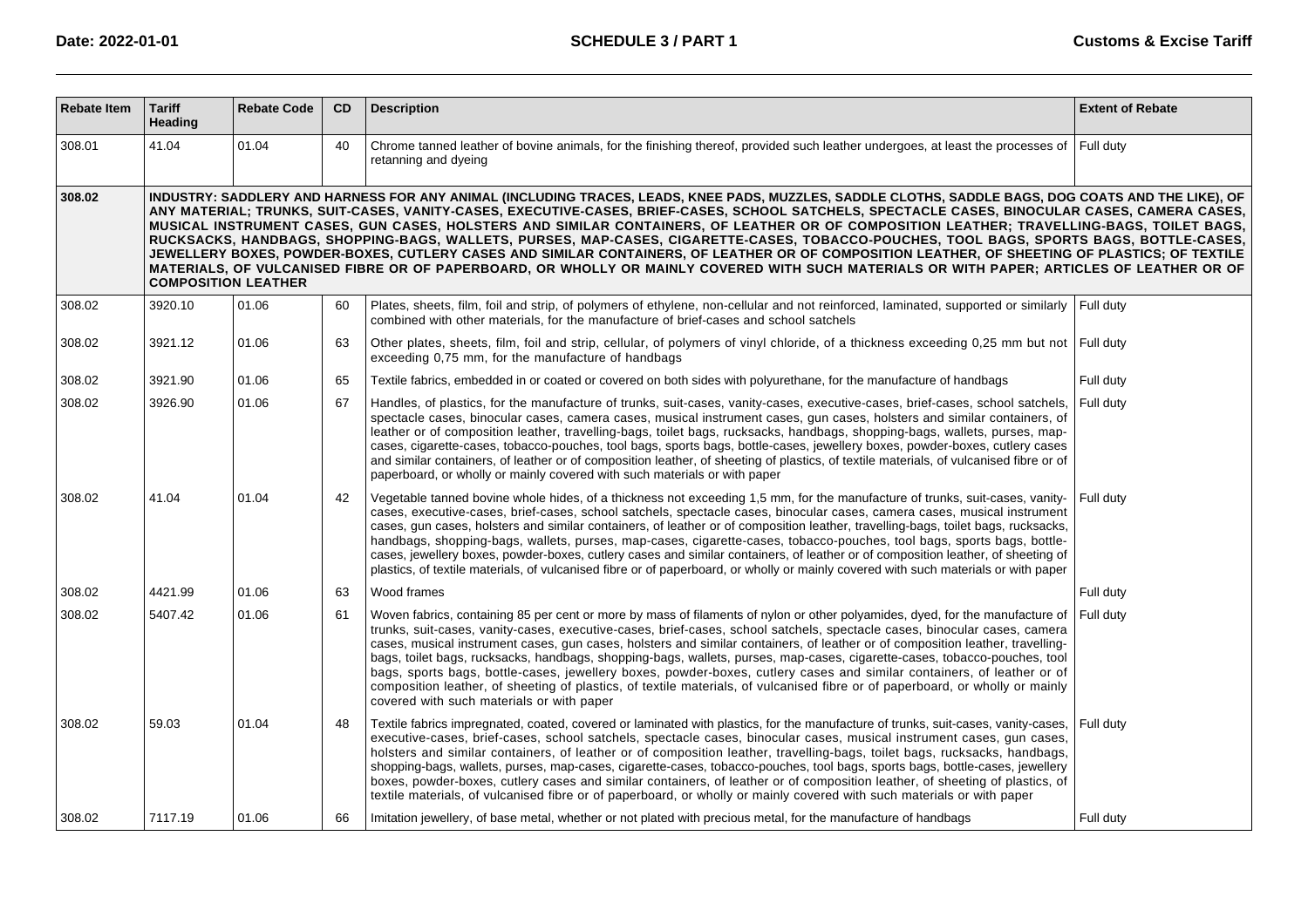| <b>Rebate Item</b> | <b>Tariff</b><br>Heading | <b>Rebate Code</b>                          | CD | <b>Description</b>                                                                                                                                                                                                                                                                                                                                                                                                                                                                                                                                                                                                                                                                                                                                                                                                                                                                                                                                                                                                                                                                                                                                                                           | <b>Extent of Rebate</b> |
|--------------------|--------------------------|---------------------------------------------|----|----------------------------------------------------------------------------------------------------------------------------------------------------------------------------------------------------------------------------------------------------------------------------------------------------------------------------------------------------------------------------------------------------------------------------------------------------------------------------------------------------------------------------------------------------------------------------------------------------------------------------------------------------------------------------------------------------------------------------------------------------------------------------------------------------------------------------------------------------------------------------------------------------------------------------------------------------------------------------------------------------------------------------------------------------------------------------------------------------------------------------------------------------------------------------------------------|-------------------------|
| 308.02             | 7315.89                  | 01.06                                       | 61 | Chain, of iron or steel, for the manufacture of handbags                                                                                                                                                                                                                                                                                                                                                                                                                                                                                                                                                                                                                                                                                                                                                                                                                                                                                                                                                                                                                                                                                                                                     | Full duty               |
| 308.02             | 73.17                    | 01.04                                       | 41 | Nickel studs, nails with heads of nickel and saddle nails, of iron or steel                                                                                                                                                                                                                                                                                                                                                                                                                                                                                                                                                                                                                                                                                                                                                                                                                                                                                                                                                                                                                                                                                                                  | Full duty               |
| 308.02             | 82.03                    | 01.04                                       | 40 | Hand tools, for leather workers                                                                                                                                                                                                                                                                                                                                                                                                                                                                                                                                                                                                                                                                                                                                                                                                                                                                                                                                                                                                                                                                                                                                                              | Full duty               |
| 308.02             | 82.05                    | 01.04                                       | 43 | Hand tools, for leather workers                                                                                                                                                                                                                                                                                                                                                                                                                                                                                                                                                                                                                                                                                                                                                                                                                                                                                                                                                                                                                                                                                                                                                              | Full duty               |
| 308.02             | 83.01                    | 01.04                                       | 41 | Locks and parts thereof, of base metal for the manufacture of trunks, suit-cases, vanity-cases, executive-cases, brief-cases,<br>school satchels, spectacle cases, binocular cases, camera cases, musical instrument cases, gun cases, holsters and similar<br>containers, of leather or of composition leather, travelling-bags, toilet bags, rucksacks, handbags, shopping-bags, wallets,<br>purses, map-cases, cigarette-cases, tobacco-pouches, tool bags, sports bags, bottle-cases, jewellery boxes, powder-boxes,<br>cutlery cases and similar containers, of leather or of composition leather, of sheeting of plastics, of textile materials, of<br>vulcanised fibre or of paperboard, or wholly or mainly covered with such materials or with paper                                                                                                                                                                                                                                                                                                                                                                                                                                | Full duty               |
| 308.02             | 8301.50                  | 01.06                                       | 69 | Frames with clasps, incorporating locks, of base metal for the manufacture of trunks, suit-cases, vanity-cases, executive-<br>cases, brief-cases, school satchels, spectacle cases, binocular cases, camera cases, musical instrument cases, qun cases,<br>holsters and similar containers, of leather or of composition leather, travelling-bags, toilet bags, rucksacks, handbags,<br>shopping-bags, wallets, purses, map-cases, cigarette-cases, tobacco-pouches, tool bags, sports bags, bottle-cases, jewellery<br>boxes, powder-boxes, cutlery cases and similar containers, of leather or of composition leather, of sheeting of plastics, of<br>textile materials, of vulcanised fibre or of paperboard, or wholly or mainly covered with such materials or with paper                                                                                                                                                                                                                                                                                                                                                                                                               | Full duty               |
| 308.02             | 8302.49                  | 01.06                                       | 61 | Base metal mountings, fittings and similar articles                                                                                                                                                                                                                                                                                                                                                                                                                                                                                                                                                                                                                                                                                                                                                                                                                                                                                                                                                                                                                                                                                                                                          | Full duty               |
| 308.02             | 8308.10                  | 01.06                                       | 64 | Hooks, eyes and eyelets, of base metal                                                                                                                                                                                                                                                                                                                                                                                                                                                                                                                                                                                                                                                                                                                                                                                                                                                                                                                                                                                                                                                                                                                                                       | Full duty               |
| 308.02             | 8308.20                  | 01.06                                       | 61 | Tubular rivets, of base metal                                                                                                                                                                                                                                                                                                                                                                                                                                                                                                                                                                                                                                                                                                                                                                                                                                                                                                                                                                                                                                                                                                                                                                | Full duty               |
| 308.02             | 8308.90                  | 01.06                                       | 62 | Clasps and frames with clasps, of base metal                                                                                                                                                                                                                                                                                                                                                                                                                                                                                                                                                                                                                                                                                                                                                                                                                                                                                                                                                                                                                                                                                                                                                 | Full duty               |
| 308.02             | 8308.90                  | 02.06                                       | 67 | Buckles and buckle-clasps, for the manufacture of saddlery and harness                                                                                                                                                                                                                                                                                                                                                                                                                                                                                                                                                                                                                                                                                                                                                                                                                                                                                                                                                                                                                                                                                                                       | Full duty               |
| 308.02             | 9607.1                   | 01.05                                       | 56 | Slide fasteners, for the manufacture of handbags                                                                                                                                                                                                                                                                                                                                                                                                                                                                                                                                                                                                                                                                                                                                                                                                                                                                                                                                                                                                                                                                                                                                             | Full duty               |
| 308.02             | 9607.20                  | 01.06                                       | 69 | Slide fastener chains or stringers, for the manufacture of handbags                                                                                                                                                                                                                                                                                                                                                                                                                                                                                                                                                                                                                                                                                                                                                                                                                                                                                                                                                                                                                                                                                                                          | Full duty               |
| 309.00             |                          | <b>BASKETWARE AND WICKERWORK</b>            |    | WOOD AND ARTICLES OF WOOD; WOOD CHARCOAL; CORK AND ARTICLES OF CORK; MANUFACTURERS OF STRAW, OF ESPARTO AND OF OTHER PLAITING MATERIALS;                                                                                                                                                                                                                                                                                                                                                                                                                                                                                                                                                                                                                                                                                                                                                                                                                                                                                                                                                                                                                                                     |                         |
| 309.01             |                          | <b>INDUSTRY: WOOD AND ARTICLES OF WOOD</b>  |    |                                                                                                                                                                                                                                                                                                                                                                                                                                                                                                                                                                                                                                                                                                                                                                                                                                                                                                                                                                                                                                                                                                                                                                                              |                         |
| 309.01             | 56.03                    | 02.04                                       | 47 | Non-wovens, whether or not impregnated, coated, covered or laminated, of man-made staple fibres or of natural fibres, of a Full duty<br>mass exceeding 100 g/m <sup>2</sup> but not exceeding 200 g/m <sup>2</sup> , for the manufacture of oil absorbers                                                                                                                                                                                                                                                                                                                                                                                                                                                                                                                                                                                                                                                                                                                                                                                                                                                                                                                                    |                         |
| 310.00             |                          |                                             |    | PAPER-MAKING MATERIAL; PAPER AND PAPERBOARD AND ARTICLES THEREOF                                                                                                                                                                                                                                                                                                                                                                                                                                                                                                                                                                                                                                                                                                                                                                                                                                                                                                                                                                                                                                                                                                                             |                         |
| 310.01             |                          | <b>INDUSTRY: PULP, PAPER AND PAPERBOARD</b> |    |                                                                                                                                                                                                                                                                                                                                                                                                                                                                                                                                                                                                                                                                                                                                                                                                                                                                                                                                                                                                                                                                                                                                                                                              |                         |
| 310.01             | 2815.12                  | 03.06                                       | 63 | Sodium hydroxide (caustic soda), in aqueous solution, in such quantities and at such time as the International Trade   Full duty<br>Administration Commission of South Africa may allow by specific permit, for the manufacture of: (a) Uncoated paper and<br>paperboard, of a kind used for writing, printing or other graphic purposes, in rolls or rectangular (including square) sheets, of<br>any size, (excluding paper of heading 48.01 or 48.03) not containing fibres obtained by a mechanical or chemi-mechanical<br>process or of which not more than 10 per cent by mass of the total fibre content consists of such fibres; (b) Toilet or facial<br>tissue stock, towel or napkin stock and similar paper of a kind for household or sanitary purposes, cellulose wadding and webs<br>of cellulose fibres, whether or not creped, crinkled, embossed, perforated, surface-coloured, surface-decorated or printed, in<br>rolls or sheets; and (c) Paper and paperboard, coated on one or both sides with kaolin (china clay) or other organic<br>substances, with or without a binder, and with no other coating, whether or not surface-coloured, surface-decorated or printed, |                         |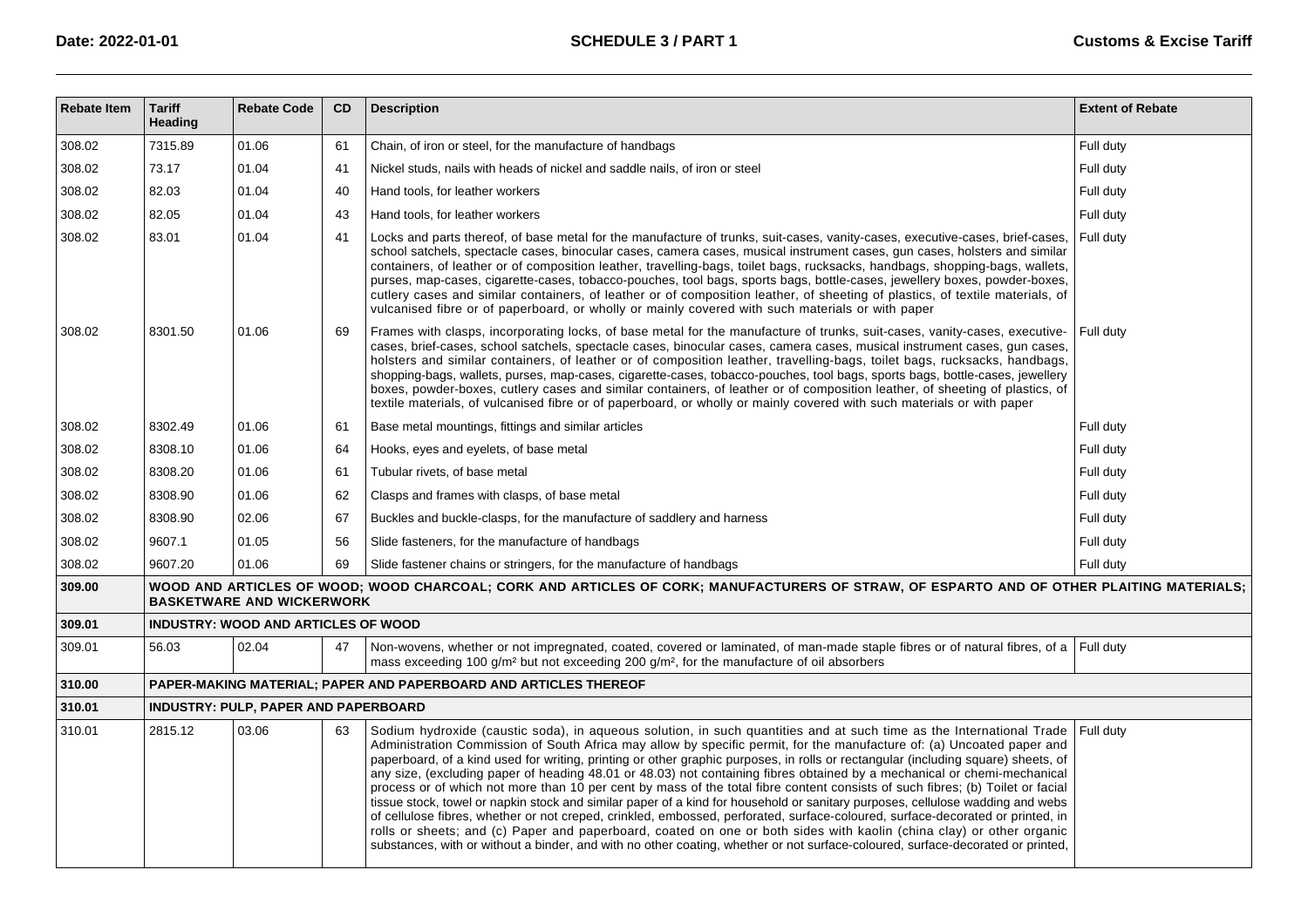| (continued)        |                                 |                                                                                                 |    |                                                                                                                                                                                                                                                                                                                                          |                         |  |  |  |  |  |
|--------------------|---------------------------------|-------------------------------------------------------------------------------------------------|----|------------------------------------------------------------------------------------------------------------------------------------------------------------------------------------------------------------------------------------------------------------------------------------------------------------------------------------------|-------------------------|--|--|--|--|--|
| <b>Rebate Item</b> | <b>Tariff</b><br><b>Heading</b> | <b>Rebate Code</b>                                                                              | CD | <b>Description</b>                                                                                                                                                                                                                                                                                                                       | <b>Extent of Rebate</b> |  |  |  |  |  |
|                    |                                 |                                                                                                 |    | in rolls or rectangular, (including square) sheets, of any size, used for writing, printing or other graphic purposes, not containing<br>fibres obtained by a mechanical or chemi-mechanical process or of which not more than 10 per cent by mass of the total fibre<br>content consists of such fibres                                 |                         |  |  |  |  |  |
| 310.01             | 2815.12                         | 04.06                                                                                           | 68 | Sodium hydroxide (caustic soda), in aqueous solution, for the manufacture of semi-bleached or bleached coniferous wood pulp<br>classifiable in tariff subheading 4703.21, in such quantities, at such times and under such conditions as the International Trade<br>Administration Commission may allow by specific permit               | Full duty               |  |  |  |  |  |
| 310.01             | 2815.12                         | 05.06                                                                                           | 62 | Sodium hydroxide (caustic soda), in aqueous solution, for the manufacture of semi-bleached or bleached non-coniferous wood Full duty<br>pulp classifiable in tariff subheading 4703.29, in such quantities, at such times and under such conditions as the International<br>Trade Administration Commission may allow by specific permit |                         |  |  |  |  |  |
| 310.01             | 2815.12                         | 06.06                                                                                           | 67 | Sodium hydroxide (caustic soda), in aqueous solution, for the manufacture of unbleached kraftliner paper, classifiable in tariff Full duty<br>subheading 4804.11, in such quantities, at such times and under such conditions as the International Trade Administration<br>Commission may allow by specific permit                       |                         |  |  |  |  |  |
| 310.01             | 2815.12                         | 07.06                                                                                           | 61 | Sodium hydroxide (caustic soda), in aqueous solution, for the manufacture of other kraftliner paper classifiable in tariff Full duty<br>subheading 4804.19, in such quantities, at such times and under such conditions as the International Trade Administration<br>Commission may allow by specific permit                             |                         |  |  |  |  |  |
| 310.01             | 2815.12                         | 08.06                                                                                           | 66 | Sodium hydroxide (caustic soda), in aqueous solution, for the manufacture of newsprints, in rolls or sheets, classifiable in tariff Full duty<br>subheading 4801.00, in such quantities, at such times and under such conditions as the International Trade Administration<br>Commission may allow by specific permit                    |                         |  |  |  |  |  |
| 310.01             | 2815.12                         | 09.06                                                                                           | 60 | Sodium hydroxide (caustic soda), in aqueous solution, for the manufacture of semi-chemical fluting paper, in rolls or sheets,<br>classifiable in tariff subheading 4805.11, in such quantities, at such times and under such conditions as the International Trade<br>Administration Commission may allow by specific permit             | Full duty               |  |  |  |  |  |
| 310.01             | 3920.10                         | 01.06                                                                                           | 67 | Polymers of ethylene, in the form of fibrous sheets, having a specific gravity of 0,94 or more, for the manufacture of paper and Full duty<br>paperboard of a mass exceeding 250 g/m <sup>2</sup> of Chapter 48                                                                                                                          |                         |  |  |  |  |  |
| 310.02             |                                 |                                                                                                 |    | INDUSTRY: IMPREGNATED, COATED OR LAMINATED PAPER AND PAPERBOARD                                                                                                                                                                                                                                                                          |                         |  |  |  |  |  |
| 310.02             | 38.24                           | 01.04                                                                                           | 42 | Chloroparaffins, for the manufacture of self-copy paper                                                                                                                                                                                                                                                                                  | Full duty               |  |  |  |  |  |
| 310.05             |                                 |                                                                                                 |    | INDUSTRY: CARTONS, BOXES, CASES, BAGS AND OTHER PACKING CONTAINERS, OF PAPER OR PAPERBOARD                                                                                                                                                                                                                                               |                         |  |  |  |  |  |
| 310.05             | 8308.10                         | 01.06                                                                                           | 68 | Eyelets and the like, of base metal                                                                                                                                                                                                                                                                                                      | Full duty               |  |  |  |  |  |
| 310.06             |                                 | INDUSTRY: BINDERS (LOOSE-LEAF OR OTHER), FOLDERS, FILE COVERS AND FILES, OF PAPER OR PAPERBOARD |    |                                                                                                                                                                                                                                                                                                                                          |                         |  |  |  |  |  |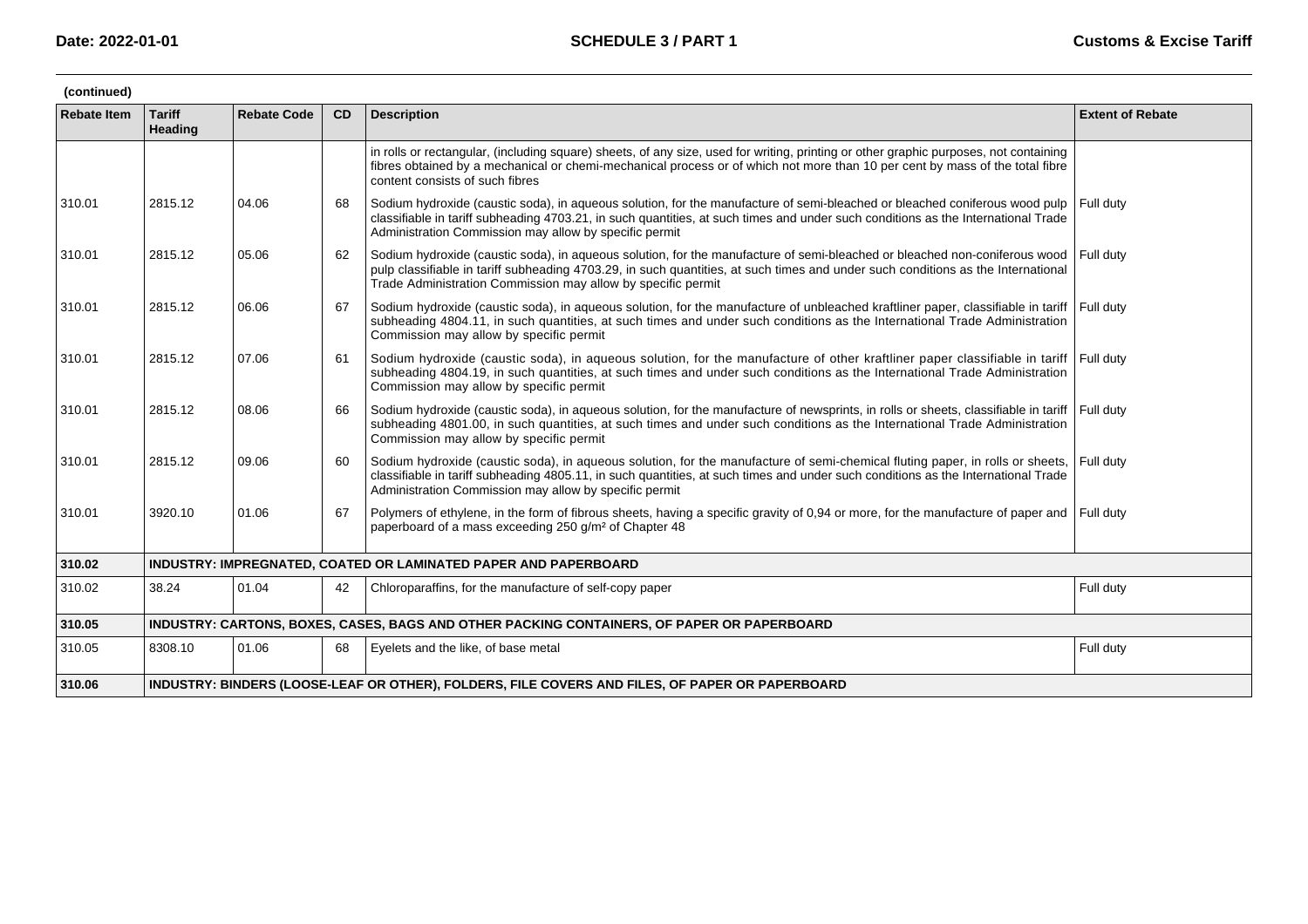| <b>Rebate Item</b> | <b>Tariff</b><br>Heading | <b>Rebate Code</b>                   | CD | <b>Description</b>                                                                                                                                                                                                                                                                                                                                                                                        | <b>Extent of Rebate</b> |
|--------------------|--------------------------|--------------------------------------|----|-----------------------------------------------------------------------------------------------------------------------------------------------------------------------------------------------------------------------------------------------------------------------------------------------------------------------------------------------------------------------------------------------------------|-------------------------|
| 310.06             | 83.05                    | 01.04                                | 42 | Lever arch binding mechanisms, for the manufacture of lever arch files by means of permanently riveting the mechanism to the<br>file form; compression bars with a length of 122 mm or more designed for use with lever arch mechanisms and slotted fittings<br>for lever arch files with an opening of 41,5 mm or more designed to hook onto the arch of the mechanisms slotted through the<br>file form | Full duty               |
| 310.06             | 83.05                    | 02.04                                | 47 | Ring binding mechanisms with a diameter of 25 mm or more, for the manufacture of ring-binder files by means of permanently<br>riveting the mechanism to the file form                                                                                                                                                                                                                                     | Full duty               |
| 310.06             | 83.05                    | 03.04                                | 41 | Clip mechanisms with a length of 110 mm or more, for the manufacture of clipboard files or binders by means of permanently<br>riveting the mechanism to the file or binder form                                                                                                                                                                                                                           | Full duty               |
| 310.08             |                          |                                      |    | INDUSTRY: PRINTING, PUBLISHING AND BOOKBINDING                                                                                                                                                                                                                                                                                                                                                            |                         |
| 310.08             | 38.24                    | 01.04                                | 43 | Prepared etches (excluding lithographic plate processing etches)                                                                                                                                                                                                                                                                                                                                          | Full duty               |
| 310.08             | 3923.90                  | 01.06                                | 67 | Plastic jackets incorporating five or more partitions, for the manufacture of photo albums                                                                                                                                                                                                                                                                                                                | Full duty               |
| 310.08             | 4802.5                   | 01.05                                | 56 | Other uncoated paper and paperboard, not containing fibres obtained by a mechanical process or<br>of which not more than 10 per cent by mass of the total fibre content consists of such fibres, of a<br>mass of 40 g/m <sup>2</sup> or more but not more than 150 g/m <sup>2</sup> , for the manufacture of banknotes                                                                                    | Full duty               |
| 310.08             | 49.11                    | 01.04                                | 46 | Mounting bases; calendar mounts on which a picture is printed                                                                                                                                                                                                                                                                                                                                             | Full duty               |
| 310.08             | 5508.10                  | 01.06                                | 62 | Sewing thread of synthetic staple fibres, for the manufacture of passports of heading 49.07                                                                                                                                                                                                                                                                                                               | Full duty               |
| 310.08             | 58.06                    | 01.04                                | 42 | Webbing and tape                                                                                                                                                                                                                                                                                                                                                                                          | Full duty               |
| 310.09             |                          |                                      |    | INDUSTRY: ARTICLES OF PAPER PULP, PAPER OR PAPERBOARD                                                                                                                                                                                                                                                                                                                                                     |                         |
| 310.09             | 4823.90                  | 01.06                                | 68 | Diagnostic reagent paper, for the manufacture of urine test strips                                                                                                                                                                                                                                                                                                                                        | Full duty               |
| 311.00             |                          | <b>TEXTILES AND TEXTILE ARTICLES</b> |    |                                                                                                                                                                                                                                                                                                                                                                                                           |                         |
| 311.01             | <b>INDUSTRY: TEXTILE</b> |                                      |    |                                                                                                                                                                                                                                                                                                                                                                                                           |                         |
| 311.01             | 27.10                    | 01.04                                | 41 | Lubricating oil (including base oils therefor)                                                                                                                                                                                                                                                                                                                                                            | Full duty               |
| 311.01             | 28.00                    | 01.02                                | 28 | Inorganic chemicals (excluding hypochlorites), for use as bleaching agents                                                                                                                                                                                                                                                                                                                                | Full duty               |
| 311.01             | 28.28                    | 01.04                                | 40 | Hypochlorites, for use as bleaching agents                                                                                                                                                                                                                                                                                                                                                                | Full duty               |
| 311.01             | 28.47                    | 01.04                                | 43 | Hydrogen peroxide, not solidified with urea, for use in the manufacture of textiles                                                                                                                                                                                                                                                                                                                       | Full duty               |
| 311.01             | 29.00                    | 01.02                                | 23 | Organic chemicals, for use as bleaching agents                                                                                                                                                                                                                                                                                                                                                            | Full duty               |
| 311.01             | 29.00                    | 02.02                                | 28 | Diazonium salts and couplers for these salts, for use as azoic dyestuffs                                                                                                                                                                                                                                                                                                                                  | Full duty               |
| 311.01             | 29.04                    | 01.04                                | 45 | Sodium nitrobenzene sulphonate                                                                                                                                                                                                                                                                                                                                                                            | Full duty               |
| 311.01             | 3206.11                  | 01.06                                | 66 | Pigments and preparations based on titanium dioxide, containing 80 per cent or more by mass of titanium dioxide calculated<br>on the dry matter, for use in the dyeing and printing of textiles                                                                                                                                                                                                           | Full duty               |
| 311.01             | 32.08                    | 01.04                                | 42 | Paste paint, for the silk screen process                                                                                                                                                                                                                                                                                                                                                                  | Full duty               |
| 311.01             | 32.10                    | 01.04                                | 46 | Paste paint, for the silk screen process                                                                                                                                                                                                                                                                                                                                                                  | Full duty               |
| 311.01             | 34.02                    | 01.04                                | 41 | Organic surface-active agents; surface-active preparations and washing preparations                                                                                                                                                                                                                                                                                                                       | Full duty               |
| 311.01             | 34.04                    | 01.04                                | 44 | Artificial waxes (including water-soluble waxes); prepared waxes, not emulsified or containing solvents                                                                                                                                                                                                                                                                                                   | Full duty               |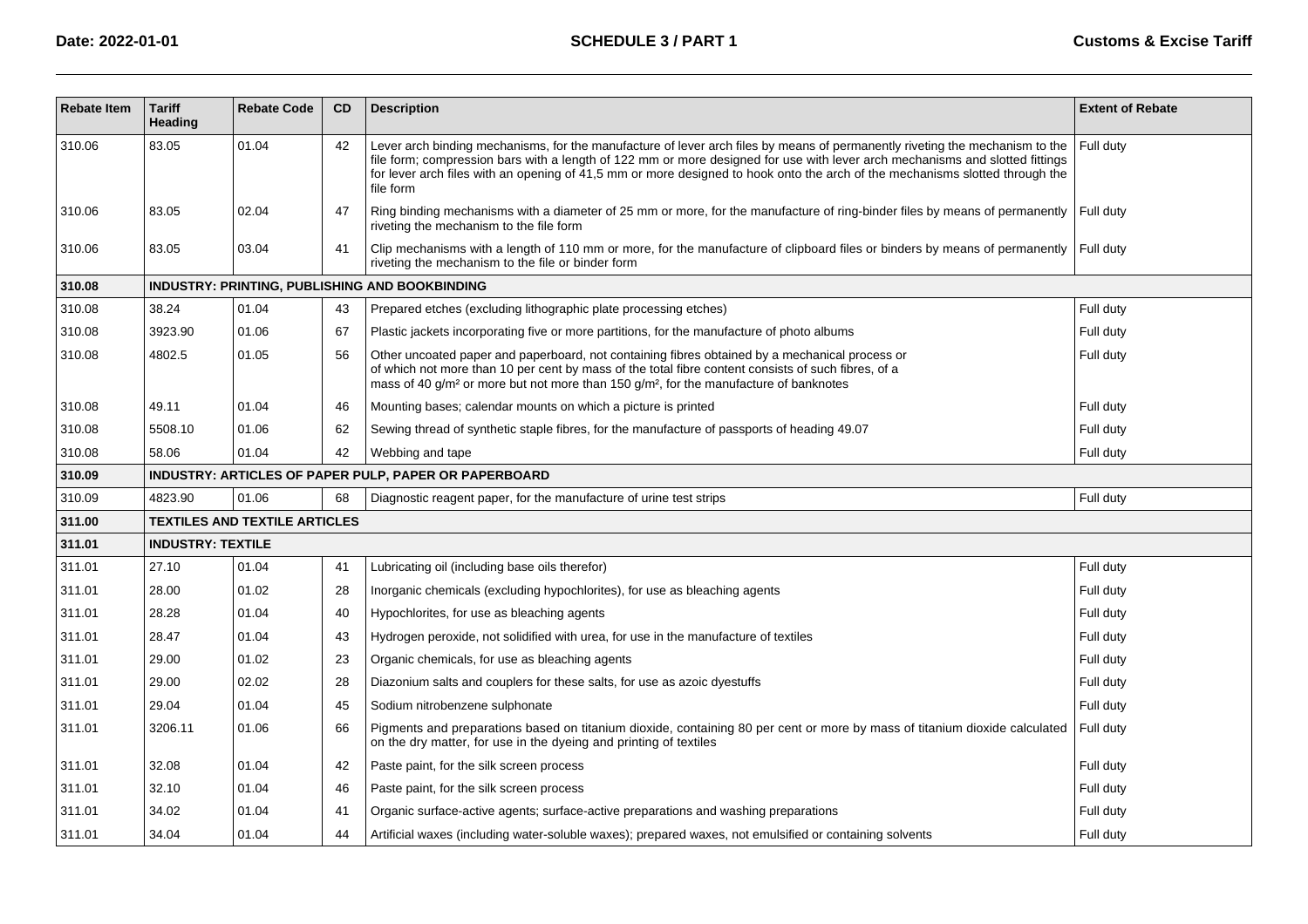**Date: 2022-01-01**

| <b>Rebate Item</b> | <b>Tariff</b><br>Heading         | <b>Rebate Code</b>                  | <b>CD</b> | <b>Description</b>                                                                                                                                                                                                                                                                                                                                 | <b>Extent of Rebate</b> |  |  |
|--------------------|----------------------------------|-------------------------------------|-----------|----------------------------------------------------------------------------------------------------------------------------------------------------------------------------------------------------------------------------------------------------------------------------------------------------------------------------------------------------|-------------------------|--|--|
| 311.01             | 38.24                            | 01.04                               | 48        | Mothproofing agents                                                                                                                                                                                                                                                                                                                                | Full duty               |  |  |
| 311.01             | 38.24                            | 02.04                               | 42        | Naphtols and diazonium compounds                                                                                                                                                                                                                                                                                                                   | Full duty               |  |  |
| 311.01             | 38.24                            | 03.04                               | 47        | Sodium chlorite with added corrosion inhibitors or explosion preventive agents, for use as a bleaching agent                                                                                                                                                                                                                                       | Full duty               |  |  |
| 311.02             |                                  | <b>INDUSTRY: FIBRES AND YARNS</b>   |           |                                                                                                                                                                                                                                                                                                                                                    |                         |  |  |
| 311.02             | 34.02                            | 01.04                               | 43        | Organic surface-active agents, whether or not put up for retail sale, anionic or non-ionic, for the manufacture of acrylic or<br>modacrylic filament tow, staple fibres and tops                                                                                                                                                                   | Full duty               |  |  |
| 311.02             | 5509.22                          | 01.06                               | 69        | Multiple (folded) or cabled yarn (excluding sewing thread) containing only polyester staple fibres not put up for retail sale, for<br>the manufacture of sewing thread falling within heading 55.08                                                                                                                                                | Full duty               |  |  |
| 311.02             | 63.09                            | 01.04                               | 42        | Worn clothing and other worn articles of textile materials (excluding those containing cotton) at such times, in such quantities<br>and subject to such conditions as the International Trade Administration Commission may allow by specific permit for the<br>recovery of fibres                                                                 | Full duty               |  |  |
| 311.02             | 63.10                            | 01.04                               | 46        | Rags, new or used, for the recovery of fibres                                                                                                                                                                                                                                                                                                      | Full duty               |  |  |
| 311.03             | <b>INDUSTRY: TEXTILE WEAVING</b> |                                     |           |                                                                                                                                                                                                                                                                                                                                                    |                         |  |  |
| 311.03             | 55.09                            | 04.04                               | 42        | Yarn of man-made staple fibres not containing polyester fibres or cotton, for the weaving of fabrics (excluding fabrics suitable<br>for use as interlinings and industrial filter cloth)                                                                                                                                                           | Full duty less 12%      |  |  |
| 311.07             |                                  | <b>INDUSTRY: TEXTILE EMBROIDERY</b> |           |                                                                                                                                                                                                                                                                                                                                                    |                         |  |  |
| 311.07             | 54.07                            | 01.04                               | 40        | Woven fabrics of man-made filament yarn, of a mass per m <sup>2</sup> not exceeding 102 g and of a value for duty purposes per kg<br>exceeding 275c                                                                                                                                                                                                | Full duty               |  |  |
| 311.10             |                                  |                                     |           | INDUSTRY: CARPETS AND OTHER TEXTILE FLOOR COVERINGS                                                                                                                                                                                                                                                                                                |                         |  |  |
| 311.10             | 5404.12                          | 01.06                               | 60        | Monofilament, of propylene, for the manufacture of carpet backing material, consisting of woven<br>fabrics containing 85 per cent or more by mass of synthetic filaments, classifiable in subheading 54.07                                                                                                                                         | Full duty               |  |  |
| 311.10             | 5407.20                          | 01.06                               | 60        | Woven fabrics obtained from strip or the like, of polymers of propylene, unprinted, for use as backing in the manufacture of<br>carpets                                                                                                                                                                                                            | Full duty less 15%      |  |  |
| 311.10             | 5407.20                          | 02.06                               | 65        | Woven fabrics of a width exceeding 370 cm, obtained from strip or the like, of polymers of propylene, unprinted, for use as<br>backing material in the manufacture of tufted carpeting in the length, having a width exceeding 360 cm in the loom state                                                                                            | Full duty               |  |  |
| 311.10             | 5704.90                          | 01.06                               | 63        | Random velour needle punch carpets, for the manufacture of moulded carpets identifiable for use in motor vehicles                                                                                                                                                                                                                                  | Full duty less 10%      |  |  |
| 311.12             |                                  |                                     |           | INDUSTRY: IMPREGNATED, COATED, COVERED OR LAMINATED TEXTILE FABRICS                                                                                                                                                                                                                                                                                |                         |  |  |
| 311.12             | 39.01                            | 01.04                               | 43        | Polymers of ethylene, in primary forms, having a relative density of more than 0,94, for the manufacture of impregnated or<br>coated interlinings                                                                                                                                                                                                  | Full duty               |  |  |
| 311.12             | 39.04                            | 01.04                               | 42        | Polyvinyl chloride in primary forms, for the manufacture of impregnated or coated textile fabrics                                                                                                                                                                                                                                                  | Full duty               |  |  |
| 311.12             | 52.08                            | 01.04                               | 48        | Woven fabrics of cotton, containing 85 per cent or more by mass of cotton, of a mass not<br>exceeding 200 g/m <sup>2</sup> , for the manufacture of impregnated or coated textile fabrics in such<br>quantities, at such times and subject to such conditions as the International Trade Administration<br>Commission may allow by specific permit | Full duty               |  |  |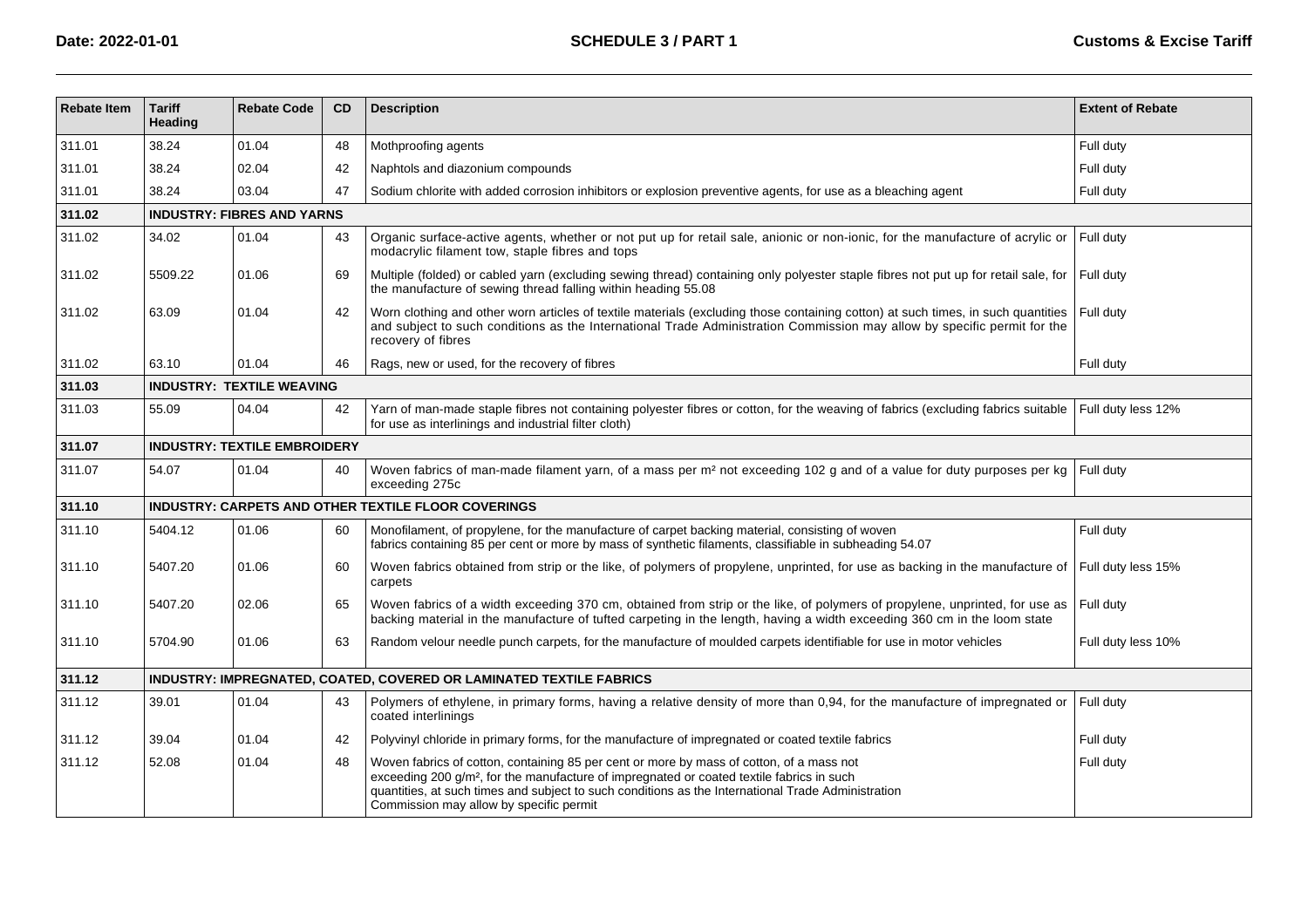| <b>Rebate Item</b> | <b>Tariff</b><br>Heading | <b>Rebate Code</b>              | <b>CD</b> | <b>Description</b>                                                                                                                                                                                                                                                                 | <b>Extent of Rebate</b> |
|--------------------|--------------------------|---------------------------------|-----------|------------------------------------------------------------------------------------------------------------------------------------------------------------------------------------------------------------------------------------------------------------------------------------|-------------------------|
| 311.12             | 54.07                    | 01.04                           | 49        | Open weave fabrics of synthetic filament yarn, including woven fabrics obtained from material of heading 54.04, with a<br>construction not exceeding 10 threads per cm <sup>2</sup> , for the manufacture of impregnated or coated textile fabrics                                 | Full duty               |
| 311.12             | 54.07                    | 02.04                           | 43        | Woven fabrics of synthetic filament yarn, including fabrics obtained from materials of heading 54.04, of a mass not exceeding<br>65 g/m <sup>2</sup> woven from yarns with a linear density not exceeding 78 dtex, for the manufacture of impregnated or coated textile<br>fabrics | Full duty               |
| 311.12             | 55.16                    | 01.04                           | 40        | Woven fabrics of artificial staple fibres, unbleached, bleached or dyed, for the manufacture of coated fabrics                                                                                                                                                                     | Full duty               |
| 311.12             | 56.03                    | 01.04                           | 40        | Nonwovens, uncoated, for the manufacture of impregnated or coated textile fabrics (excluding interlinings)                                                                                                                                                                         | Full duty               |
| 311.12             | 5903.20                  | 01.06                           | 67        | Textile fabrics, impregnated, coated, covered or laminated with polyurethane, for finishing by a process of coating, laminating,<br>printing, embossing or lacquering                                                                                                              | Full duty               |
| 311.12             | 5903.90                  | 01.06                           | 68        | Textile fabrics impregnated, coated, covered or laminated with plastics (excluding polyvinyl chloride or polyurethane), for the<br>manufacture of self-adhesive tape of a width not exceeding 30 cm                                                                                | Full duty less 15%      |
| 311.12             | 60.01                    | 01.04                           | 49        | Pile fabrics including "long pile" fabrics and terry fabrics, knitted or crocheted                                                                                                                                                                                                 | Full duty               |
| 311.12             | 60.02                    | 01.04                           | 45        | Other knitted or crocheted fabrics                                                                                                                                                                                                                                                 | Full duty               |
| 311.12             | 60.03                    | 01.04                           | 41        | Knitted or crocheted fabrics of a width not exceeding 30 cm (excluding those of heading 60.01)                                                                                                                                                                                     | Full duty               |
| 311.12             | 60.04                    | 01.04                           | 48        | Knitted or crocheted fabrics of a width exceeding 30 cm, containing by mass 5 per cent or more of elastomeric yarn or rubber<br>thread (excluding those of heading 60.01)                                                                                                          | Full duty               |
| 311.12             | 60.05                    | 01.04                           | 44        | Warp knit fabrics (including those made on galloon knitting machines) (excluding those of headings 60.01 to 60.04) in such<br>quantities, at such times and subject to such conditions as the International Trade Administration Commission may allow by<br>specific permit        | Full duty               |
| 311.12             | 60.06                    | 01.04                           | 40        | Other knitted or crocheted fabrics in such quantities, at such times and subject to such conditions as the International Trade   Full duty<br>Administration Commission may allow by specific permit                                                                               |                         |
| 311.13             |                          |                                 |           | <b>INDUSTRY: INDUSTRIAL TEXTILE ARTICLES AND MATERIALS</b>                                                                                                                                                                                                                         |                         |
| 311.13             | 54.04                    | 01.04                           | 41        | Monofil of synthetic filaments for the manufacture of tubular or endless woven fabrics of a kind commonly used in machinery                                                                                                                                                        | Full duty less 12%      |
| 311.13             | 54.04                    | 02.04                           | 46        | Strip of synthetic fibre materials, for the manufacture of prepared packings                                                                                                                                                                                                       | Full duty less 12%      |
| 311.13             | 54.07                    | 01.04                           | 40        | Woven fabrics of man-made filament yarn including woven fabrics of monofil or strip of heading 54.04 or 54.05 of Schedule<br>No. 1, for the manufacture of tubular or endless woven fabrics of a kind commonly used in machinery                                                   | Full duty               |
| 311.13             | 56.07                    | 01.04                           | 48        | Twine of man-made fibres of strip (excluding those of polyethylene, polypropylene, polyamide or polyester), for the Full duty<br>manufacture of prepared packings                                                                                                                  |                         |
| 311.14             |                          |                                 |           | <b>INDUSTRY: OTHER MADE-UP ARTICLES, INCLUDING DRESS PATTERNS</b>                                                                                                                                                                                                                  |                         |
| 311.14             | 3919.10.07               | 01.08                           | 80        | Polyurethane flat shapes with dimensions not exceeding 50 mm x 2 mm x 10 mm, self-adhesive on one side only, in rolls of a<br>width not exceeding 20 cm, for use in the manufacture of dust masks classifiable in tarif subheading 6307.90.10                                      | Full duty               |
| 311.14             | 4016.99.90               | 01.08                           | 80        | Natural rubber straps with a length not exceeding 315 mm and a width not exceeding 7 mm, for use in the manufacture of dust   Full duty<br>masks classifiable in tariff subheading 6307.90.10                                                                                      |                         |
| 311.15             |                          | <b>INDUSTRY: KNITTED GLOVES</b> |           |                                                                                                                                                                                                                                                                                    |                         |
| 311.15             | 4002.91                  | 01.06                           | 63        | Carboxylated acrylonitrile butadiene latex, vulcanised, for the manufacture of industrial gloves of subheading 6116.10                                                                                                                                                             | Full duty               |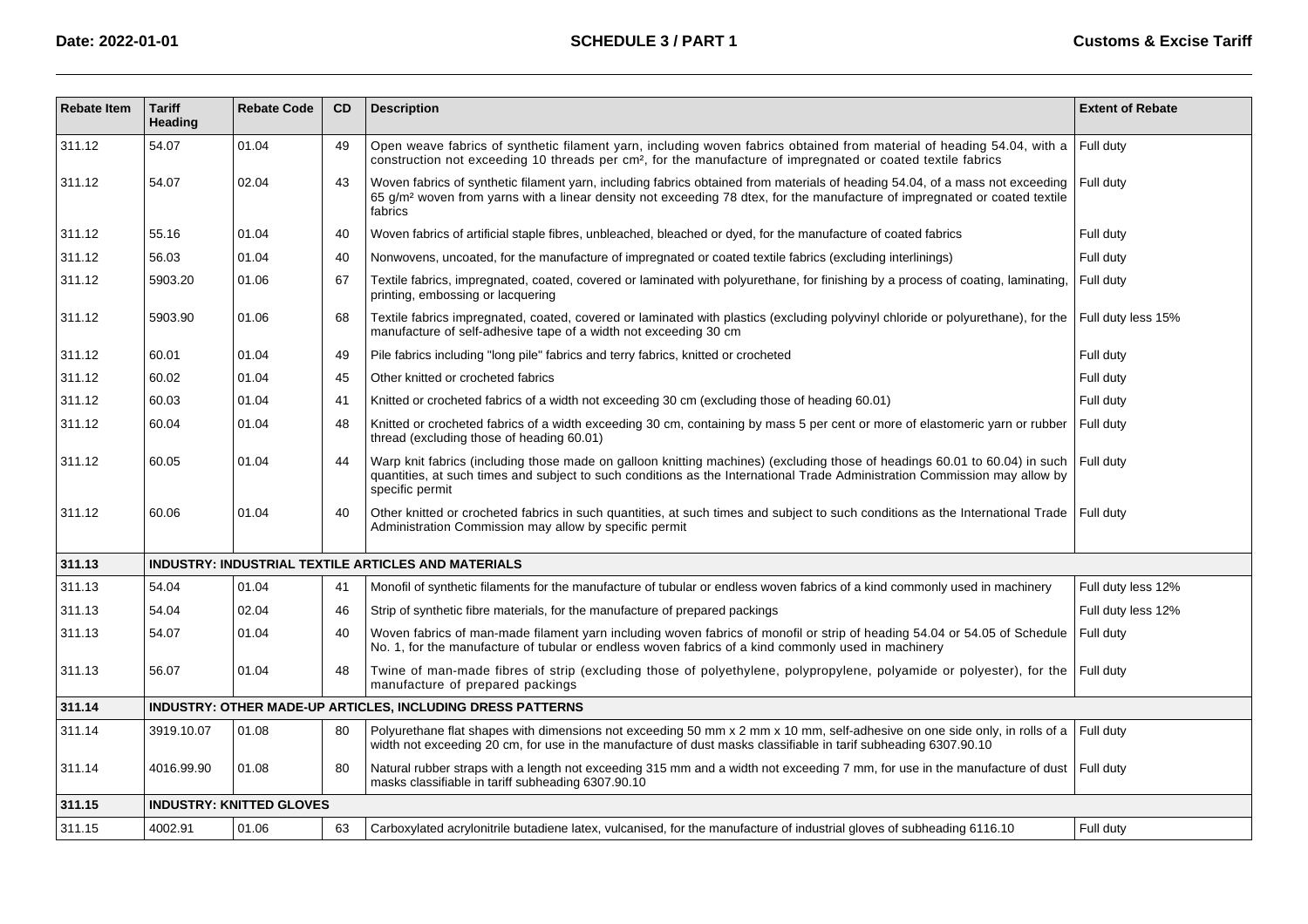| <b>Rebate Item</b> | <b>Tariff</b><br>Heading                                                                    | <b>Rebate Code</b>                     | CD | <b>Description</b>                                                                                                                                                                                                                                                                                                                                                                                                                                                                                                                                                                                   | <b>Extent of Rebate</b> |  |  |  |  |  |  |
|--------------------|---------------------------------------------------------------------------------------------|----------------------------------------|----|------------------------------------------------------------------------------------------------------------------------------------------------------------------------------------------------------------------------------------------------------------------------------------------------------------------------------------------------------------------------------------------------------------------------------------------------------------------------------------------------------------------------------------------------------------------------------------------------------|-------------------------|--|--|--|--|--|--|
| 311.15             | 6006.2                                                                                      | 01.05                                  | 56 | Knitted or crocheted fabrics of cotton, of a value for duty purposes exceeding 28,7 c/m <sup>2</sup>                                                                                                                                                                                                                                                                                                                                                                                                                                                                                                 | Full duty               |  |  |  |  |  |  |
| 311.15             | 6006.3                                                                                      | 01.05                                  | 53 | Knitted or crocheted fabrics of synthetic fabrics                                                                                                                                                                                                                                                                                                                                                                                                                                                                                                                                                    | Full duty               |  |  |  |  |  |  |
| 311.15             | 6116.9                                                                                      | 01.05                                  | 55 | Gloves of cotton or synthetic fibres, or of mixtures of cotton and synthetic fibres, for use as liners in the manufacture of gloves,<br>impregnated, coated or covered with plastics or rubber, classifiable in subheading 6116.10                                                                                                                                                                                                                                                                                                                                                                   | Full duty               |  |  |  |  |  |  |
| 311.16             | INDUSTRY: SHAWLS, SCARVES, MUFFLERS, STOLES, PRINTED KHANGAS, PRINTED KADUNGAS AND THE LIKE |                                        |    |                                                                                                                                                                                                                                                                                                                                                                                                                                                                                                                                                                                                      |                         |  |  |  |  |  |  |
| 311.16             | 54.07                                                                                       | 01.04                                  | 46 | Woven unprinted fabrics of man made filament yarn, not dyed or woven from dyed yarn and not defined by draw threads or<br>other means                                                                                                                                                                                                                                                                                                                                                                                                                                                                | Full duty               |  |  |  |  |  |  |
| 311.17             |                                                                                             | <b>INDUSTRY: TIES AND BOW TIES</b>     |    |                                                                                                                                                                                                                                                                                                                                                                                                                                                                                                                                                                                                      |                         |  |  |  |  |  |  |
| 311.17             | 54.07                                                                                       | 01.04                                  | 48 | Woven fabrics of synthetic filament yarn                                                                                                                                                                                                                                                                                                                                                                                                                                                                                                                                                             | Full duty less 11%      |  |  |  |  |  |  |
| 311.18             |                                                                                             |                                        |    | <b>INDUSTRY: HANDKERCHIEFS AND OTHER GENERAL MADE-UP TEXTILE ARTICLES</b>                                                                                                                                                                                                                                                                                                                                                                                                                                                                                                                            |                         |  |  |  |  |  |  |
| 311.18             | 52.08                                                                                       | 01.04                                  | 49 | Woven fabrics of cotton, for the manufacture of handkerchiefs                                                                                                                                                                                                                                                                                                                                                                                                                                                                                                                                        | Full duty               |  |  |  |  |  |  |
| 311.18             | 63.09                                                                                       | 01.04                                  | 41 | Worn clothing and other worn articles of textile materials containing 35 per cent or more by mass of cotton fibres (excluding<br>brassieres, girdles, corsets, braces, suspenders, garters, jackets, blazers, jerseys, pullovers, cardigans, overcoats, car-coats,<br>raincoats, anoraks, ski-jackets, duffle-coats, mantles, parkas, swimwear, socks and similar clothing articles) at such times, in<br>such quantities and subject to such conditions as the International Trade Administration Commission may allow by specific<br>permit for the manufacture of wiping rags and cleaning cloths | Full duty               |  |  |  |  |  |  |
| 311.20             | <b>NOTE:</b>                                                                                | from left over right, is not permitted |    | <b>INDUSTRY: WOMENS AND GIRLS OUTER GARMENTS</b><br>1. For the purposes of this item the manufacture of trousers with a vertical opening in the centre of the part of the garment and of which the opening is covered with a flap which extends                                                                                                                                                                                                                                                                                                                                                      |                         |  |  |  |  |  |  |
| 311.20             | 5407.61                                                                                     | 01.06                                  | 66 | Woven fabrics, of a mass of 35 g/m <sup>2</sup> or more but not exceeding 50 g/m <sup>2</sup> , consisting of 100 per cent non-textured polyester<br>monofilament yarns, with a linear density of 15 dtex or more but not exceeding 22 dtex and with a construction of 60 threads<br>per cm <sup>2</sup> or more but not exceeding 80 threads per cm <sup>2</sup> , for the manufacture of woman's and girls' dresses                                                                                                                                                                                | Full duty               |  |  |  |  |  |  |
| 311.20             | 60.02                                                                                       | 01.04                                  | 49 | Knitted or crocheted fabrics of a width not exceeding 30 cm, containing by mass 5 per cent or more elastomeric yarn or rubber<br>thread (excluding knitted open-work fabrics similar to lace or net fabrics and knitted pile fabrics) (excluding those of heading<br>60.01) printed, for the manufacture of swimwear                                                                                                                                                                                                                                                                                 | Full duty               |  |  |  |  |  |  |
| 311.20             | 60.03                                                                                       | 01.04                                  | 46 | Knitted or crocheted fabrics of a width not exceeding 30 cm (excluding those of headings 60.01 or 60.02), for the manufacture<br>of swimwear                                                                                                                                                                                                                                                                                                                                                                                                                                                         | Full duty               |  |  |  |  |  |  |
| 311.20             | 60.04                                                                                       | 01.04                                  | 42 | Knitted or crocheted fabrics of a width exceeding 30 cm, containing by mass 5 per cent or more of elastomeric yarn or rubber<br>thread (excluding those of heading 60.01) printed, for the manufacture of swimwear                                                                                                                                                                                                                                                                                                                                                                                   | Full duty               |  |  |  |  |  |  |
| 311.20             | 60.05                                                                                       | 01.04                                  | 49 | Warp knit fabrics (including those made on galloon knitting machines) (excluding those of headings 60.01 to 60.04) printed, for<br>the manufacture of swimwear                                                                                                                                                                                                                                                                                                                                                                                                                                       | Full duty               |  |  |  |  |  |  |
| 311.20             | 60.06                                                                                       | 01.04                                  | 45 | Knitted or crocheted fabrics, printed, for the manufacture of swimwear                                                                                                                                                                                                                                                                                                                                                                                                                                                                                                                               | Full duty               |  |  |  |  |  |  |
| 311.21             |                                                                                             | <b>INDUSTRY: UNDER GARMENTS</b>        |    |                                                                                                                                                                                                                                                                                                                                                                                                                                                                                                                                                                                                      |                         |  |  |  |  |  |  |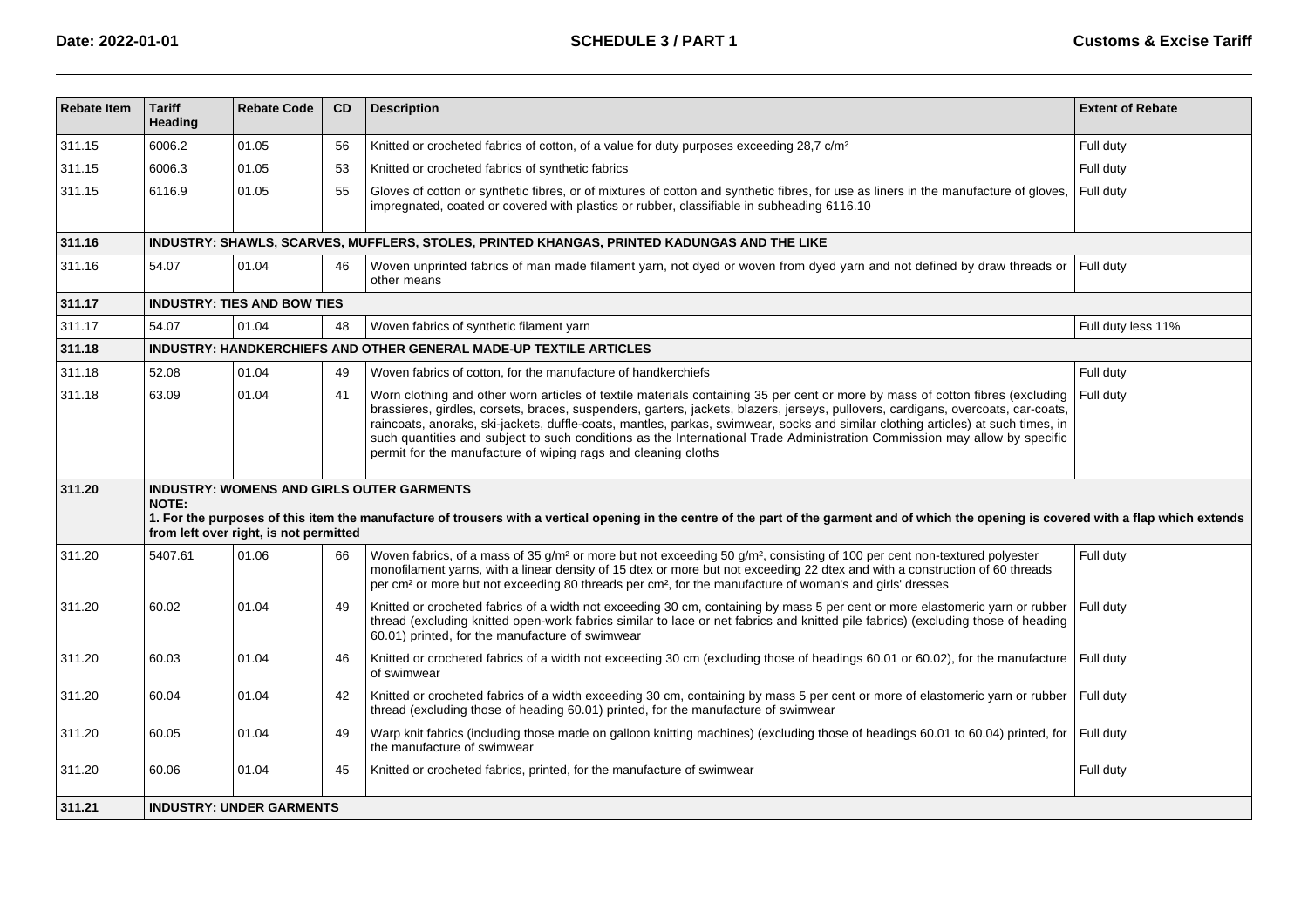| <b>Rebate Item</b> | <b>Tariff</b><br>Heading                                                                 | <b>Rebate Code</b>                   | <b>CD</b> | <b>Description</b>                                                                                                                                                                                                                                      | <b>Extent of Rebate</b> |  |  |  |  |  |
|--------------------|------------------------------------------------------------------------------------------|--------------------------------------|-----------|---------------------------------------------------------------------------------------------------------------------------------------------------------------------------------------------------------------------------------------------------------|-------------------------|--|--|--|--|--|
| 311.21             | 60.02                                                                                    | 01.04                                | 41        | Knitted or crocheted open-work fabrics similar to lace (excluding trimmings), of a width not exceeding 30 cm, containing by<br>mass 5 per cent or more elastomeric yarn or rubber thread of textured yarn                                               | Full duty               |  |  |  |  |  |
| 311.21             | 60.03                                                                                    | 01.04                                | 48        | Knitted or crocheted open-work fabrics similar to lace (excluding trimmings), of a width not exceeding 30 cm, of textured yarn                                                                                                                          | Full duty               |  |  |  |  |  |
| 311.21             | 60.04                                                                                    | 01.04                                | 44        | Knitted or crocheted open-work fabrics similar to lace (excluding trimmings), of a width exceeding 30 cm, containing by mass 5<br>per cent or more of elastomeric yarn or rubber thread, of textured yarn                                               | Full duty               |  |  |  |  |  |
| 311.21             | 60.05                                                                                    | 01.04                                | 40        | Warp knit or open-work fabrics similar to lace (excluding trimmings) (including those made on galloon knitting machines), of<br>textured yarn                                                                                                           | Full duty               |  |  |  |  |  |
| 311.21             | 60.06                                                                                    | 01.04                                | 47        | Other knitted or crocheted open-work fabrics similar to lace (excluding trimmings), of textured yarns                                                                                                                                                   | Full duty               |  |  |  |  |  |
| 311.23             |                                                                                          | <b>INDUSTRY: WATERPROOF CLOTHING</b> |           |                                                                                                                                                                                                                                                         |                         |  |  |  |  |  |
| 311.23             | 59.06                                                                                    | 01.04                                | 40        | Rubberised textile fabrics                                                                                                                                                                                                                              | Full duty               |  |  |  |  |  |
| 311.25             | INDUSTRY: FOUNDATION GARMENTS AND ELASTICISED APPAREL; BELTS, WHETHER OR NOT ELASTICISED |                                      |           |                                                                                                                                                                                                                                                         |                         |  |  |  |  |  |
| 311.25             | 54.07                                                                                    | 01.04                                | 42        | Woven unprinted fabrics of textured man-made filament yarns, for the manufacture of foundation garments                                                                                                                                                 | Full duty               |  |  |  |  |  |
| 311.25             | 54.07                                                                                    | 02.04                                | 47        | Woven unprinted fabrics of synthetic filament yarn (excluding fabrics woven from textured yarns and woven fabrics containing<br>polyurethane elastomers) of a value for duty purposes per kg exceeding 198c, for the manufacture of foundation garments | Full duty less 11%      |  |  |  |  |  |
| 311.25             | 54.07                                                                                    | 03.04                                | 41        | Woven unprinted fabrics of man-made filament yarn, containing polyurethane elastomer yarns, for the manufacture of<br>foundation garments                                                                                                               | Full duty               |  |  |  |  |  |
| 311.25             | 58.11                                                                                    | 02.04                                | 48        | Knitted or crocheted fabrics, interlined with cellular rubber                                                                                                                                                                                           | Full duty               |  |  |  |  |  |
| 311.25             | 58.11                                                                                    | 03.04                                | 42        | Knitted fabrics, interlined with neoprene rubber, for the manufacture of limb and body supports                                                                                                                                                         | Full duty               |  |  |  |  |  |
| 311.25             | 59.06                                                                                    | 01.04                                | 44        | Knitted or crocheted fabrics, elastic or rubberised, for the manufacture of foundation garments                                                                                                                                                         | Full duty               |  |  |  |  |  |
| 311.25             | 59.06                                                                                    | 02.04                                | 49        | Knitted or crocheted fabrics, interlined with cellular rubber                                                                                                                                                                                           | Full duty               |  |  |  |  |  |
| 311.25             | 59.06                                                                                    | 03.04                                | 43        | Knitted fabrics, interlined with neoprene rubber, for the manufacture of limb and body supports                                                                                                                                                         | Full duty               |  |  |  |  |  |
| 311.25             | 60.02                                                                                    | 01.04                                | 49        | Knitted fabrics of a width not exceeding 30 cm, containing by mass 5 per cent or more of polyurethane elastomeric yarn<br>(excluding those of heading 60.01 and plain knitted fabrics)                                                                  | Full duty               |  |  |  |  |  |
| 311.25             | 60.02                                                                                    | 02.04                                | 43        | Knitted or crocheted fabrics of a width not exceeding 30 cm, containing by mass 5 per cent or more of elastomeric yarn or<br>rubber thread (excluding those of heading 60.01), for the manufacture of foundation garments                               | Full duty               |  |  |  |  |  |
| 311.25             | 60.03                                                                                    | 01.04                                | 45        | Knitted fabrics of textured yarns of a width not exceeding 30 cm (excluding those of heading 60.01 and fabrics containing<br>polyurethane elastomeric yarn)                                                                                             | Full duty               |  |  |  |  |  |
| 311.25             | 60.03                                                                                    | 02.04                                | 44        | Knitted fabrics of textured yarn of a width not exceeding 30 cm, containing polyurethane elastomeric yarn (excluding those of<br>heading 60.01 and plain knitted fabrics)                                                                               | Full duty               |  |  |  |  |  |
| 311.25             | 60.04                                                                                    | 01.04                                | 41        | Knitted fabrics of a width exceeding 30 cm, containing by mass 5 per cent or more of polyurethane elastomeric yarn (excluding<br>those of heading 60.01 and plain knitted fabrics)                                                                      | Full duty               |  |  |  |  |  |
| 311.25             | 60.04                                                                                    | 02.04                                | 46        | Knitted or crocheted fabrics of a width exceeding 30 cm, containing by mass 5 per cent or more of elastomeric yarn or rubber   Full duty<br>thread (excluding those of heading 60.01), for the manufacture of foundation garments                       |                         |  |  |  |  |  |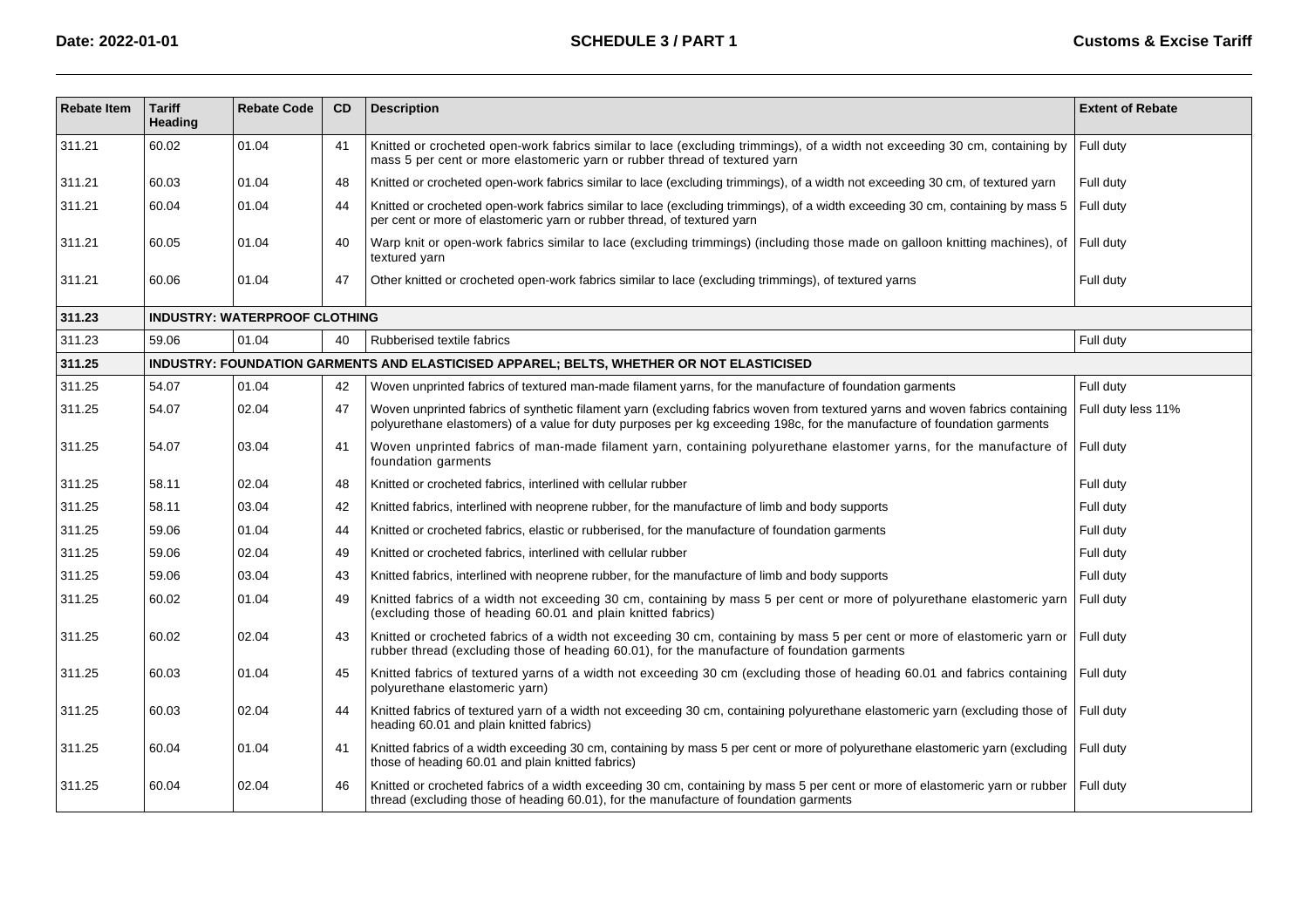| <b>Rebate Item</b> | <b>Tariff</b><br>Heading | <b>Rebate Code</b>                  | <b>CD</b> | <b>Description</b>                                                                                                                                                                                                                                                                                                                                                                                                                                                                                                                                                                                                                                                                                                                                                                                                                                                                                                                                                                                                                                                                                                | <b>Extent of Rebate</b> |
|--------------------|--------------------------|-------------------------------------|-----------|-------------------------------------------------------------------------------------------------------------------------------------------------------------------------------------------------------------------------------------------------------------------------------------------------------------------------------------------------------------------------------------------------------------------------------------------------------------------------------------------------------------------------------------------------------------------------------------------------------------------------------------------------------------------------------------------------------------------------------------------------------------------------------------------------------------------------------------------------------------------------------------------------------------------------------------------------------------------------------------------------------------------------------------------------------------------------------------------------------------------|-------------------------|
| 311.25             | 60.05                    | 01.04                               | 48        | Warp knit fabrics of textured yarn (including those made on galloon knitting machines) (excluding those of headings 60.01 to<br>60.04 and fabrics containing polyurethane elastomeric yarn)                                                                                                                                                                                                                                                                                                                                                                                                                                                                                                                                                                                                                                                                                                                                                                                                                                                                                                                       | Full duty               |
| 311.25             | 60.05                    | 02.04                               | 42        | Warp knit fabrics of textured yarn (including those made on galloon knitting machines (excluding those of headings 60.01 to Full duty<br>60.04 and plain knitted fabrics)                                                                                                                                                                                                                                                                                                                                                                                                                                                                                                                                                                                                                                                                                                                                                                                                                                                                                                                                         |                         |
| 311.25             | 60.06                    | 01.04                               | 44        | Other knitted fabrics of textured yarn (excluding fabrics containing polyurethane elastomeric yarn)                                                                                                                                                                                                                                                                                                                                                                                                                                                                                                                                                                                                                                                                                                                                                                                                                                                                                                                                                                                                               | Full duty               |
| 311.25             | 60.06                    | 02.04                               | 49        | Other knitted fabrics containing polyurethane elastomeric yarn (excluding plain knitted fabrics)                                                                                                                                                                                                                                                                                                                                                                                                                                                                                                                                                                                                                                                                                                                                                                                                                                                                                                                                                                                                                  | Full duty               |
| 311.25             | 73.20                    | 01.04                               | 49        | Corset busks and similar supports, of steel                                                                                                                                                                                                                                                                                                                                                                                                                                                                                                                                                                                                                                                                                                                                                                                                                                                                                                                                                                                                                                                                       | Full duty               |
| 311.25             | 73.26                    | 01.04                               | 47        | Spiralled busk wire of steel, not cut to size, for the manufacture of corset busks and similar supports                                                                                                                                                                                                                                                                                                                                                                                                                                                                                                                                                                                                                                                                                                                                                                                                                                                                                                                                                                                                           | Full duty               |
| 311.27             |                          |                                     |           | INDUSTRY: TARPAULINS, SAILS, AWNINGS, SUNBLINDS, TENTS AND CAMPING GOODS                                                                                                                                                                                                                                                                                                                                                                                                                                                                                                                                                                                                                                                                                                                                                                                                                                                                                                                                                                                                                                          |                         |
| 311.27             | 54.07                    | 02.04                               | 40        | Woven fabrics of man-made filament yarn, for the manufacture of sails for sailing vessels                                                                                                                                                                                                                                                                                                                                                                                                                                                                                                                                                                                                                                                                                                                                                                                                                                                                                                                                                                                                                         | Full duty               |
| 311.27             | 83.02                    | 01.04                               | 49        | D-rings                                                                                                                                                                                                                                                                                                                                                                                                                                                                                                                                                                                                                                                                                                                                                                                                                                                                                                                                                                                                                                                                                                           | Full duty               |
| 311.27             | 83.08                    | 01.04                               | 47        | Brass eyelets, hooks and eyes                                                                                                                                                                                                                                                                                                                                                                                                                                                                                                                                                                                                                                                                                                                                                                                                                                                                                                                                                                                                                                                                                     | Full duty               |
| 311.40             |                          | <b>INDUSTRY: CLOTHING (GENERAL)</b> |           |                                                                                                                                                                                                                                                                                                                                                                                                                                                                                                                                                                                                                                                                                                                                                                                                                                                                                                                                                                                                                                                                                                                   |                         |
| 311.40             | 00.00                    | 01.04                               | 04        | Textile yarns and textile fabrics, classifiable in Section XI of Part 1 to Schedule No. 1 and approved by the International Trade<br>Administration Commission (ITAC) through a Notice in the Government Gazette as qualifying yarns and fabrics that may be<br>imported under this rebate item for the manufacture of apparel and clothing accessories classifiable in Chapters 61 and 62, in<br>such quantities, at such times and subject to such conditions as ITAC may allow by specific permit, provided that -<br>(i) ITAC or equivalent authority in SACU member states, is satisfied that the apparel and clothing accessories manufactured in<br>terms of this item are supplied to and sold by retailers in the country in which the rebate permit will be issued;<br>(ii) as evidenced in support of (i) above, the application for a permit must be supported by an order/orders from retailers in the<br>country where the application is made; and<br>(iii) the yarns and fabrics are not specifically covered by another rebate provision in Schedule No. 3 for the same industry and<br>purpose. | Full dutv               |
| 311.40             | 39.26                    | 01.04                               | 45        | Buckles, slides and bust cups, of plastics                                                                                                                                                                                                                                                                                                                                                                                                                                                                                                                                                                                                                                                                                                                                                                                                                                                                                                                                                                                                                                                                        | Full duty               |
| 311.40             | 40.08                    | 01.04                               | 49        | Neoprene rubber (closed cell), in plates or sheets, backed with knitted textile fabrics, for the manufacture of diving socks                                                                                                                                                                                                                                                                                                                                                                                                                                                                                                                                                                                                                                                                                                                                                                                                                                                                                                                                                                                      | Full duty               |
| 311.40             | 5208.4                   | 01.05                               | 53        | Woven fabrics of cotton, containing 85 per cent or more by mass of cotton, of a mass not exceeding 200 g/m <sup>2</sup> , of yarns of<br>different colours, for the manufacture of men's or boys' shirts classifiable in heading 62.05, women's or girls' blouses, shirts<br>and shirt-blouses classifiable in heading 62.06 and boxer-shorts classifiable in tariff headings 62.07 and 62.08                                                                                                                                                                                                                                                                                                                                                                                                                                                                                                                                                                                                                                                                                                                     | Full duty               |
| 311.40             | 5210.4                   | 01.05                               | 57        | Woven fabrics of cotton, containing less than 85 per cent by mass of cotton, mixed mainly or solely with man-made fibres, of a<br>mass not exceeding 200 q/m <sup>2</sup> , of yarns of different colours, for the manufacture of men's or boys' shirts classifiable in heading<br>62.05 and women's or girls' blouses, shirts and shirt-blouses classifiable in heading 62.06                                                                                                                                                                                                                                                                                                                                                                                                                                                                                                                                                                                                                                                                                                                                    | Full duty               |
| 311.40             | 54.07                    | 01.04                               | 45        | Woven unprinted fabrics, consisting wholly of yarn of polyamide filaments, exceeding 75 dtex but not exceeding 250 dtex, in a Full duty<br>plain weave and of a mass per m <sup>2</sup> not exceeding 160 g, for use as outercloth in the manufacture of skirts with elasticised<br>waists, trouser type leggings with side access slits and elasticised waists, jackets commonly known as windbreakers,<br>raincoats (including reversible raincoats) and lifejackets                                                                                                                                                                                                                                                                                                                                                                                                                                                                                                                                                                                                                                            |                         |
| 311.40             | 5407.5                   | 01.05                               | 51        | Other woven fabrics, containing 85 per cent or more by mass of textured polyester filaments, with a mass of 55 g/m <sup>2</sup> or more Full duty<br>but not exceeding 135 g/m <sup>2</sup> , for the manufacture of woven articles of apparel classifiable in Chapter 62                                                                                                                                                                                                                                                                                                                                                                                                                                                                                                                                                                                                                                                                                                                                                                                                                                         |                         |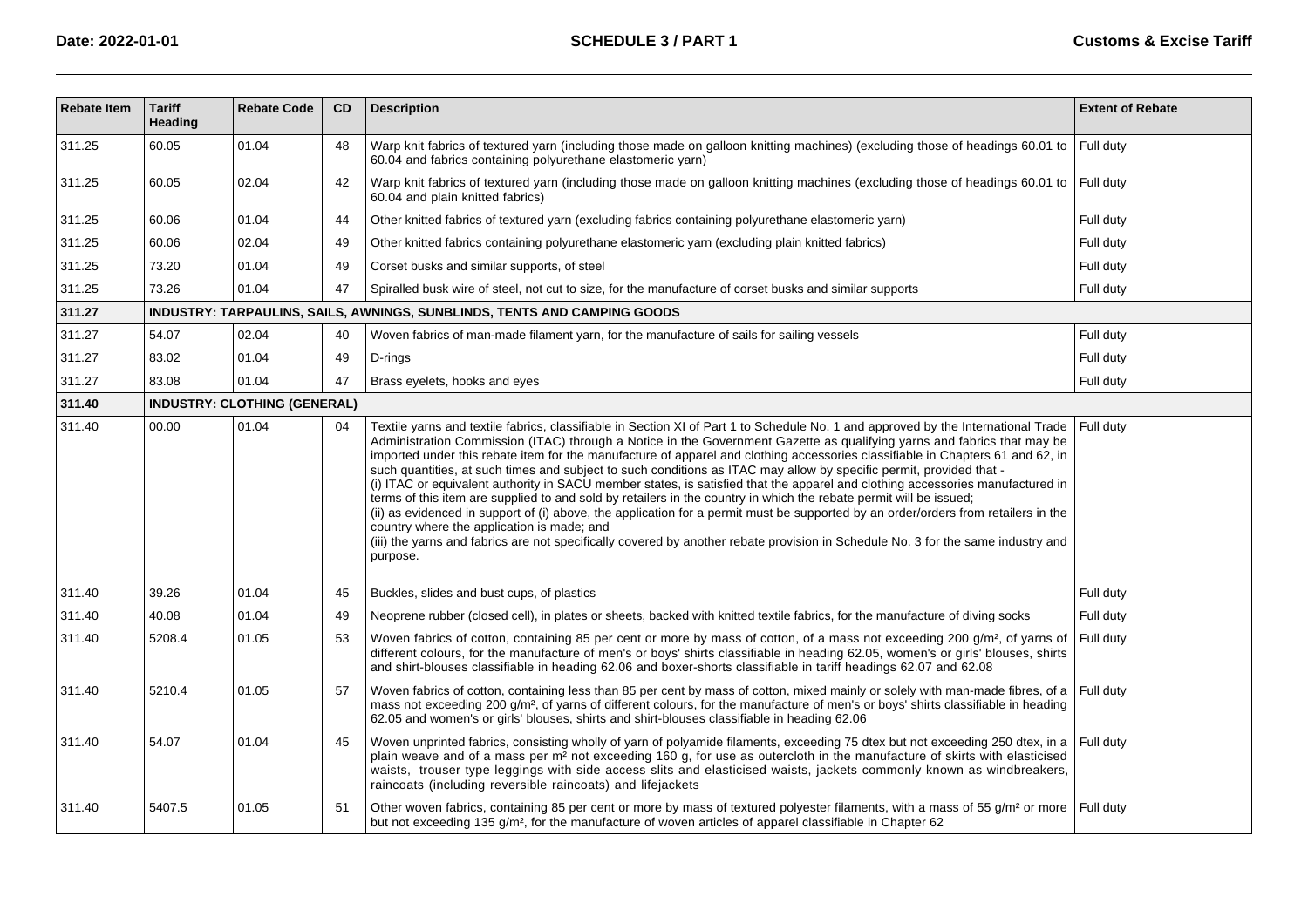| <b>Rebate Item</b> | <b>Tariff</b><br><b>Heading</b> | <b>Rebate Code</b> | CD | <b>Description</b>                                                                                                                                                                                                                                                                                                                                                                                                                                                                                                                                                             | <b>Extent of Rebate</b> |
|--------------------|---------------------------------|--------------------|----|--------------------------------------------------------------------------------------------------------------------------------------------------------------------------------------------------------------------------------------------------------------------------------------------------------------------------------------------------------------------------------------------------------------------------------------------------------------------------------------------------------------------------------------------------------------------------------|-------------------------|
| 311.40             | 5407.61                         | 01.06              | 62 | Other woven fabrics, containing 85 per cent or more by mass of non-textured polyester filaments, with a mass of 55 g/m <sup>2</sup> or<br>more but not exceeding 135 g/m <sup>2</sup> , for the manufacture of woven articles of apparel classifiable in Chapter 62                                                                                                                                                                                                                                                                                                            | Full dutv               |
| 311.40             | 5408.10                         | 01.06              | 64 | Woven fabrics of artificial filament yarn, including woven fabrics obtained from materials of heading 54.05, for use as linings in Full duty<br>the manufacture of outer garments classifiable in Chapter 61 and Chapter 62                                                                                                                                                                                                                                                                                                                                                    |                         |
| 311.40             | 5513.21                         | 01.06              | 66 | Woven fabrics of polyester staple fibres, containing 60 per cent or more by mass of such fibres but not exceeding 70 percent,<br>mixed mainly or solely with cotton, containing yarns with a dtex of 115 but not exceeding 145, of a mass exceeding 100 g/m <sup>2</sup><br>but not exceeding 119 g/m <sup>2</sup> , dyed, plain weave, in such quantities, at such times and subject to such conditions as the<br>International Trade Administration Commission may allow by specific permit for the manufacture of shirts classifiable in tariff<br>headings 62.05 and 62.06 | Full duty               |
| 311.40             | 56.03                           | 01.04              | 41 | Non-wovens, whether or not impregnated, coated or laminated, for the manufacture of sterilised surgical and examination<br>gowns                                                                                                                                                                                                                                                                                                                                                                                                                                               | Full duty               |
| 311.40             | 58.01                           | 01.04              | 46 | Woven pile fabrics and chenille fabrics (excluding those of wool or fine animal hair), for the manufacture of woven articles of Full duty<br>apparel classifiable in Chapter 62                                                                                                                                                                                                                                                                                                                                                                                                |                         |
| 311.40             | 58.08                           | 01.04              | 40 | Gold or silver braid, for uniforms                                                                                                                                                                                                                                                                                                                                                                                                                                                                                                                                             | Full duty               |
| 311.40             | 58.08                           | 02.04              | 45 | Braid, for the manufacture of belts                                                                                                                                                                                                                                                                                                                                                                                                                                                                                                                                            | Full duty               |
| 311.40             | 58.10                           | 01.04              | 44 | Embroidery in the piece or in strips, with a width of 30 cm or more, for the manufacture of articles of apparel classifiable in<br>Chapter 61 and Chapter 62                                                                                                                                                                                                                                                                                                                                                                                                                   | Full duty               |
| 311.40             | 59.06                           | 01.04              | 41 | Fabrics rubberised with cellular rubber, for the manufacture of swimwear, foundation garments and elasticised apparel                                                                                                                                                                                                                                                                                                                                                                                                                                                          | Full duty               |
| 311.40             | 59.06                           | 02.04              | 46 | Knitted or crocheted fabrics, interlined with neoprene rubber (closed cell), for the manufacture of diving suits, surfing suits,<br>water-skiing tunics and the like                                                                                                                                                                                                                                                                                                                                                                                                           | Full duty               |
| 311.40             | 59.06                           | 03.04              | 40 | Knitted or crocheted fabrics, interlined with neoprene rubber (closed cell), for the manufacture of diving socks                                                                                                                                                                                                                                                                                                                                                                                                                                                               | Full duty               |
| 311.40             | 59.07                           | 01.04              | 48 | Textile fabrics, impregnated or coated                                                                                                                                                                                                                                                                                                                                                                                                                                                                                                                                         | Full duty               |
| 311.40             | 83.08                           | 01.04              | 40 | Hooks and eyes (excluding hooks and eyes on tape), eyelets and similar fittings (excluding hooks and bars, slides, buckles,<br>buckle moulds and buckle-clasps), of base metal                                                                                                                                                                                                                                                                                                                                                                                                 | Full duty               |
| 311.41             |                                 |                    |    | INDUSTRY: TEXTILES AND TEXTILE ARTICLES (GENERAL)                                                                                                                                                                                                                                                                                                                                                                                                                                                                                                                              |                         |
| 311.41             | 5402.33                         | 01.06              | 67 | Textured filament yarn of polyester, measuring per single yarn 75 dtex or more but not exceeding 650 dtex and having a<br>tenacity not exceeding 45 cN/tex, at such times, in such quantities and subject to such conditions as the International Trade<br>Administration Commission may allow by specific permit for the manufacture of textiles and textile articles classifiable in<br>Section XI of Part 1 of Schedule No. 1, provided the Commission is satisfied that the subject yarns are not available in the<br>SACU region                                          | Full duty               |
| 311.41             | 54.03                           | 01.04              | 46 | Artificial filament yarn (excluding sewing thread), not put up for retail sale, including artificial monofilament of less than 67 dtex,<br>in such quantities, at such times and under such conditions as the International Trade Administration Commission may allow<br>by specific permit for the manufacture of textile and textile articles classifiable in Section XI of Part 1 of Schedule No. 1,<br>provided the Commission is satisfied that the subject yarns are not available in the SACU region                                                                    | Full duty               |
| 311.41             | 5509.1                          | 01.05              | 50 | Yarn (excluding sewing thread) containing 85 per cent or more by mass of staple fibres of nylon or other polyamides, not put<br>up for retail sale, in such quantities, at such times and under such conditions as the International Trade Administration<br>Commission may allow by specific permit for the manufacture of textile and textile articles classifiable in Section XI of Part 1 of<br>Schedule No. 1, provided the Commission is satisfied that the subject yarns are not available in the SACU region                                                           | Full duty               |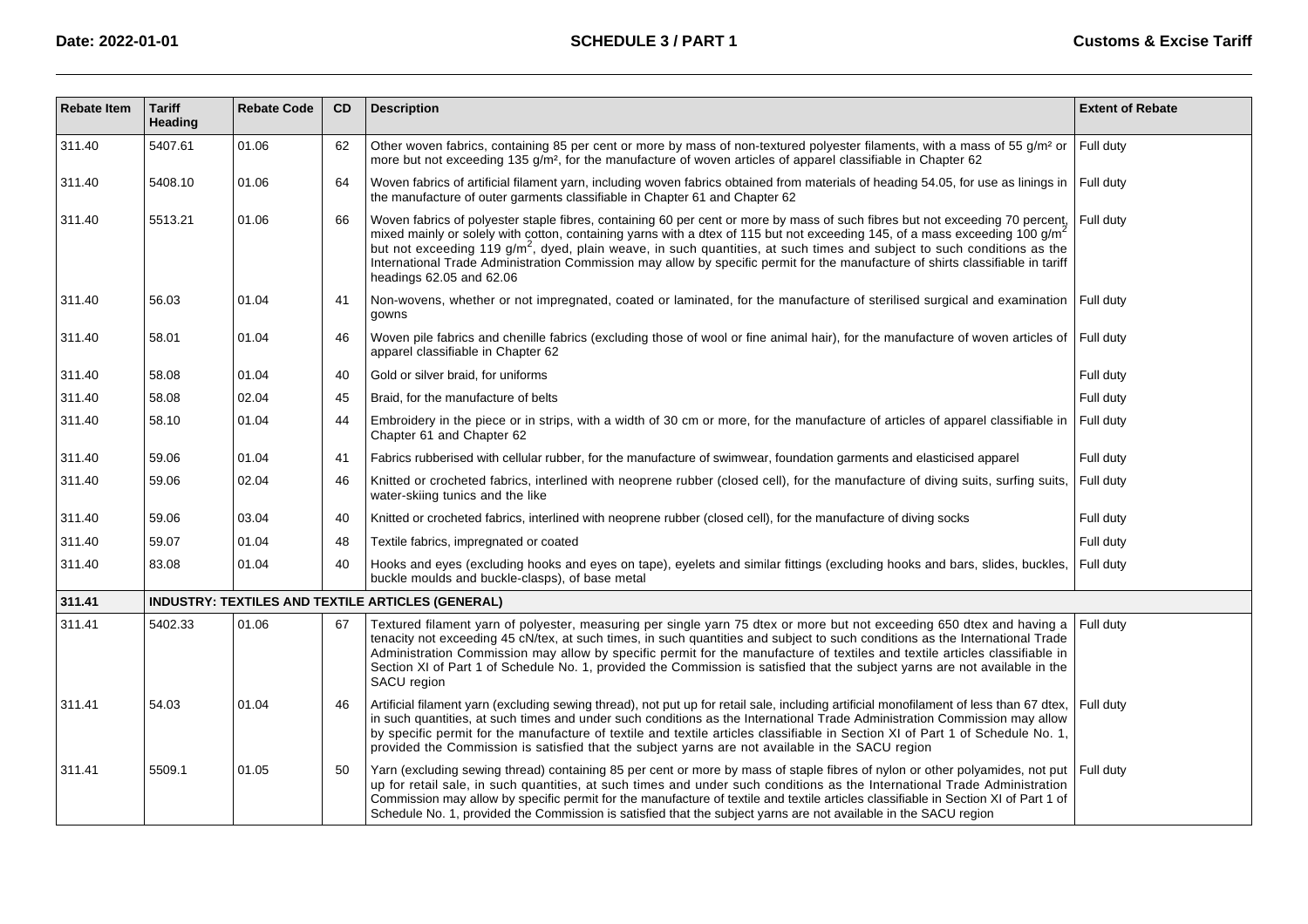| <b>Rebate Item</b> | <b>Tariff</b><br><b>Heading</b>                                                                                                                                                                                                                                                                                                                                       | <b>Rebate Code</b> | <b>CD</b> | <b>Description</b>                                                                                                                                                                                                                                                                                                                                                                                                                                                                                                    | <b>Extent of Rebate</b> |  |  |  |  |  |
|--------------------|-----------------------------------------------------------------------------------------------------------------------------------------------------------------------------------------------------------------------------------------------------------------------------------------------------------------------------------------------------------------------|--------------------|-----------|-----------------------------------------------------------------------------------------------------------------------------------------------------------------------------------------------------------------------------------------------------------------------------------------------------------------------------------------------------------------------------------------------------------------------------------------------------------------------------------------------------------------------|-------------------------|--|--|--|--|--|
| 311.41             | 5509.4                                                                                                                                                                                                                                                                                                                                                                | 01.05              | 52        | Other yarn (excluding sewing thread) containing 85 per cent or more by mass of synthetic staple fibres, not put up for retail<br>sale, in such quantities, at such times and under such conditions as the International Trade Administration Commission may<br>allow by specific permit for the manufacture of textile and textile articles classifiable in Section XI of Part 1 of Schedule No. 1,<br>provided the Commission is satisfied that the subject varns are not available in the SACU region               | Full duty               |  |  |  |  |  |
| 311.41             | 5509.51                                                                                                                                                                                                                                                                                                                                                               | 01.06              | 63        | Other yarn (excluding sewing thread) of polyester staple fibres mixed mainly or solely with artificial staple fibres, not put up for<br>retail sale, in such quantities, at such times and under such conditions as the International Trade Administration Commission<br>may allow by specific permit for the manufacture of textile and textile articles classifiable in Section XI of Part 1 of Schedule<br>No. 1, provided the Commission is satisfied that the subject yarns are not available in the SACU region | Full dutv               |  |  |  |  |  |
| 311.41             | 55.10                                                                                                                                                                                                                                                                                                                                                                 | 01.04              | 45        | Yarn (excluding sewing thread) of artificial staple fibres, not put up for retail sale, in such quantities, at such times and under<br>such conditions as the International Trade Administration Commission may allow by specific permit for the manufacture of<br>textile and textile articles classifiable in Section XI of Part 1 of Schedule No. 1, provided the Commission is satisfied that the<br>subject yarns are not available in the SACU region                                                           | Full dutv               |  |  |  |  |  |
| 311.42             | INDUSTRY: TEXTILE BED, TABLE, TOILET AND KITCHEN LINEN; CURTAINS AND INTERIOR BLINDS; CURTAIN OR BED VALANCES; OTHER FURNISHING ARTICLES; OTHER MADE UP<br>ARTICLES; MATTRESS SUPPORTS; ARTICLES OF BEDDING AND SIMILAR FURNISHING FITTED WITH SPRINGS OR STUFFED OR INTERNALLY FITTED WITH ANY MATERIAL OR OF<br>CELLULAR RUBBER OR PLASTICS, WHETHER OR NOT COVERED |                    |           |                                                                                                                                                                                                                                                                                                                                                                                                                                                                                                                       |                         |  |  |  |  |  |
| 311.42             | 52.08                                                                                                                                                                                                                                                                                                                                                                 | 01.04              | 42        | Woven fabrics of cotton, containing 85 per cent or more by mass of cotton, of a mass exceeding 100 g/m <sup>2</sup> but not exceeding<br>200 g/m <sup>2</sup> in rolls of a width of 200 cm or more, in such quantities, at such times and subject to such conditions as the<br>International Trade Administration Commission may allow by specific permit for the manufacture of goods classifiable in tariff<br>headings 63.02, 63.03, 63.04 and 63.07                                                              | Full duty               |  |  |  |  |  |
| 311.42             | 5208.23                                                                                                                                                                                                                                                                                                                                                               | 01.06              | 62        | Woven fabrics of cotton, containing 85 per cent or more by mass of cotton, of a mass exceeding 100 g/m <sup>2</sup> but not exceeding<br>200 g/m <sup>2</sup> , bleached, with a 3-thread or 4-thread twill, including cross twill and with a thread count of 78 threads per cm <sup>2</sup> or<br>more, in rolls with a width of 160 cm or more, for the manufacture of goods classifiable in tariff subheading 63.07                                                                                                | I Full duty             |  |  |  |  |  |
| 311.42             | 5208.33                                                                                                                                                                                                                                                                                                                                                               | 01.06              | 62        | Woven fabrics of cotton, containing 85 per cent or more by mass of cotton, of a mass exceeding 100 g/m <sup>2</sup> but not exceeding<br>200 g/m <sup>2</sup> , dyed, with a 3-thread or 4-thread twill, including cross twill and with a thread count of 78 threads per cm <sup>2</sup> or more, in<br>rolls with a width of 160 cm or more, for the manufacture of goods classifiable in tariff heading 63.07                                                                                                       | Full duty               |  |  |  |  |  |
| 311.42             | 52.09                                                                                                                                                                                                                                                                                                                                                                 | 01.04              | 49        | Woven fabrics of cotton, containing 85 per cent or more by mass of cotton, of a mass exceeding 200 g/m <sup>2</sup> , in rolls of a width of Full duty<br>200 cm or more, in such quantities, at such times and subject to such conditions as the International Trade Administration<br>Commission may allow by specific permit, for the manufacture of goods classifiable in tariff headings 63.02, 63.03 and 63.04                                                                                                  |                         |  |  |  |  |  |
| 311.42             | 52.10                                                                                                                                                                                                                                                                                                                                                                 | 01.04              | 46        | Woven fabrics of cotton, containing less than 85 per cent of cotton, mixed mainly or solely with man-made fibres, of a mass not<br>exceeding 200 g/m <sup>2</sup> , in rolls of a width of 200 cm or more, in such quantities, at such times and subject to such conditions as<br>the International Trade Administration Commission may allow by specific permit, for the manufacture of goods classifiable in<br>tariff headings 63.02, 63.03 and 63.04                                                              | Full duty               |  |  |  |  |  |
| 311.42             | 54.07                                                                                                                                                                                                                                                                                                                                                                 | 01.04              | 43        | Woven fabrics of synthetic filament yarn, including woven fabrics obtained from materials of heading 54.04, in rolls of a width<br>of 160 cm or more, in such quantities, at such times and subject to such conditions as the International Trade Administration<br>Commission may allow by specific permit, for the manufacture of goods classifiable in tariff headings 63.02, 63.03 and 63.04                                                                                                                      | Full duty               |  |  |  |  |  |
| 311.42             | 55.13                                                                                                                                                                                                                                                                                                                                                                 | 01.04              | 46        | Woven fabrics of synthetic fibres, containing less than 85 per cent by mass of such fibres, mixed mainly or solely with cotton,<br>of a mass not exceeding 170 g/m <sup>2</sup> , in rolls of a width of 200 cm or more, in such quantities, at such times and subject to such<br>conditions as the International Trade Administration Commission may allow by specific permit, for the manufacture of goods<br>classifiable in tariff headings 63.02, 63.03 and 63.04                                                | Full duty               |  |  |  |  |  |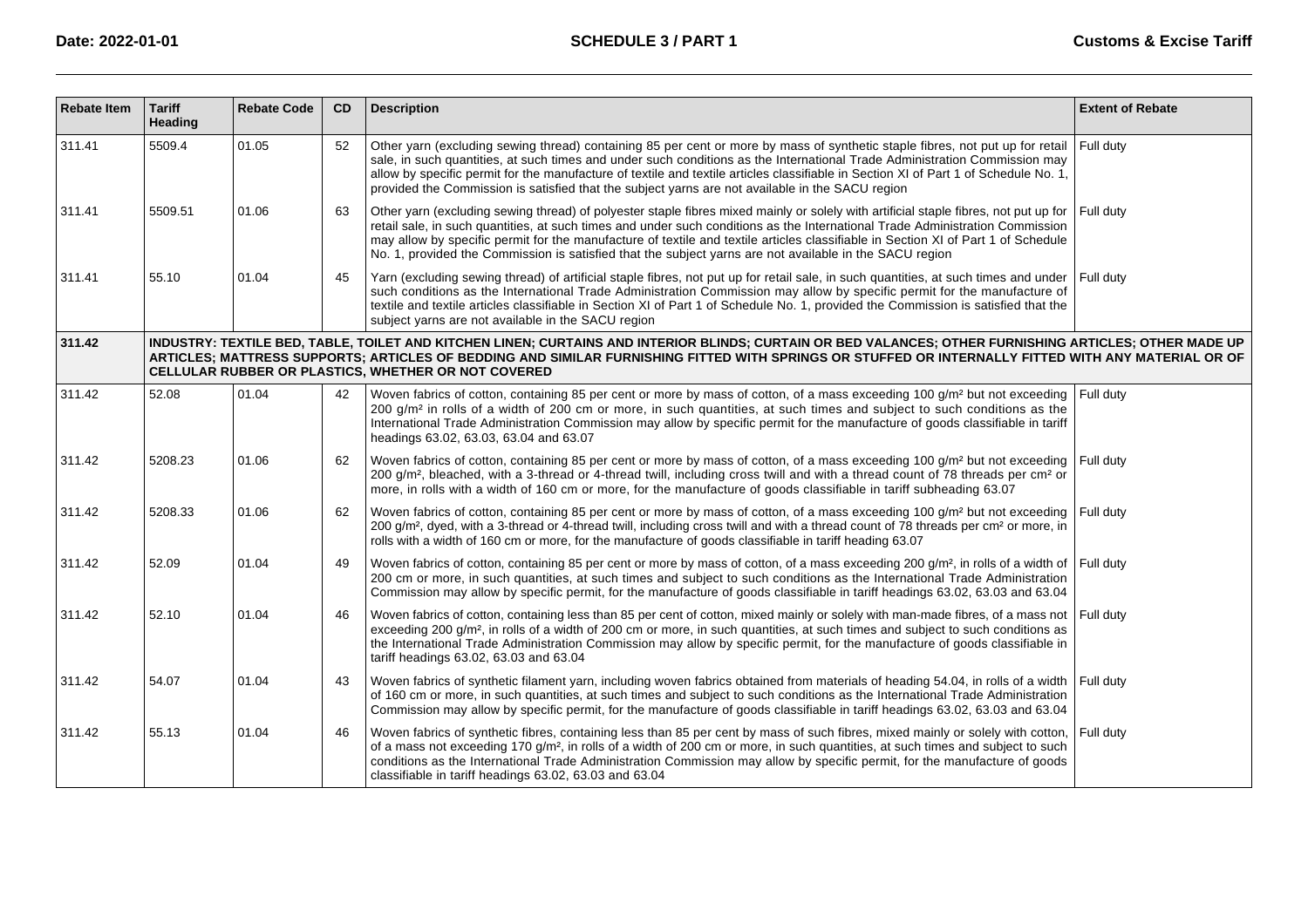| <b>Rebate Item</b> | <b>Tariff</b><br>Heading  | <b>Rebate Code</b>                     | <b>CD</b> | <b>Description</b>                                                                                                                                                                                                                                                                                                                                                                                                                                                                         | <b>Extent of Rebate</b> |
|--------------------|---------------------------|----------------------------------------|-----------|--------------------------------------------------------------------------------------------------------------------------------------------------------------------------------------------------------------------------------------------------------------------------------------------------------------------------------------------------------------------------------------------------------------------------------------------------------------------------------------------|-------------------------|
| 311.42             | 55.14                     | 01.04                                  | 42        | Woven fabrics of synthetic staple fibres, containing less than 85 per cent by mass of such fibres, mixed mainly or solely with<br>cotton, of a mass exceeding 170 g/m <sup>2</sup> , dyed or printed, in rolls of a width of 200 cm or more, in such quantities, at such times<br>and subject to such conditions as the International Trade Administration Commission may allow by specific permit, for the<br>manufacture of goods classifiable in tariff headings 63.02, 63.03 and 63.04 | Full duty               |
| 311.42             | 5903.20                   | 01.06                                  | 61        | Textile fabrics impregnated, coated, covered or laminated with polyurethane, in rolls of a width of 200 cm or more, in such<br>quantities, at such times and subject to such conditions as the International Trade Administration Commission may allow by<br>specific permit, for the manufacture of mattress covers classifiable in tariff heading 63.02                                                                                                                                  | Full duty               |
| 311.42             | 6001.21                   | 01.06                                  | 67        | Looped pile fabrics, knitted or crocheted, of cotton, in rolls of a width of 200 cm or more, in such quantities, at such times and<br>subject to such conditions as the International Trade Administration Commission may allow by specific permit, for the<br>manufacture of mattress covers classifiable in tariff heading 63.02                                                                                                                                                         | Full duty               |
| 311.42             | 6001.92                   | 01.06                                  | 66        | Knitted pile fabrics, other, of 100 per cent polyester fibres, in such quantities, at such times and subject to such conditions as<br>the International Trade Administration Commission may allow by specific permit, for the manufacture of goods classifiable in<br>tariff subheading 6304.91.90                                                                                                                                                                                         | Full duty               |
| 311.42             | 8536.50.50                | 01.08                                  | 82        | Other switches, with moulded casings of plastics or other insulating material, with a current rating not exceeding 800 A, for the Full duty<br>manufacture of electric blankets classifiable in tariff subheading 6301.10                                                                                                                                                                                                                                                                  |                         |
| 311.42             | 8544.49.90                | 01.08                                  | 85        | Other insulated electric conductors, for a voltage exceeding 80 V, not fitted with connectors, for the manufacture of electric Full duty<br>blankets classifiable in tariff subheading 6301.10                                                                                                                                                                                                                                                                                             |                         |
| 312.00             |                           | <b>FLOWERS: ARTICLES OF HUMAN HAIR</b> |           | FOOTWEAR, HEADGEAR, UMBRELLAS, SUNSHADES, WHIPS, RIDING-CROPS AND PARTS THEREOF; PREPARED FEATHERS AND ARTICLES MADE THEREWITH; ARTIFICIAL                                                                                                                                                                                                                                                                                                                                                 |                         |
| 312.01             | <b>INDUSTRY: FOOTWEAR</b> |                                        |           |                                                                                                                                                                                                                                                                                                                                                                                                                                                                                            |                         |
| 312.01             | 34.02                     | 01.04                                  | 49        | Organic surface-active agents (excluding soaps); surface-active preparations and washing preparations (whether or not<br>containing soap)                                                                                                                                                                                                                                                                                                                                                  | Full duty               |
| 312.01             | 34.04                     | 01.04                                  | 41        | Artificial waxes; prepared waxes                                                                                                                                                                                                                                                                                                                                                                                                                                                           | Full duty               |
| 312.01             | 34.05                     | 01.04                                  | 48        | Polishes and creams                                                                                                                                                                                                                                                                                                                                                                                                                                                                        | Full duty               |
| 312.01             | 39.00                     | 01.02                                  | 23        | Plastics (excluding polymers of ethylene having a specific gravity of less than 0,94 and polymers of vinyl chloride) and articles<br>thereof (excluding those polymers of vinyl chloride)                                                                                                                                                                                                                                                                                                  | Full duty               |
| 312.01             | 40.05                     | 01.04                                  | 46        | Rubber adhesives                                                                                                                                                                                                                                                                                                                                                                                                                                                                           | Full duty               |
| 312.01             | 40.08                     | 01.04                                  | 45        | Welting and randing, of rubber                                                                                                                                                                                                                                                                                                                                                                                                                                                             | Full duty               |
| 312.01             | 40.08                     | 03.04                                  | 44        | Neoprene rubber (closed cell), in plates or sheets, backed with knitted textile fabrics, for the manufacture of diving boots                                                                                                                                                                                                                                                                                                                                                               | Full duty               |
| 312.01             | 4104.4                    | 01.05                                  | 58        | Tanned or crust hides and skins of bovine (including buffalo) animals, without hair on, whether or not split, but not prepared, of<br>a unit surface area not exceeding 2,22 m <sup>2</sup> per whole hide or 1,11 m <sup>2</sup> per half hide, for use as linings                                                                                                                                                                                                                        | Full duty               |
| 312.01             | 4104.4                    | 02.05                                  | 52        | Tanned or crust hides and skins of bovine (including buffalo) animals, without hair on, whether or not split, but not further<br>prepared, of a unit surface area not exceeding 1 075 m <sup>2</sup> per half hide and of a value for duty purposes exceeding 10 000 c/m <sup>2</sup> ,<br>for use as upper material or for the covering of heels                                                                                                                                          | Full duty               |
| 312.01             | 4104.4                    | 03.05                                  | 57        | Tanned or crust hides and skins of bovine (including buffalo) animals, without hair on, whether or not split, but not further<br>prepared, vegetable pre-tanned of a thickness of 2,5 mm or more, for the manufacture of inner and outer soles of subheading<br>6406.90                                                                                                                                                                                                                    | Full duty               |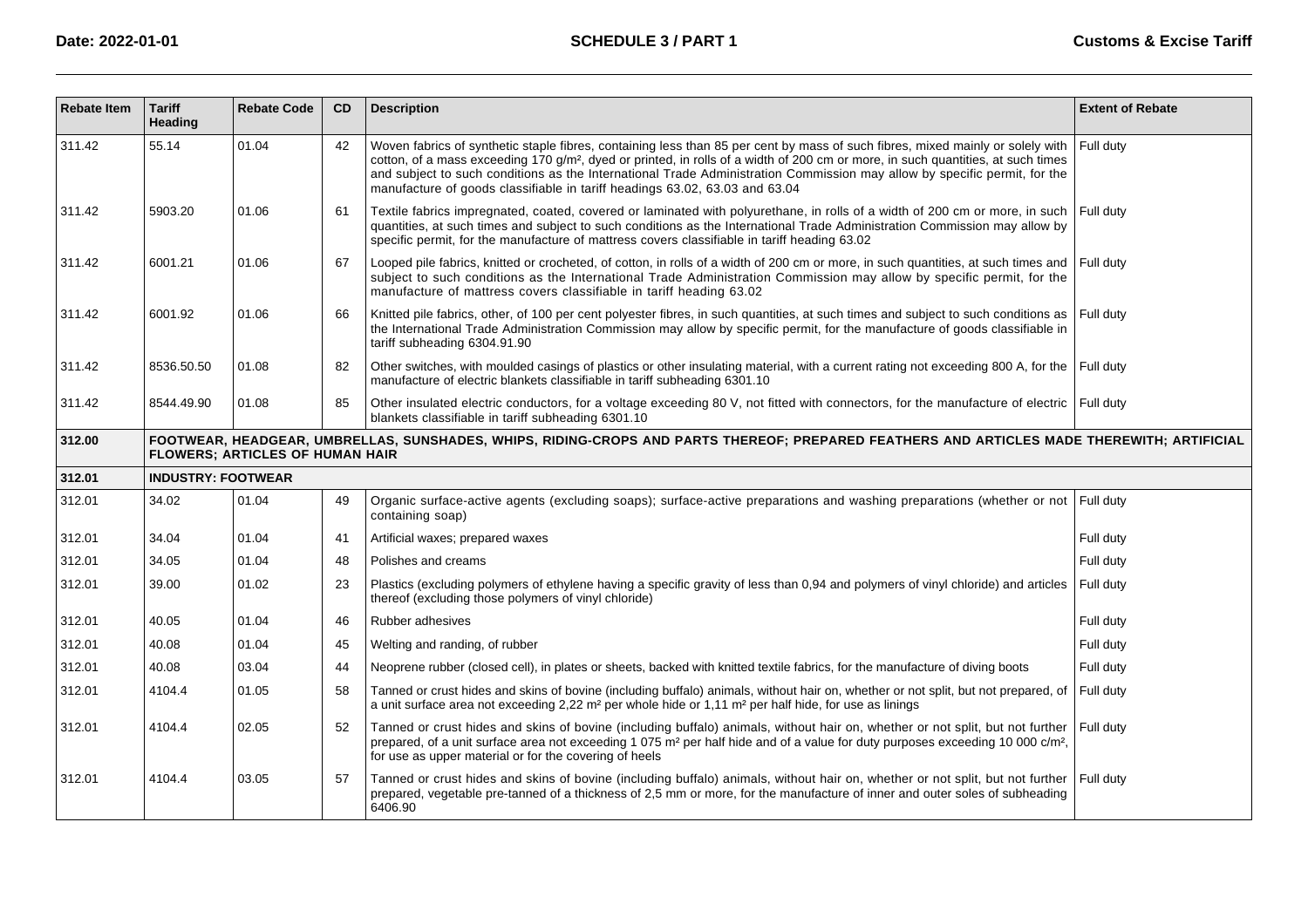| <b>Rebate Item</b> | <b>Tariff</b><br><b>Heading</b> | <b>Rebate Code</b> | <b>CD</b> | <b>Description</b>                                                                                                                                                                                                                                                                                                                                                                                            | <b>Extent of Rebate</b> |
|--------------------|---------------------------------|--------------------|-----------|---------------------------------------------------------------------------------------------------------------------------------------------------------------------------------------------------------------------------------------------------------------------------------------------------------------------------------------------------------------------------------------------------------------|-------------------------|
| 312.01             | 4107.1                          | 02.05              | 56        | Leather prepared after tanning or crusting, including parchment dressed leather, of bovine (including buffalo) animals, without<br>hair on, whether or not split, (excluding leather of heading 41.14) of a unit surface area not exceeding 1,075 m <sup>2</sup> per half hide<br>and of a value for duty purposes exceeding 10 000 c/m <sup>2</sup> , for use as upper material or for the covering of heels | Full duty               |
| 312.01             | 42.05                           | 01.04              | 43        | Welting and randing, of leather or of composition leather; leather thongs and ornaments; woven leather upper material                                                                                                                                                                                                                                                                                         | Full duty               |
| 312.01             | 52.11                           | 01.04              | 45        | Woven fabrics of cotton (excluding fabrics in a plain, twill or sateen weave), for use as linings, as upper material or for covering<br>heels                                                                                                                                                                                                                                                                 | Full duty               |
| 312.01             | 54.07                           | 01.04              | 46        | Woven fabrics of man-made filament yarn, for use as linings, as upper material or for covering of heels                                                                                                                                                                                                                                                                                                       | Full duty               |
| 312.01             | 55.14                           | 01.04              | 45        | Woven fabrics of man-made staple fibres, for use as linings, as upper material or for covering of heels                                                                                                                                                                                                                                                                                                       | Full duty               |
| 312.01             | 55.15                           | 01.04              | 41        | Woven fabrics of man-made staple fibres, for use as linings, as upper material or for covering of heels                                                                                                                                                                                                                                                                                                       | Full duty               |
| 312.01             | 56.03                           | 01.04              | 48        | Non-woven fabrics (excluding those for use as linings) coated or covered with plastics (excluding vinyl chloride polymers and<br>copolymers)                                                                                                                                                                                                                                                                  | Full duty               |
| 312.01             | 56.03                           | 02.04              | 42        | Non-woven fabrics impregnated or coated with plastics, for the manufacture of stiffeners, including toe-puffs                                                                                                                                                                                                                                                                                                 | Full duty               |
| 312.01             | 56.03                           | 03.04              | 47        | Non-woven fabrics not impregnated, coated or covered with plastics                                                                                                                                                                                                                                                                                                                                            | Full duty               |
| 312.01             | 58.06                           | 01.04              | 44        | Narrow woven fabrics, of a width exceeding 3 mm                                                                                                                                                                                                                                                                                                                                                               | Full duty               |
| 312.01             | 59.03                           | 01.04              | 49        | Stiffening fabrics, including toe-puff materials                                                                                                                                                                                                                                                                                                                                                              | Full duty               |
| 312.01             | 59.03                           | 02.04              | 43        | Impregnated, coated, covered or laminated with plastics, (excluding vinyl chloride polymers or vinyl chloride), for use as upper<br>material, for covering heels or platforms or for the manufacture of uppers or inner soles                                                                                                                                                                                 | Full duty               |
| 312.01             | 59.03                           | 03.04              | 48        | Coated, covered or laminated with polyester film or sheet, for the manufacture of strapping for foot wear                                                                                                                                                                                                                                                                                                     | Full duty               |
| 312.01             | 59.06                           | 01.04              | 48        | Rubberised textile fabrics (excluding rubberised knitted or crocheted goods)                                                                                                                                                                                                                                                                                                                                  | Full duty               |
| 312.01             | 59.06                           | 02.04              | 42        | Knitted or crocheted fabrics interlined with neoprene rubber (closed cell), for the manufacture of diving boots                                                                                                                                                                                                                                                                                               | Full duty               |
| 312.01             | 59.07                           | 01.04              | 44        | Textile fabrics (excluding knitted pile fabrics), impregnated or coated, for use as upper material, for insole reinforcement or as<br>stiffening fabric, including toe-puff materials                                                                                                                                                                                                                         | Full duty               |
| 312.01             | 6001.92                         | 01.06              | 69        | Other pile fabrics, knitted or crocheted, of man-made fibres, in such quantities, at such times and subject to such conditions as<br>the International Trade Administration Commission may allow by specific permit, for use in the manufacture of footwear with<br>uppers of textile materials classifiable in Chapter 64                                                                                    | Full duty               |
| 312.01             | 63.07                           | 01.04              | 45        | Made-up insole ribbing material, in preformed strips                                                                                                                                                                                                                                                                                                                                                          | Full duty               |
| 312.01             | 64.06                           | 02.04              | 47        | Heel top-pieces (detachable), of plastics, for the manufacture of plastic heels                                                                                                                                                                                                                                                                                                                               | Full duty               |
| 312.01             | 6406.90                         | 01.06              | 69        | Studs of aluminium                                                                                                                                                                                                                                                                                                                                                                                            | Full duty               |
| 312.01             | 6406.90                         | 02.06              | 63        | Inserts of stainless steel, for the manufacture of footwear incorporating a protective metal toe-cap                                                                                                                                                                                                                                                                                                          | Full duty               |
| 312.01             | 6406.90                         | 03.06              | 68        | Inner soles, of cork, for the manufacture of footwear                                                                                                                                                                                                                                                                                                                                                         | Full duty               |
| 312.01             | 7117.19                         | 01.06              | 67        | Imitation jewellery of base metal                                                                                                                                                                                                                                                                                                                                                                             | Full duty               |
| 312.01             | 7117.90                         | 01.06              | 61        | Imitation jewellery of plastics                                                                                                                                                                                                                                                                                                                                                                               | Full duty               |
| 312.01             | 73.17                           | 01.04              | 42        | Nails, tacks and studs, of iron or steel                                                                                                                                                                                                                                                                                                                                                                      | Full duty               |
| 312.01             | 83.08                           | 01.04              | 47        | Hooks, eyes and eyelets, of base metal                                                                                                                                                                                                                                                                                                                                                                        | Full duty               |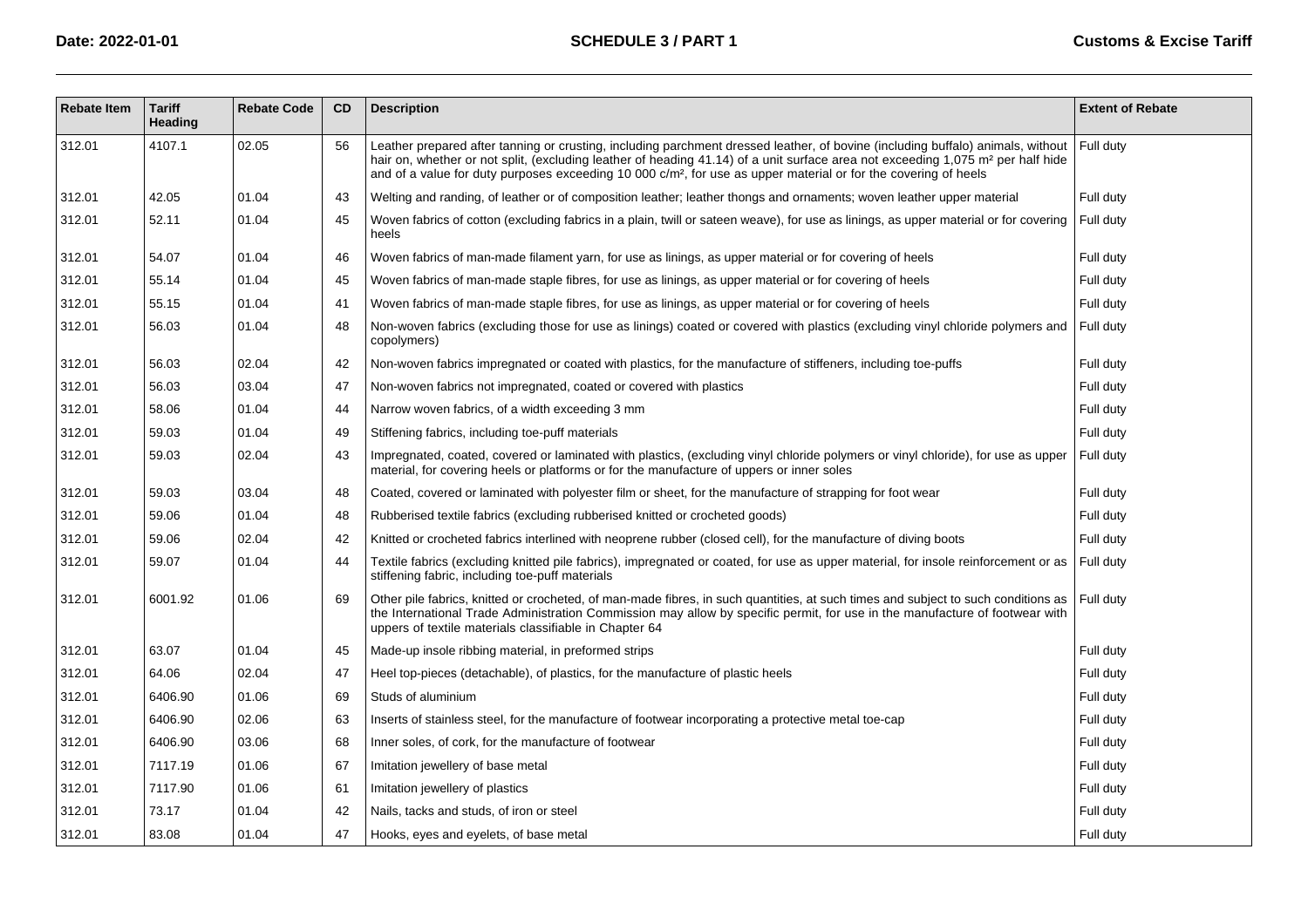| <b>Rebate Item</b> | <b>Tariff</b><br>Heading  | <b>Rebate Code</b>                       | CD | <b>Description</b>                                                                                                                                                                        | <b>Extent of Rebate</b> |  |  |  |  |
|--------------------|---------------------------|------------------------------------------|----|-------------------------------------------------------------------------------------------------------------------------------------------------------------------------------------------|-------------------------|--|--|--|--|
| 312.02             | <b>INDUSTRY: HEADGEAR</b> |                                          |    |                                                                                                                                                                                           |                         |  |  |  |  |
| 312.02             | 46.01                     | 01.04                                    | 44 | Plaits of straw, esparto and similar plaiting materials                                                                                                                                   | Full duty               |  |  |  |  |
| 312.02             | 51.11                     | 02.04                                    | 48 | Woollen fabrics                                                                                                                                                                           | Full duty               |  |  |  |  |
| 312.02             | 55.15                     | 01.04                                    | 43 | Other woven fabrics of synthetic staple fibres, for the manufacture of headgear of headings 65.04 and 65.05                                                                               | Full duty               |  |  |  |  |
| 312.02             | 56.03                     | 01.04                                    | 44 | Non-woven fabrics, not impregnated or coated with plastics                                                                                                                                | Full duty               |  |  |  |  |
| 312.02             | 58.08                     | 01.04                                    | 49 | <b>Braids</b>                                                                                                                                                                             | Full duty               |  |  |  |  |
| 312.02             | 59.01                     | 01.04                                    | 48 | Buckram and similar fabrics                                                                                                                                                               | Full duty               |  |  |  |  |
| 312.02             | 59.06                     | 01.04                                    | 41 | Knitted or crocheted fabrics, interlined with neoprene rubber (closed cell), for the manufacture of diving hoods                                                                          | Full duty               |  |  |  |  |
| 312.02             | 59.07                     | 01.04                                    | 46 | Textile fabrics otherwise impregnated, coated or covered                                                                                                                                  | Full duty less 22%      |  |  |  |  |
| 312.02             | 6005.3                    | 01.05                                    | 50 | Warp knitted fabrics of synthetic fibres, for the manufacture of peaked caps                                                                                                              | Full duty               |  |  |  |  |
| 312.02             | 65.01                     | 01.04                                    | 46 | Hoods, neither blocked to shape nor with made brims, for the manufacture of womens and girls hats, of furfelt                                                                             | Full duty               |  |  |  |  |
| 312.02             | 65.01                     | 02.04                                    | 40 | Hoods, neither blocked to shape nor with made brims, for the manufacture of womens and girls hats, of other felt                                                                          | Not exceeding 15%       |  |  |  |  |
| 312.02             | 65.02                     | 01.04                                    | 42 | Hat-shapes, plaited or made from plaited or other strips of any material neither blocked to shape nor with made brims                                                                     | Full duty               |  |  |  |  |
| 312.02             | 65.04                     | 01.04                                    | 45 | Hat-shapes, plaited or made from plaited or other strips of any material, not further processed than blocked to shape and with<br>made brims, for the manufacture of womens or girls hats | Full duty               |  |  |  |  |
| 312.02             | 65.05                     | 01.04                                    | 41 | Hoods of furfelt, not further processed than blocked to shape and with made brims (capelines), for the manufacture of womens<br>and girls hats                                            | Full duty               |  |  |  |  |
| 312.02             | 65.07                     | 01.04                                    | 44 | Inside bands, linings, cap peaks not covered with cloth                                                                                                                                   | Full duty               |  |  |  |  |
| 312.02             | 83.08                     | 01.04                                    | 49 | Metal fittings, of base metal, for caps, helmets and chin straps                                                                                                                          | Full duty               |  |  |  |  |
| 312.03             |                           | <b>INDUSTRY: UMBRELLAS AND SUNSHADES</b> |    |                                                                                                                                                                                           |                         |  |  |  |  |
| 312.03             | 54.07                     | 01.04                                    | 43 | Woven fabrics of man-made filament yarn, for hand umbrellas                                                                                                                               | Full duty               |  |  |  |  |
| 312.03             | 66.03                     | 01.04                                    | 44 | Parts, fittings, trimmings and accessories (excluding textile articles)                                                                                                                   | Full duty               |  |  |  |  |
| 312.04             |                           |                                          |    | INDUSTRY: ARTIFICIAL FLOWERS, FOLIAGE OR FRUIT AND PARTS THEREOF                                                                                                                          |                         |  |  |  |  |
| 312.04             | 54.07                     | 01.04                                    | 41 | Woven fabrics of man-made filament yarn                                                                                                                                                   | Full duty               |  |  |  |  |
| 312.04             | 54.08                     | 01.04                                    | 48 | Woven fabrics of man-made filament yarn                                                                                                                                                   | Full duty               |  |  |  |  |
| 313.00             |                           |                                          |    | ARTICLES OF STONE, OF PLASTER, OF CEMENT, OF ASBESTOS, OF MICA AND OF SIMILAR MATERIALS; CERAMIC PRODUCTS; GLASS AND GLASSWARE                                                            |                         |  |  |  |  |
| 313.01             |                           | <b>INDUSTRY: ABRASIVE GOODS</b>          |    |                                                                                                                                                                                           |                         |  |  |  |  |
| 313.01             | 39.20                     | 01.04                                    | 40 | Vulcanised fibre                                                                                                                                                                          | Full duty               |  |  |  |  |
| 313.01             | 59.07                     | 01.04                                    | 41 | Impregnated textile fabrics, for the manufacture of abrasive cloth                                                                                                                        | Full duty               |  |  |  |  |
| 313.01             | 70.19                     | 01.04                                    | 41 | Glass fibre gauze and discs thereof, for the manufacture of grinding wheels and discs                                                                                                     | Full duty               |  |  |  |  |
| 313.06             |                           | <b>INDUSTRY: CERAMIC PRODUCTS</b>        |    |                                                                                                                                                                                           |                         |  |  |  |  |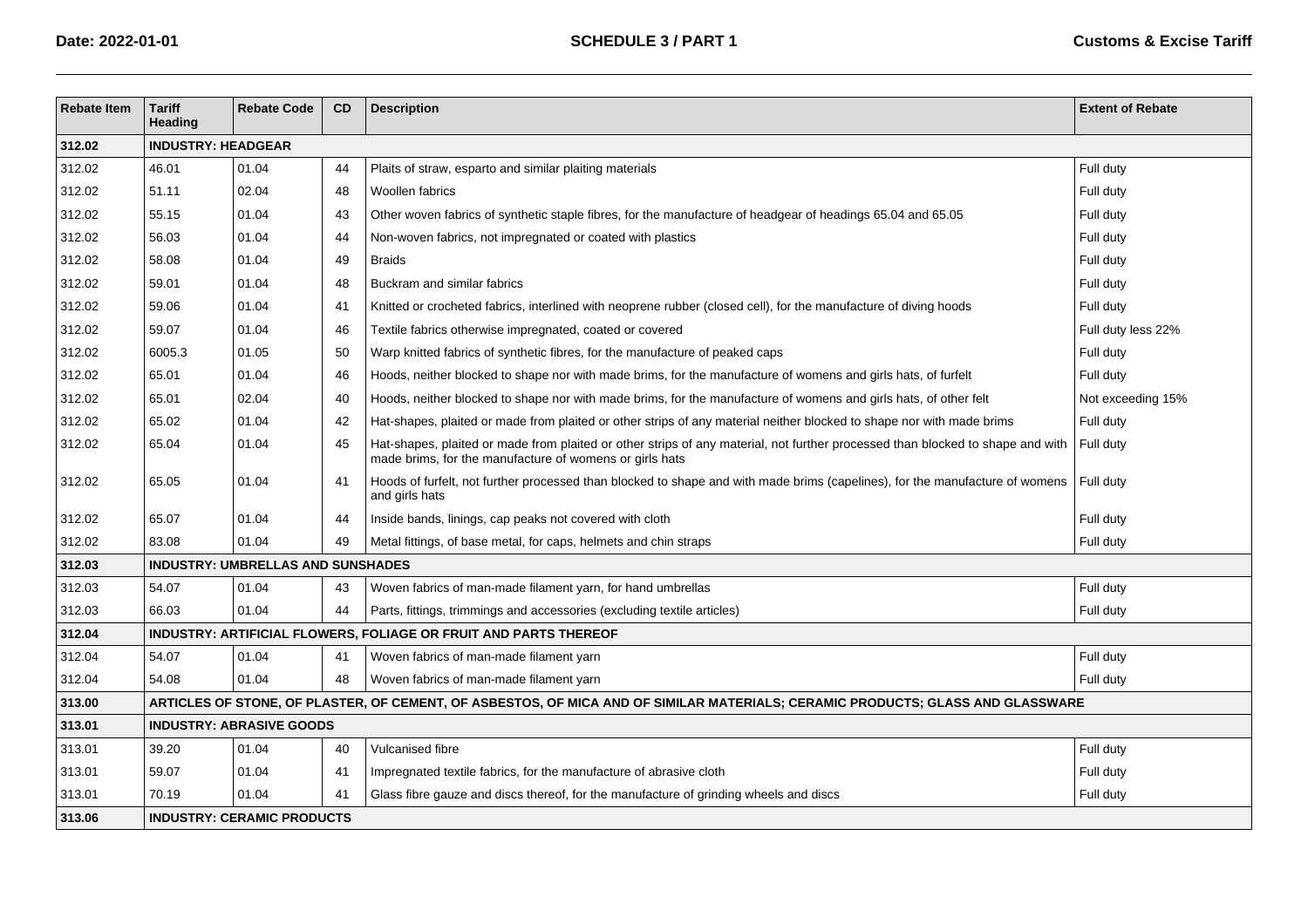| <b>Rebate Item</b> | <b>Tariff</b><br><b>Heading</b> | <b>Rebate Code</b>                   | CD | <b>Description</b>                                                                                                                                                                                                                                                        | <b>Extent of Rebate</b> |
|--------------------|---------------------------------|--------------------------------------|----|---------------------------------------------------------------------------------------------------------------------------------------------------------------------------------------------------------------------------------------------------------------------------|-------------------------|
| 313.06             | 49.08                           | 01.04                                | 44 | Transfers (decalcomanias)                                                                                                                                                                                                                                                 | Full duty               |
| 313.06             | 69.07                           | 01.04                                | 43 | Unglazed ceramics tiles, for the manufacture of glazed ceramic tiles (tiles, cubes and similar articles, whether or not<br>rectangular, the largest surface area of which is capable of being enclosed in a square the side of which is less than 7 cm)                   | Full duty               |
| 313.06             | 6911.10                         | 01.06                                | 68 | Tableware, undecorated, glazed, in sets, containing cups and saucers or mugs in addition to other tableware, of a value for<br>duty purposes of 625c/kg or more for the decoration thereof (excluding decoration on the base) and a further process of heat<br>treatment  | Full duty less 16,5%    |
| 313.06             | 6911.10                         | 03.06                                | 67 | Cups and saucers, undecorated, glazed, of a value for duty purposes of 115c per item or more, for the decoration thereof<br>(excluding decoration on the base) and a further process of heat treatment                                                                    | Full duty less 16,5%    |
| 313.06             | 6911.10                         | 04.06                                | 61 | Plates, undecorated, glazed, of a value for duty purposes of 583c/kg or more, for the decoration thereof (excluding<br>decoration on the base) and a further process of heat treatment                                                                                    | Full duty less 16,5%    |
| 313.06             | 6911.10                         | 05.06                                | 66 | Sweet dishes, undecorated, glazed, for the decoration thereof (excluding decoration on the base) and a further process of<br>heat treatment                                                                                                                               | Full duty less 16,5%    |
| 313.06             | 6911.10                         | 06.06                                | 60 | Other tableware, undecorated, glazed, of a value for duty purposes of 549c/kg or more, for the decoration thereof<br>(excluding decoration on the base) and a further process of heat treatment                                                                           | Full duty less 16,5%    |
| 313.06             | 69.12                           | 01.04                                | 46 | Tableware, undecorated, glazed, in sets, containing cups and saucers or mugs in addition to other tableware, of a value for<br>duty purposes of 738c/kg or more, for the decoration thereof (excluding decoration on the base) and a further process of heat<br>treatment | Full duty less 16,5%    |
| 313.06             | 69.12                           | 02.04                                | 40 | Mugs, undecorated, glazed, of a value for duty purposes of 80c/kg or more, for the decoration thereof (excluding<br>decoration on the base) and a further process of heat treatment                                                                                       | Full duty less 16,5%    |
| 313.06             | 69.12                           | 03.04                                | 45 | Cups and saucers, undecorated, glazed, of a value for duty purposes of 150c per item or more, for the decoration<br>thereof (excluding decoration on the base) and a further process of heat treatment                                                                    | Full duty less 16,5%    |
| 313.06             | 69.12                           | 04.04                                | 46 | Plates, undecorated, glazed, of a value for duty purposes of 441c/kg or more, for the decoration thereof (excluding<br>decoration on the base) and a further process of heat treatment                                                                                    | Full duty less 16,5%    |
| 313.06             | 69.12                           | 05.04                                | 44 | Sweet dishes, undecorated, glazed, for the decoration thereof (excluding decoration on the base) and a further<br>process of heat treatment                                                                                                                               | Full duty less 16,5%    |
| 313.06             | 69.12                           | 06.04                                | 49 | Tableware (excluding sets, mugs, cups, saucers, plates and sweet dishes), undecorated, glazed, of a value for duty purposes<br>of 403c/kg or more, for the decoration thereof (excluding decoration on the base) and a further process of heat treatment                  | Full duty less 16,5%    |
| 313.07             |                                 | <b>INDUSTRY: GLASS AND GLASSWARE</b> |    |                                                                                                                                                                                                                                                                           |                         |
| 313.07             | 39.20                           | 01.04                                | 41 | Polyurethane, in plates, sheets, film, foil and strip, for the manufacture of laminated safety glass                                                                                                                                                                      | Full duty               |
| 313.07             | 39.20                           | 02.04                                | 46 | Plastic in sheets or rolls, for the manufacture of laminated safety glass                                                                                                                                                                                                 | Full duty               |
| 313.07             | 39.21                           | 01.04                                | 48 | Polyurethane, in plates, sheets, film, foil and strip, for the manufacture of laminated safety glass                                                                                                                                                                      | Full duty               |
| 313.07             | 70.05                           | 01.04                                | 42 | Tinted float glass, of a thickness exceeding 1.7 mm, for the manufacture of toughened safety glass, whether or not shaped                                                                                                                                                 | Full duty               |
| 313.07             | 70.13                           | 01.04                                | 44 | Glassware, uncut, for the manufacture of cut glassware                                                                                                                                                                                                                    | Full duty               |
| 313.07             | 70.13                           | 02.04                                | 49 | Glassware, footed and stemmed, for frosting, sand blasting, colouring, badging or decorating                                                                                                                                                                              | Full duty               |
| 313.09             |                                 |                                      |    | <b>INDUSTRY: ARTICLES OF ASPHALT OR OF SIMILAR MATERIAL</b>                                                                                                                                                                                                               |                         |
| 313.09             | 39.26                           | 01.04                                | 43 | Biaxially oriented propylene polymer film, not pressure sensitive, of a thickness not exceeding 0.012 mm, perforated                                                                                                                                                      | Full duty               |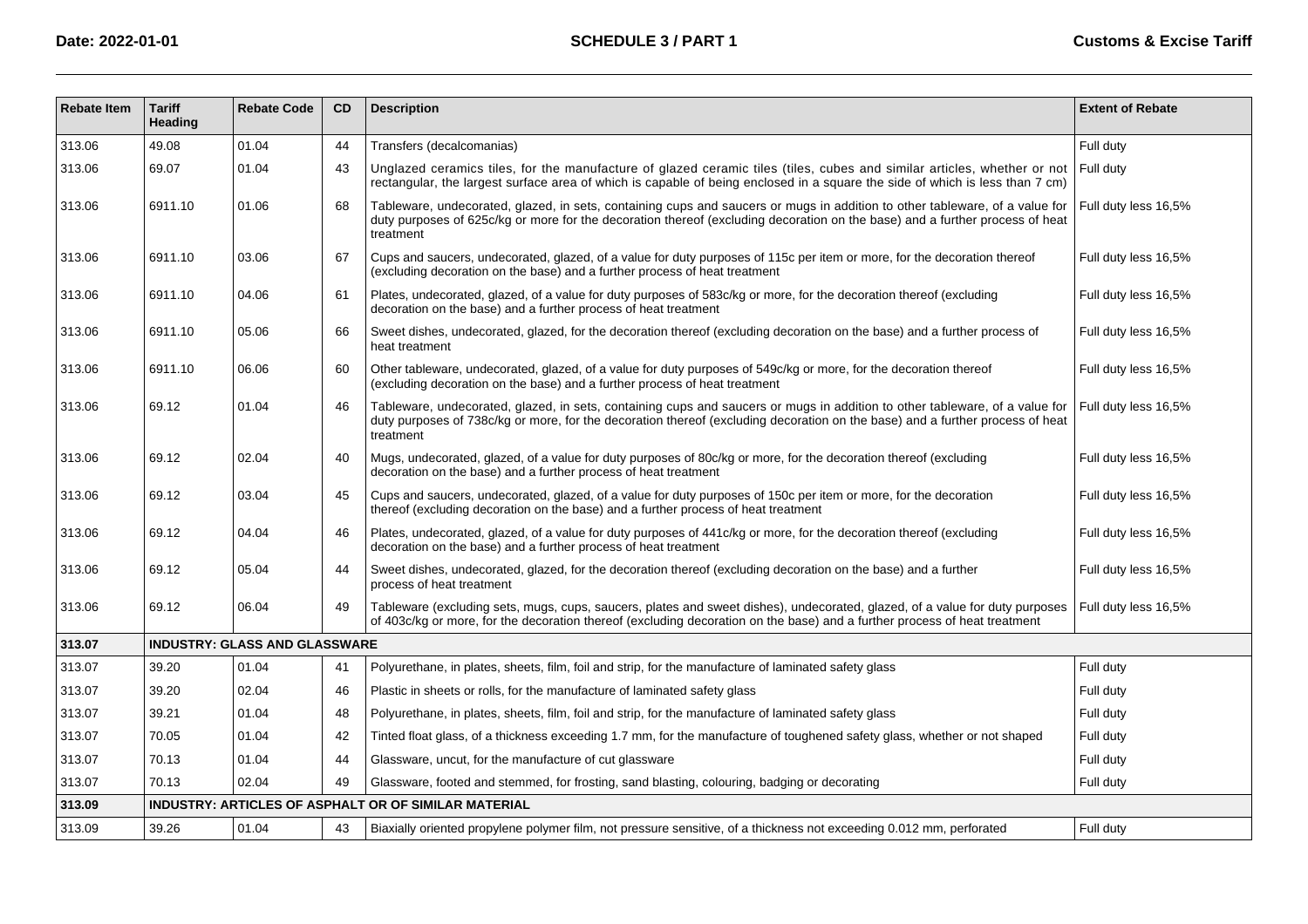| <b>Rebate Item</b> | <b>Tariff</b><br>Heading                                                                                                                                                                                                                                                                                                                                                                                                                                    | <b>Rebate Code</b>                            | <b>CD</b> | <b>Description</b>                                                                                                                                                                                                                                                                                                         | <b>Extent of Rebate</b> |  |  |  |  |  |
|--------------------|-------------------------------------------------------------------------------------------------------------------------------------------------------------------------------------------------------------------------------------------------------------------------------------------------------------------------------------------------------------------------------------------------------------------------------------------------------------|-----------------------------------------------|-----------|----------------------------------------------------------------------------------------------------------------------------------------------------------------------------------------------------------------------------------------------------------------------------------------------------------------------------|-------------------------|--|--|--|--|--|
| 313.09             | 56.03                                                                                                                                                                                                                                                                                                                                                                                                                                                       | 01.04                                         | 48        | Non-wovens, of man-made filaments                                                                                                                                                                                                                                                                                          | Full duty               |  |  |  |  |  |
| 313.09             | 70.19                                                                                                                                                                                                                                                                                                                                                                                                                                                       | 01.04                                         | 46        | Non-woven glass fibre sheets                                                                                                                                                                                                                                                                                               | Full duty               |  |  |  |  |  |
| 314.00             | PEARLS, PRECIOUS AND SEMI-PRECIOUS STONES, PRECIOUS METALS, ROLLED PRECIOUS METALS, AND ARTICLES THEREOF; IMITATION JEWELLERY; COIN                                                                                                                                                                                                                                                                                                                         |                                               |           |                                                                                                                                                                                                                                                                                                                            |                         |  |  |  |  |  |
| 314.01             |                                                                                                                                                                                                                                                                                                                                                                                                                                                             | <b>INDUSTRY: IMITATION JEWELLERY</b>          |           |                                                                                                                                                                                                                                                                                                                            |                         |  |  |  |  |  |
| 314.01             | 39.26                                                                                                                                                                                                                                                                                                                                                                                                                                                       | 01.04                                         | 46        | Beads (excluding imitation pearls) and parts of articles of personal adornment; pearlised balls, ovals and similar shapes,<br>unpierced                                                                                                                                                                                    | Full duty               |  |  |  |  |  |
| 314.01             | 71.17                                                                                                                                                                                                                                                                                                                                                                                                                                                       | 01.04                                         | 44        | Necklace clasps; unfinished parts of imitation jewellery                                                                                                                                                                                                                                                                   | Full duty               |  |  |  |  |  |
| 314.01             | 73.00                                                                                                                                                                                                                                                                                                                                                                                                                                                       | 01.02                                         | 27        | Jeweller's wire (including plaited or woven wire), beads, chain, parts and fittings, of iron or steel                                                                                                                                                                                                                      | Full duty               |  |  |  |  |  |
| 314.01             | 74.00                                                                                                                                                                                                                                                                                                                                                                                                                                                       | 01.02                                         | 20        | Jeweller's wire (including plaited or woven wire), beads, chain, parts and fittings, of copper                                                                                                                                                                                                                             | Full duty               |  |  |  |  |  |
| 315.00             |                                                                                                                                                                                                                                                                                                                                                                                                                                                             | <b>BASE METALS AND ARTICLES OF BASE METAL</b> |           |                                                                                                                                                                                                                                                                                                                            |                         |  |  |  |  |  |
| 315.01             | <b>INDUSTRY: BASE METALS</b>                                                                                                                                                                                                                                                                                                                                                                                                                                |                                               |           |                                                                                                                                                                                                                                                                                                                            |                         |  |  |  |  |  |
| 315.01             | 32.09                                                                                                                                                                                                                                                                                                                                                                                                                                                       | 01.04                                         | 48        | Paint, with a basis of chrome compounds or zinc powder, for use as a primer or for the pretreatment of metal, in the<br>manufacture of painted sheets, plates, hoop or strip, of iron or steel                                                                                                                             | Full duty               |  |  |  |  |  |
| 315.01             | 38.24                                                                                                                                                                                                                                                                                                                                                                                                                                                       | 01.04                                         | 47        | Case hardening powders and compounds                                                                                                                                                                                                                                                                                       | Full duty               |  |  |  |  |  |
| 315.01             | 38.24                                                                                                                                                                                                                                                                                                                                                                                                                                                       | 02.04                                         | 41        | Additives with a basis of polyethylene oxide, for use in the manufacture of tinned sheets or plates, of iron or steel                                                                                                                                                                                                      | Full duty               |  |  |  |  |  |
| 315.01             | 4008.29                                                                                                                                                                                                                                                                                                                                                                                                                                                     | 01.06                                         | 66        | Vulcanised rubber rods, with a cross-sectional dimension not exceeding 61 mm, for the manufacture of suspension units, of<br>iron or steel, used for anti-vibration, damping, tensioning or oscillating purposes                                                                                                           | Full duty               |  |  |  |  |  |
| 315.02             |                                                                                                                                                                                                                                                                                                                                                                                                                                                             |                                               |           | INDUSTRY: TUBES AND PIPES (INCLUDING FLEXIBLE TUBING), OF BASE METAL                                                                                                                                                                                                                                                       |                         |  |  |  |  |  |
| 315.02             | 3901.10                                                                                                                                                                                                                                                                                                                                                                                                                                                     | 01.06                                         | 62        | Polyethylene in primary forms, having a specific gravity of less than 0,94, for coating tubes and pipes of base metal                                                                                                                                                                                                      | Full duty               |  |  |  |  |  |
| 315.02             | 3901.20                                                                                                                                                                                                                                                                                                                                                                                                                                                     | 01.06                                         | 62        | Polyethylene in primary forms, having a specific gravity of 0,94 or more, for coating tubes and pipes of base metal                                                                                                                                                                                                        | Full duty               |  |  |  |  |  |
| 315.02             | 8307.10                                                                                                                                                                                                                                                                                                                                                                                                                                                     | 01.06                                         | 62        | Corrugated flexible tubing of iron or steel, for covering with braided wire                                                                                                                                                                                                                                                | Full duty               |  |  |  |  |  |
| 315.03             |                                                                                                                                                                                                                                                                                                                                                                                                                                                             | <b>INDUSTRY: METAL CONTAINERS</b>             |           |                                                                                                                                                                                                                                                                                                                            |                         |  |  |  |  |  |
| 315.03             | 39.23                                                                                                                                                                                                                                                                                                                                                                                                                                                       | 01.04                                         | 48        | Caps of plastics, for the manufacture of trade packages                                                                                                                                                                                                                                                                    | Full duty               |  |  |  |  |  |
| 315.03             | 40.05                                                                                                                                                                                                                                                                                                                                                                                                                                                       | 01.04                                         | 41        | Rubber sealing compounds                                                                                                                                                                                                                                                                                                   | Full duty               |  |  |  |  |  |
| 315.03             | 7616.99                                                                                                                                                                                                                                                                                                                                                                                                                                                     | 01.06                                         | 62        | Slugs for impact extrusion for use in the manufacture of aluminium aerosol cans of a capacity not exceeding 500 ml.<br>classifiable in tariff subheading 7612.90.40, at such times, in such quantities and subject to such conditions as the<br>International Trade Administration Commission may allow by specific permit | Full duty               |  |  |  |  |  |
| 315.03             | 8309.90                                                                                                                                                                                                                                                                                                                                                                                                                                                     | 01.06                                         | 65        | Threaded bungs and threaded flanges for steel drums, packed in sets, whether or not presented with bung covers                                                                                                                                                                                                             | Full duty               |  |  |  |  |  |
| 315.05             | INDUSTRY: STRUCTURES (EXCLUDING PREFABRICATED BUILDINGS OF HEADING 94.06) AND PARTS OF STRUCTURES (FOR EXAMPLE, BRIDGES AND BRIDGE-SECTIONS, LOCK-<br>GATES, TOWERS, LATTICE MASTS, ROOFS, ROOFING FRAME-WORKS, DOORS AND WINDOWS AND THEIR FRAMES AND THRESHOLDS FOR DOORS, SHUTTERS, BALUSTRADES,<br>PILLARS AND COLUMNS), OF IRON OR STEEL; PLATES, RODS, ANGLES, SHAPES, SECTIONS, TUBES AND THE LIKE, PREPARED FOR USE IN STRUCTURES, OF IRON OR STEEL |                                               |           |                                                                                                                                                                                                                                                                                                                            |                         |  |  |  |  |  |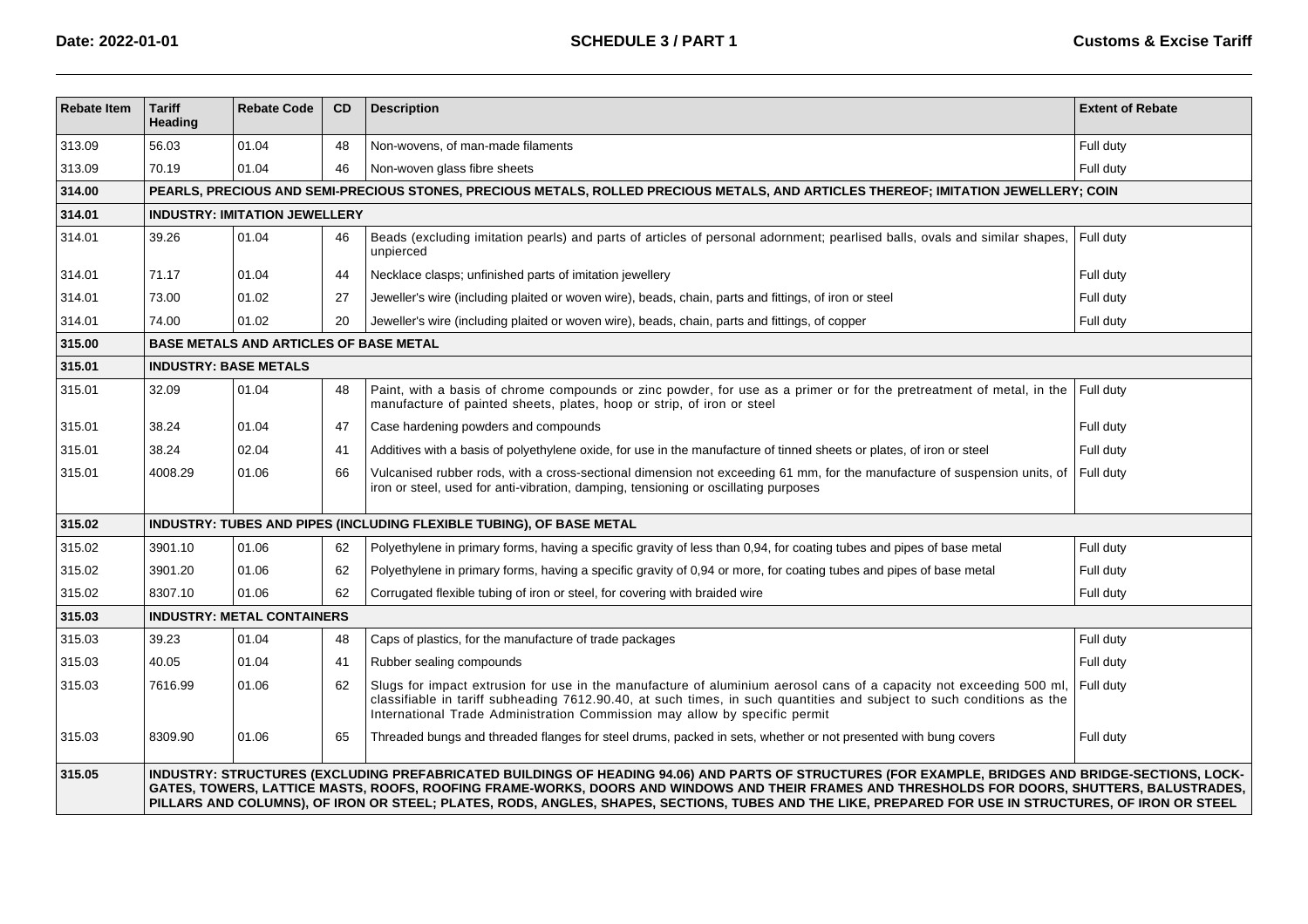| <b>Rebate Item</b> | <b>Tariff</b><br>Heading | <b>Rebate Code</b>                                                                                                                                                            | CD | <b>Description</b>                                                                                                                                                                                                                                                                                                                                                                        | <b>Extent of Rebate</b> |  |  |  |  |
|--------------------|--------------------------|-------------------------------------------------------------------------------------------------------------------------------------------------------------------------------|----|-------------------------------------------------------------------------------------------------------------------------------------------------------------------------------------------------------------------------------------------------------------------------------------------------------------------------------------------------------------------------------------------|-------------------------|--|--|--|--|
| 315.05             | 7308.90.99               | 01.01                                                                                                                                                                         | 80 | Steel panels with inner core of Portland cement, for the manufacture of elevated (raised) flooring systems for buildings<br>classifiable in tariff subheading 7308.90.90                                                                                                                                                                                                                  | Full duty               |  |  |  |  |
| 315.06             |                          | INDUSTRY: BASE METAL FITTINGS AND MOUNTINGS OF A KIND SUITABLE FOR FURNITURE, DOORS, STAIRCASES, WINDOWS, BLINDS, COACHWORK, SADDLERY, TRUNKS,<br><b>CASKETS AND THE LIKE</b> |    |                                                                                                                                                                                                                                                                                                                                                                                           |                         |  |  |  |  |
| 315.06             | 00.00                    | 01.00                                                                                                                                                                         | 02 | Goods of any description, for the manufacture of motor vehicle window winding mechanisms                                                                                                                                                                                                                                                                                                  | Full duty               |  |  |  |  |
| 315.06             | 73.20                    | 01.04                                                                                                                                                                         | 43 | Springs, for the manufacture of concealed self-closing furniture hinges with circular hinge bosses                                                                                                                                                                                                                                                                                        | Full duty               |  |  |  |  |
| 315.06             | 83.02                    | 01.04                                                                                                                                                                         | 40 | Parts of hinges, for the manufacture of concealed self-closing furniture hinges with circular hinge bosses                                                                                                                                                                                                                                                                                | Full duty               |  |  |  |  |
| 315.07             |                          | <b>INDUSTRY: SHEET METAL PRODUCTS</b>                                                                                                                                         |    |                                                                                                                                                                                                                                                                                                                                                                                           |                         |  |  |  |  |
| 315.07             | 00.00                    | 01.00                                                                                                                                                                         | 04 | Goods of any description (excluding heaters (space heating apparatus) whether or not assembled of subheading 7321.8 and<br>wire grids of subheading 7321.90), for the manufacture of gas heaters                                                                                                                                                                                          | Full duty               |  |  |  |  |
| 315.07             | 3926.90                  | 01.06                                                                                                                                                                         | 60 | Handles of plastics, for the manufacture of stainless steel hollowware for table or kitchen use of subheading 7323.93                                                                                                                                                                                                                                                                     | Full duty               |  |  |  |  |
| 315.07             | 73.23                    | 01.04                                                                                                                                                                         | 44 | Spouts and handles, of iron or steel, for the manufacture of kitchen and other household articles                                                                                                                                                                                                                                                                                         | Full duty               |  |  |  |  |
| 315.07             | 73.23                    | 02.04                                                                                                                                                                         | 49 | Stampings, pressings and made-up roughs, of kitchen and other household articles, of iron or steel, for the manufacture of<br>electroplated ware                                                                                                                                                                                                                                          | Full duty               |  |  |  |  |
| 315.07             | 7323.9                   | 01.05                                                                                                                                                                         | 55 | Eyelets, handles, hooks, angles, rims and rings, of iron or steel, for the manufacture of pressed steelware                                                                                                                                                                                                                                                                               | Full duty               |  |  |  |  |
| 315.07             | 73.24                    | 03.04                                                                                                                                                                         | 47 | Steel pressings, not enamelled, for the manufacture of steel baths                                                                                                                                                                                                                                                                                                                        | Full duty               |  |  |  |  |
| 315.07             | 74.18                    | 01.04                                                                                                                                                                         | 45 | Spouts and handles, of copper, for the manufacture of kitchen and other household articles                                                                                                                                                                                                                                                                                                | Full duty               |  |  |  |  |
| 315.07             | 74.18                    | 02.04                                                                                                                                                                         | 46 | Stampings, pressings and made-up roughs, of kitchen and other household articles, of copper, not plated, for the manufacture<br>of electroplated ware (excluding beer mugs, presentation cups, trophies, spoons and forks)                                                                                                                                                                | Full duty               |  |  |  |  |
| 315.07             | 82.00                    | 01.02                                                                                                                                                                         | 24 | Stampings, pressings and made-up roughs of cutlery and other implements of base metal (excluding spoons, forks and<br>scissors), not plated, for the manufacture of electroplated ware                                                                                                                                                                                                    | Full duty               |  |  |  |  |
| 315.08             |                          | <b>INDUSTRY: TOOLS AND IMPLEMENTS</b>                                                                                                                                         |    |                                                                                                                                                                                                                                                                                                                                                                                           |                         |  |  |  |  |
| 315.08             | 3926.90                  | 01.06                                                                                                                                                                         | 62 | Handles of plastics, for the manufacture of hammers                                                                                                                                                                                                                                                                                                                                       | Full duty               |  |  |  |  |
| 315.08             | 44.17                    | 02.04                                                                                                                                                                         | 47 | Wooden handles, for hand tools (excluding those falling within tariff heading 82.01 of Schedule No. 1) manufactured in the<br>Republic                                                                                                                                                                                                                                                    | Full duty               |  |  |  |  |
| 315.08             | 82.03                    | 01.04                                                                                                                                                                         | 46 | Dropforged steel blanks, for the manufacture of files, rasps, pliers [excluding waterpump pliers, gas pliers and slip joint pipe-<br>grip pliers (including bent-nose type), adjustable self-locking pliers and grips], pincers (excluding carpenters' pincers),<br>tweezers, metal cutting shears, pipe-cutters, bolt croppers, perforating punches and similar hand tools               | Full duty               |  |  |  |  |
| 315.08             | 8204.1                   | 01.05                                                                                                                                                                         | 55 | Dropforged steel blanks, for the manufacture of hand operated spanners and wrenches (excluding double open-end spanners<br>of all sizes up to 36 mm, ring spanners of all sizes up to 36 mm, combination ring and open-end spanners of all sizes up to 36<br>mm, pipe wrenches (other than chain type) and adjustable wrenches of a length of 140 mm or more but not exceeding 310<br>mm) | Full duty               |  |  |  |  |
| 315.08             | 82.09                    | 01.04                                                                                                                                                                         | 44 | Tungsten carbide tips, for the manufacture of saws                                                                                                                                                                                                                                                                                                                                        | Full duty               |  |  |  |  |
| 315.10             |                          | INDUSTRY: CUTLERY, SPOONS AND FORKS                                                                                                                                           |    |                                                                                                                                                                                                                                                                                                                                                                                           |                         |  |  |  |  |
| 315.10             | 82.15                    | 01.04                                                                                                                                                                         | 47 | Spoons and forks, of nickel silver, unplated, for the manufacture of spoons and forks plated with silver                                                                                                                                                                                                                                                                                  | Full duty               |  |  |  |  |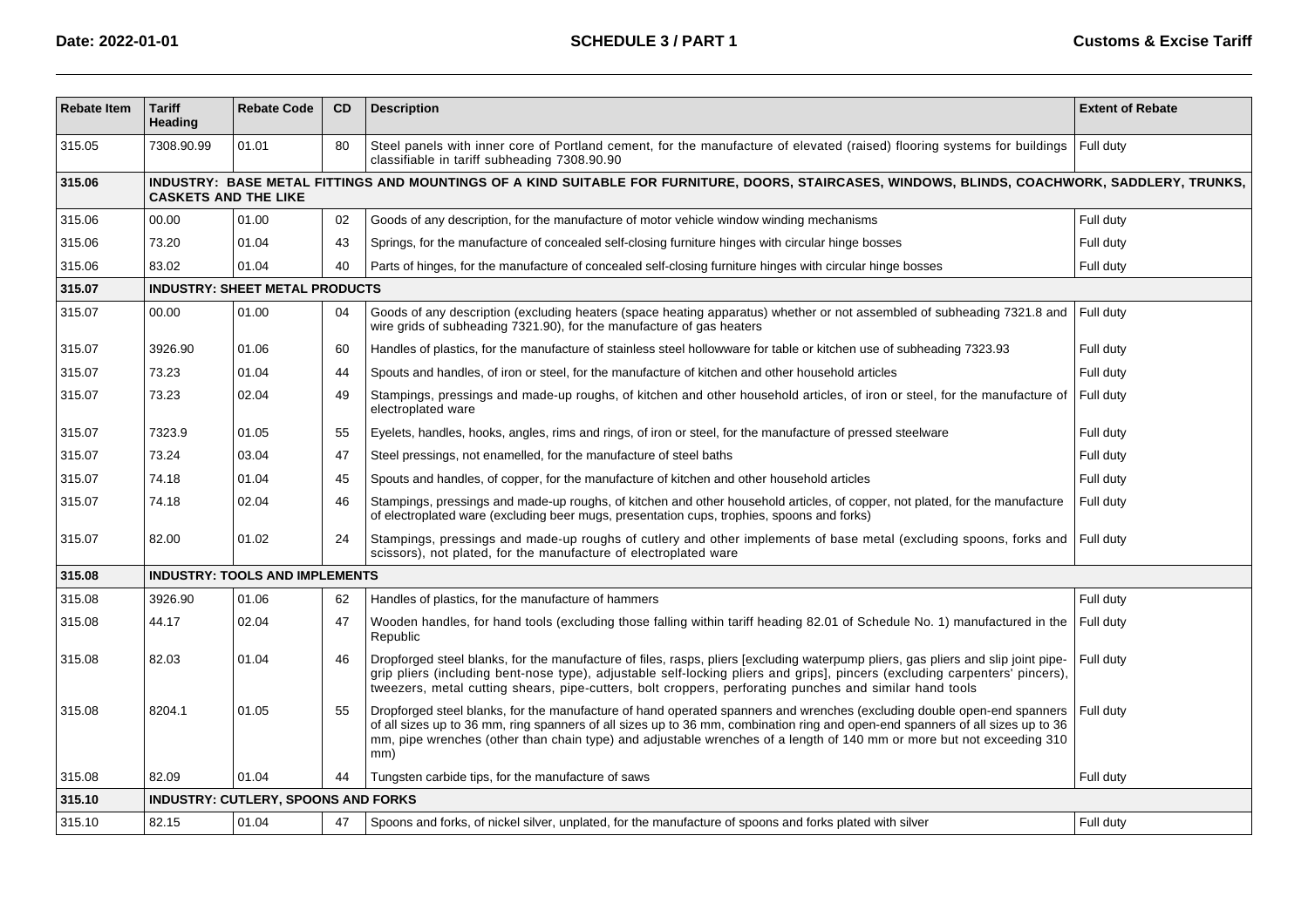| <b>Rebate Item</b> | <b>Tariff</b><br>Heading | <b>Rebate Code</b>                            | <b>CD</b> | <b>Description</b>                                                                                                                                                                                                                                                                                                                              | <b>Extent of Rebate</b> |  |  |  |  |  |
|--------------------|--------------------------|-----------------------------------------------|-----------|-------------------------------------------------------------------------------------------------------------------------------------------------------------------------------------------------------------------------------------------------------------------------------------------------------------------------------------------------|-------------------------|--|--|--|--|--|
| 315.11             |                          | <b>INDUSTRY: SAFES AND STRONG-ROOM DOORS</b>  |           |                                                                                                                                                                                                                                                                                                                                                 |                         |  |  |  |  |  |
| 315.11             | 83.01                    | 01.04                                         | 42        | Locks, including keys, and lock mechanisms                                                                                                                                                                                                                                                                                                      | Full duty               |  |  |  |  |  |
| 315.12             |                          | <b>INDUSTRY: LAMPSHADES</b>                   |           |                                                                                                                                                                                                                                                                                                                                                 |                         |  |  |  |  |  |
| 315.12             | 39.19                    | 01.04                                         | 48        | Plastics (excluding vinyl chloride polymers or copolymers), in sheets or rolls                                                                                                                                                                                                                                                                  | Full duty               |  |  |  |  |  |
| 315.12             | 39.20                    | 01.04                                         | 45        | Plastics (excluding vinyl chloride polymers or copolymers), in sheets or rolls                                                                                                                                                                                                                                                                  | Full duty               |  |  |  |  |  |
| 315.12             | 3920.4                   | 01.05                                         | 51        | Plates, sheets, film, foil and strip, of polymers of vinyl chloride                                                                                                                                                                                                                                                                             | Full anti-dumping duty  |  |  |  |  |  |
| 315.12             | 39.21                    | 01.04                                         | 41        | Plastics (excluding vinyl chloride polymers or copolymers), in sheets or rolls                                                                                                                                                                                                                                                                  | Full duty               |  |  |  |  |  |
| 315.13             |                          |                                               |           | INDUSTRY: CLASPS, FRAMES WITH CLASPS, BUCKLES, BUCKLE-CLASPS, HOOKS, EYES, EYELETS AND THE LIKE, OF BASE METAL, OF A KIND USED FOR CLOTHING, FOOTWEAR,<br>AWNINGS, HANDBAGS, TRAVEL GOODS OR OTHER MADE UP ARTICLES                                                                                                                             |                         |  |  |  |  |  |
| 315.13             | 7409.21                  | 01.06                                         | 61        | Plates, sheets and strip, of copper-zinc base alloys (brass), in coils, for the manufacture of eyelets                                                                                                                                                                                                                                          | Full duty               |  |  |  |  |  |
| 315.14             |                          | <b>INDUSTRY: CLOSURES AND CLOSURE LININGS</b> |           |                                                                                                                                                                                                                                                                                                                                                 |                         |  |  |  |  |  |
| 315.14             | 39.00                    | 01.02                                         | 29        | Plastics for use as linings or for coating linings                                                                                                                                                                                                                                                                                              | Full duty               |  |  |  |  |  |
| 316.00             |                          |                                               |           | MACHINERY AND MECHANICAL APPLIANCES; ELECTRICAL EQUIPMENT; PARTS THEREOF                                                                                                                                                                                                                                                                        |                         |  |  |  |  |  |
| 316.01             |                          |                                               |           | INDUSTRY: MACHINERY AND MECHANICAL APPLIANCES AND IMPLEMENTS                                                                                                                                                                                                                                                                                    |                         |  |  |  |  |  |
| 316.01             | 00.00                    | 01.00                                         | 00        | Goods of any description (excluding radiator and heater cores), for the manufacture of blower and ram type heaters and<br>ventilating units identifiable for use solely or principally with motor vehicles with water-cooled engines                                                                                                            | Full duty               |  |  |  |  |  |
| 316.01             | 00.00                    | 02.00                                         | 05        | Goods of any description (excluding heaters (space heating apparatus) whether or not assembled of subheading 8516.2 and Full duty<br>wire grids of subheading 7321.90), for the manufacture of electric space heating apparatus                                                                                                                 |                         |  |  |  |  |  |
| 316.01             | 39.21                    | 01.04                                         | 49        | Polyester, for the manufacture of printing machine rollers                                                                                                                                                                                                                                                                                      | Full dutv               |  |  |  |  |  |
| 316.01             | 3926.90                  | 01.06                                         | 67        | Components of silicones, for the manufacture of air conditioners of heading 84.15                                                                                                                                                                                                                                                               | Full duty               |  |  |  |  |  |
| 316.01             | 40.09                    | 01.04                                         | 40        | Tubes, pipes and hoses of vulcanized rubber (excluding hard rubber), without fittings, for the manufacture of air-conditioning<br>systems, identifiable for use solely or principally with motor vehicles                                                                                                                                       | Full duty               |  |  |  |  |  |
| 316.01             | 4009.41                  | 01.06                                         | 69        | Tubes and pipes, of vulcanised rubber, reinforced or combined with other materials (excluding metal or textile materials),<br>without fittings, for the manufacture of blower and ram type heaters, ventilation units and air-conditioning systems, identifiable<br>for use solely or principally with motor vehicles with water cooled engines | Full duty               |  |  |  |  |  |
| 316.01             | 40.16                    | 01.04                                         | 46        | Seals or side shields, for the manufacture of bearings                                                                                                                                                                                                                                                                                          | Full duty               |  |  |  |  |  |
| 316.01             | 40.16                    | 02.04                                         | 40        | Gaskets of rubber, for the manufacture of aerosol valves                                                                                                                                                                                                                                                                                        | Full duty               |  |  |  |  |  |
| 316.01             | 4016.93                  | 01.06                                         | 67        | Gaskets, washers and other seals, of unvulcanised rubber, seals for the manafucture of automatic washing machines of<br>heading 84.50                                                                                                                                                                                                           | Full duty               |  |  |  |  |  |
| 316.01             | 4016.99                  | 01.06                                         | 66        | Blocks of unvulcanised rubber, for the manufacture of automatic washing machines of heading 84.50                                                                                                                                                                                                                                               | Full duty               |  |  |  |  |  |
| 316.01             | 6806.10                  | 01.06                                         | 64        | Ceramic fibre mineral wool consisting of alumino-silicates, with a mass of 1 000 $q/m^2$ or more, in rolls or sheets, for press-<br>cutting thereof into pieces, for the manufacture of catalytic converters of subheading 8421.39                                                                                                              | Full duty               |  |  |  |  |  |
| 316.01             | 70.19                    | 01.04                                         | 43        | Non-woven glass fibre sheets, for the manufacture of industrial air filters                                                                                                                                                                                                                                                                     | Full duty               |  |  |  |  |  |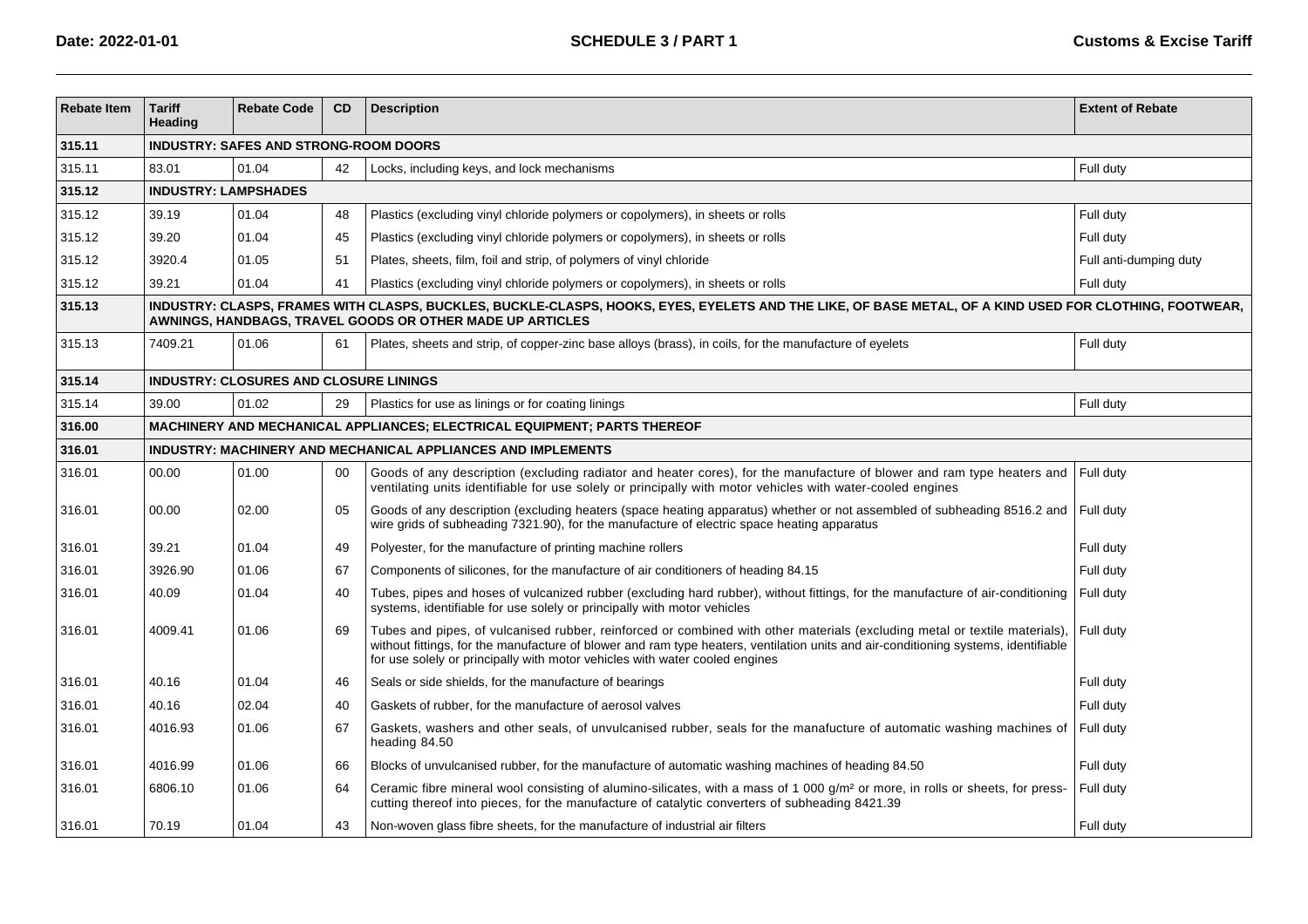| <b>Rebate Item</b> | <b>Tariff</b><br>Heading | <b>Rebate Code</b> | <b>CD</b> | <b>Description</b>                                                                                                                                                                                                                                                                                                                                                                                                                                            | <b>Extent of Rebate</b> |
|--------------------|--------------------------|--------------------|-----------|---------------------------------------------------------------------------------------------------------------------------------------------------------------------------------------------------------------------------------------------------------------------------------------------------------------------------------------------------------------------------------------------------------------------------------------------------------------|-------------------------|
| 316.01             | 73.04                    | 02.04              | 42        | Tubes and pipes, of iron or steel, for the manufacture of bearings and parts thereof                                                                                                                                                                                                                                                                                                                                                                          | Full duty               |
| 316.01             | 73.04                    | 03.04              | 47        | Tubes and pipes, of iron or steel, seamless, with an outside cross-sectional dimension of 30 mm or more but not exceeding 95<br>mm, for the manufacture of hydraulic lifting jacks                                                                                                                                                                                                                                                                            | Full duty               |
| 316.01             | 73.04                    | 04.04              | 41        | Seamless tubes and pipes and blanks, of iron and steel (excluding those of stainless steel), with plain ends, with a wall<br>thickness of 10 mm or more or of which the outside cross-sectional dimension is 75 mm or more and of which the wall<br>thickness is one-tenth more of the outside cross-sectional dimension, for the manufacture of drill rods for thrust borers                                                                                 | Full duty               |
| 316.01             | 73.04                    | 05.04              | 46        | Tubes and pipes, of iron or steel, seamless, for the manufacture of hydraulic cylinders                                                                                                                                                                                                                                                                                                                                                                       | Full duty               |
| 316.01             | 73.04                    | 08.04              | 40        | Tubes, pipes and hollow profiles, seamless, of a circular cross section, of iron or non-alloy steel, for the manufacture of<br>freezers of heading 84.18                                                                                                                                                                                                                                                                                                      | Full duty               |
| 316.01             | 7304.39                  | 01.06              | 64        | Tubes, pipes and hollow profiles, of circular cross-section, of iron or non-alloy steel, for the manufacture of refrigerators of Full duty<br>heading 84.18                                                                                                                                                                                                                                                                                                   |                         |
| 316.01             | 7306.30                  | 01.06              | 63        | Tubes, pipes and hollow profiles, welded, of circular cross-section, of iron or non-alloy steel, for the manufacture of Full duty<br>refrigerators and freezers of heading 84.18                                                                                                                                                                                                                                                                              |                         |
| 316.01             | 73.14                    | 01.04              | 42        | Woven wire materials, of iron or steel, for the manufacture of filters and filter elements for internal combustion piston engines                                                                                                                                                                                                                                                                                                                             | Full duty               |
| 316.01             | 73.14                    | 02.04              | 47        | Reinforcing material, of iron or steel wire with a diameter not exceeding 1 mm, for the manufacture of air filter elements                                                                                                                                                                                                                                                                                                                                    | Full duty               |
| 316.01             | 73.18                    | 01.04              | 48        | Screws, bolts, nuts and washers, of iron or steel for the manufacture of refrigerators, automatic tumble drying machines,<br>automatic washing machines and air conditioners of headings 84.15, 84.18, 84.50 and 84.51                                                                                                                                                                                                                                        | Full duty               |
| 316.01             | 7320.90                  | 01.06              | 68        | Springs (excluding leaf-springs and helical springs), of iron or steel, for the manufacture of automatic washing machines of Full duty<br>heading 84.50                                                                                                                                                                                                                                                                                                       |                         |
| 316.01             | 74.07                    | 01.04              | 40        | Copper bars, rods and profiles, for the manufacture of nozzles for gas-operated soldering, brazing or welding machinery and Full duty<br>apparatus, of subheading 8468.90                                                                                                                                                                                                                                                                                     |                         |
| 316.01             | 7411.10                  | 01.06              | 65        | Tubes and pipes of refined copper with an outside cross-sectional dimension not exceeding 115 mm for the manufacture of<br>finned tube heat-exchangers, blower coil unit coolers, evaporators and condensers classifiable in subheadings 8415.90.90 and<br>8418.99, for use in air conditioning machines, refrigerators, freezers and other refrigerating or freezing equipment                                                                               | Full duty               |
| 316.01             | 76.04                    | 01.04              | 49        | Hollow profiles of aluminium, of a cross-sectional dimension not exceeding 370 mm, for the manufacture of condensers and<br>evaporators for motor vehicle air conditioning equipment, in such quantities as the International Trade Administration<br>Commmission may allow by specific permit after the Commission has been satisfied that the quality of such hollow profiles of<br>aluminium, manufactured in SACU is not acceptable to the motor industry | Full duty               |
| 316.01             | 7608.10                  | 01.06              | 62        | Tubes and pipes of aluminium, not alloyed, with an outside diameter not exceeding 7 mm, for use in the manufacture of Full duty<br>household refrigerators and freezers, classifiable in heading 84.18                                                                                                                                                                                                                                                        |                         |
| 316.01             | 76.09                    | 01.04              | 40        | Other aluminium tube or pipe fittings, for the manufacture of heaters or radiator cores of a type suitable for use with blower or<br>ram type heaters and ventilating units, identifiable for use solely or principally with motor vehicles with water cooled engines                                                                                                                                                                                         | Full duty               |
| 316.01             | 8301.40                  | 01.06              | 61        | Locks of base metal, for the manufacture of refrigerators and freezers of heading 84.18                                                                                                                                                                                                                                                                                                                                                                       | Full duty               |
| 316.01             | 8302.10                  | 01.06              | 66        | Hinges of base metal, for the manufacture of automatic washing machines of heading 84.50                                                                                                                                                                                                                                                                                                                                                                      | Full duty               |
| 316.01             | 8302.49                  | 01.06              | 61        | Mountings of base metal, for the manufacture of automatic washing machines of heading 84.50                                                                                                                                                                                                                                                                                                                                                                   | Full duty               |
| 316.01             | 8415.90                  | 01.06              | 61        | Parts, for the manufacture of air conditioners of heading 84.15                                                                                                                                                                                                                                                                                                                                                                                               | Full duty               |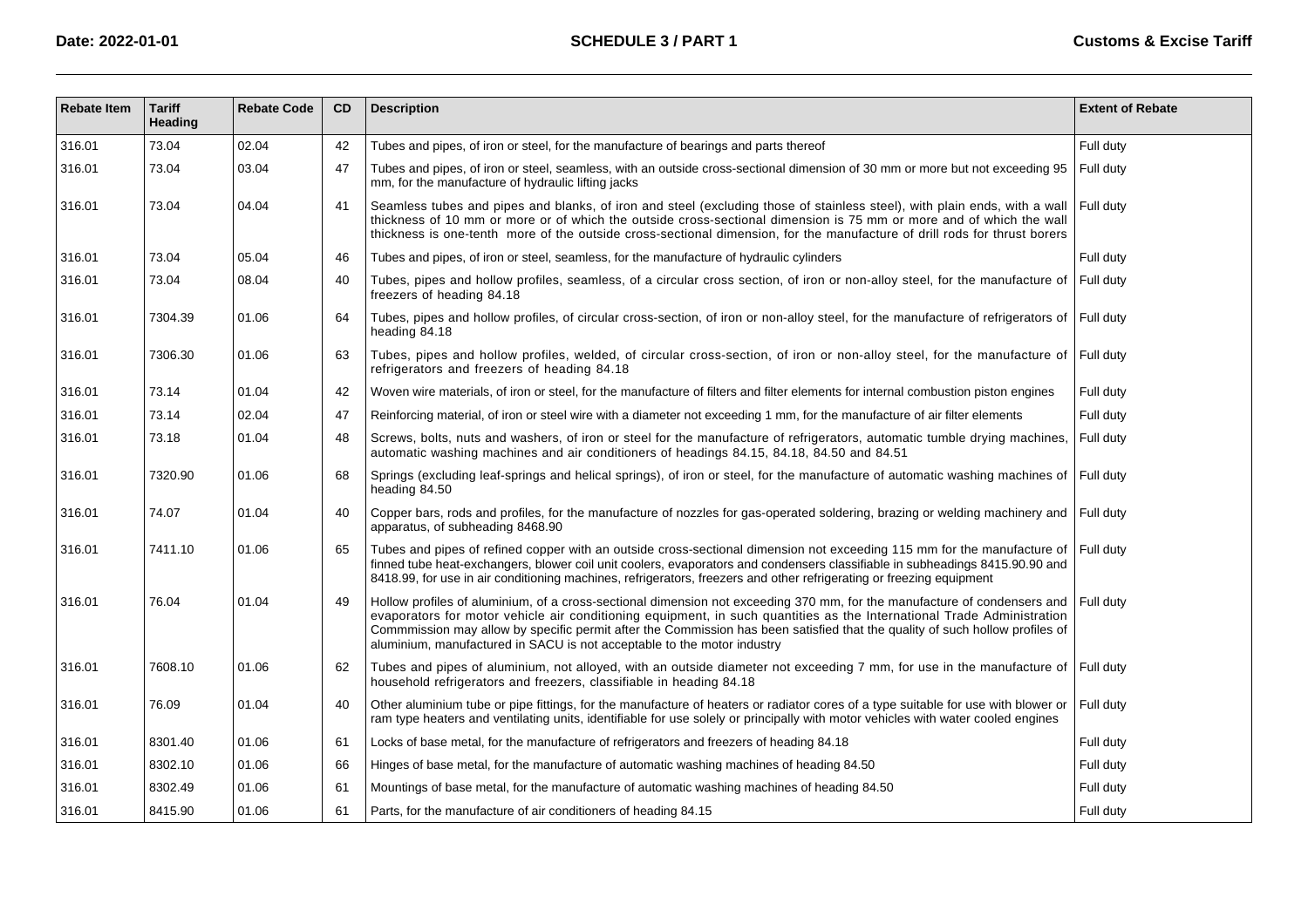| <b>Rebate Item</b> | <b>Tariff</b><br>Heading | <b>Rebate Code</b> | CD | <b>Description</b>                                                                                                                                                                                                                                                                                                                                                                                                        | <b>Extent of Rebate</b> |
|--------------------|--------------------------|--------------------|----|---------------------------------------------------------------------------------------------------------------------------------------------------------------------------------------------------------------------------------------------------------------------------------------------------------------------------------------------------------------------------------------------------------------------------|-------------------------|
| 316.01             | 8415.90                  | 02.06              | 66 | Air conditioning machines, having a rated cooling capacity exceeding 3 kW, incomplete or unassembled, for the manufacture<br>of air conditioning machines identifiable for use in heavy vehicles as defined in Note 1 to rebate item 317.07                                                                                                                                                                               | Full duty               |
| 316.01             | 8418.69                  | 01.06              | 62 | Heat pumps, for the manufacture of freezers of heading 84.18                                                                                                                                                                                                                                                                                                                                                              | Full duty               |
| 316.01             | 8418.99                  | 01.06              | 64 | Evaporators and condensers, for the manufacture of refrigerators                                                                                                                                                                                                                                                                                                                                                          | Full duty               |
| 316.01             | 84.81                    | 01.04              | 41 | Valves of metal, of a kind commonly used with appliances or metal piping with an inside diameter of less than 12.7 mm, for the<br>manufacture of hydraulic industrial equipment                                                                                                                                                                                                                                           | Full duty               |
| 316.01             | 84.81                    | 02.04              | 46 | Valves of metal, of a kind commonly used with appliances or metal piping with an inside diameter of less than 12.7 mm, for the<br>manufacture of front-end loaders                                                                                                                                                                                                                                                        | Full duty               |
| 316.01             | 84.82                    | 01.04              | 48 | Rollers, for the manufacture of bearings (excluding single row tapered roller bearings) with the following dimensions:<br>Cups<br>Outside diameter / Width<br>72.23 mm / 19.84 mm<br>65.09 mm / 13.97 mm<br>73.43 mm / 14.73 mm<br>64.29 mm / 16.67 mm<br>Cones<br>Inside diameter / Width<br>34.92 mm / 25.4 mm<br>38.1 mm / 18.29 mm<br>41.27 mm / 19.81 mm<br>30.16 mm / 21.43 mm                                      | Full duty less 10%      |
| 316.01             | 84.82                    | 02.04              | 42 | Rollers and unworked rings (excluding hardened rings), for the manufacture of single row tapered roller bearings with the Full duty<br>following dimensions:<br>Cups<br>Outside diameter / Width<br>72.23 mm / 19.84 mm<br>65.09 mm / 13.97 mm<br>73.43 mm / 14.73 mm<br>64.29 mm / 16,67 mm<br>Cones<br>Inside diameter / Width<br>34.92 mm / 25.4 mm<br>38.1 mm / 18.29 mm<br>41.27 mm /19.81 mm<br>30.16 mm / 21.43 mm |                         |
| 316.01             | 8508.70                  | 01.06              | 65 | Parts, for the manufacture of vacuum cleaners of heading 85.08                                                                                                                                                                                                                                                                                                                                                            | Full duty               |
| 316.01             | 8516.80                  | 01.06              | 64 | Electric heating resistors, for the manufacture of automatic washing machines and fan heaters of headings 84.14 and 84.50                                                                                                                                                                                                                                                                                                 | Full duty               |
| 316.01             | 8536.50                  | 01.06              | 61 | Switches, for the manufacture of fan heaters and automatic washing machines of headings 84.14 and 84.50                                                                                                                                                                                                                                                                                                                   | Full duty               |
| 316.01             | 8536.90                  | 01.06              | 60 | Other electrical apparatus, for the manufacture of fan heaters of heading 84.14                                                                                                                                                                                                                                                                                                                                           | Full duty               |
| 316.01             | 85.37                    | 01.04              | 40 | Numerical control systems, for the manufacture of numerically controlled lathes                                                                                                                                                                                                                                                                                                                                           | Full duty               |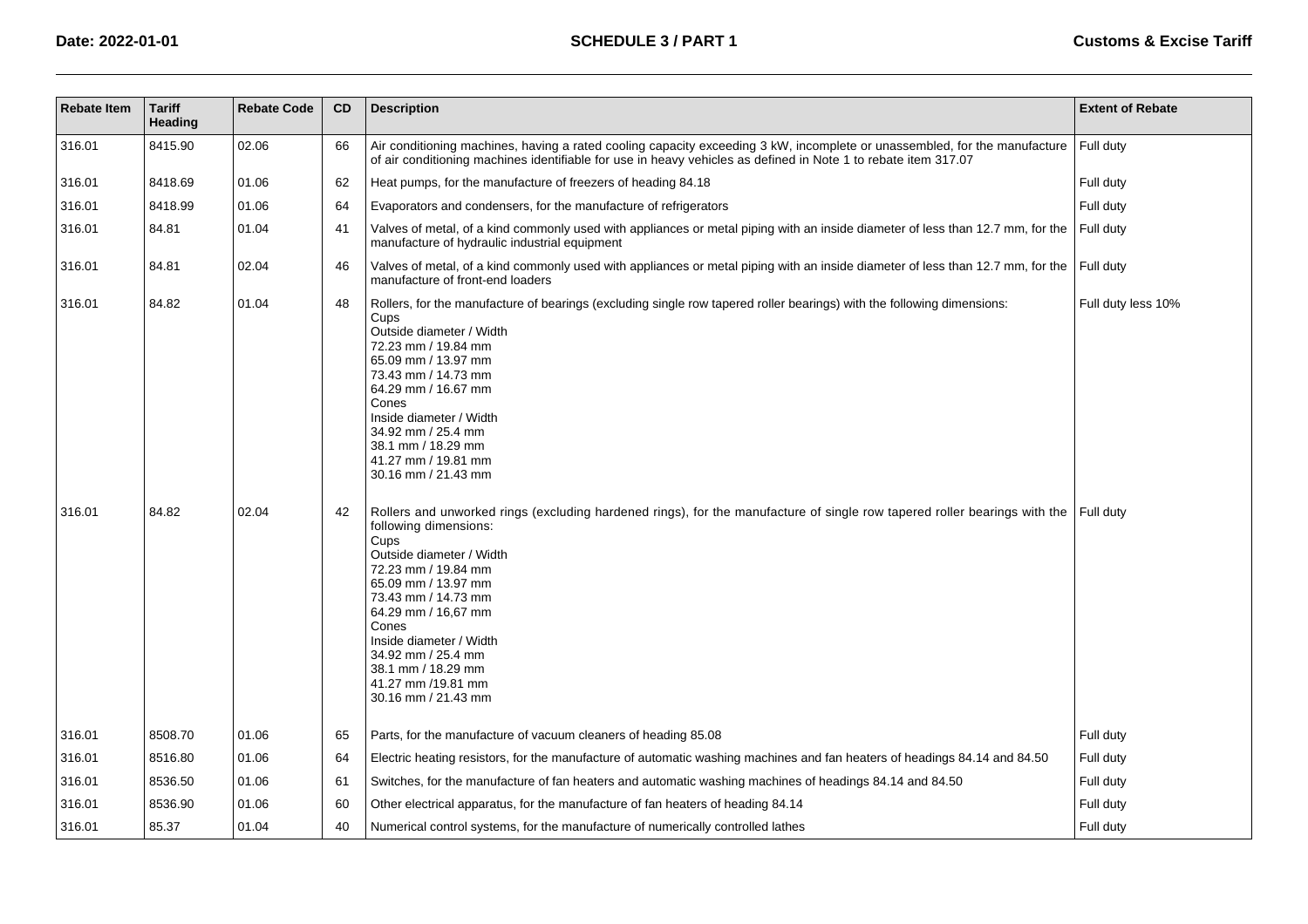| <b>Rebate Item</b> | <b>Tariff</b><br>Heading                                                                                                                                             | <b>Rebate Code</b> | <b>CD</b> | <b>Description</b>                                                                                                                                                                                                                                                                                   | <b>Extent of Rebate</b> |  |  |  |
|--------------------|----------------------------------------------------------------------------------------------------------------------------------------------------------------------|--------------------|-----------|------------------------------------------------------------------------------------------------------------------------------------------------------------------------------------------------------------------------------------------------------------------------------------------------------|-------------------------|--|--|--|
| 316.01             | 85.44                                                                                                                                                                | 01.04              | 46        | Insulated electric conductors, for the manufacture of fan heaters of heading 84.14                                                                                                                                                                                                                   | Full duty               |  |  |  |
| 316.01             | 85.44                                                                                                                                                                | 02.04              | 40        | Cables, insulated with vinyl chloride polymers, for the manufacture of numerically controlled lathes                                                                                                                                                                                                 | Full duty               |  |  |  |
| 316.01             | 87.08                                                                                                                                                                | 01.04              | 40        | Steering wheels and other steering mechanism parts from and including the steering box up to and including the steering link,<br>instrument panels with gauges and brake mechanisms (excluding brake drums), for the manufacture of road graders                                                     | Full duty               |  |  |  |
| 316.01             | 87.08                                                                                                                                                                | 02.04              | 45        | Steering wheels and other steering mechanism parts from and including the steering box up to and including the steering link,<br>instrument panels with gauges and brake mechanisms (excluding brake drums), for the manufacture of front-end loaders                                                | Full duty               |  |  |  |
| 316.02             | <b>INDUSTRY: PUMPS</b>                                                                                                                                               |                    |           |                                                                                                                                                                                                                                                                                                      |                         |  |  |  |
| 316.02             | 84.81                                                                                                                                                                | 01.04              | 43        | Discharge control cocks, for the manufacture of electric or hand pumps of a kind commonly used for the delivery of petrol or<br>lubricating oil or fuel oil                                                                                                                                          | Full duty               |  |  |  |
| 316.04             |                                                                                                                                                                      |                    |           | INDUSTRY: ELECTRICAL GENERATORS, MOTORS, CONVERTERS (ROTARY OR STATIC), TRANSFORMERS, RECTIFIERS AND RECTIFYING APPARATUS, AND INDUCTORS                                                                                                                                                             |                         |  |  |  |
| 316.04             | 39.21                                                                                                                                                                | 01.04              | 44        | Polyiamide film                                                                                                                                                                                                                                                                                      | Full duty               |  |  |  |
| 316.04             | 68.14                                                                                                                                                                | 01.04              | 43        | Mica manufacturers                                                                                                                                                                                                                                                                                   | Full duty               |  |  |  |
| 316.04             | 70.19                                                                                                                                                                | 01.04              | 49        | Woven fabrics of rovings of glass fibres (excluding those woven from multifilament rovings), coated with plastics, for the<br>manufacture of parts of subheading 8504.90 for electrical transformers                                                                                                 | Full duty               |  |  |  |
| 316.04             | 85.03                                                                                                                                                                | 01.04              | 47        | Parts of electric motors, for the manufacture of commutator motors                                                                                                                                                                                                                                   | Full duty               |  |  |  |
| 316.04             | 85.03                                                                                                                                                                | 02.04              | 41        | Parts of electric motors, for the manufacture of submersible motors                                                                                                                                                                                                                                  | Full duty less 5%       |  |  |  |
| 316.04             | 85.03                                                                                                                                                                | 03.04              | 46        | Commutators and brush holders, for the manufacture of windscreen and similar wiper motors                                                                                                                                                                                                            | Full duty               |  |  |  |
| 316.04             | 8544.60                                                                                                                                                              | 01.06              | 66        | Insulated electric conductors, for a voltage exceeding 1 000 V, for the manufacture of dielectric transformers                                                                                                                                                                                       | Full duty               |  |  |  |
| 316.05             |                                                                                                                                                                      |                    |           | <b>INDUSTRY: ELECTRIC BATTERIES AND ACCUMULATORS</b>                                                                                                                                                                                                                                                 |                         |  |  |  |
| 316.05             | 00.00                                                                                                                                                                | 01.00              | 08        | Goods of any description, provided woven fabrics and plates, sheets, film, foil and strip, of plastics, undergoing a further<br>process than merely cutting, for the manufacture of battery separator plates                                                                                         | Full duty               |  |  |  |
| 316.05             | 39.16                                                                                                                                                                | 01.04              | 43        | Profile shapes, whether or not surface worked but not otherwise worked, of plastics, for use as separator material (excluding<br>those for use in the manufacture of 6 or 12 V accumulators suitable for use with motor vehicles)                                                                    | Full duty               |  |  |  |
| 316.05             | 39.20                                                                                                                                                                | 01.04              | 40        | Plates, sheets, film, foil and strip, of plastics, non-cellular and not reinforced, laminated, supported or similarly combined with<br>other materials, for use as separator material (excluding those for use in the manufacture of 6 or 12 V accumulators suitable<br>for use with motor vehicles) | Full duty               |  |  |  |
| 316.05             | 39.21                                                                                                                                                                | 01.04              | 46        | Plates, sheets, film, foil and strip, of plastics, for use as separator material (excluding those for use in the manufacture of 6 or<br>12 V accumulators suitable for use in motor vehicles)                                                                                                        | Full duty               |  |  |  |
| 316.05             | 3926.90                                                                                                                                                              | 01.06              | 64        | Strip of polymer of vinyl chloride, perforated                                                                                                                                                                                                                                                       | Full duty               |  |  |  |
| 316.05             | 70.19                                                                                                                                                                | 01.04              | 40        | Mats of glass fibre, for use as separator material in the manufacture of 2 cell electric accumulators, 4 V                                                                                                                                                                                           | Full duty               |  |  |  |
| 316.05             | 7019.90                                                                                                                                                              | 01.06              | 67        | Braid of glass fibre                                                                                                                                                                                                                                                                                 | Full duty               |  |  |  |
| 316.06             | INDUSTRY: ELECTRICAL STARTING AND IGNITION EQUIPMENT FOR INTERNAL COMBUSTION ENGINES, AND GENERATORS AND CUT-OUTS FOR USE IN CONJUNCTION WITH SUCH<br><b>ENGINES</b> |                    |           |                                                                                                                                                                                                                                                                                                      |                         |  |  |  |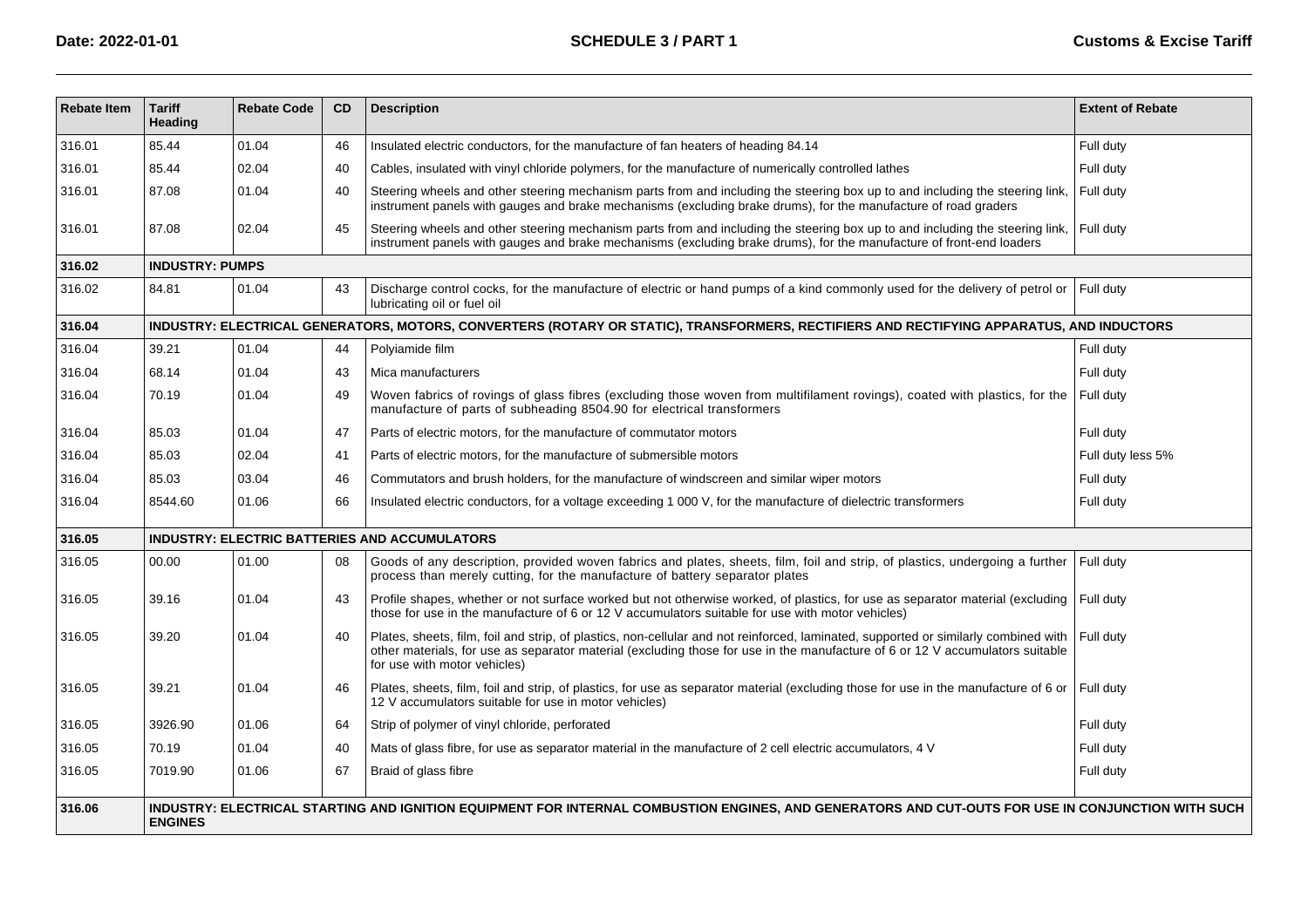| <b>Rebate Item</b> | <b>Tariff</b><br>Heading                                                                                                                                                                                                                                                                                                                                                                                                                      | <b>Rebate Code</b> | CD | <b>Description</b>                                                                                                                                                                                                                                                                                                         | <b>Extent of Rebate</b> |  |  |  |
|--------------------|-----------------------------------------------------------------------------------------------------------------------------------------------------------------------------------------------------------------------------------------------------------------------------------------------------------------------------------------------------------------------------------------------------------------------------------------------|--------------------|----|----------------------------------------------------------------------------------------------------------------------------------------------------------------------------------------------------------------------------------------------------------------------------------------------------------------------------|-------------------------|--|--|--|
| 316.06             | 00.00                                                                                                                                                                                                                                                                                                                                                                                                                                         | 01.00              | 00 | Parts and subassemblies, for the manufacture of starter motors and alternators, under a manufacturing programme approved<br>by the Minister of Trade and Industry on the recommendation of the International Trade Administration Commission                                                                               | Full duty               |  |  |  |
| 316.06             | 85.11                                                                                                                                                                                                                                                                                                                                                                                                                                         | 01.04              | 42 | Distributor parts, for the manufacture or completion thereof                                                                                                                                                                                                                                                               | Full duty               |  |  |  |
| 316.08             |                                                                                                                                                                                                                                                                                                                                                                                                                                               |                    |    | INDUSTRY: ELECTRIC FILAMENT LAMPS AND ELECTRICAL DISCHARGE LAMPS (INCLUDING INFRA-RED AND ULTRA-VIOLET LAMPS), AND ARC LAMPS                                                                                                                                                                                               |                         |  |  |  |
| 316.08             | 8504.10                                                                                                                                                                                                                                                                                                                                                                                                                                       | 01.06              | 69 | Electronic ballasts, for the manufacture of fluorescent discharge lamps (excluding ultra-violet lamps) of tariff subheading<br>8539.31.90, with a power rating of 5 W or more but not exceeding 23 W                                                                                                                       | Full duty               |  |  |  |
| 316.08             | 85.39                                                                                                                                                                                                                                                                                                                                                                                                                                         | 01.04              | 46 | Mountings, filaments, caps and leading-in wires, for the manufacture of electric filament lamps of voltages not exceeding 24 V                                                                                                                                                                                             | Full duty               |  |  |  |
| 316.08             | 85.39                                                                                                                                                                                                                                                                                                                                                                                                                                         | 02.04              | 40 | Glass envelopes, equipped with mountings, filaments and leading-in wires, for the manufacture of electric filament lamps<br>(excluding stop light and tail light filament lamps, whether or not combined, flicker light filament lamps and reversing light<br>filament lamps, for vehicles) of voltages not exceeding 24 V | Full duty               |  |  |  |
| 316.08             | 85.39                                                                                                                                                                                                                                                                                                                                                                                                                                         | 03.04              | 45 | Filaments, leading-in wires and quartz burners, for the manufacture of electric discharge lamps                                                                                                                                                                                                                            | Full duty               |  |  |  |
| 316.08             | 85.39                                                                                                                                                                                                                                                                                                                                                                                                                                         | 04.04              | 41 | Filaments, leading-in wires and caps, for the manufacture of electric filament lamps                                                                                                                                                                                                                                       | Full duty               |  |  |  |
| 316.09             | INDUSTRY: ELECTRIC INSTANTANEOUS OR STORAGE WATER HEATERS AND IMMERSION HEATERS; ELECTRIC SPACE HEATING APPARATUS AND SOIL HEATING APPARATUS;<br>ELECTRO-THERMIC HAIR-DRESSING APPARATUS (FOR EXAMPLE, HAIR DRYERS, HAIR CURLERS, CURLING TONG HEATERS) AND HAND DRYERS; ELECTRIC SMOOTHING IRONS;<br>OTHER ELECTRO-THERMIC APPLIANCES OF A KIND USED FOR DOMESTIC PURPOSES:<br>ELECTRIC HEATING RESISTORS (EXCLUDING THOSE OF HEADING 85.45) |                    |    |                                                                                                                                                                                                                                                                                                                            |                         |  |  |  |
| 316.09             | 3208.90                                                                                                                                                                                                                                                                                                                                                                                                                                       | 01.06              | 66 | Paints and varnishes, dispersed or dissolved in a non-aqueous medium, for the manufacture of electric smoothing irons and<br>electric frying pans of heading 85.16                                                                                                                                                         | Full duty               |  |  |  |
| 316.09             | 3209.90                                                                                                                                                                                                                                                                                                                                                                                                                                       | 01.06              | 66 | Paints and varnishes, dispersed or dissolved in an aqueous medium, for the manufacture of electric frying pans and electric<br>kettles of heading 85.16                                                                                                                                                                    | Full duty               |  |  |  |
| 316.09             | 3926.90                                                                                                                                                                                                                                                                                                                                                                                                                                       | 01.06              | 61 | Components of silicones, for the manufacture of electric smoothing irons, electric frying pans and electric kettles of heading<br>85.16                                                                                                                                                                                    | Full duty               |  |  |  |
| 316.09             | 4016.93                                                                                                                                                                                                                                                                                                                                                                                                                                       | 01.06              | 61 | Gaskets, washers, seals and other seals of vulcanised rubber for the manufacture of electric smoothing irons, pressure<br>cookers and electric kettles of heading 85.16                                                                                                                                                    | Full duty               |  |  |  |
| 316.09             | 6814.10                                                                                                                                                                                                                                                                                                                                                                                                                                       | 01.06              | 60 | Plates, sheets and strips of agglomerated or reconstituted mica, whether or not on a support, for the manufacture of electrical<br>heating resistors                                                                                                                                                                       | Full duty               |  |  |  |
| 316.09             | 70.06                                                                                                                                                                                                                                                                                                                                                                                                                                         | 01.04              | 44 | Glass panels, for the manufacture of electric stoves, electric ovens and cooking surface hobs of heading 85.16                                                                                                                                                                                                             | Full duty               |  |  |  |
| 316.09             | 7007.19                                                                                                                                                                                                                                                                                                                                                                                                                                       | 01.06              | 62 | Toughened (tempered) safety glass, for the manufacture of warmer trays, buffet trolleys, glass-top hobs and glass-top stoves<br>of heading 85.16                                                                                                                                                                           | Full duty               |  |  |  |
| 316.09             | 7007.19                                                                                                                                                                                                                                                                                                                                                                                                                                       | 02.06              | 67 | Borosilicate glass, for the manufacture of electrical cooking surface hobs of heading 85.16                                                                                                                                                                                                                                | Full duty               |  |  |  |
| 316.09             | 7013.49                                                                                                                                                                                                                                                                                                                                                                                                                                       | 01.06              | 63 | Glass jugs, for the manufacture of electric coffee makers of heading 85.16                                                                                                                                                                                                                                                 | Full duty               |  |  |  |
| 316.09             | 73.18                                                                                                                                                                                                                                                                                                                                                                                                                                         | 01.04              | 42 | Screws, bolts, nuts and washers, of iron or steel, for the manufacture of electric stoves, electric smoothing irons, electric frying<br>pans, electric hot trays, grillers, electric ovens, cooking surface hobs, solid hot plates, electric kettles, hair dryers and<br>microwave ovens of heading 85.16                  | Full duty               |  |  |  |
| 316.09             | 8302.10                                                                                                                                                                                                                                                                                                                                                                                                                                       | 01.06              | 60 | Hinges of base metal, for the manufacture of electric ovens of heading 85.16                                                                                                                                                                                                                                               | Full duty               |  |  |  |
| 316.09             | 8516.80                                                                                                                                                                                                                                                                                                                                                                                                                                       | 01.06              | 69 | Electric heating resistors, for the manufacture of electric smoothing irons, electric frying pans, electric hot trays, sandwich<br>makers, electric coffee makers, glass-top hobs, glass-top stoves and jug kettles with plastic bodies of heading 85.16                                                                   | Full duty               |  |  |  |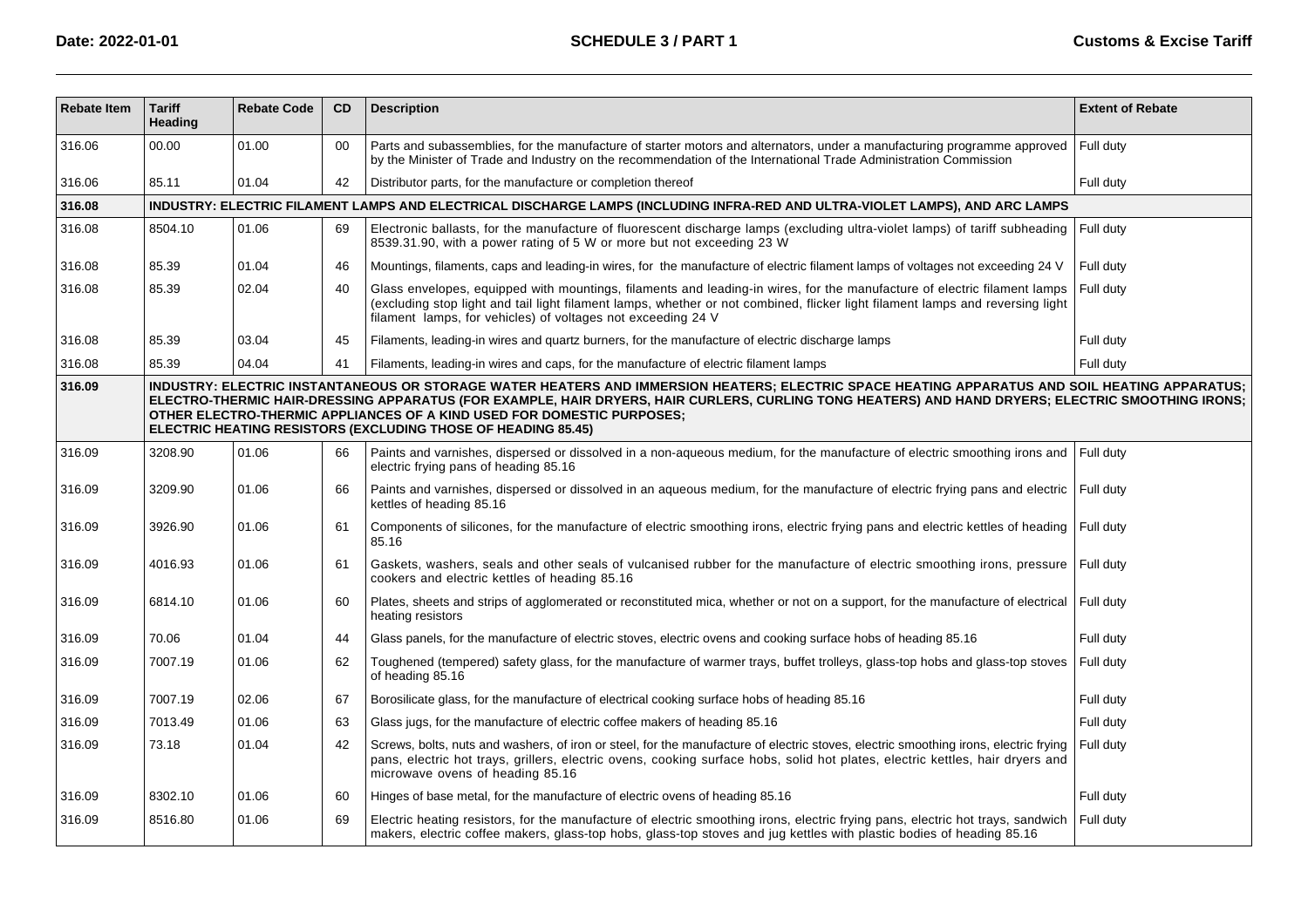| <b>Rebate Item</b> | <b>Tariff</b><br>Heading | <b>Rebate Code</b>            | <b>CD</b> | <b>Description</b>                                                                                                                                                                                                                                                                                  | <b>Extent of Rebate</b> |
|--------------------|--------------------------|-------------------------------|-----------|-----------------------------------------------------------------------------------------------------------------------------------------------------------------------------------------------------------------------------------------------------------------------------------------------------|-------------------------|
| 316.09             | 8516.80                  | 02.06                         | 63        | Electric heating resistors with a rated heating capacity not exceeding 1 000 Watt, for the manufacture of single or double Full duty<br>spiral-plate tabletop cookers of heading 85.16                                                                                                              |                         |
| 316.09             | 8516.80                  | 03.06                         | 68        | Electric heating resistors, for the manufacture of solid-plate stoves, solid-plate hobs and solid-plate tabletop cookers of Full duty<br>heading 85.16                                                                                                                                              |                         |
| 316.09             | 8516.90                  | 01.06                         | 66        | Parts, for the manufacture of electric hot trays, glass top hobs and glass top stoves, of heading 85.16                                                                                                                                                                                             | Full duty               |
| 316.09             | 8516.90                  | 02.06                         | 60        | Glass lids, for the manufacture of electric frying pans of heading 85.16                                                                                                                                                                                                                            | Full duty               |
| 316.09             | 8516.90                  | 03.06                         | 65        | Solid plates, for the manufacture of stoves, hobs and tabletop cookers of heading 85.16                                                                                                                                                                                                             | Full duty               |
| 316.09             | 8536.50                  | 01.06                         | 66        | Switches, for the manufacture of electric smoothing irons, solid hot plates, electric kettles and electric coffee makers of<br>heading 85.16                                                                                                                                                        | Full duty               |
| 316.09             | 8536.61                  | 01.06                         | 61        | Lampholders, for the manufacture of microwave ovens, electric stoves and electric ovens of heading 85.16                                                                                                                                                                                            | Full duty               |
| 316.09             | 8536.69                  | 01.06                         | 67        | Plugs and sockets, for the manufacture of electric kettles and hair dryers of heading 85.16                                                                                                                                                                                                         | Full duty               |
| 316.09             | 8536.90                  | 01.06                         | 65        | Other electrical apparatus, for the manufacture of electric smoothing irons, grillers, solid hot plates, sandwich makers, electric<br>stoves, electric ovens, cooking surface hobs and electric kettles of heading 85.16                                                                            | Full duty               |
| 316.09             | 85.44                    | 01.04                         | 40        | Insulated electric conductors, for the manufacture of electric smoothing irons, electric frying pans, grillers, solid hot plates and Full duty<br>sandwich makers of heading 85.16                                                                                                                  |                         |
| 316.09             | 9032.10                  | 01.06                         | 66        | Thermostats, for the manufacture of microwave ovens, electric stoves, electric smoothing irons, electric frying pans, electric   Full duty<br>hot trays, grillers, solid hot plates, domestic sandwich makers and electric coffee makers of heading 85.16                                           |                         |
| 316.09             | 9405.91                  | 01.06                         | 62        | Parts of lamps and lighting fittings, of glass, for the manufacture of microwave ovens, electric stoves and electric ovens of Full duty<br>heading 85.16                                                                                                                                            |                         |
| 316.10             |                          |                               |           | INDUSTRY: RADIOS, GRAMOPHONES AND MAGNETIC SOUND RECORDING AND REPRODUCING APPARATUS AND COMPONENTS                                                                                                                                                                                                 |                         |
| 316.10             | 85.00                    | 01.02                         | 28        | Rectifiers and parts thereof                                                                                                                                                                                                                                                                        | Full duty less 5%       |
| 316.10             | 85.00                    | 02.02                         | 22        | Loudspeakers (excluding those mounted in cabinets) with a maximum cross-sectional dimension of the cone section not Full duty<br>exceeding 100 mm or of a value for duty purposes exceeding 200c each; parts of loudspeakers                                                                        |                         |
| 316.10             | 85.00                    | 03.02                         | 27        | Circuit boards or sheets (excluding those of metal) not fitted with components; aerials, ferrite rods, tuners, vibrators and Full duty less 5%<br>variometers; parts thereof                                                                                                                        |                         |
| 316.10             | 85.00                    | 04.02                         | 21        | Potentiometers, resistors and switches; parts thereof                                                                                                                                                                                                                                               | Full duty less 5%       |
| 316.10             | 85.00                    | 05.02                         | 26        | Control knobs                                                                                                                                                                                                                                                                                       | Full duty less 5%       |
| 316.10             | 85.19                    | 01.04                         | 40        | Record-players and automatic record changers, not mounted in cabinets or the like                                                                                                                                                                                                                   | Full duty               |
| 316.10             | 85.19                    | 02.04                         | 45        | Tape decks, not mounted in cabinets or the like                                                                                                                                                                                                                                                     | Full duty               |
| 316.11             |                          | <b>FITTED WITH CONNECTORS</b> |           | INDUSTRY: INSULATED (INCLUDING ENAMELLED OR ANODISED) WIRE, CABLE (INCLUDING CO-AXIAL CABLE) AND OTHER INSULATED ELECTRIC CONDUCTORS, WHETHER OR<br>NOT FITTED WITH CONNECTORS; OPTICAL FIBRE CABLES, MADE UP OF INDIVIDUALLY SHEATHED FIBRES, WHETHER OR NOT ASSEMBLED WITH ELECTRIC CONDUCTORS OR |                         |
| 316.11             | 00.00                    | 01.00                         | 09        | Goods of any description (excluding electrical cable of subheading 8544.49), for the manufacture of ignition wiring sets and Full duty<br>other wiring sets of a kind used in vehicles, aircraft or ships of subheading 8544.30                                                                     |                         |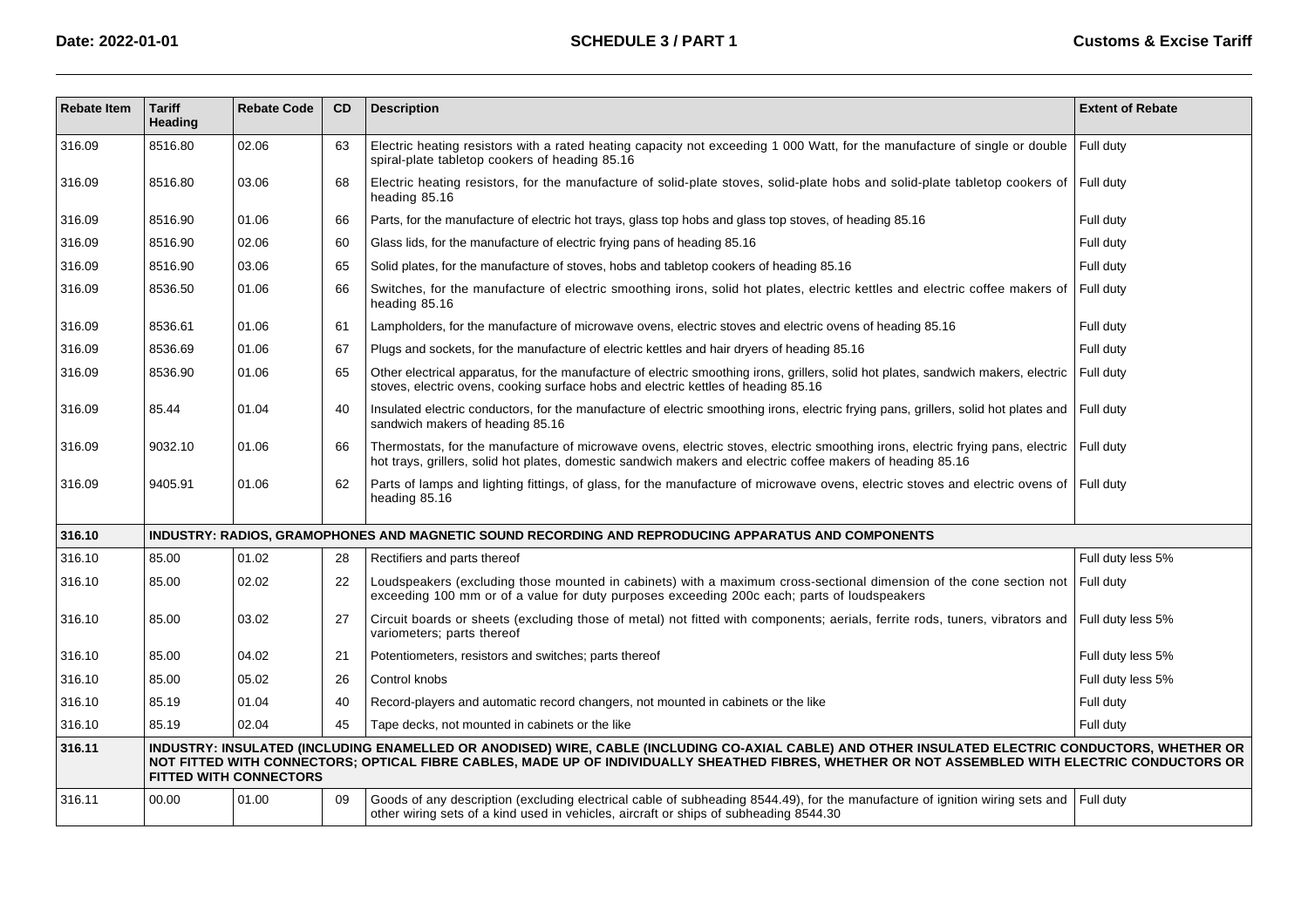| <b>Rebate Item</b> | <b>Tariff</b><br>Heading | <b>Rebate Code</b> | CD | <b>Description</b>                                                                                                                                                                                                                                                                                      | <b>Extent of Rebate</b> |
|--------------------|--------------------------|--------------------|----|---------------------------------------------------------------------------------------------------------------------------------------------------------------------------------------------------------------------------------------------------------------------------------------------------------|-------------------------|
| 316.11             | 32.08                    | 01.04              | 47 | Enamels, based on synthetic polymers or chemically modified natural polymers, dispersed or dissolved in a non-aqueous<br>medium, for the manufacture of insulated electric copper wire                                                                                                                  | Full duty               |
| 316.11             | 39.01                    | 01.04              | 48 | Polyethylene, in primary forms, cross-linkable, for use as insulation or screening in the manufacture of electric cables of<br>heading 85.44                                                                                                                                                            | Full duty               |
| 316.11             | 3916.90                  | 01.06              | 60 | Profile shapes of plastics (excluding those of polymers of ethylene and polymers of vinyl chloride), for the manufacture of<br>optical fibre cables                                                                                                                                                     | Full duty               |
| 316.11             | 39.19                    | 01.04              | 43 | Polyamide film                                                                                                                                                                                                                                                                                          | Full duty               |
| 316.11             | 39.20                    | 01.04              | 40 | Polyamide film                                                                                                                                                                                                                                                                                          | Full duty               |
| 316.11             | 39.21                    | 01.04              | 47 | Polyamide film                                                                                                                                                                                                                                                                                          | Full duty               |
| 316.11             | 52.04                    | 01.04              | 47 | Cotton yarn                                                                                                                                                                                                                                                                                             | Full duty less 12%      |
| 316.11             | 52.05                    | 01.04              | 43 | Cotton yarn                                                                                                                                                                                                                                                                                             | Full duty less 12%      |
| 316.11             | 52.06                    | 01.04              | 45 | Cotton yarn                                                                                                                                                                                                                                                                                             | Full duty less 12%      |
| 316.11             | 52.07                    | 01.04              | 46 | Cotton yarn                                                                                                                                                                                                                                                                                             | Full duty less 12%      |
| 316.11             | 59.06                    | 01.04              | 45 | Rubberised textile fabrics                                                                                                                                                                                                                                                                              | Full duty               |
| 316.11             | 68.14                    | 01.04              | 46 | Electrical insulating tape, of mica                                                                                                                                                                                                                                                                     | Full duty               |
| 316.11             | 8536.69                  | 01.06              | 60 | Plug inserts without casings and socket inserts without outer casings, for use in the manufacture of insulated electric cables<br>fitted with a plug moulded to the one side and a socket moulded to the other side, for a voltage not exceeding 250 V,<br>classifiable under tariff subheading 8544.42 | Full duty               |
| 316.13             |                          |                    |    | INDUSTRY: INTERNAL COMBUSTION PISTON ENGINES (EXCLUDING MOTOR CYCLE ENGINES) AND PARTS THEREOF                                                                                                                                                                                                          |                         |
| 316.13             | 39.26                    | 01.04              | 42 | Articles of plastics (excluding hose clamps)                                                                                                                                                                                                                                                            | Full duty               |
| 316.13             | 40.09                    | 01.04              | 42 | Tubes, pipes and hoses, of vulcanised rubber (excluding hard rubber) with or without their fittings                                                                                                                                                                                                     | Full duty               |
| 316.13             | 40.10                    | 01.04              | 47 | Transmission belts, of vulcanised rubber                                                                                                                                                                                                                                                                | Full duty               |
| 316.13             | 40.16                    | 01.04              | 48 | Articles of vulcanised rubber (excluding hard rubber)                                                                                                                                                                                                                                                   | Full duty               |
| 316.13             | 48.23                    | 01.04              | 42 | Paper, paperboard, cellulose wadding and webs of cellulose fibres, cut to size or shape; articles of paper pulp, paper,<br>paperboard, cellulose wadding or webs of cellulose fibres                                                                                                                    | Full duty               |
| 316.13             | 49.08                    | 01.04              | 49 | Transfers (decalcomanias)                                                                                                                                                                                                                                                                               | Full duty               |
| 316.13             | 73.04                    | 01.04              | 42 | Tubes, pipes and hollow profiles, seamless, of iron (excluding cast iron) or steel                                                                                                                                                                                                                      | Full duty               |
| 316.13             | 73.06                    | 01.04              | 42 | Tubes, pipes and hollow profiles, of iron or steel                                                                                                                                                                                                                                                      | Full duty               |
| 316.13             | 73.07                    | 01.04              | 49 | Tubes or pipe fittings, of iron or steel                                                                                                                                                                                                                                                                | Full duty               |
| 316.13             | 73.15                    | 01.04              | 40 | Timing chains, of iron or steel                                                                                                                                                                                                                                                                         | Full duty               |
| 316.13             | 73.18                    | 01.04              | 40 | Screws, bolts, nuts, rivets, cotters, cotterpins, washers (including spring washers) and screw studs, of iron or steel                                                                                                                                                                                  | Full duty               |
| 316.13             | 73.20                    | 01.04              | 43 | Springs, of iron or steel                                                                                                                                                                                                                                                                               | Full duty               |
| 316.13             | 73.26                    | 01.04              | 41 | Articles of iron or steel (excluding hose clamps)                                                                                                                                                                                                                                                       | Full duty               |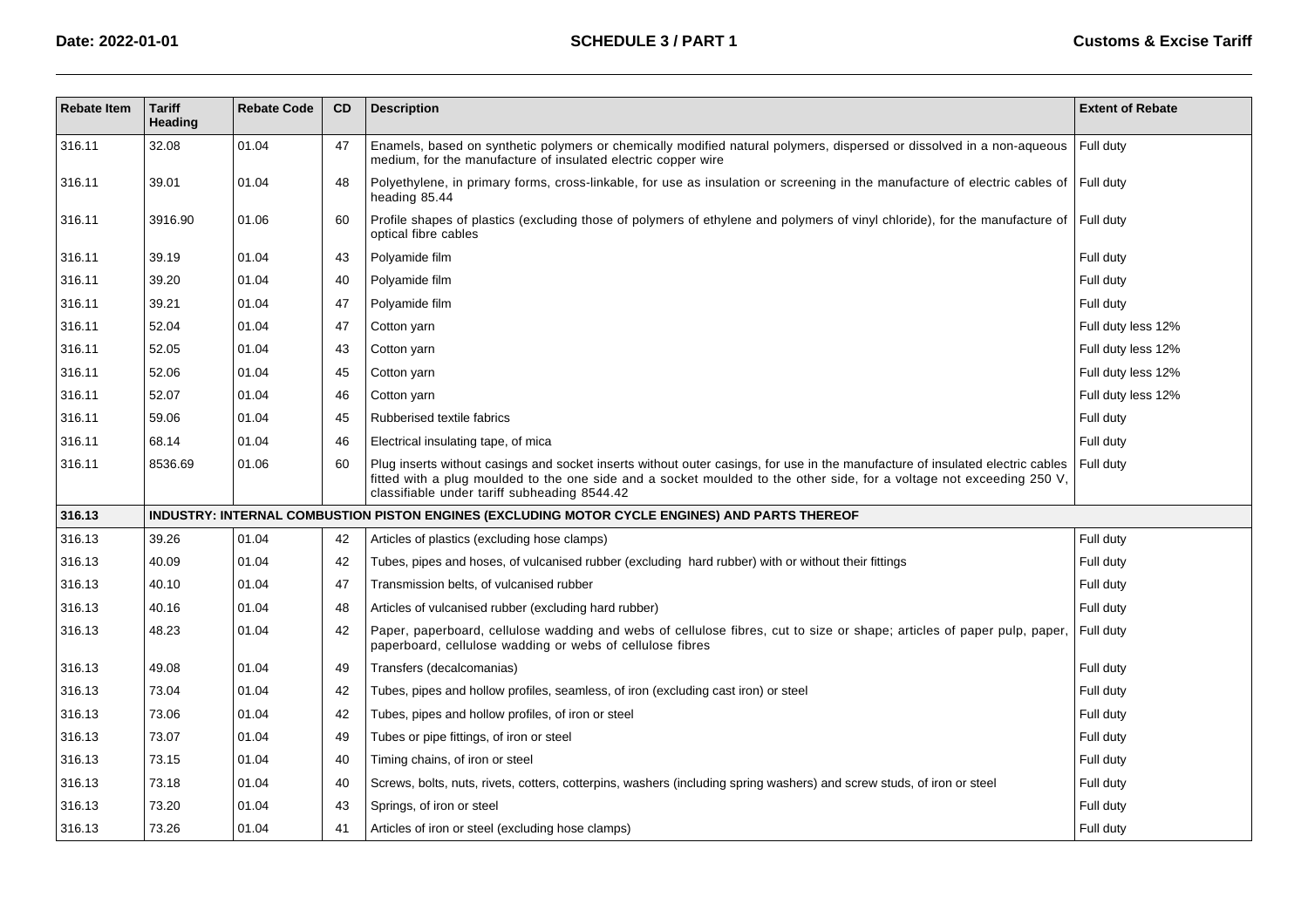| <b>Rebate Item</b> | <b>Tariff</b><br>Heading | <b>Rebate Code</b> | <b>CD</b> | <b>Description</b>                                                                                                                                                                                                                                                                                                                                                                                                                                                                                                                                   | <b>Extent of Rebate</b> |
|--------------------|--------------------------|--------------------|-----------|------------------------------------------------------------------------------------------------------------------------------------------------------------------------------------------------------------------------------------------------------------------------------------------------------------------------------------------------------------------------------------------------------------------------------------------------------------------------------------------------------------------------------------------------------|-------------------------|
| 316.13             | 74.00                    | 01.02              | 27        | Copper and articles thereof (excluding hose clamps)                                                                                                                                                                                                                                                                                                                                                                                                                                                                                                  | Full duty               |
| 316.13             | 76.00                    | 01.02              | 24        | Aluminium and articles thereof (excluding hose clamps)                                                                                                                                                                                                                                                                                                                                                                                                                                                                                               | Full duty               |
| 316.13             | 84.09                    | 01.04              | 48        | Parts suitable for use solely or principally with the engines of heading 84.07 or 84.08                                                                                                                                                                                                                                                                                                                                                                                                                                                              | Full duty               |
| 316.13             | 84.14                    | 01.04              | 40        | Fans and parts thereof                                                                                                                                                                                                                                                                                                                                                                                                                                                                                                                               | Full duty               |
| 316.13             | 84.21                    | 01.04              | 46        | Filters (air, fuel and oil)                                                                                                                                                                                                                                                                                                                                                                                                                                                                                                                          | Full duty               |
| 316.13             | 84.81                    | 01.04              | 43        | Taps, cocks, valves and similar appliances                                                                                                                                                                                                                                                                                                                                                                                                                                                                                                           | Full duty               |
| 316.13             | 84.83                    | 01.04              | 46        | Parts suitable for use solely or principally with the engines of heading 84.07 or 84.08                                                                                                                                                                                                                                                                                                                                                                                                                                                              | Full duty               |
| 316.13             | 84.84                    | 01.04              | 42        | Gaskets and similar joints of metal sheeting combined with other material or of two or more layers of metal; sets or<br>assortments of gaskets and similar joints, dissimilar in composition, put up in pouches, envelopes or similar packings                                                                                                                                                                                                                                                                                                       | Full duty               |
| 316.13             | 85.11                    | 01.04              | 45        | Electrical ignition and starting equipment of a kind used for spark-ignition or compression ignition internal combustion engines<br>(excluding starter motors with an outside polehousing diameter not exceeding 150 mm, sparking plugs, 12 V dynamos which<br>develop a maximum of 30 A, 12 V and 24 V alternators of a mass not exceeding 7 kg, cutouts and ignition coils)                                                                                                                                                                        | Full duty               |
| 316.13             | 85.36                    | 01.04              | 46        | Electrical apparatus for switching or protecting electrical circuits, or for making connections to or in electrical circuits (excluding<br>starter motor solenoid switches), for a voltage not exceeding 1 000 V                                                                                                                                                                                                                                                                                                                                     | Full duty               |
| 316.13             | 85.44                    | 01.04              | 48        | Insulated (including enamelled or anodised) wire, cable (including co-axial cable) and other insulated electric conductors,<br>whether or not fitted with connectors                                                                                                                                                                                                                                                                                                                                                                                 | Full duty               |
| 316.13             | 87.08                    | 01.04              | 42        | Clutch and torque converter housings; mounting brackets, insulators and governors                                                                                                                                                                                                                                                                                                                                                                                                                                                                    | Full duty               |
| 316.15             |                          |                    |           | INDUSTRY: PREPARED UNRECORDED MEDIA FOR SOUND RECORDING OR SIMILAR RECORDING OF OTHER PHENOMENA                                                                                                                                                                                                                                                                                                                                                                                                                                                      |                         |
| 316.15             | 39.19                    | 01.04              | 40        | Self-adhesive plates, sheets, film, foil, tape, strip and other flat shapes, of polymers of vinyl chloride, of a thickness not<br>exceeding 0,85 mm, for the manufacture of cards incorporating a magnetic stripe of subheading 8523.21                                                                                                                                                                                                                                                                                                              | Full duty               |
| 316.15             | 3920.4                   | 01.05              | 52        | Other plates, sheets, film, foil and strip, of polymers of vinyl chloride, non-cellular and not reinforced, laminated, supported or<br>similarly combined with other materials, of a thickness exceeding 0,85 mm for the manufacture of cards incorporating a<br>magnetic stripe of subheading 8523.21                                                                                                                                                                                                                                               | Full duty               |
| 316.15             | 3920.6                   | 01.05              | 57        | Other plates, sheets, film, foil and strip, of polycarbonates, alkyd resins, polyallyl esters or other polyesters, non-cellular and<br>not reinforced, laminated, supported or similarly combined, with other materials, of a thickness not exceeding 0,85 mm, for the<br>manufacture of cards incorporating a magnetic stripe of subheading 8523.21                                                                                                                                                                                                 | Full duty               |
| 316.15             | 39.21                    | 01.04              | 44        | Other plates, sheets, film, foil and strip, of polymers of vinyl chloride, of a thickness not exceeding 0.85 mm, for the Full duty<br>manufacture of cards incorporating a magnetic stripe of subheading 8523.21                                                                                                                                                                                                                                                                                                                                     |                         |
| 316.17             |                          |                    |           | INDUSTRY: RECEPTION APPARATUS FOR TELEVISION, AND PARTS THEREOF                                                                                                                                                                                                                                                                                                                                                                                                                                                                                      |                         |
| 316.17             | 00.00                    | 01.00              | 09        | Goods of any description (excluding mounted or populated circuit boards, picture tubes fitted with components other than the<br>deflection coil and cabinets fitted with components and any apparatus classifiable in tariff heading 85.28), for the<br>manufacturing of reception apparatus for television incorporating a cathode-ray tube (CRT) classifiable in tariff heading<br>528.72.20 and 8528.73.20, whether or not combined in the same housing with radio-broadcasting receivers or sound or video<br>recording or reproducing apparatus | Full duty               |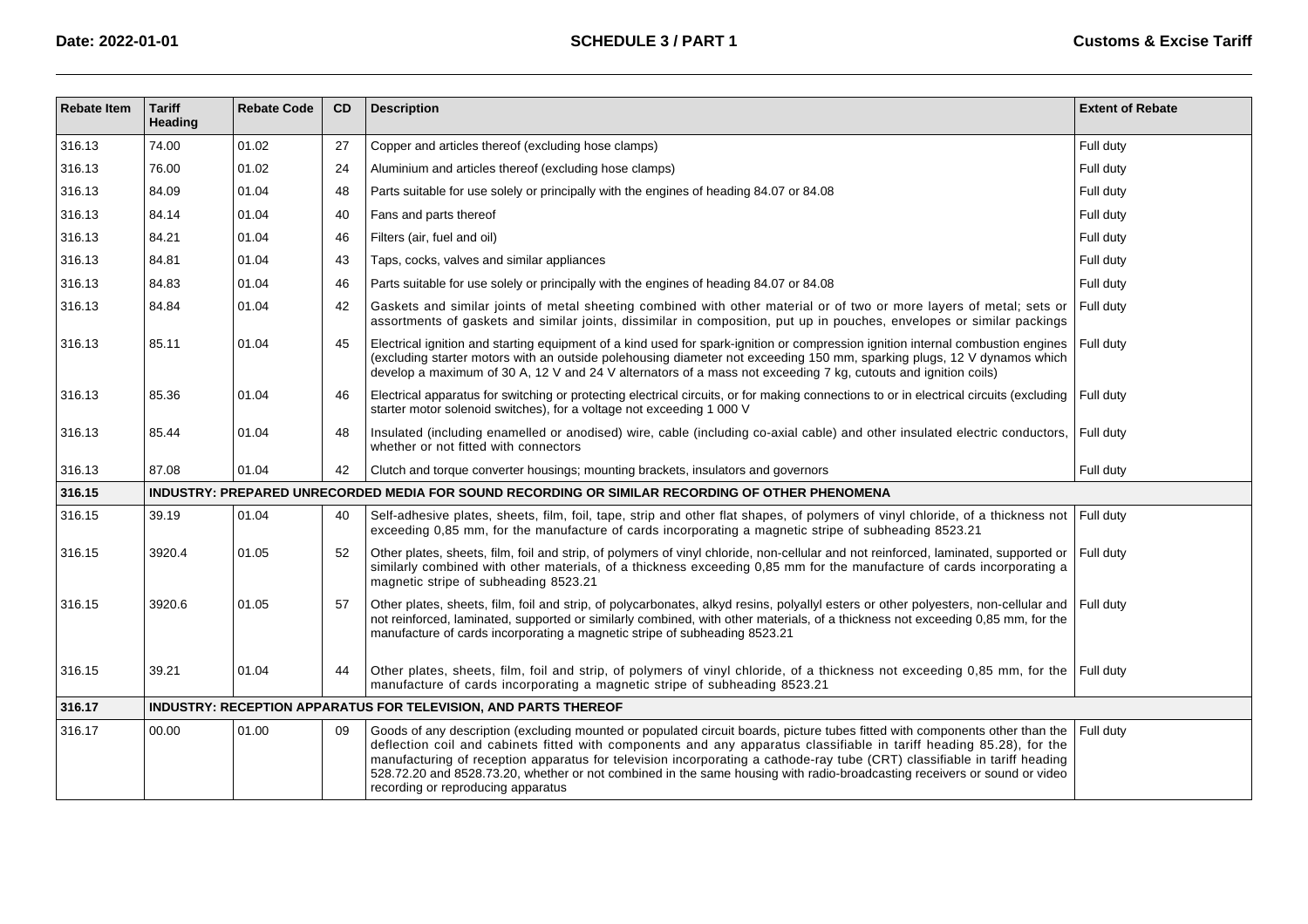| <b>Rebate Item</b> | <b>Tariff</b><br>Heading | <b>Rebate Code</b>                            | <b>CD</b> | <b>Description</b>                                                                                                                                                                                                                                                                                                                                                                                                                                                                                                                                                                                                                                                                                                                                                                                | <b>Extent of Rebate</b> |
|--------------------|--------------------------|-----------------------------------------------|-----------|---------------------------------------------------------------------------------------------------------------------------------------------------------------------------------------------------------------------------------------------------------------------------------------------------------------------------------------------------------------------------------------------------------------------------------------------------------------------------------------------------------------------------------------------------------------------------------------------------------------------------------------------------------------------------------------------------------------------------------------------------------------------------------------------------|-------------------------|
| 316.17             | 00.00                    | 02.00                                         | 04        | Goods of any description (excluding mounted or populated circuit boards and display panels, irrespective of their degree of<br>completion and any apparatus classifiable in heading 85.28), at such times, in such quantities and under such conditions as<br>the International Trade Administration Commission may allow by specific permit, for the manufacture of reception apparatus<br>for television incorporating a display other than a cathode-ray tube (CRT) classifiable in subheadings 8528.72.90 and<br>8528.73.90, whether or not combined in the same housing with radio-broadcasting receivers or sound or video recording or<br>reproducing apparatus                                                                                                                            | Full duty               |
| 316.17             | 00.00                    | 03.00                                         | 09        | Goods of any description (excluding goods of heading 85.28 and mounted or populated circuit boards), used in the<br>manufacture of reception apparatus for television not designed to incorporate a video display or screen, classifiable in tariff<br>subheading 8528.71, at such times, in such quantities and subject to such conditions as the International Trade Administration<br>Commission may allow by specific permit                                                                                                                                                                                                                                                                                                                                                                  | Full duty               |
| 316.17             | 76.08                    | 01.04                                         | 43        | Tubes of aluminium, round, of a wall thickness not exceeding 1,1 mm and with an outside diameter of 6,5 mm or more but not Full duty<br>exceeding 16 mm, for the manufacture of antennas                                                                                                                                                                                                                                                                                                                                                                                                                                                                                                                                                                                                          |                         |
| 316.17             | 76.08                    | 02.04                                         | 48        | Tubes of aluminium (excluding round), of a wall thickness not exceeding 1,1 mm and of which no cross-sectional dimension   Full duty<br>exceeds 30 mm, for the manufacture of antennas                                                                                                                                                                                                                                                                                                                                                                                                                                                                                                                                                                                                            |                         |
| 316.17             | 85.24                    | 01.04                                         | 46        | Display panels (excluding any apparatus classifiable in heading 85.28) not equipped or presented with mounted or populated<br>circuit boards designed for purposes other than pixel control, and inverters, whether or not incorporating a back lighting unit<br>but not equipped or presented with any other components, at such times, in such quantities and under such conditions as the<br>International Trade Administration Commission may allow by specific permit, for the manufacture of reception apparatus for<br>television, classifiable in subheadings 8528.72.90 and 8528.73.90, provided that the Commission is satisfied that the<br>manufacturing process for reception apparatus for television includes the mounting and populating of unpopulated (blank)<br>circuit boards | Full dutv               |
| 316.18             |                          | <b>INDUSTRY: ELECTRIC INSULATING PRODUCTS</b> |           |                                                                                                                                                                                                                                                                                                                                                                                                                                                                                                                                                                                                                                                                                                                                                                                                   |                         |
| 316.18             | 39.19                    | 01.04                                         | 46        | Polyamide film                                                                                                                                                                                                                                                                                                                                                                                                                                                                                                                                                                                                                                                                                                                                                                                    | Full duty               |
| 316.18             | 39.20                    | 01.04                                         | 43        | Polyamide film                                                                                                                                                                                                                                                                                                                                                                                                                                                                                                                                                                                                                                                                                                                                                                                    | Full duty               |
| 316.18             | 39.20                    | 02.04                                         | 48        | Polyvinyl fluoride film                                                                                                                                                                                                                                                                                                                                                                                                                                                                                                                                                                                                                                                                                                                                                                           | Full duty               |
| 316.18             | 39.21                    | 01.04                                         | 47        | Polyamide film                                                                                                                                                                                                                                                                                                                                                                                                                                                                                                                                                                                                                                                                                                                                                                                    | Full duty               |
| 316.18             | 39.21                    | 02.04                                         | 44        | Polyvinyl fluoride film                                                                                                                                                                                                                                                                                                                                                                                                                                                                                                                                                                                                                                                                                                                                                                           | Full duty               |
| 316.18             | 56.03                    | 01.04                                         | 48        | Nonwovens of polyamide fibres                                                                                                                                                                                                                                                                                                                                                                                                                                                                                                                                                                                                                                                                                                                                                                     | Full duty               |
| 316.18             | 68.14                    | 01.04                                         | 49        | Reconstituted mica, in rolls or in sheets                                                                                                                                                                                                                                                                                                                                                                                                                                                                                                                                                                                                                                                                                                                                                         | Full duty               |
| 316.18             | 70.19                    | 01.04                                         | 44        | Woven fabrics of glass fibre, of a thickness not exceeding 0.15 mm                                                                                                                                                                                                                                                                                                                                                                                                                                                                                                                                                                                                                                                                                                                                | Full duty               |
| 316.18             | 70.19                    | 02.04                                         | 49        | Glass fibre fabrics (not woven)                                                                                                                                                                                                                                                                                                                                                                                                                                                                                                                                                                                                                                                                                                                                                                   | Full duty               |
| 316.19             |                          |                                               |           | INDUSTRY: ELECTRICAL APPARATUS FOR SWITCHING OR PROTECTING ELECTRICAL CIRCUITS, OR FOR MAKING CONNECTIONS TO OR IN ELECTRICAL CIRCUITS                                                                                                                                                                                                                                                                                                                                                                                                                                                                                                                                                                                                                                                            |                         |
| 316.19             | 73.18                    | 01.04                                         | 40        | Machine screws, of iron or steel, for the manufacture of terminals                                                                                                                                                                                                                                                                                                                                                                                                                                                                                                                                                                                                                                                                                                                                | Full duty               |
| 316.19             | 8535.30                  | 01.06                                         | 63        | Push button switches, for the manufacture of earth leakage relays                                                                                                                                                                                                                                                                                                                                                                                                                                                                                                                                                                                                                                                                                                                                 | Full duty               |
| 316.19             | 8538.90                  | 02.06                                         | 60        | Parts of goods of headings 85.35 and 85.37, for the manufacture of switchgear and automatic circuit breakers for a voltage not<br>exceeding 1 kV                                                                                                                                                                                                                                                                                                                                                                                                                                                                                                                                                                                                                                                  | Full duty less 5%       |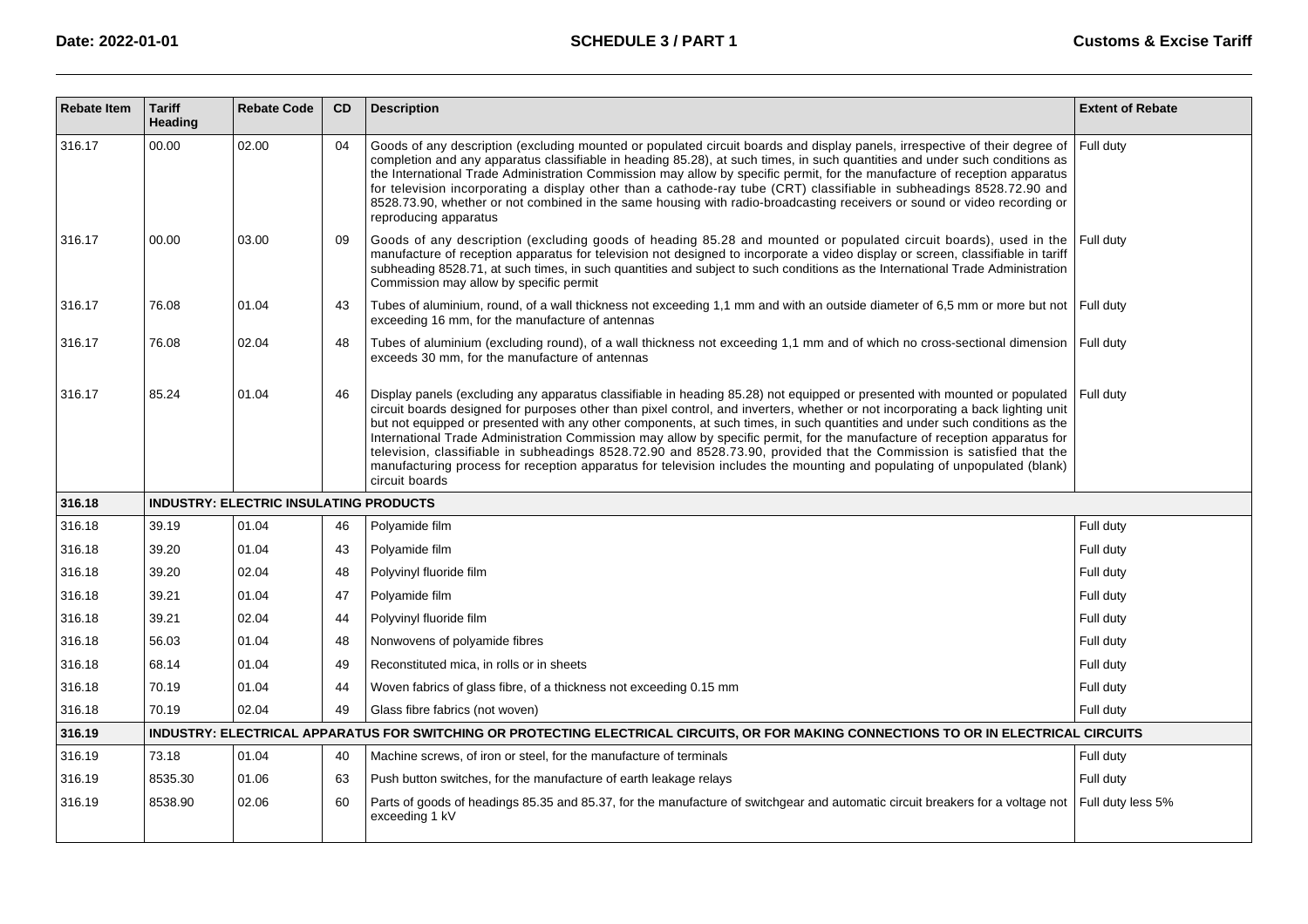| <b>Rebate Item</b> | <b>Tariff</b><br>Heading                                                                           | <b>Rebate Code</b> | CD | <b>Description</b>                                                                                                                                                                                                                                                                                                                                                                                                                                                                                                                                | <b>Extent of Rebate</b> |  |  |  |  |  |
|--------------------|----------------------------------------------------------------------------------------------------|--------------------|----|---------------------------------------------------------------------------------------------------------------------------------------------------------------------------------------------------------------------------------------------------------------------------------------------------------------------------------------------------------------------------------------------------------------------------------------------------------------------------------------------------------------------------------------------------|-------------------------|--|--|--|--|--|
| 316.20             | INDUSTRY: ELECTRIC OR LASER-OPERATED WELDING, BRAZING, SOLDERING OR CUTTING MACHINES AND APPARATUS |                    |    |                                                                                                                                                                                                                                                                                                                                                                                                                                                                                                                                                   |                         |  |  |  |  |  |
| 316.20             | 74.07                                                                                              | 01.04              | 45 | Wrought bars and rods of copper, for the manufacture of resistance welding electrodes                                                                                                                                                                                                                                                                                                                                                                                                                                                             | Full duty               |  |  |  |  |  |
| 316.20             | 74.08                                                                                              | 01.04              | 41 | Copper wire, for the manufacture of resistance welding electrodes                                                                                                                                                                                                                                                                                                                                                                                                                                                                                 | Full duty               |  |  |  |  |  |
| 316.20             | 74.09                                                                                              | 01.04              | 48 | Wrought plates, sheets and strip, of copper, for the manufacture of electric resistance welding machines and apparatus                                                                                                                                                                                                                                                                                                                                                                                                                            | Full duty               |  |  |  |  |  |
| 316.20             | 85.04                                                                                              | 01.04              | 42 | Electrical transformers, for the manufacture of resistance welding machines                                                                                                                                                                                                                                                                                                                                                                                                                                                                       | Full duty               |  |  |  |  |  |
| 316.21             |                                                                                                    |                    |    | INDUSTRY: TRANSISTOR AND ELECTRONIC INTEGRATED CIRCUITS                                                                                                                                                                                                                                                                                                                                                                                                                                                                                           |                         |  |  |  |  |  |
| 316.21             | 28.06                                                                                              | 01.04              | 41 | Hydrogen chloride (hydrochloric acid), for the manufacture of electronic integrated circuits                                                                                                                                                                                                                                                                                                                                                                                                                                                      | Full duty               |  |  |  |  |  |
| 316.21             | 3705.00.9                                                                                          | 01.07              | 77 | Photographic plates and film, exposed and developed (excluding cinematographic film), for the manufacture of electronic<br>integrated circuits                                                                                                                                                                                                                                                                                                                                                                                                    | Full duty               |  |  |  |  |  |
| 316.21             | 38.24                                                                                              | 01.04              | 40 | Dye bonding paste, for the manufacture of electronic integrated circuits                                                                                                                                                                                                                                                                                                                                                                                                                                                                          | Full duty               |  |  |  |  |  |
| 316.21             | 39.19                                                                                              | 01.04              | 41 | Self-adhesive plates, sheets, film, foil, tape, strip and other flat shapes, of polymers of vinyl chloride, of a thickness not<br>exceeding 0,85 mm, for the manufacture of cards incorporating an electronic integrated circuit ("smart" cards) of subheading<br>8523.52                                                                                                                                                                                                                                                                         | Full duty               |  |  |  |  |  |
| 316.21             | 3919.10                                                                                            | 01.06              | 69 | Self-adhesive film, in rolls, of polymers of vinyl chloride, of a width not exceeding 20 cm and of a thickness not exceeding<br>0,05 mm, for the manufacture of electronic integrated circuits                                                                                                                                                                                                                                                                                                                                                    | Full duty               |  |  |  |  |  |
| 316.21             | 3920.4                                                                                             | 01.05              | 53 | Other plates, sheets, film, foil and strip, of polymers of vinyl chloride, non-cellular and not reinforced, laminated, supported or<br>similarly combined with other materials, of a thickness not exceeding 0,85 mm, for the manufacture of cards incorporating an<br>electronic integrated circuit ("smart" cards) of subheading 8523.52                                                                                                                                                                                                        | Full duty               |  |  |  |  |  |
| 316.21             | 3920.6                                                                                             | 01.05              | 58 | Other plates, sheets, film, foil and strip, of polycarbonates, alkyd resins, polyallyl esters or other polyesters, non cellular and<br>not reinforced, laminated, supported or similarly combined with other materials, of a thickness not exceeding 0,85 mm, for the<br>manufacture of cards incorporating an electronic integrated circuit ("smart"cards) of subheading 8523.52                                                                                                                                                                 | Full duty               |  |  |  |  |  |
| 316.21             | 39.21                                                                                              | 01.04              | 45 | Other plates, sheets, film, foil and strip, of polymers of vinyl chloride, of a thickness not exceeding 0,85 mm, for the Full duty<br>manufacture of cards incorporating an electronic integrated circuit ("smart" cards) of subheading 8523.52                                                                                                                                                                                                                                                                                                   |                         |  |  |  |  |  |
| 316.22             |                                                                                                    |                    |    | INDUSTRY: STATIC CONVERTERS (FOR EXAMPLE, RECTIFIERS): ELECTRICAL CAPACITORS, FIXED, VARIABLE OR ADJUSTABLE (PRE-SET); ELECTRICAL RESISTORS (INCLUDING<br>RHEOSTATS AND POTENTIOMETERS) (EXCLUDING HEATING RESISTORS); PRINTED CIRCUITS; DIODES, TRANSISTORS AND SIMILAR SEMICONDUCTOR DEVICES,<br>PHOTOSENSITIVE SEMICONDUCTOR DEVICES, INCLUDING PHOTOVOLTAIC CELLS, WHETHER OR NOT ASSEMBLED<br>IN MODULES OR MADE UP INTO PANELS, LIGHT EMITTING DIODES; MOUNTED PIEZO-ELECTRIC CRYSTALS; ELECTRONIC INTEGRATED CIRCUITS AND MICRO-ASSEMBLIES |                         |  |  |  |  |  |
| 316.22             | 00.00                                                                                              | 01.00              | 09 | Goods of any description, for the manufacture of static converters                                                                                                                                                                                                                                                                                                                                                                                                                                                                                | Full duty               |  |  |  |  |  |
| 316.22             | 00.00                                                                                              | 02.00              | 03 | Goods of any description, for the manufacture of electrical capacitors                                                                                                                                                                                                                                                                                                                                                                                                                                                                            | Full duty               |  |  |  |  |  |
| 316.22             | 00.00                                                                                              | 03.00              | 08 | Goods of any description, for the manufacture of photosensitive semi-conductor devices including photovoltaic cells                                                                                                                                                                                                                                                                                                                                                                                                                               | Full duty               |  |  |  |  |  |
| 316.23             |                                                                                                    |                    |    | INDUSTRY: MONITORS, NOT INCORPORATING TELEVISION RECEPTION APPARATUS                                                                                                                                                                                                                                                                                                                                                                                                                                                                              |                         |  |  |  |  |  |
| 316.23             | 00.00                                                                                              | 01.00              | 00 | Goods of any description (excluding mounted or populated circuit boards and display panels, irrespective of their degree of<br>completion and any apparatus classifiable in heading 85.28), at such times, in such quantities and under such conditions as<br>the International Trade Administration Commission may allow by specific permit, for the manufacture of monitors not<br>incorporating television reception apparatus, classifiable in tariff subheadings 8528.52.90 and 8528.59.90                                                   | Full duty               |  |  |  |  |  |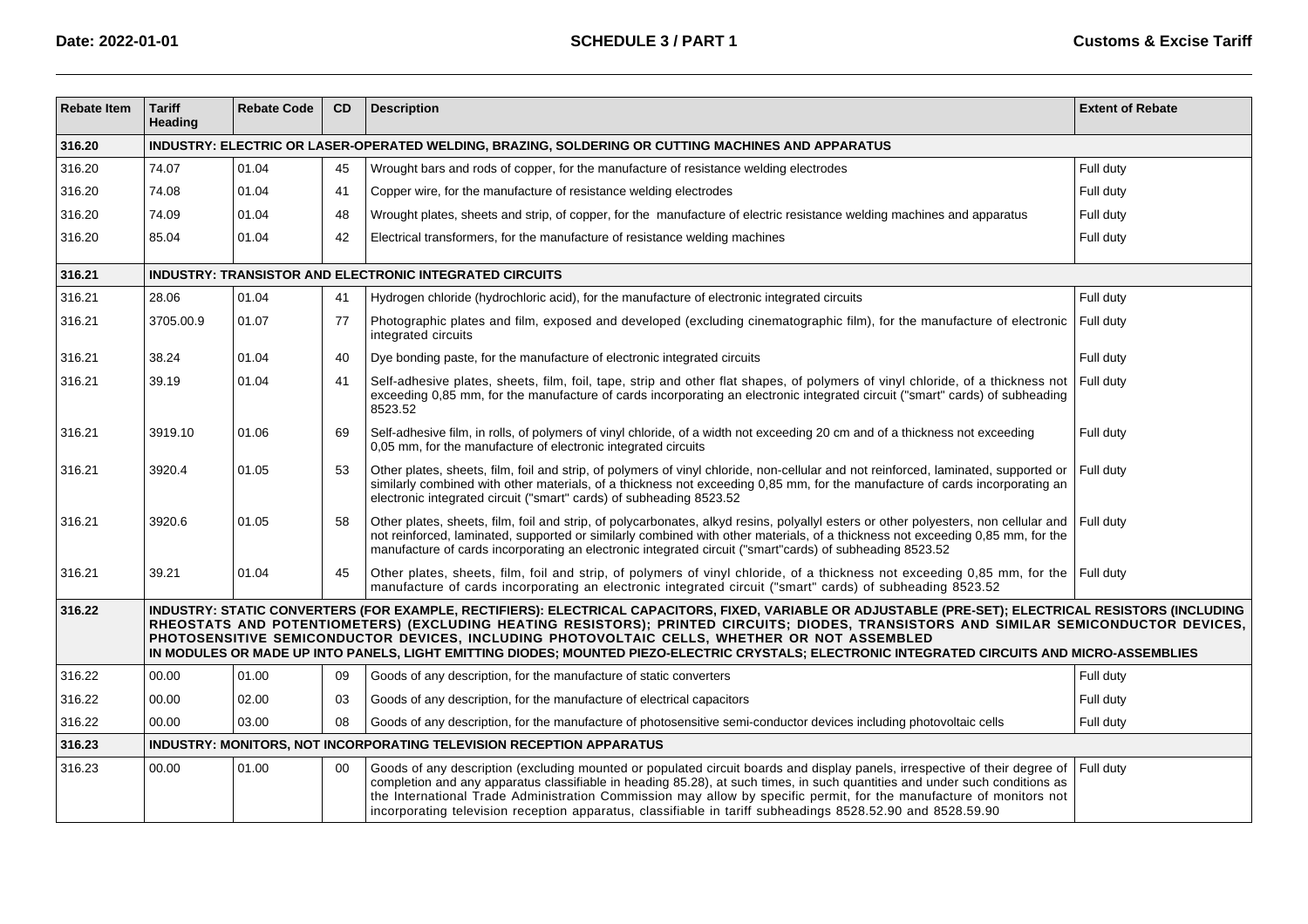| <b>Rebate Item</b> | <b>Tariff</b><br>Heading | <b>Rebate Code</b>                         | CD | <b>Description</b>                                                                                                                                                                                                                                                                                                                                                                                                                                                                                                                                                                                                                                                                                                                                                                                                                                    | <b>Extent of Rebate</b> |
|--------------------|--------------------------|--------------------------------------------|----|-------------------------------------------------------------------------------------------------------------------------------------------------------------------------------------------------------------------------------------------------------------------------------------------------------------------------------------------------------------------------------------------------------------------------------------------------------------------------------------------------------------------------------------------------------------------------------------------------------------------------------------------------------------------------------------------------------------------------------------------------------------------------------------------------------------------------------------------------------|-------------------------|
| 316.23             | 85.24                    | 01.04                                      | 47 | Display panels (excluding any apparatus classifiable in heading 85.28) not equipped or presented with mounted or populated<br>circuit boards designed for purposes other than pixel control, and inverters, whether or not incorporating a back lighting unit<br>but not equipped or presented with any other components, at such times, in such quantities and under such conditions as the<br>International Trade Administration Commission may allow by specific permit, for the manufacture of monitors not incorporating<br>television reception apparatus classifiable in tariff subheadings 8528.52.90 and 8528.59.90, provided that the Commission is<br>satisfied that the manufacturing process for monitors not incorporating television reception apparatus includes the mounting<br>and populating of unpopulated (blank) circuit boards | Full duty               |
| 316.23             | 85.24                    | 02.04                                      | 41 | Display panels (excluding any apparatus classifiable in heading 85.28), not equipped or presented with mounted or populated<br>circuit boards designed for purposes other than pixel control, and inverters, whether or not incorporating a back lighting unit<br>but not equipped or presented with any other components, at such times, in such quantities and under such conditions as the<br>International Trade Administration Commission may allow by specific permit, for the manufacture of monitors not incorporating<br>television reception apparatus, classifiable in tariff subheadings 8528.52.90 and 8528.59.90                                                                                                                                                                                                                        | Full duty less 12,2%    |
| 317.00             | <b>NOTES:</b>            |                                            |    | <b>VEHICLES, AIRCRAFT, VESSELS AND ASSOCIATED TRANSPORT EQUIPMENT</b>                                                                                                                                                                                                                                                                                                                                                                                                                                                                                                                                                                                                                                                                                                                                                                                 |                         |
|                    |                          | components in terms of rebate item 317.02. |    | 1. Components imported separately (for example, as a reserve supply for replacing damaged components or as components not forming part of imported unassembled, complete or<br>incomplete vehicles) for use in terms of the provisions of item 317.03, 317.04 or 317.05, shall be entered under the appropriate tariff heading of Schedule No. 1 and under the rebate<br>provision applicable to the components as if imported as parts of the unassembled vehicles in which they are to be incorporated.<br>2. Vehicle manufacturers registered in terms of rebate item 317.03 or 317.04 and importing components of Chapter 98 may not register for the purposes of rebate item 317.02 or clear                                                                                                                                                     |                         |
| 317.02             |                          | <b>INDUSTRY: MOTOR VEHICLES (GENERAL)</b>  |    |                                                                                                                                                                                                                                                                                                                                                                                                                                                                                                                                                                                                                                                                                                                                                                                                                                                       |                         |
| 317.02             | 00.00                    | 01.00                                      | 03 | Components for the manufacture of cabs                                                                                                                                                                                                                                                                                                                                                                                                                                                                                                                                                                                                                                                                                                                                                                                                                | Full dutv               |
| 317.02             | 00.00                    | 02.00                                      | 04 | Components (excluding chasis fitted with engines), for the manufacture of motor vehicles, for the transport of ten or more<br>persons, including the driver, with compression ignition internal combustion piston engines (diesel or semi-diesel) fitted with<br>interior parcel racks, footrests, coat hooks, magazine receptacles, reclining seats, armrests, microphone and radio or cassette<br>equipment, airconditioning with individual controls, pneumatic plug doors and individual reading lights, chemical toilet,<br>washbasin and refrigerator, of subheading 8702.10                                                                                                                                                                                                                                                                    | Full duty               |
| 317.02             | 00.00                    | 03.00                                      | 09 | Components, for the manufacture of shuttle cars for use in underground mines, low-construction flame-proof vehicles,<br>equipped with control mechanisms both in the front and rear, for use in underground mines                                                                                                                                                                                                                                                                                                                                                                                                                                                                                                                                                                                                                                     | Full duty               |
| 317.02             | 00.00                    | 04.00                                      | 03 | Components, for the manufacture of off-the-road logging trucks                                                                                                                                                                                                                                                                                                                                                                                                                                                                                                                                                                                                                                                                                                                                                                                        | Full duty               |
| 317.02             | 00.00                    | 05.00                                      | 08 | Goods of any description (excluding two-wheeled tractors and trailers whether or not presented together and excluding chassis<br>fitted with engines) for the manufacture of dumpers of subheading 8704.10                                                                                                                                                                                                                                                                                                                                                                                                                                                                                                                                                                                                                                            | Full duty               |
| 317.02             | 39.21                    | 02.04                                      | 42 | Plates, sheets, film and foil, of plastics (excluding paper coated with plastics, polyvinyl chloride film of a thickness not Full duty<br>exceeding 1.27 mm and flexible cellular polyvinyl chloride of a thickness not exceeding 8 mm)                                                                                                                                                                                                                                                                                                                                                                                                                                                                                                                                                                                                               |                         |
| 317.02             | 40.11                    | 01.04                                      | 43 | Radial ply pneumatic tyres, of a mass exceeding 140 kg, for the manufacture of dumpers (excluding light dumpers)                                                                                                                                                                                                                                                                                                                                                                                                                                                                                                                                                                                                                                                                                                                                      | Full duty               |
| 317.02             | 83.02                    | 01.04                                      | 47 | Door furniture, hand rail support brackets, luggage or parcel rail brackets and door gear mechanisms, for omnibuses                                                                                                                                                                                                                                                                                                                                                                                                                                                                                                                                                                                                                                                                                                                                   | Full duty               |
| 317.02             | 87.04                    | 01.04                                      | 44 | Chassis fitted with cabs, for the manufacture of fire fighting vehicles                                                                                                                                                                                                                                                                                                                                                                                                                                                                                                                                                                                                                                                                                                                                                                               | Full duty               |
| 317.02             | 8704.23                  | 01.06                                      | 64 | Chassis fitted with cabs, with front- and rearwheel drive, with two frontwheel and two rearwheel driving axles, imported with or<br>incorporating internal combustion piston engines with a cubic displacement of not less than 18 000 cm <sup>2</sup> and with a vehicle<br>mass of not less than 20 000 kg, for the equipment with breakdown and crane equipment manufactured in the common<br>customs area                                                                                                                                                                                                                                                                                                                                                                                                                                         | Full duty               |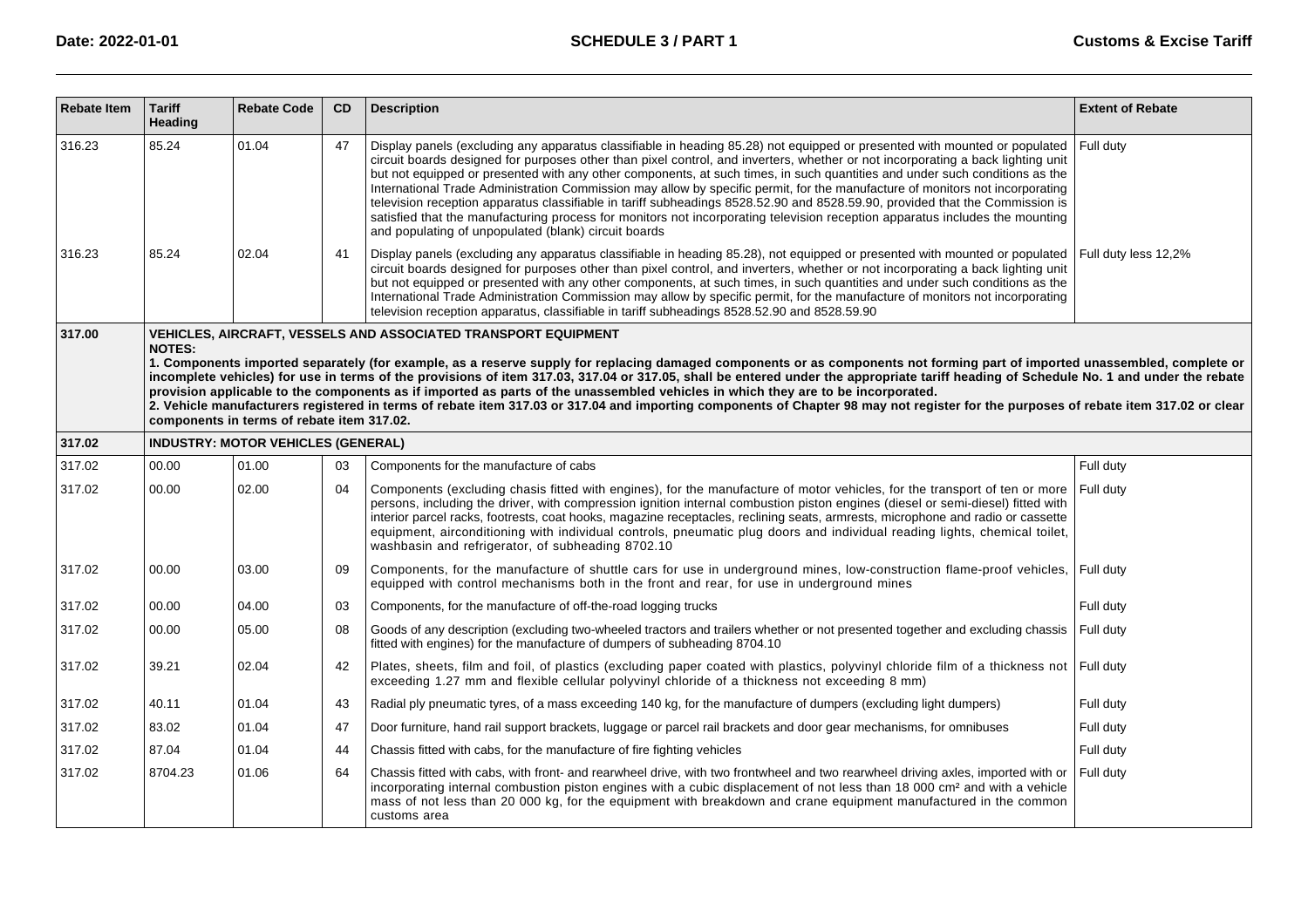| <b>Rebate Item</b> | <b>Tariff</b><br>Heading                                         | <b>Rebate Code</b>                                                                                                                                                                                                                                                                  | CD | <b>Description</b>                                                                                                                                                                                                                                                                                                                                                                                                                                                                                                                                                                                                                                                                                                                                                                                                                                                                                                                                                                                                                                                                                                                                                                                                                                                                                                                                                                                                                                                                                                                                                                                                                                                                                                                                                                                                                                                                                                                                                                                                                                                                                                                                                                                                                                                                                                                                                                                                                                                                                                                                                                                                                                                                                                                                                                                                                                                                                                                                                                                                                                    | <b>Extent of Rebate</b> |
|--------------------|------------------------------------------------------------------|-------------------------------------------------------------------------------------------------------------------------------------------------------------------------------------------------------------------------------------------------------------------------------------|----|-------------------------------------------------------------------------------------------------------------------------------------------------------------------------------------------------------------------------------------------------------------------------------------------------------------------------------------------------------------------------------------------------------------------------------------------------------------------------------------------------------------------------------------------------------------------------------------------------------------------------------------------------------------------------------------------------------------------------------------------------------------------------------------------------------------------------------------------------------------------------------------------------------------------------------------------------------------------------------------------------------------------------------------------------------------------------------------------------------------------------------------------------------------------------------------------------------------------------------------------------------------------------------------------------------------------------------------------------------------------------------------------------------------------------------------------------------------------------------------------------------------------------------------------------------------------------------------------------------------------------------------------------------------------------------------------------------------------------------------------------------------------------------------------------------------------------------------------------------------------------------------------------------------------------------------------------------------------------------------------------------------------------------------------------------------------------------------------------------------------------------------------------------------------------------------------------------------------------------------------------------------------------------------------------------------------------------------------------------------------------------------------------------------------------------------------------------------------------------------------------------------------------------------------------------------------------------------------------------------------------------------------------------------------------------------------------------------------------------------------------------------------------------------------------------------------------------------------------------------------------------------------------------------------------------------------------------------------------------------------------------------------------------------------------------|-------------------------|
| 317.02             | 87.06                                                            | 02.04                                                                                                                                                                                                                                                                               | 41 | Chassis fitted with engines, for the manufacture of fire fighting vehicles of subheading 8705.30                                                                                                                                                                                                                                                                                                                                                                                                                                                                                                                                                                                                                                                                                                                                                                                                                                                                                                                                                                                                                                                                                                                                                                                                                                                                                                                                                                                                                                                                                                                                                                                                                                                                                                                                                                                                                                                                                                                                                                                                                                                                                                                                                                                                                                                                                                                                                                                                                                                                                                                                                                                                                                                                                                                                                                                                                                                                                                                                                      | Full duty               |
| 317.02             | 87.08                                                            | 01.04                                                                                                                                                                                                                                                                               | 48 | Metal skeletal framework (excluding windows), assembled or unassembled, destination boxes, destination or route blind<br>mechanisms and numbered blinds, for omnibuses                                                                                                                                                                                                                                                                                                                                                                                                                                                                                                                                                                                                                                                                                                                                                                                                                                                                                                                                                                                                                                                                                                                                                                                                                                                                                                                                                                                                                                                                                                                                                                                                                                                                                                                                                                                                                                                                                                                                                                                                                                                                                                                                                                                                                                                                                                                                                                                                                                                                                                                                                                                                                                                                                                                                                                                                                                                                                | Full duty               |
| 317.02             | 87.08                                                            | 02.04                                                                                                                                                                                                                                                                               | 44 | Auxiliary gear-boxes (with twin take-off), differentials and axles, for the equipment of motor vehicles with third axles for direct   Full duty<br>drive                                                                                                                                                                                                                                                                                                                                                                                                                                                                                                                                                                                                                                                                                                                                                                                                                                                                                                                                                                                                                                                                                                                                                                                                                                                                                                                                                                                                                                                                                                                                                                                                                                                                                                                                                                                                                                                                                                                                                                                                                                                                                                                                                                                                                                                                                                                                                                                                                                                                                                                                                                                                                                                                                                                                                                                                                                                                                              |                         |
| 317.03             | <b>NOTES:</b><br>1.1 Acronyms<br>1.2 Definitions<br>trucks): and | <b>INDUSTRY: SPECIFIED MOTOR VEHICLES</b><br>Commission of South Africa (ITAC).<br>1. Acronyms and definitions<br>"automotive tooling" means-<br>(c) work holders of subheading 8466.20;<br>"guidelines" means the guidelines issued by ITAC.<br>"specified motor vehicles" means - |    | This item and the Notes thereto provide for the implementation of the Automotive Production and Development Programme (APDP) introduced by the International Trade Administration<br>For the purpose of this item, the following acronyms and definitions will have the meaning assigned to them in this note:<br>APDP - Automotive Production and Development Programme CSP - Company Specific Percentage IRCC - Import Rebate Credit Certificate ITAC - The International Trade Administration<br>Commission of South Africa MIDP - Motor Industry Development Programme PRCC - Production Rebate Credit Certificate SACU - Southern African Customs Union SARS - South African<br>Revenue Service VAA - Volume Assembly Allowance VAT - Value-Added-Tax<br>(a) dies for drawing or extruding metal, of subheading 8207.20;<br>(b) tools for pressing, stamping or punching, of subheading 8207.30;<br>(d) assembly jigs and assembly lines, of subheading 8479.89; and<br>(e) injection moulds, moulding patterns and moulds of heading 84.80, where the principal use is for the manufacture of specified motor vehicles, heavy vehicles as defined in Note 1 to<br>rebate item 317.07 and automotive components for such motor vehicles.<br>"Form C1" means a Form C1 as defined in the ITAC Requlations.<br>"imported component value" means the value for customs duty purposes of any imported original equipment components imported by the registrant or imported by or received from<br>any person in SACU and used in the manufacture or assembly of original equipment components or specified motor vehicles.<br>"original equipment components" means components classifiable in Chapter 98 of Schedule No. 1.<br>"registrant" means a person registered under this item. "regulation" means regulations made in terms of section 59 of the International Trade Administration Act, No. 71 of 2002.<br>(a) road tractors or semi-trailers of subheading 8701.20 of a vehicle mass not exceeding 1 600 kg;<br>(b) motor vehicles for the transport of ten or more persons, including the driver, of heading 87.02, of a vehicle mass not exceeding 2 000 kg (excluding those of subheading 8702.10.10);<br>(c) motor cars (including station wagons) of heading 8703;<br>(d) motor vehicles for the transport of goods of heading 87.04 of a vehicle mass not exceeding 2 000 kg or a G.V.M. not exceeding 3 500 kg or of a mass not exceeding 1 600 kg or of a<br>G.V.M. not exceeding 3 500 kg per chassis fitted with a cab (excluding shuttle cars and low construction flame-proof vehicles for use in underground mines and off-the-road logging<br>(e) chassis fitted with engines of heading 87.06, of a mass not exceeding 1 600 kg or of a G.V.M. not exceeding 3 500 kg (excluding those for shuttle cars and low construction flame-<br>proof vehicles, for use in underground mines and off-the-road logging trucks).<br>the Act" means "this Act" as defined in section 1 of the Customs and Excise Act, No. 91 of 1964." |                         |
|                    |                                                                  |                                                                                                                                                                                                                                                                                     |    |                                                                                                                                                                                                                                                                                                                                                                                                                                                                                                                                                                                                                                                                                                                                                                                                                                                                                                                                                                                                                                                                                                                                                                                                                                                                                                                                                                                                                                                                                                                                                                                                                                                                                                                                                                                                                                                                                                                                                                                                                                                                                                                                                                                                                                                                                                                                                                                                                                                                                                                                                                                                                                                                                                                                                                                                                                                                                                                                                                                                                                                       |                         |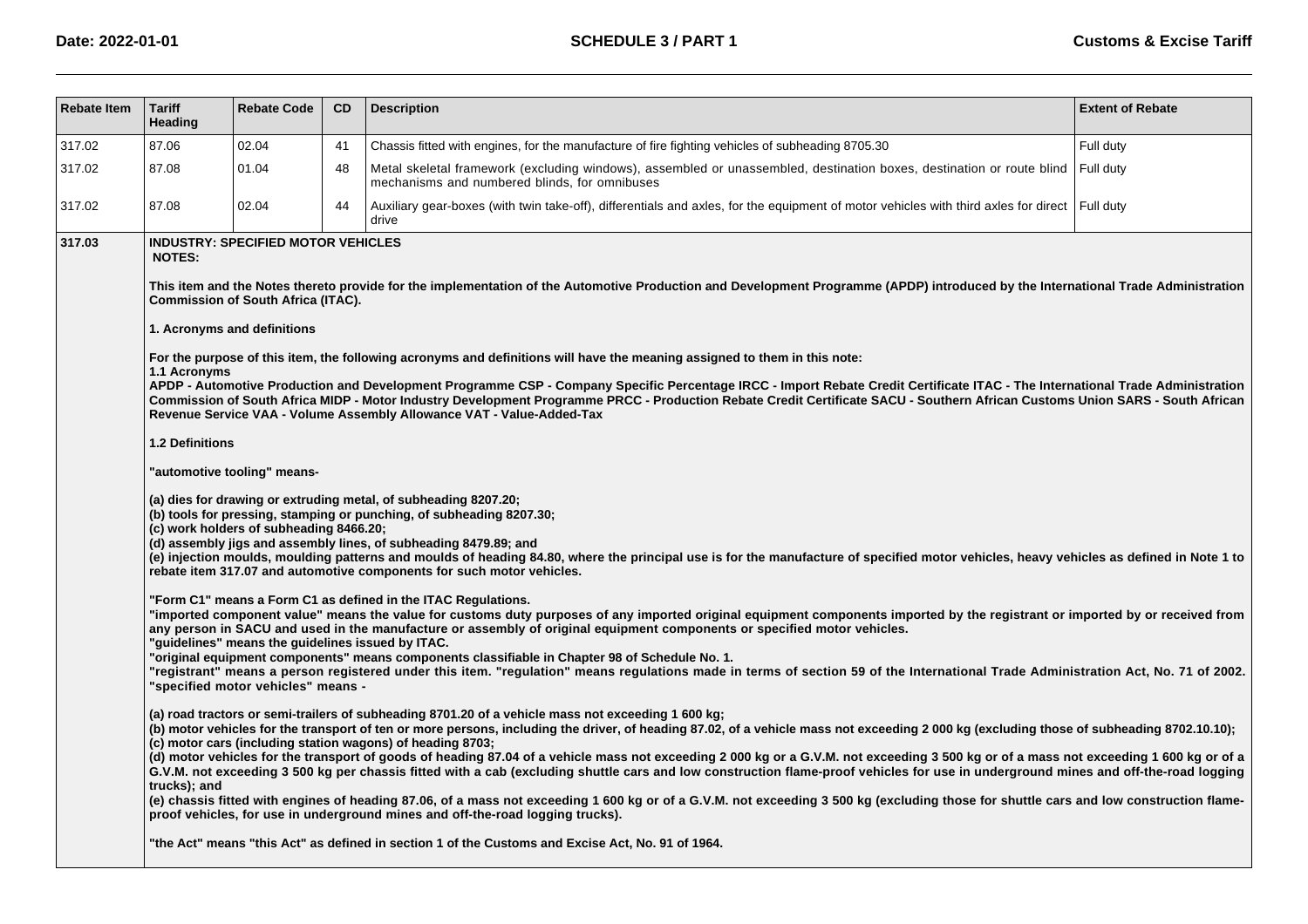| (continued)        |                                                                                                                                                                                                                                                                                                                                                                                                                                                                                                                                                                                                                                                                                                                                                                                                                                                                                                                                                                                                                                                                                                                                                                                                                                                                                                                                                                                                                                                                                                                                  |                                                                                                  |           |                                                                                                                                                                                                                                                                                                                                                                                                                                                                                                                                                                                                                                                                      |                         |  |  |  |  |
|--------------------|----------------------------------------------------------------------------------------------------------------------------------------------------------------------------------------------------------------------------------------------------------------------------------------------------------------------------------------------------------------------------------------------------------------------------------------------------------------------------------------------------------------------------------------------------------------------------------------------------------------------------------------------------------------------------------------------------------------------------------------------------------------------------------------------------------------------------------------------------------------------------------------------------------------------------------------------------------------------------------------------------------------------------------------------------------------------------------------------------------------------------------------------------------------------------------------------------------------------------------------------------------------------------------------------------------------------------------------------------------------------------------------------------------------------------------------------------------------------------------------------------------------------------------|--------------------------------------------------------------------------------------------------|-----------|----------------------------------------------------------------------------------------------------------------------------------------------------------------------------------------------------------------------------------------------------------------------------------------------------------------------------------------------------------------------------------------------------------------------------------------------------------------------------------------------------------------------------------------------------------------------------------------------------------------------------------------------------------------------|-------------------------|--|--|--|--|
| <b>Rebate Item</b> | <b>Tariff</b><br>Heading                                                                                                                                                                                                                                                                                                                                                                                                                                                                                                                                                                                                                                                                                                                                                                                                                                                                                                                                                                                                                                                                                                                                                                                                                                                                                                                                                                                                                                                                                                         | <b>Rebate Code</b>                                                                               | <b>CD</b> | <b>Description</b>                                                                                                                                                                                                                                                                                                                                                                                                                                                                                                                                                                                                                                                   | <b>Extent of Rebate</b> |  |  |  |  |
|                    | "VAA" means the following percentages of the value for VAA purposes:<br>a) 20 per cent from 1 January 2013;<br>b) 19 per cent from 1 January 2014;<br>c) 18 per cent from 1 January 2015; and<br>d) with effect from 1 January 2016, according to the following sliding scale depending on the number of units produced-<br>(i) 10 per cent for 10 000 units or more but not more than 14 999 units;<br>(ii) 11 per cent for 15 000 units or more but not more than 19 999 units;<br>(iii) 12 per cent for 20 000 units or more but not more than 24 999 units;<br>(iv) 13 per cent for 25 000 units or more but not more than 29 999 units;<br>(v) 14 per cent for 30 000 units or more but not more than 34 999 units;<br>(vi) 15 per cent for 35 000 units or more but not more than 39 999 units;<br>(vii) 16 per cent for 40 000 units or more but not more than 44 999 units;<br>(viii) 17 per cent for 45 000 units or more but not more than 49 999 units; and<br>(ix) 18 per cent for 50 000 units or more;<br>"value for VAA purposes" means the value, determined on the basis prescribed in Note 7.1, of all specified motor vehicles produced in terms of this item during a quarter and ready for<br>sale.<br>2. Registration<br>2.1 Applicants under this rebate item shall submit a letter of approval from ITAC confirming qualification for participation together with the application.<br>3. Submission of accounts<br>3.1 Registrants under this rebate item shall submit accounts in the following manner: |                                                                                                  |           |                                                                                                                                                                                                                                                                                                                                                                                                                                                                                                                                                                                                                                                                      |                         |  |  |  |  |
|                    |                                                                                                                                                                                                                                                                                                                                                                                                                                                                                                                                                                                                                                                                                                                                                                                                                                                                                                                                                                                                                                                                                                                                                                                                                                                                                                                                                                                                                                                                                                                                  |                                                                                                  |           |                                                                                                                                                                                                                                                                                                                                                                                                                                                                                                                                                                                                                                                                      |                         |  |  |  |  |
|                    | of the account occurs.                                                                                                                                                                                                                                                                                                                                                                                                                                                                                                                                                                                                                                                                                                                                                                                                                                                                                                                                                                                                                                                                                                                                                                                                                                                                                                                                                                                                                                                                                                           |                                                                                                  |           | (a) A quarterly account (DA 199) to the SARS customs office in which area of control the premises is registered and bring any customs duty and additional VAT to account at that office<br>within 30 days from the closing date of the accounting period, but not later than the penultimate official working day following the period of three months during which the closing date<br>(b) For the purposes of this item the accounting periods shall be for four periods of three months each commencing on 1 January each year.<br>(c) The registrant shall not be entitled to the deferment of additional VAT, other than the 30 days provided for in (a) above. |                         |  |  |  |  |
|                    |                                                                                                                                                                                                                                                                                                                                                                                                                                                                                                                                                                                                                                                                                                                                                                                                                                                                                                                                                                                                                                                                                                                                                                                                                                                                                                                                                                                                                                                                                                                                  |                                                                                                  |           | 3.2 When the registrant becomes aware of an error in the account submitted, the registrant must amend the account as soon as reasonably possible by -                                                                                                                                                                                                                                                                                                                                                                                                                                                                                                                |                         |  |  |  |  |
|                    |                                                                                                                                                                                                                                                                                                                                                                                                                                                                                                                                                                                                                                                                                                                                                                                                                                                                                                                                                                                                                                                                                                                                                                                                                                                                                                                                                                                                                                                                                                                                  | (b) adjusting all forms affected by the amendment;<br>customs office referred to in Note 3.1(a). |           | (a) completing a form (DA 199A) for the quarter affected by the amendment;<br>(c) submitting form (DA 199A), adjusted forms and payment of any customs duty and additional VAT together with an explanation of the reasons for the amendment to the SARS                                                                                                                                                                                                                                                                                                                                                                                                             |                         |  |  |  |  |
|                    |                                                                                                                                                                                                                                                                                                                                                                                                                                                                                                                                                                                                                                                                                                                                                                                                                                                                                                                                                                                                                                                                                                                                                                                                                                                                                                                                                                                                                                                                                                                                  | Chapter 98 of Schedule No. 1.<br>4.2 All such original equipment components shall -              |           | 4. Original equipment components imported by the registrant 4.1 The registrant shall clear all original equipment components for the manufacture of specified motor vehicles, under                                                                                                                                                                                                                                                                                                                                                                                                                                                                                  |                         |  |  |  |  |
|                    |                                                                                                                                                                                                                                                                                                                                                                                                                                                                                                                                                                                                                                                                                                                                                                                                                                                                                                                                                                                                                                                                                                                                                                                                                                                                                                                                                                                                                                                                                                                                  |                                                                                                  |           | (a) on importation be cleared under procedure code "Placement of goods under the 'Processing for Home Use' procedure"; or<br>(b) if cleared on importation for storage and stored in a licensed customs and excise storage warehouse, be cleared before removal for use under procedure code "Processing for Home<br>Use" of goods, previously placed under "Warehousing" procedure; and<br>(c) when cleared as contemplated in paragraphs (a) or (b), pay VAT on the value for customs duty purposes as if a "full duty" extent of rebate applies.                                                                                                                  |                         |  |  |  |  |
|                    | 'Processing for Home Use'.                                                                                                                                                                                                                                                                                                                                                                                                                                                                                                                                                                                                                                                                                                                                                                                                                                                                                                                                                                                                                                                                                                                                                                                                                                                                                                                                                                                                                                                                                                       |                                                                                                  |           | 4.3 The value for customs duty purposes of all original equipment components shall be included in the quarter during which such components were cleared under the procedure code                                                                                                                                                                                                                                                                                                                                                                                                                                                                                     |                         |  |  |  |  |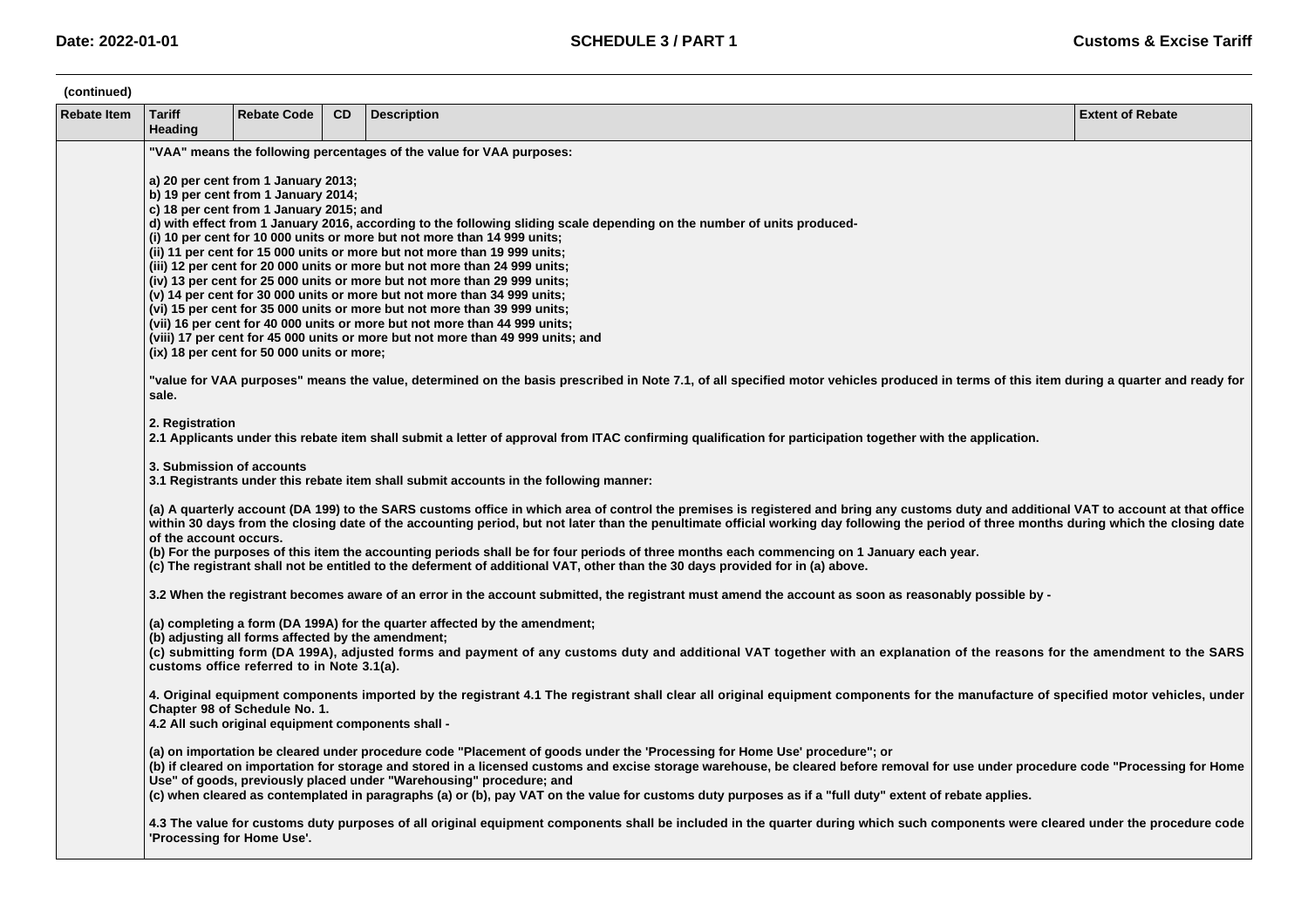| (continued)        |                                                                                                                                                                                                                                                                                                                                                                                                                                                                                                                                                                                                                                                                         |                                            |           |                                                                                                                                                                                                                                                                                                                                                                                                                                                                                                                                                                                           |                         |  |  |  |  |  |  |
|--------------------|-------------------------------------------------------------------------------------------------------------------------------------------------------------------------------------------------------------------------------------------------------------------------------------------------------------------------------------------------------------------------------------------------------------------------------------------------------------------------------------------------------------------------------------------------------------------------------------------------------------------------------------------------------------------------|--------------------------------------------|-----------|-------------------------------------------------------------------------------------------------------------------------------------------------------------------------------------------------------------------------------------------------------------------------------------------------------------------------------------------------------------------------------------------------------------------------------------------------------------------------------------------------------------------------------------------------------------------------------------------|-------------------------|--|--|--|--|--|--|
| <b>Rebate Item</b> | <b>Tariff</b><br>Heading                                                                                                                                                                                                                                                                                                                                                                                                                                                                                                                                                                                                                                                | <b>Rebate Code</b>                         | <b>CD</b> | <b>Description</b>                                                                                                                                                                                                                                                                                                                                                                                                                                                                                                                                                                        | <b>Extent of Rebate</b> |  |  |  |  |  |  |
|                    | 5. Original equipment components supplied to the registrant 5.1 A registrant must ensure and produce proof if required that the Form C1 completed by the supplier of original<br>equipment components correctly declares the imported component value.<br>5.2 (a)The imported component value on the Form C1 completed by a SACU supplier and received by the registrant during a quarter shall be recorded in the ensuing quarter<br>irrespective of whether it has been used in production as yet or paid for; and<br>(b) The imported component value on the Form C1 shall be deducted by the registrant in the quarter when the original equipment components are - |                                            |           |                                                                                                                                                                                                                                                                                                                                                                                                                                                                                                                                                                                           |                         |  |  |  |  |  |  |
|                    | (i) incorporated into original equipment components and exported;<br>(ii) used in the manufacture of specified motor vehicles and exported;<br>(iii) transferred to parts and accessories; or<br>(iv) destroyed under customs supervision.                                                                                                                                                                                                                                                                                                                                                                                                                              |                                            |           |                                                                                                                                                                                                                                                                                                                                                                                                                                                                                                                                                                                           |                         |  |  |  |  |  |  |
|                    |                                                                                                                                                                                                                                                                                                                                                                                                                                                                                                                                                                                                                                                                         | payment of any customs duty due.           |           | 5.3 (a) Registrants shall be liable for any customs duty underpaid resulting from the under declaration of the imported component value on Form C1.<br>(b) If ITAC reports any amendments to Form C1, the quarterly account to which it relates must be amended as may be necessary to give effect to the amendment reported, including<br>(c) If Form C1 is not obtained or duly completed, the price at which the original equipment components were purchased by the registrant shall be deemed to be the imported component<br>value in respect of the original equipment components. |                         |  |  |  |  |  |  |
|                    |                                                                                                                                                                                                                                                                                                                                                                                                                                                                                                                                                                                                                                                                         | imported component value.                  |           | (d) Any incorrect information supplied on Form C1 can render the whole document null and void and may result in the purchase price of all items in such document being regarded as                                                                                                                                                                                                                                                                                                                                                                                                        |                         |  |  |  |  |  |  |
|                    | equipment components-                                                                                                                                                                                                                                                                                                                                                                                                                                                                                                                                                                                                                                                   |                                            |           | 6. Determination of value for duty and additional VAT<br>6.1 Determination of the value for the calculation of customs duty and additional VAT on original equipment components imported by the registrant:<br>(a) The value for customs duty purposes of original equipment components cleared under Chapter 98 during a quarter, less the value for customs duty purposes of the original                                                                                                                                                                                               |                         |  |  |  |  |  |  |
|                    |                                                                                                                                                                                                                                                                                                                                                                                                                                                                                                                                                                                                                                                                         | (v) returned to the overseas suppliers;    |           | (i) in unopened containers or unit load devices, provided that the value for customs duty purposes of such components in containers or unit load devices not opened shall be carried<br>forward as an opening balance to the ensuing quarter;<br>(ii) used in the manufacture of original equipment components and supplied to other registrants in terms of this rebate item;<br>(iii) used in the manufacture of specified motor vehicles and exported;<br>(iv) used in the manufacture of original equipment components and exported;                                                  |                         |  |  |  |  |  |  |
|                    |                                                                                                                                                                                                                                                                                                                                                                                                                                                                                                                                                                                                                                                                         | (vii) destroyed under customs supervision. |           | (vi) transferred to the parts and accessories division;                                                                                                                                                                                                                                                                                                                                                                                                                                                                                                                                   |                         |  |  |  |  |  |  |
|                    |                                                                                                                                                                                                                                                                                                                                                                                                                                                                                                                                                                                                                                                                         | exports during a quarter to -              |           | (b) If the deductions specified in subparagraphs (i) to (vii) exceed the value for customs duty purposes of imported original equipment components the value must be reduced to nil.<br>(c) For the purposes of Notes 6.1(a)(iii) and (iv) registrants may carry forward any excess value for customs duty purposes of original equipment components imported and used in                                                                                                                                                                                                                 |                         |  |  |  |  |  |  |
|                    | (i) the ensuing quarter; and                                                                                                                                                                                                                                                                                                                                                                                                                                                                                                                                                                                                                                            |                                            |           | (ii) such further quarters as the Commissioner may allow in exceptional circumstances.                                                                                                                                                                                                                                                                                                                                                                                                                                                                                                    |                         |  |  |  |  |  |  |
|                    |                                                                                                                                                                                                                                                                                                                                                                                                                                                                                                                                                                                                                                                                         |                                            |           | 6.2 Determination of the value for the calculation of the customs duty and additional VAT on original equipment components received by the registrant:                                                                                                                                                                                                                                                                                                                                                                                                                                    |                         |  |  |  |  |  |  |
|                    | equipment components-                                                                                                                                                                                                                                                                                                                                                                                                                                                                                                                                                                                                                                                   |                                            |           | (a) The imported component value of original equipment components received from any person in SACU during the previous quarter less the imported component value of original                                                                                                                                                                                                                                                                                                                                                                                                              |                         |  |  |  |  |  |  |
|                    |                                                                                                                                                                                                                                                                                                                                                                                                                                                                                                                                                                                                                                                                         |                                            |           | (i) used in the manufacture of original equipment components and exported during the current quarter;<br>(ii) used in the manufacture of specified motor vehicles and exported during the current quarter;<br>(iii) transferred to the parts and accessories division during the current quarter; and                                                                                                                                                                                                                                                                                     |                         |  |  |  |  |  |  |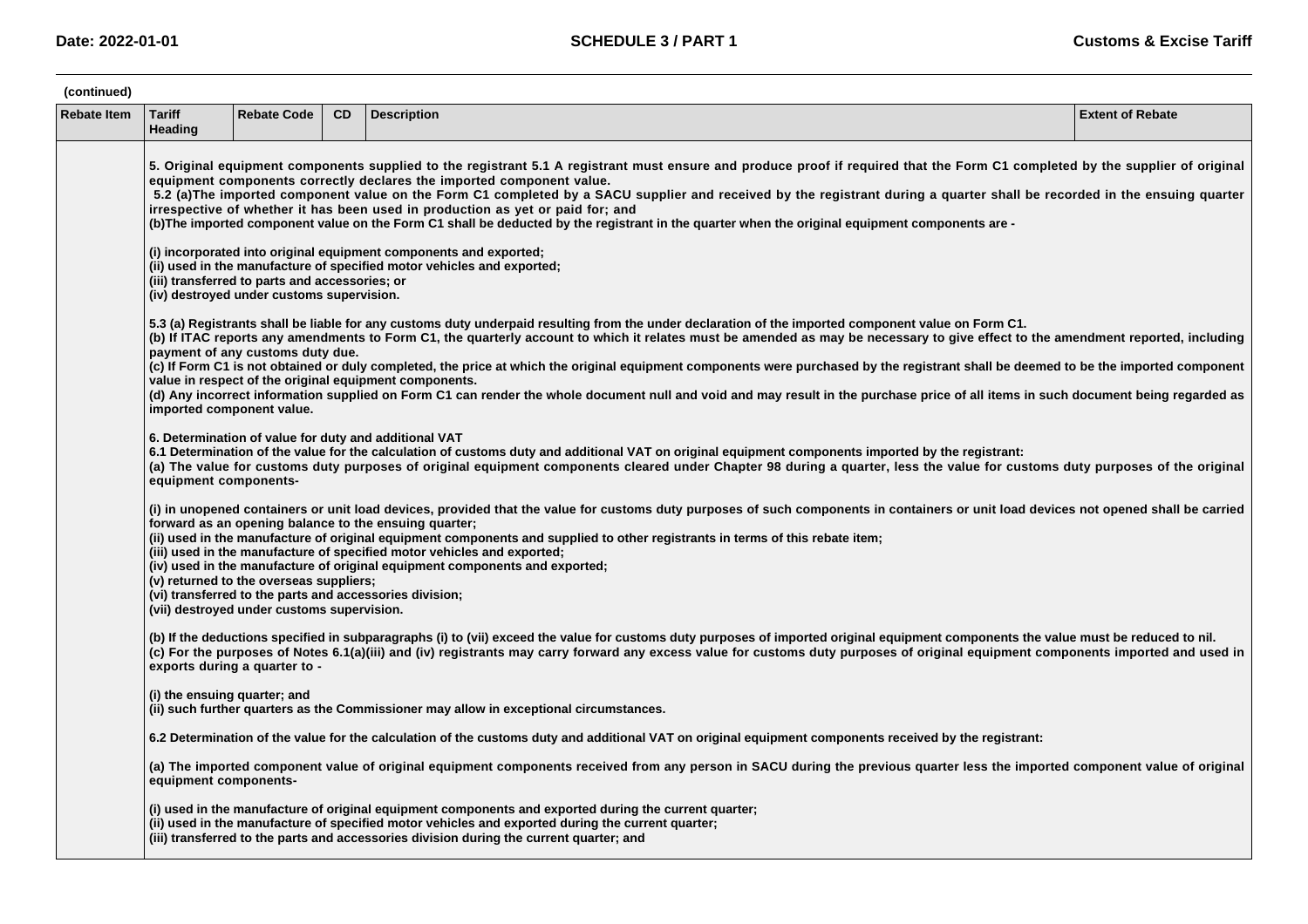| (continued)        |                                                                                                                        |                                                                                                                                                                                                                                                                                                                                                                                                  |     |                                                                                                                                                                                                                                                                                                                                                                                                                                                                                                                              |                         |  |  |  |  |  |  |
|--------------------|------------------------------------------------------------------------------------------------------------------------|--------------------------------------------------------------------------------------------------------------------------------------------------------------------------------------------------------------------------------------------------------------------------------------------------------------------------------------------------------------------------------------------------|-----|------------------------------------------------------------------------------------------------------------------------------------------------------------------------------------------------------------------------------------------------------------------------------------------------------------------------------------------------------------------------------------------------------------------------------------------------------------------------------------------------------------------------------|-------------------------|--|--|--|--|--|--|
| <b>Rebate Item</b> | <b>Tariff</b><br>Heading                                                                                               | <b>Rebate Code</b>                                                                                                                                                                                                                                                                                                                                                                               | CD. | <b>Description</b>                                                                                                                                                                                                                                                                                                                                                                                                                                                                                                           | <b>Extent of Rebate</b> |  |  |  |  |  |  |
|                    | (iv) destroyed under customs supervision during the current quarter.                                                   |                                                                                                                                                                                                                                                                                                                                                                                                  |     |                                                                                                                                                                                                                                                                                                                                                                                                                                                                                                                              |                         |  |  |  |  |  |  |
|                    |                                                                                                                        | (b) If the deductions specified in subparagraphs (i) to (iv) exceed the imported component value of original equipment components received the value must be reduced to nil.<br>(c) For the purposes of Notes 6.2(a)(i) and (ii) registrants may carry forward any excess value for customs duty purposes of original equipment components imported and used in<br>exports during a quarter to - |     |                                                                                                                                                                                                                                                                                                                                                                                                                                                                                                                              |                         |  |  |  |  |  |  |
|                    | (i) the ensuing quarter; and<br>(ii) such further quarters as the Commissioner may allow in exceptional circumstances. |                                                                                                                                                                                                                                                                                                                                                                                                  |     |                                                                                                                                                                                                                                                                                                                                                                                                                                                                                                                              |                         |  |  |  |  |  |  |
|                    | 7. Deductions                                                                                                          |                                                                                                                                                                                                                                                                                                                                                                                                  |     | 7.1 The value for VAA purposes for any quarter shall be -                                                                                                                                                                                                                                                                                                                                                                                                                                                                    |                         |  |  |  |  |  |  |
|                    | ready for sale; or                                                                                                     |                                                                                                                                                                                                                                                                                                                                                                                                  |     | (a) in the case of specified motor vehicles manufactured for the SACU market, the recommended retail list price (including options), (exclusive of VAT, excise duty in terms of Section B<br>of Part 2 of Schedule No. 1 and environmental levy in terms of Sections D and E in Part 3 of Schedule No. 1) applicable to such motor vehicle(s) at the time of production thereof and                                                                                                                                          |                         |  |  |  |  |  |  |
|                    |                                                                                                                        |                                                                                                                                                                                                                                                                                                                                                                                                  |     | (b) in the case of specified motor vehicles exported outside the SACU, the "price free on board" as contemplated in section 72 of the Act;<br>(c) less in respect of each of paragraphs (a) and (b), a CSP(s) on a quarterly basis.                                                                                                                                                                                                                                                                                          |                         |  |  |  |  |  |  |
|                    |                                                                                                                        |                                                                                                                                                                                                                                                                                                                                                                                                  |     | 7.2 A registrant shall not receive or be entitled to utilise VAA for the quarter for which the account is submitted, unless a CSP has been determined by ITAC.                                                                                                                                                                                                                                                                                                                                                               |                         |  |  |  |  |  |  |
|                    | (b) when exported-                                                                                                     |                                                                                                                                                                                                                                                                                                                                                                                                  |     | 7.3 The VAA of specified motor vehicles shall be declared -<br>(a) when designated for export, but not exported at the end of a quarter, as the recommended retail list price on form DA 199.04A for that quarter; and                                                                                                                                                                                                                                                                                                       |                         |  |  |  |  |  |  |
|                    |                                                                                                                        |                                                                                                                                                                                                                                                                                                                                                                                                  |     | (i) as the "price free on board value" in the quarterly account during which the export took place on form DA199.04B; and<br>(ii) the recommended retail list price mentioned in (a) on form DA199.02.                                                                                                                                                                                                                                                                                                                       |                         |  |  |  |  |  |  |
|                    | of the Act.                                                                                                            |                                                                                                                                                                                                                                                                                                                                                                                                  |     | 7.4 ITAC will inform the Commissioner of any amendments to a CSP as a result of which the quarterly accounts must be amended.<br>7.5 The Commissioner may, in the case of any model for which a recommended retail list price contemplated in paragraph 7.1 is not available, determine a value in terms of section 69(3)                                                                                                                                                                                                    |                         |  |  |  |  |  |  |
|                    |                                                                                                                        | 7.7 "Excess VAA" shall be calculated as follows:                                                                                                                                                                                                                                                                                                                                                 |     | 7.6 The VAA in any quarter shall firstly be utilized, if applicable, to reduce the value as calculated in terms of Notes 6.1 and 6.2.                                                                                                                                                                                                                                                                                                                                                                                        |                         |  |  |  |  |  |  |
|                    |                                                                                                                        | (c) plus the VAA for this quarter;                                                                                                                                                                                                                                                                                                                                                               |     | (a) The balance of any excess VAA brought forward from the previous quarter;<br>(b) less any excess VAA utilised under rebate item 460.17 for this quarter;<br>(d) less the VAA utilised to offset the duty liability calculated in terms of Note 8.1(d) for this quarter.                                                                                                                                                                                                                                                   |                         |  |  |  |  |  |  |
|                    |                                                                                                                        |                                                                                                                                                                                                                                                                                                                                                                                                  |     | 7.8 Any excess VAA may be utilised to reduce the value for customs duty purposes of specified motor vehicles imported under rebate item 460.17 in the next quarter, provided that -<br>(a) prior written approval for the utilisation of such excess VAA shall be obtained from the Commissioner;<br>(b) the value of the excess VAA shall be reduced by 20 per cent if used on imported fully built-up motor vehicles; and<br>(c) the remaining balance of any excess VAA shall be the opening balance in the next quarter. |                         |  |  |  |  |  |  |
|                    |                                                                                                                        | 7.10 A PRCC may only be used-                                                                                                                                                                                                                                                                                                                                                                    |     | 7.9 The VAA or any excess VAA is not tradable or transferable.                                                                                                                                                                                                                                                                                                                                                                                                                                                               |                         |  |  |  |  |  |  |
|                    |                                                                                                                        |                                                                                                                                                                                                                                                                                                                                                                                                  |     | (a) by the registrant or other importers in whose name the certificate is issued to apply for rebate in terms of section 75 or a refund provided for in section 76 of the Act; and<br>(b) to offset the duty liability calculated in terms of note 8.1(e).                                                                                                                                                                                                                                                                   |                         |  |  |  |  |  |  |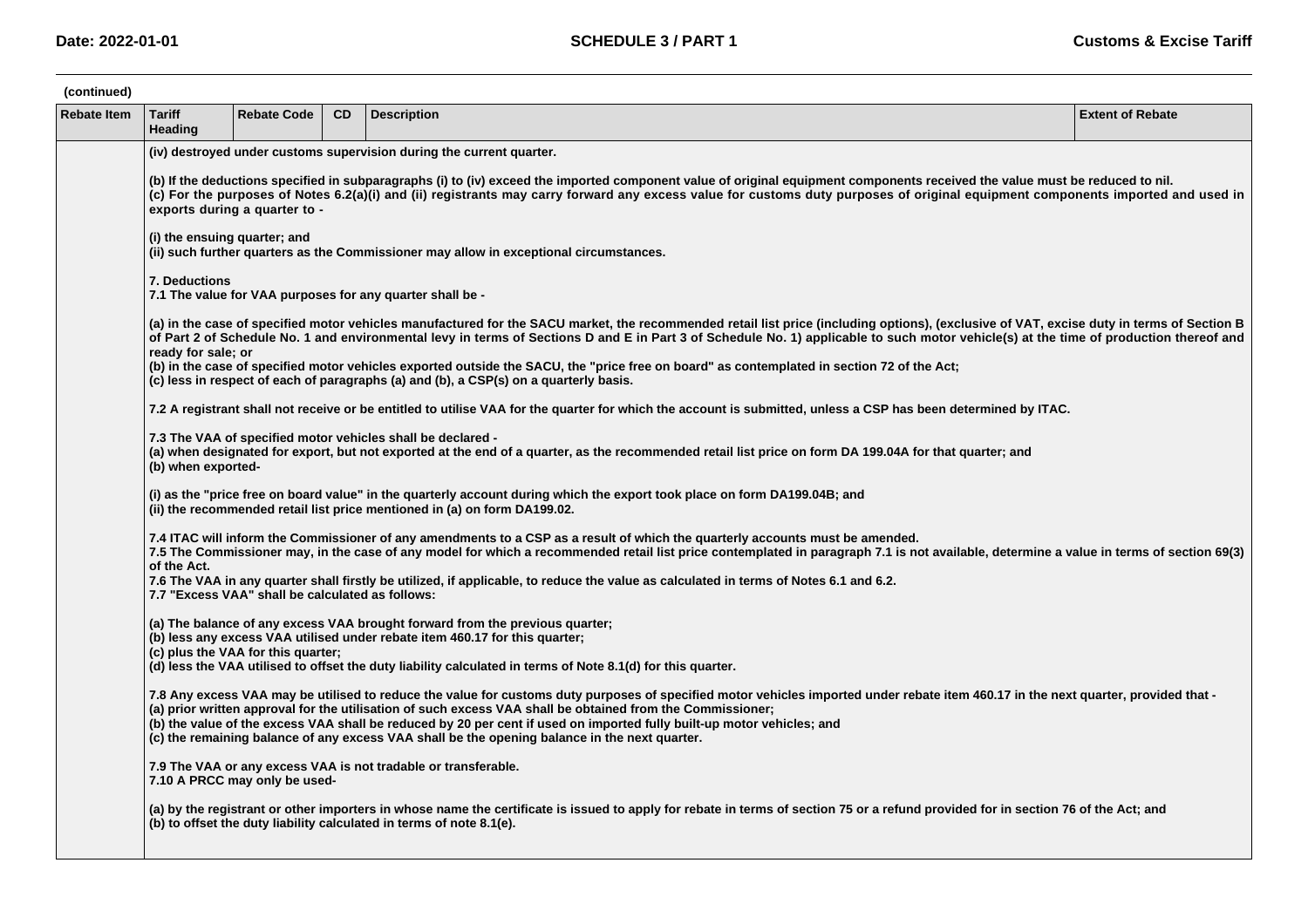| (continued)        |                                                                                                                                                                                                                                                                                       |                                                                                                                                                                                                                                                                                                                                                                                                                                                                                                                        |    |                                                                                                                                                                                                                                                                                                                                                                                                                                                                                                   |                                                                                       |  |  |  |  |  |  |  |
|--------------------|---------------------------------------------------------------------------------------------------------------------------------------------------------------------------------------------------------------------------------------------------------------------------------------|------------------------------------------------------------------------------------------------------------------------------------------------------------------------------------------------------------------------------------------------------------------------------------------------------------------------------------------------------------------------------------------------------------------------------------------------------------------------------------------------------------------------|----|---------------------------------------------------------------------------------------------------------------------------------------------------------------------------------------------------------------------------------------------------------------------------------------------------------------------------------------------------------------------------------------------------------------------------------------------------------------------------------------------------|---------------------------------------------------------------------------------------|--|--|--|--|--|--|--|
| <b>Rebate Item</b> | <b>Tariff</b><br>Heading                                                                                                                                                                                                                                                              | <b>Rebate Code</b>                                                                                                                                                                                                                                                                                                                                                                                                                                                                                                     | CD | <b>Description</b>                                                                                                                                                                                                                                                                                                                                                                                                                                                                                | <b>Extent of Rebate</b>                                                               |  |  |  |  |  |  |  |
|                    | 7.11 The person in whose name a PRCC is issued shall be liable for any discrepancies in the application for the PRCC for whatever reason, which may result in the issue of an incorrect<br>certificate and shall remain liable for the customs duty as if no rebate had been allowed. |                                                                                                                                                                                                                                                                                                                                                                                                                                                                                                                        |    |                                                                                                                                                                                                                                                                                                                                                                                                                                                                                                   |                                                                                       |  |  |  |  |  |  |  |
|                    |                                                                                                                                                                                                                                                                                       | 8. Extent of rebate<br>8.1 The calculation of the value to determine the extent of rebate shall be -                                                                                                                                                                                                                                                                                                                                                                                                                   |    |                                                                                                                                                                                                                                                                                                                                                                                                                                                                                                   |                                                                                       |  |  |  |  |  |  |  |
|                    |                                                                                                                                                                                                                                                                                       | (a) the value for customs duty purposes of imported original equipment components calculated in terms of Note 6.1;<br>(b) plus the imported component value of original equipment components received from any person in SACU calculated in terms of Note 6.2;<br>(c) plus the VAA calculated in terms of Note 7.3(b) (Form DA 199.02);<br>(d) less the VAA utilised in terms of Note 7.1 for this quarter; and if any liability remains<br>(e) less the value of PRCCs to the point that the value is reduced to nil. |    |                                                                                                                                                                                                                                                                                                                                                                                                                                                                                                   |                                                                                       |  |  |  |  |  |  |  |
|                    |                                                                                                                                                                                                                                                                                       | 8.2 The extent of rebate provided for in this rebate item shall not exceed the customs duty payable on the entry of imported goods under Chapter 98 of Schedule No. 1.<br>8.3 If any liability remains after the calculation in terms of Note 8.1, the customs duty and additional VAT must be brought to account.                                                                                                                                                                                                     |    |                                                                                                                                                                                                                                                                                                                                                                                                                                                                                                   |                                                                                       |  |  |  |  |  |  |  |
|                    | 9. Compliance                                                                                                                                                                                                                                                                         |                                                                                                                                                                                                                                                                                                                                                                                                                                                                                                                        |    | 9.1 The registrant or component supplier must, as applicable, comply with-                                                                                                                                                                                                                                                                                                                                                                                                                        |                                                                                       |  |  |  |  |  |  |  |
|                    | thereto;<br>(c) the regulations;<br>(d) the quidelines; and                                                                                                                                                                                                                           | (b) section 75 and any other provisions of the Act;                                                                                                                                                                                                                                                                                                                                                                                                                                                                    |    | (a) this rebate item, rebate items 317.06 and 317.07 of Schedule No. 3, rebate item 460.17 of Schedule No. 4 and refund items 536.00, 537.00 and 538.00 of Schedule No. 5 and the Notes<br>(e) any directives issued by the Commissioner and ITAC.                                                                                                                                                                                                                                                |                                                                                       |  |  |  |  |  |  |  |
| 317.03             | 98.01                                                                                                                                                                                                                                                                                 | 01.04                                                                                                                                                                                                                                                                                                                                                                                                                                                                                                                  | 43 | Original equipment components, for the manufacture of road tractors for semi-trailers of subheading 8701.20, of a vehicle Full duty less the duty<br>mass not exceeding 1 600 kg                                                                                                                                                                                                                                                                                                                  | payable on the value<br>calculated in terms of Note<br>8.1                            |  |  |  |  |  |  |  |
| 317.03             | 98.01                                                                                                                                                                                                                                                                                 | 02.04                                                                                                                                                                                                                                                                                                                                                                                                                                                                                                                  | 48 | Original equipment components, for the manufacture of motor vehicles for the transport of ten or more persons, including the<br>driver, of heading 87.02 of a vehicle mass not exceeding 2 000 kg (excluding those of subheading 8702.10.10)                                                                                                                                                                                                                                                      | Full duty less the duty<br>pavable on the value<br>calculated in terms of Note<br>8.1 |  |  |  |  |  |  |  |
| 317.03             | 98.01                                                                                                                                                                                                                                                                                 | 03.04                                                                                                                                                                                                                                                                                                                                                                                                                                                                                                                  | 42 | Original equipment components, for the manufacture of motor cars (including station wagons) of heading 87.03                                                                                                                                                                                                                                                                                                                                                                                      | Full duty less the duty<br>payable on the value<br>calculated in terms of Note<br>8.1 |  |  |  |  |  |  |  |
| 317.03             | 98.01                                                                                                                                                                                                                                                                                 | 05.04                                                                                                                                                                                                                                                                                                                                                                                                                                                                                                                  | 41 | Original equipment components, for the manufacture of motor vehicles for the transport of goods of heading 87.04 of a vehicle Full duty less the duty<br>mass not exceeding 2 000 kg or a G.V.M. not exceeding 3 500 kg or a mass not exceeding 1 600 kg or of a G.V.M. not<br>exceeding 3 500 kg per chassis fitted with a cab (excluding shuttle cars and low construction flame-proof vehicles, for use in   calculated in terms of Note<br>underground mines and off-the-road logging trucks) | payable on the value<br>8.1                                                           |  |  |  |  |  |  |  |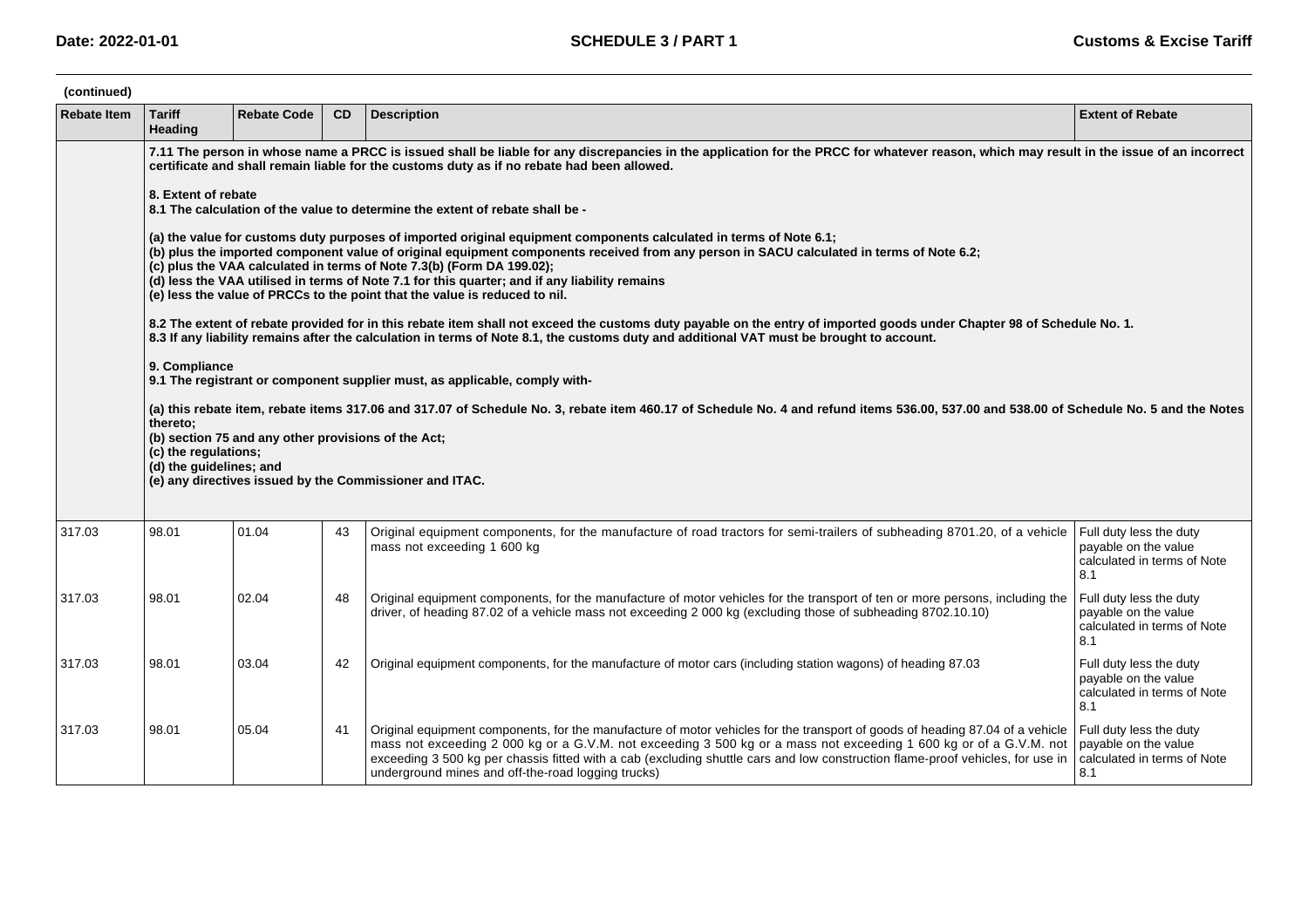| <b>Rebate Item</b> | <b>Tariff</b><br>Heading                                                                                                                                                                                                                                                                                                                                                                                                                                                                                                                                                                                                                                                                                                                                                                                                                                                                                                                                                                                                                                                                                                                                                                                                                                                                                                                                                                                                                                                                                                                                                                                                                                                                                                                                                                                                                                                                                                                                                                                                                                                                                                                                                                                                                                                                                                                                                                                                                                                                                                                                                                                                                                                                                                                                                                                                                                                                                                                                                                                                                                                                                                                                                                                                                                                                                                                                                                                                                                                                                                                                                                                                                                                                 | <b>Rebate Code</b> | <b>CD</b> | <b>Description</b>                                                                                                                                                                                                                                                                                                                                             | <b>Extent of Rebate</b>                                                               |  |  |
|--------------------|------------------------------------------------------------------------------------------------------------------------------------------------------------------------------------------------------------------------------------------------------------------------------------------------------------------------------------------------------------------------------------------------------------------------------------------------------------------------------------------------------------------------------------------------------------------------------------------------------------------------------------------------------------------------------------------------------------------------------------------------------------------------------------------------------------------------------------------------------------------------------------------------------------------------------------------------------------------------------------------------------------------------------------------------------------------------------------------------------------------------------------------------------------------------------------------------------------------------------------------------------------------------------------------------------------------------------------------------------------------------------------------------------------------------------------------------------------------------------------------------------------------------------------------------------------------------------------------------------------------------------------------------------------------------------------------------------------------------------------------------------------------------------------------------------------------------------------------------------------------------------------------------------------------------------------------------------------------------------------------------------------------------------------------------------------------------------------------------------------------------------------------------------------------------------------------------------------------------------------------------------------------------------------------------------------------------------------------------------------------------------------------------------------------------------------------------------------------------------------------------------------------------------------------------------------------------------------------------------------------------------------------------------------------------------------------------------------------------------------------------------------------------------------------------------------------------------------------------------------------------------------------------------------------------------------------------------------------------------------------------------------------------------------------------------------------------------------------------------------------------------------------------------------------------------------------------------------------------------------------------------------------------------------------------------------------------------------------------------------------------------------------------------------------------------------------------------------------------------------------------------------------------------------------------------------------------------------------------------------------------------------------------------------------------------------------|--------------------|-----------|----------------------------------------------------------------------------------------------------------------------------------------------------------------------------------------------------------------------------------------------------------------------------------------------------------------------------------------------------------------|---------------------------------------------------------------------------------------|--|--|
| 317.03             | 98.01                                                                                                                                                                                                                                                                                                                                                                                                                                                                                                                                                                                                                                                                                                                                                                                                                                                                                                                                                                                                                                                                                                                                                                                                                                                                                                                                                                                                                                                                                                                                                                                                                                                                                                                                                                                                                                                                                                                                                                                                                                                                                                                                                                                                                                                                                                                                                                                                                                                                                                                                                                                                                                                                                                                                                                                                                                                                                                                                                                                                                                                                                                                                                                                                                                                                                                                                                                                                                                                                                                                                                                                                                                                                                    | 06.04              | 46        | Original equipment components, for the manufacture of chassis fitted with engines of heading 87.06 of a mass not exceeding<br>1600 kg or of a G.V.M. not exceeding 3500 kg (excluding those for motor vehicles of subheading 8704.10, shuttle cars and<br>low construction flame-proof vehicles, for use in underground mines and off-the-road logging trucks) | Full duty less the duty<br>payable on the value<br>calculated in terms of Note<br>8.1 |  |  |
| 317.04             | <b>INDUSTRY: SPECIFIED MOTOR VEHICLES (PHASE II)</b><br><b>NOTES:</b><br>This item and the Notes thereto provide for the implementation of the Automotive Production and Development Programme Phase II (APDP Phase II) introduced by the International<br>Trade Administration Commission of South Africa (ITAC).<br>1. Acronyms and definitions<br>For the purpose of this item, the following acronyms and definitions will have the meaning assigned to them in this note:<br>1.1 Acronyms<br>APDP - Automotive Production and Development Programme<br><b>CSP - Company Specific Percentage</b><br><b>ITAC - The International Trade Administration Commission of South Africa</b><br>OEM - Light motor vehicle manufacturer registered in terms of Note 1 to Chapter 98 of Schedule No.1 to the Customs Act<br><b>PRC - Production Rebate Certificate</b><br><b>PRCC - Production Rebate Credit Certificate</b><br><b>SACU - Southern African Customs Union</b><br><b>SARS - South African Revenue Service</b><br>VAA - Volume Assembly Allowance<br><b>VALA - Volume Assembly Localisation Allowance</b><br>VAT - Value-Added-Tax<br><b>1.2 Definitions</b><br>"automotive tooling" means-<br>(a) dies for drawing or extruding metal, of subheading 8207.20;<br>(b) tools for pressing, stamping or punching, of subheading 8207.30;<br>(c) work holders of subheading 8466.20;<br>(d) assembly jigs and assembly lines, of subheading 8479.89; and<br>(e) injection moulds, moulding patterns and moulds of heading 84.80, where the principal use is for the manufacture of specified motor vehicles, heavy vehicles as defined in Note 1 to<br>rebate item 317.07 and automotive components for such motor vehicles.<br>"Form C2" means a Form C2 as defined in the ITAC Regulations.<br>"imported component and imported raw materials value" means the value for customs duty purposes of any imported original equipment components and raw materials imported by the<br>registrant or imported by or received from any person in SACU and used in the manufacture or assembly of original equipment components or specified motor vehicles.<br>"guidelines" means the guidelines issued by ITAC.<br>"original equipment components" means components classifiable in Chapter 98 of Schedule No. 1.<br>raw materials means materials not cut to size or shape and not made up suitable for use.<br>"registrant" means a person registered under this item.<br>"regulation" means regulations made in terms of section 59 of the International Trade Administration Act, No. 71 of 2002.<br>"specified motor vehicles" means -<br>(a) road tractors or semi-trailers of subheading 8701.20 of a vehicle mass not exceeding 1 600 kg;<br>(b) motor vehicles for the transport of ten or more persons, including the driver, of heading 87.02, of a vehicle mass not exceeding 2000 kg (excluding those of subheading 8702.10.10);<br>(c) motor cars (including station wagons) of heading 8703;<br>(d) motor vehicles for the transport of goods of heading 87.04 of a vehicle mass not exceeding 2 000 kg or a G.V.M. not exceeding 3 500 kg or of a mass not exceeding 1 600 kg or of a<br>G.V.M. not exceeding 3 500 kg per chassis fitted with a cab (excluding shuttle cars and low construction flame-proof vehicles for use in underground mines and off-the-road logging<br>trucks); and<br>(e) chassis fitted with engines of heading 87.06, of a mass not exceeding 1 600 kg or of a G.V.M. not exceeding 3 500 kg (excluding those for shuttle cars and low construction flame-<br>proof vehicles, for use in underground mines and off-the-road logging trucks). |                    |           |                                                                                                                                                                                                                                                                                                                                                                |                                                                                       |  |  |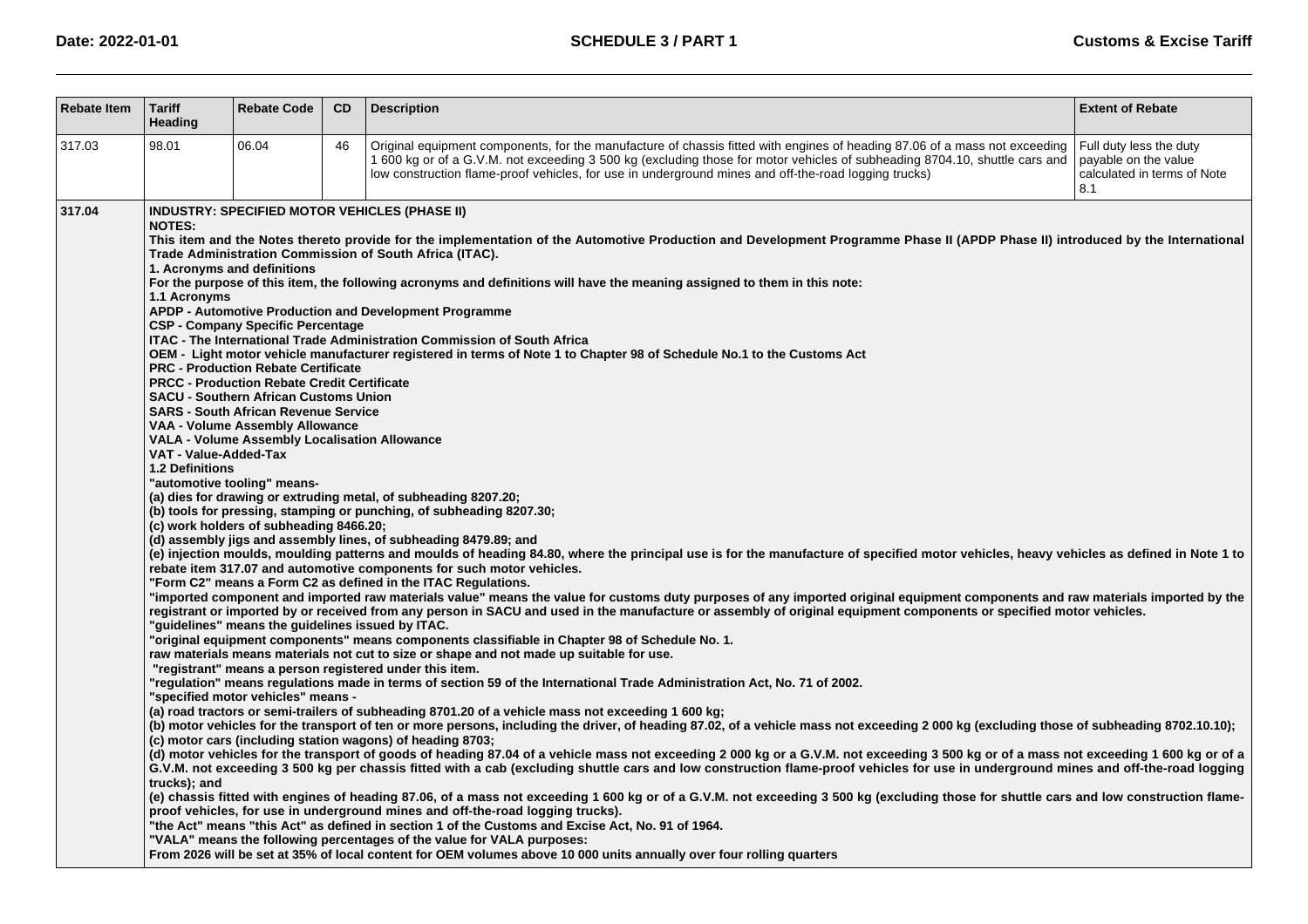| (continued)        |                                                                                                                                                                                                                                                                                                                                                                                                                                                                                                                                                                                                                                                                                                                                                                                                                                                                                                                                                                                                                                                                                                                                                                                                                                                                                                                                                                                                                                                                                                                                                                                                                                                                                                                                                                                                                                                                                                                                                                                                                                                                                                                                                                            |                                                                                                                                                   |           |                                                                                                                                                                                                                                                                                                                                                                                                                                                                                                                                                                                                                                                                                                                                                                                                                                                                                                                                                                                                                                                                                                                                                                                                                                                                                                                                                                                                                                                                                                                                                                                                                                                                                                                                                                                                                                                                                                                                                                                                                                                                                                                                                                                                                                                                                                                                                                                                                     |                         |  |  |  |
|--------------------|----------------------------------------------------------------------------------------------------------------------------------------------------------------------------------------------------------------------------------------------------------------------------------------------------------------------------------------------------------------------------------------------------------------------------------------------------------------------------------------------------------------------------------------------------------------------------------------------------------------------------------------------------------------------------------------------------------------------------------------------------------------------------------------------------------------------------------------------------------------------------------------------------------------------------------------------------------------------------------------------------------------------------------------------------------------------------------------------------------------------------------------------------------------------------------------------------------------------------------------------------------------------------------------------------------------------------------------------------------------------------------------------------------------------------------------------------------------------------------------------------------------------------------------------------------------------------------------------------------------------------------------------------------------------------------------------------------------------------------------------------------------------------------------------------------------------------------------------------------------------------------------------------------------------------------------------------------------------------------------------------------------------------------------------------------------------------------------------------------------------------------------------------------------------------|---------------------------------------------------------------------------------------------------------------------------------------------------|-----------|---------------------------------------------------------------------------------------------------------------------------------------------------------------------------------------------------------------------------------------------------------------------------------------------------------------------------------------------------------------------------------------------------------------------------------------------------------------------------------------------------------------------------------------------------------------------------------------------------------------------------------------------------------------------------------------------------------------------------------------------------------------------------------------------------------------------------------------------------------------------------------------------------------------------------------------------------------------------------------------------------------------------------------------------------------------------------------------------------------------------------------------------------------------------------------------------------------------------------------------------------------------------------------------------------------------------------------------------------------------------------------------------------------------------------------------------------------------------------------------------------------------------------------------------------------------------------------------------------------------------------------------------------------------------------------------------------------------------------------------------------------------------------------------------------------------------------------------------------------------------------------------------------------------------------------------------------------------------------------------------------------------------------------------------------------------------------------------------------------------------------------------------------------------------------------------------------------------------------------------------------------------------------------------------------------------------------------------------------------------------------------------------------------------------|-------------------------|--|--|--|
| <b>Rebate Item</b> | <b>Tariff</b><br>Heading                                                                                                                                                                                                                                                                                                                                                                                                                                                                                                                                                                                                                                                                                                                                                                                                                                                                                                                                                                                                                                                                                                                                                                                                                                                                                                                                                                                                                                                                                                                                                                                                                                                                                                                                                                                                                                                                                                                                                                                                                                                                                                                                                   | <b>Rebate Code</b>                                                                                                                                | <b>CD</b> | <b>Description</b>                                                                                                                                                                                                                                                                                                                                                                                                                                                                                                                                                                                                                                                                                                                                                                                                                                                                                                                                                                                                                                                                                                                                                                                                                                                                                                                                                                                                                                                                                                                                                                                                                                                                                                                                                                                                                                                                                                                                                                                                                                                                                                                                                                                                                                                                                                                                                                                                  | <b>Extent of Rebate</b> |  |  |  |
|                    | Transition set at -<br>(a) 40 per cent in 2021;<br>(b) 39 per cent in 2022;<br>(c) 38 per cent in 2023;<br>(d) 37 per cent in 2024;<br>(e) 36 per cent in 2025; and<br>(f) 35 per cent in 2026<br>"value for VALA purposes" means the value, determined on the basis prescribed in Note 7.1, of all specified motor vehicles produced in terms of this item during four rolling quarters<br>and ready for sale.<br>2. Registration<br>2.1 Applicants under this rebate item shall submit a letter of approval from ITAC confirming qualification for participation together with the application.<br>3. Submission of accounts<br>3.1 Registrants under this rebate item shall submit accounts in the following manner:<br>(a) A quarterly account (DA 199) to the SARS customs office in which area of control the premises is registered and bring any customs duty and additional VAT to account at that office<br>within 30 days from the closing date of the accounting period, but not later than the penultimate official working day following the period of three months during which the closing date<br>of the account occurs.<br>(b) For the purposes of this item the accounting periods shall be for four periods of three months each commencing on 1 January each year.<br>(c) The registrant shall not be entitled to the deferment of additional VAT, other than the 30 days provided for in (a) above.<br>3.2 When the registrant becomes aware of an error in the account submitted, the registrant must amend the account as soon as reasonably possible by -<br>(a) completing a form (DA 199A) for the quarter affected by the amendment;<br>(b) adjusting all forms affected by the amendment;<br>(c) submitting form (DA 199A), adjusted forms and payment of any customs duty and additional VAT together with an explanation of the reasons for the amendment to the SARS<br>customs office referred to in Note 3.1(a).<br>4. Original equipment components imported by the registrant<br>4.1 The registrant shall clear all original equipment components for the manufacture of specified motor vehicles, under Chapter 98 of Schedule No. 1. |                                                                                                                                                   |           |                                                                                                                                                                                                                                                                                                                                                                                                                                                                                                                                                                                                                                                                                                                                                                                                                                                                                                                                                                                                                                                                                                                                                                                                                                                                                                                                                                                                                                                                                                                                                                                                                                                                                                                                                                                                                                                                                                                                                                                                                                                                                                                                                                                                                                                                                                                                                                                                                     |                         |  |  |  |
|                    | 'Processing for Home Use'.<br>value.<br>imported component value.                                                                                                                                                                                                                                                                                                                                                                                                                                                                                                                                                                                                                                                                                                                                                                                                                                                                                                                                                                                                                                                                                                                                                                                                                                                                                                                                                                                                                                                                                                                                                                                                                                                                                                                                                                                                                                                                                                                                                                                                                                                                                                          | 4.2 All such original equipment components shall -<br>(iii) transferred to parts and accessories; or<br>(iv) destroyed under customs supervision. |           | (a) on importation be cleared under procedure code "Placement of goods under the 'Processing for Home Use' procedure"; or<br>(b) if cleared on importation for storage and stored in a licensed customs and excise storage warehouse, be cleared before removal for use under procedure code "Processing for Home<br>Use" of goods, previously placed under "Warehousing" procedure; and<br>(c) when cleared as contemplated in paragraphs (a) or (b), pay VAT on the value for customs duty purposes as if a "full duty" extent of rebate applies.<br>4.3 The value for customs duty purposes of all original equipment components shall be included in the quarter during which such components were cleared under the procedure code<br>5. Original equipment components supplied to the registrant<br>5.1 A registrant must ensure and produce proof if required that the Form C2 completed by the supplier of original equipment components correctly declares the imported component<br>(a) The imported component value on the Form C2 completed by a SACU supplier and received by the registrant during a quarter shall be recorded in the ensuing quarter irrespective of<br>whether it has been used in production as yet or paid for; and<br>(b) The imported component value on the Form C2 shall be deducted by the registrant in the quarter when the original equipment components are-<br>(i) incorporated into original equipment components and exported;<br>(ii) used in the manufacture of specified motor vehicles and exported;<br>5.2 (a) Registrants shall be liable for any customs duty and additional VAT underpaid resulting from the under declaration of the imported component value on Form C2.<br>(b) If ITAC reports any amendments to Form C2, the quarterly account to which it relates must be amended as may be necessary to give effect to the amendment reported, including<br>payment of any customs duty and additional VAT due.<br>(c) If Form C2 is not obtained or duly completed, the price at which the original equipment components were purchased by the registrant shall be deemed to be the imported component<br>value in respect of the original equipment components.<br>(d) Any incorrect information supplied on Form C2 can render the whole document null and void and may result in the purchase price of all items in such document being regarded as |                         |  |  |  |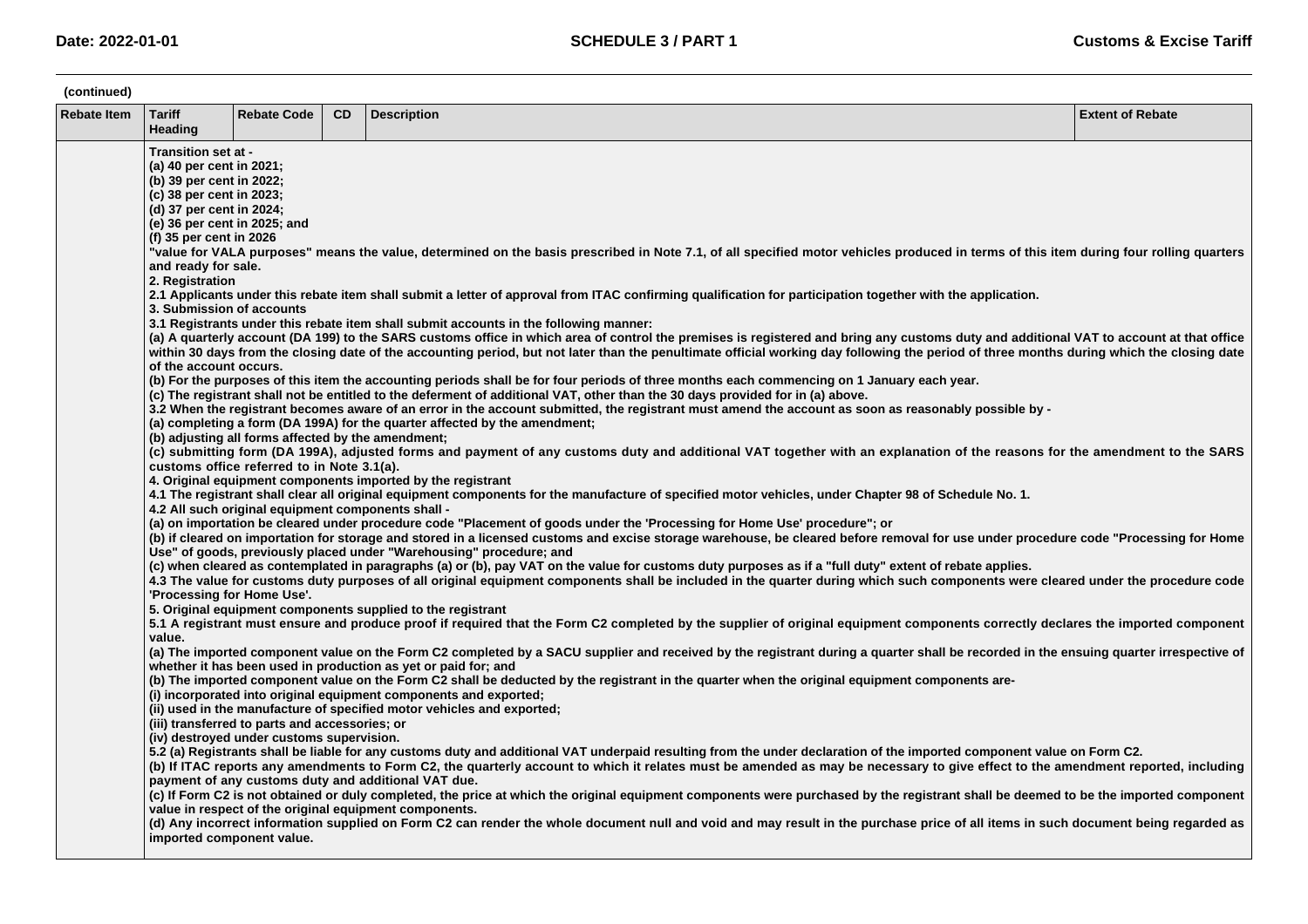| (continued)        |                                                                                                                                                                                                                                                                                                                                                                                                                                                                                                                                                                                                                                                                                                                                                                                                                                                                                                                                                                                                                                                                                                                                                                                                                                                                                                                                                                                                                                                                                                                                                                                                                                                                                                                                                                                                                                                                                                                                                                                                                                                                                                                                                                                                                                                                                                                                                                                                                                                                                                                                                                                                                                                                                                                                                                                                                      |                                                   |           |                                                                                                                                                                                                                                                                                                                                                                                                                                                                                                                                                                                                                                                                                                                                                                                                                                                                                                                                                                                                                                                                                                                                                                                                                                                                                                                                                                                            |                         |  |  |  |
|--------------------|----------------------------------------------------------------------------------------------------------------------------------------------------------------------------------------------------------------------------------------------------------------------------------------------------------------------------------------------------------------------------------------------------------------------------------------------------------------------------------------------------------------------------------------------------------------------------------------------------------------------------------------------------------------------------------------------------------------------------------------------------------------------------------------------------------------------------------------------------------------------------------------------------------------------------------------------------------------------------------------------------------------------------------------------------------------------------------------------------------------------------------------------------------------------------------------------------------------------------------------------------------------------------------------------------------------------------------------------------------------------------------------------------------------------------------------------------------------------------------------------------------------------------------------------------------------------------------------------------------------------------------------------------------------------------------------------------------------------------------------------------------------------------------------------------------------------------------------------------------------------------------------------------------------------------------------------------------------------------------------------------------------------------------------------------------------------------------------------------------------------------------------------------------------------------------------------------------------------------------------------------------------------------------------------------------------------------------------------------------------------------------------------------------------------------------------------------------------------------------------------------------------------------------------------------------------------------------------------------------------------------------------------------------------------------------------------------------------------------------------------------------------------------------------------------------------------|---------------------------------------------------|-----------|--------------------------------------------------------------------------------------------------------------------------------------------------------------------------------------------------------------------------------------------------------------------------------------------------------------------------------------------------------------------------------------------------------------------------------------------------------------------------------------------------------------------------------------------------------------------------------------------------------------------------------------------------------------------------------------------------------------------------------------------------------------------------------------------------------------------------------------------------------------------------------------------------------------------------------------------------------------------------------------------------------------------------------------------------------------------------------------------------------------------------------------------------------------------------------------------------------------------------------------------------------------------------------------------------------------------------------------------------------------------------------------------|-------------------------|--|--|--|
| <b>Rebate Item</b> | <b>Tariff</b><br>Heading                                                                                                                                                                                                                                                                                                                                                                                                                                                                                                                                                                                                                                                                                                                                                                                                                                                                                                                                                                                                                                                                                                                                                                                                                                                                                                                                                                                                                                                                                                                                                                                                                                                                                                                                                                                                                                                                                                                                                                                                                                                                                                                                                                                                                                                                                                                                                                                                                                                                                                                                                                                                                                                                                                                                                                                             | <b>Rebate Code</b>                                | <b>CD</b> | <b>Description</b>                                                                                                                                                                                                                                                                                                                                                                                                                                                                                                                                                                                                                                                                                                                                                                                                                                                                                                                                                                                                                                                                                                                                                                                                                                                                                                                                                                         | <b>Extent of Rebate</b> |  |  |  |
|                    | 6. Determination of value for duty and additional VAT<br>6.1 Determination of the value for the calculation of customs duty and additional VAT on original equipment components imported by the registrant:<br>(a) The value for customs duty purposes of original equipment components cleared under Chapter 98 during a quarter, less the value for customs duty purposes of the original<br>equipment components-<br>(i) in unopened containers or unit load devices, provided that the value for customs duty purposes of such components in containers or unit load devices not opened shall be carried<br>forward as an opening balance to the ensuing quarter;<br>(ii) used in the manufacture of original equipment components and supplied to other registrants in terms of this rebate item;<br>(iii) used in the manufacture of specified motor vehicles and exported;<br>(iv) used in the manufacture of original equipment components and exported;<br>(v) returned to the overseas suppliers;<br>(vi) transferred to the parts and accessories division;<br>(vii) destroyed under customs supervision.<br>(b) If the deductions specified in subparagraphs (i) to (vii) exceed the value for customs duty purposes of imported original equipment components the value must be reduced to nil.<br>(c) For the purposes of Notes 6.1(a)(iii) and (iv) registrants may carry forward any excess value for customs duty purposes of original equipment components imported and used in<br>exports during a quarter to -<br>(i) the ensuing quarter; and<br>(ii) such further quarters as the Commissioner may allow in exceptional circumstances.<br>6.2 Determination of the value for the calculation of the customs duty and additional VAT on original equipment components received by the registrant:<br>(a) The imported component value of original equipment components received from any person in SACU during the previous quarter less the imported component value of original<br>equipment components-<br>(i) used in the manufacture of original equipment components and exported during the current quarter;<br>(ii) used in the manufacture of specified motor vehicles and exported during the current quarter;<br>(iii) transferred to the parts and accessories division during the current quarter; and<br>(iv) destroyed under customs supervision during the current quarter.<br>(b) If the deductions specified in subparagraphs (i) to (iv) exceed the imported component value of original equipment components received the value must be reduced to nil.<br>(c) For the purposes of Notes 6.2(a)(i) and (ii) registrants may carry forward any excess value for customs duty purposes of original equipment components imported and used in<br>exports during a quarter to - |                                                   |           |                                                                                                                                                                                                                                                                                                                                                                                                                                                                                                                                                                                                                                                                                                                                                                                                                                                                                                                                                                                                                                                                                                                                                                                                                                                                                                                                                                                            |                         |  |  |  |
|                    | 7. Deductions<br>ready for sale; or<br>(b) when exported-                                                                                                                                                                                                                                                                                                                                                                                                                                                                                                                                                                                                                                                                                                                                                                                                                                                                                                                                                                                                                                                                                                                                                                                                                                                                                                                                                                                                                                                                                                                                                                                                                                                                                                                                                                                                                                                                                                                                                                                                                                                                                                                                                                                                                                                                                                                                                                                                                                                                                                                                                                                                                                                                                                                                                            | (d) less all imported contents.                   |           | (ii) such further quarters as the Commissioner may allow in exceptional circumstances.<br>7.1 The value for VALA purposes for any quarter shall be -<br>(a) in the case of specified motor vehicles manufactured for the SACU market, the recommended retail list price (including options), (exclusive of VAT, excise duty in terms of Section B<br>of Part 2 of Schedule No. 1 and environmental levy in terms of Sections D and E in Part 3 of Schedule No. 1) applicable to such motor vehicle(s) at the time of production thereof and<br>(b) in the case of specified motor vehicles exported outside the SACU, the "price free on board" as contemplated in section 72 of the Act;<br>(c) less in respect of each of paragraphs (a) and (b), a CSP(s) on a quarterly basis.<br>7.2 A registrant shall not receive or be entitled to utilise VALA for the quarter for which the account is submitted, unless a CSP has been determined by ITAC.<br>7.3 The VALA of specified motor vehicles shall be declared -<br>(a) when designated for export, but not exported at the end of a quarter, as the recommended retail list price on form DA 199.04A for that quarter; and<br>(i) as the "price free on board value" in the quarterly account during which the export took place on form DA199.04B; and<br>(ii) the recommended retail list price mentioned in (a) on form DA199.02. |                         |  |  |  |
|                    | of the Act                                                                                                                                                                                                                                                                                                                                                                                                                                                                                                                                                                                                                                                                                                                                                                                                                                                                                                                                                                                                                                                                                                                                                                                                                                                                                                                                                                                                                                                                                                                                                                                                                                                                                                                                                                                                                                                                                                                                                                                                                                                                                                                                                                                                                                                                                                                                                                                                                                                                                                                                                                                                                                                                                                                                                                                                           | 7.7 "Excess VALA" shall be calculated as follows: |           | 7.4 ITAC will inform the Commissioner of any amendments to a CSP as a result of which the quarterly accounts must be amended.<br>7.5 The Commissioner may, in the case of any model for which a recommended retail list price contemplated in paragraph 7.1 is not available, determine a value in terms of section 69(3)<br>7.6 The VALA in any quarter shall firstly be utilized, if applicable, to reduce the value as calculated in terms of Notes 6.1 and 6.2<br>(a) The balance of any excess VALA brought forward from the previous quarter;                                                                                                                                                                                                                                                                                                                                                                                                                                                                                                                                                                                                                                                                                                                                                                                                                                        |                         |  |  |  |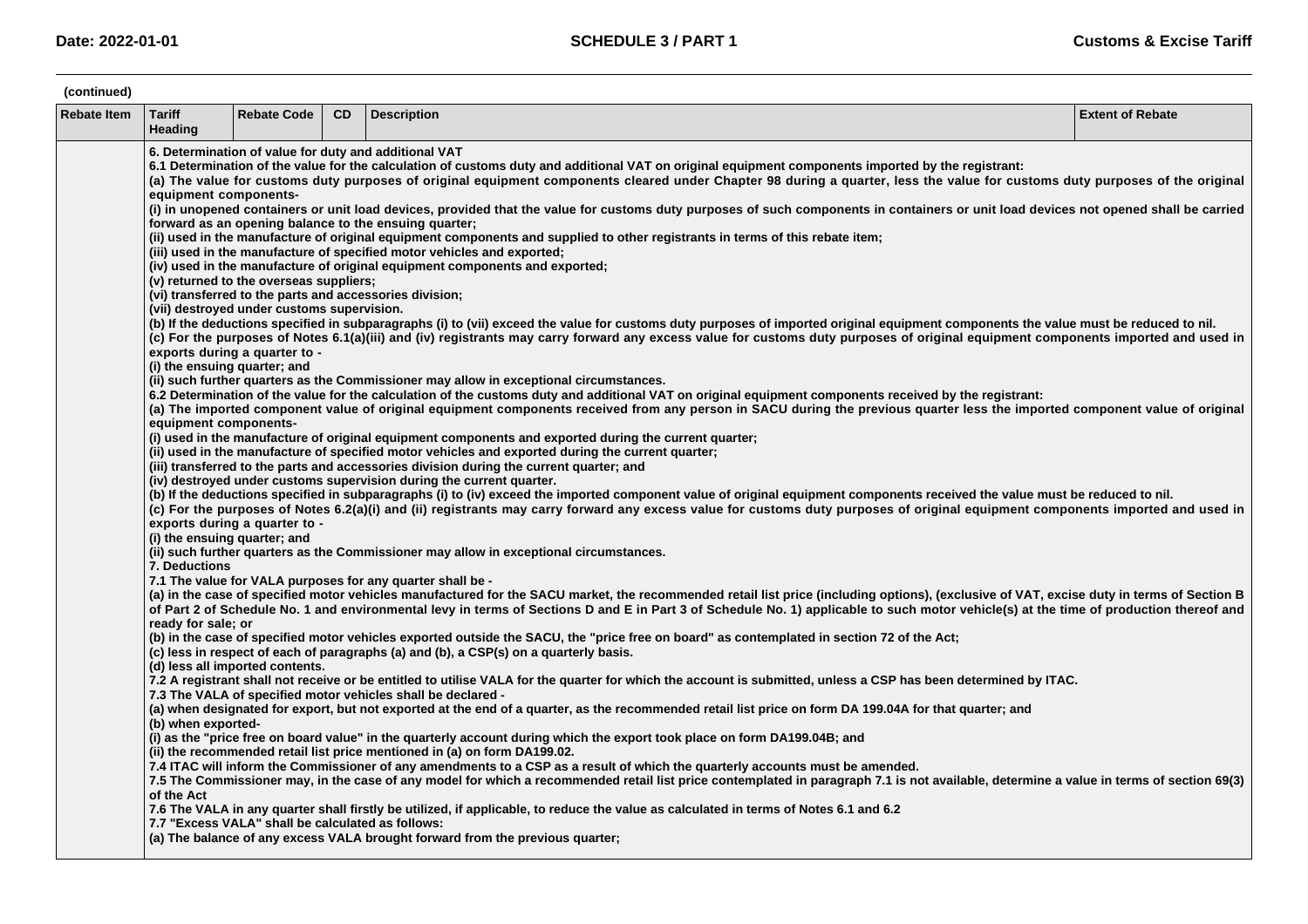| (continued)        |                                                                                                                                                                                                                                                                                                                                                                                                                                                                                                                                                                                                                                                                                                                                                                                                                                                                                                                                                                                                                                                                                                                                                                                                                                                                                                                                                                                                                                                                                                                                                                                                                                                                                                                                                                                                                                                                                                                                                                                                                                                                                                                                                                                                                                                                                                                                                                                                                                                                                                                                                                                                        |                                     |    |                                                                                                                                                                                                                                                                                                                                                                                                                                                                                                                                                                                                                                                                                                                                                                                                                                                                                                                                                                                                                                                                                                                                                                                                                                                                                                                                                                                                                                                                                                                                                                                                                                                                                                                                                                                                                                                                                            |                         |  |  |  |  |
|--------------------|--------------------------------------------------------------------------------------------------------------------------------------------------------------------------------------------------------------------------------------------------------------------------------------------------------------------------------------------------------------------------------------------------------------------------------------------------------------------------------------------------------------------------------------------------------------------------------------------------------------------------------------------------------------------------------------------------------------------------------------------------------------------------------------------------------------------------------------------------------------------------------------------------------------------------------------------------------------------------------------------------------------------------------------------------------------------------------------------------------------------------------------------------------------------------------------------------------------------------------------------------------------------------------------------------------------------------------------------------------------------------------------------------------------------------------------------------------------------------------------------------------------------------------------------------------------------------------------------------------------------------------------------------------------------------------------------------------------------------------------------------------------------------------------------------------------------------------------------------------------------------------------------------------------------------------------------------------------------------------------------------------------------------------------------------------------------------------------------------------------------------------------------------------------------------------------------------------------------------------------------------------------------------------------------------------------------------------------------------------------------------------------------------------------------------------------------------------------------------------------------------------------------------------------------------------------------------------------------------------|-------------------------------------|----|--------------------------------------------------------------------------------------------------------------------------------------------------------------------------------------------------------------------------------------------------------------------------------------------------------------------------------------------------------------------------------------------------------------------------------------------------------------------------------------------------------------------------------------------------------------------------------------------------------------------------------------------------------------------------------------------------------------------------------------------------------------------------------------------------------------------------------------------------------------------------------------------------------------------------------------------------------------------------------------------------------------------------------------------------------------------------------------------------------------------------------------------------------------------------------------------------------------------------------------------------------------------------------------------------------------------------------------------------------------------------------------------------------------------------------------------------------------------------------------------------------------------------------------------------------------------------------------------------------------------------------------------------------------------------------------------------------------------------------------------------------------------------------------------------------------------------------------------------------------------------------------------|-------------------------|--|--|--|--|
| <b>Rebate Item</b> | <b>Tariff</b><br>Heading                                                                                                                                                                                                                                                                                                                                                                                                                                                                                                                                                                                                                                                                                                                                                                                                                                                                                                                                                                                                                                                                                                                                                                                                                                                                                                                                                                                                                                                                                                                                                                                                                                                                                                                                                                                                                                                                                                                                                                                                                                                                                                                                                                                                                                                                                                                                                                                                                                                                                                                                                                               | <b>Rebate Code</b>                  | CD | <b>Description</b>                                                                                                                                                                                                                                                                                                                                                                                                                                                                                                                                                                                                                                                                                                                                                                                                                                                                                                                                                                                                                                                                                                                                                                                                                                                                                                                                                                                                                                                                                                                                                                                                                                                                                                                                                                                                                                                                         | <b>Extent of Rebate</b> |  |  |  |  |
|                    | (b) less any excess VALA utilised under rebate item 460.17 for this quarter;<br>(c) plus the VALA for this quarter;<br>(d) less the VALA utilised to offset the duty liability calculated in terms of Note 8.1(d) for this quarter.<br>7.8 Any excess VALA may be utilised to reduce the value for customs duty purposes of specified motor vehicles imported under rebate item 460.17 in the next quarter, provided that-<br>(a) prior written approval for the utilisation of such excess VALA shall be obtained from the Commissioner;<br>(b the value of the excess VALA shall be reduced by 20 per cent if used on imported fully built-up motor vehicles; and<br>(c) the remaining balance of any excess VALA shall be the opening balance in the next quarter.<br>7.9 The VALA or any excess VALA is not tradable or transferable<br>7.10 A PRC may only be used-<br>(a) by the registrant or other importers in whose name the certificate is issued to apply for rebate in terms of section 75 or a refund provided for in section 76 of the Act.<br>7.11 The person in whose name a PRC is issued shall be liable for any discrepancies in the application for the PRC for whatever reason, which may result in the issue of an incorrect<br>certificate and shall remain liable for the customs duty as if no rebate had been allowed.<br>8. Extent of rebate<br>8.1 The calculation of the value to determine the extent of rebate shall be -<br>(a) the value for customs duty purposes of imported original equipment components calculated in terms of Note 6.1;<br>(b) plus the imported component value of original equipment components received from any person in SACU calculated in terms of Note 6.2;<br>(c) plus the VALA calculated in terms of Note 7.3(b) (Form DA 199.02);<br>(d) less the VALA utilised in terms of Note 7.1 for this quarter; and if any liability remains<br>8.2 The extent of rebate provided for in this rebate item shall not exceed the customs duty payable on the entry of imported goods under Chapter 98 of Schedule No. 1.<br>8.3 If any liability remains after the calculation in terms of Note 8.1, the PRC may be utilised to reduce the customs duty before the remaining customs duty and additional VAT are<br>brought to account.<br>9. Compliance<br>9.1 The registrant or component supplier must, as applicable, comply with-<br>(a) this rebate item, rebate items 317.06 and 317.07 of Schedule No. 3, rebate item 460.17 of Schedule No. 4 and refund items 536.00, 537.00 and 538.00 of Schedule No. 5 and the Notes<br>thereto: |                                     |    |                                                                                                                                                                                                                                                                                                                                                                                                                                                                                                                                                                                                                                                                                                                                                                                                                                                                                                                                                                                                                                                                                                                                                                                                                                                                                                                                                                                                                                                                                                                                                                                                                                                                                                                                                                                                                                                                                            |                         |  |  |  |  |
|                    | (b) the regulations;<br>(c) the guidelines; and<br><b>10. Transitional Notes</b>                                                                                                                                                                                                                                                                                                                                                                                                                                                                                                                                                                                                                                                                                                                                                                                                                                                                                                                                                                                                                                                                                                                                                                                                                                                                                                                                                                                                                                                                                                                                                                                                                                                                                                                                                                                                                                                                                                                                                                                                                                                                                                                                                                                                                                                                                                                                                                                                                                                                                                                       | quarter 3 of APDP Phase II account. |    | (d) any directives issued by the Commissioner and ITAC.<br>10.1 The value for customs duty purposes of any imported original equipment components in unopened containers and unit load devices carried over from the APDP Phase I second<br>quarter shall be declared in the third quarter of the 2021 APDP Phase II account as an opening balance on form DA 199.10.<br>10.2 The registrant's calculation of the foreign currency usage of original equipment components and foreign currency usage in terms of the 2021 APDP Phase II of vehicles and form C1<br>shall be available for inspection by the Commissioner.<br>10.3 In instances where components cannot be linked to a form C1 by means of a unique identification number or mark, the principle of "first-in-first-out" will apply in determining the<br>foreign currency usage in terms of 2021 APDP Phase II per quarter.<br>10.4 Any excess VAA carried over from quarter 2 of APDP Account may be used to reduce the value for customs duty purposes of original equipment components imported and<br>imported component value of original equipment components received from any person in SACU as an opening balance in quarter 3 of the APDP Phase II account on form DA199.03.<br>10.5 Any excess VAA carried forward from the quarter 2 of APDP accounts used for the importation of vehicles in terms of rebate item 460.17 shall be deducted on form DA 199.03 in<br>10.6 PRCC may be used on form DA199.06 B to reduce the value for customs duty purposes of original equipment components imported and imported component value of original<br>equipment components received from any person in SACU calculated in terms of Notes 6.1 and 6.2 respectively, after any excess VAA and VALA have been used.<br>10.7 ITAC may publish additional transitional Notes through a Notice in the Government Gazette. |                         |  |  |  |  |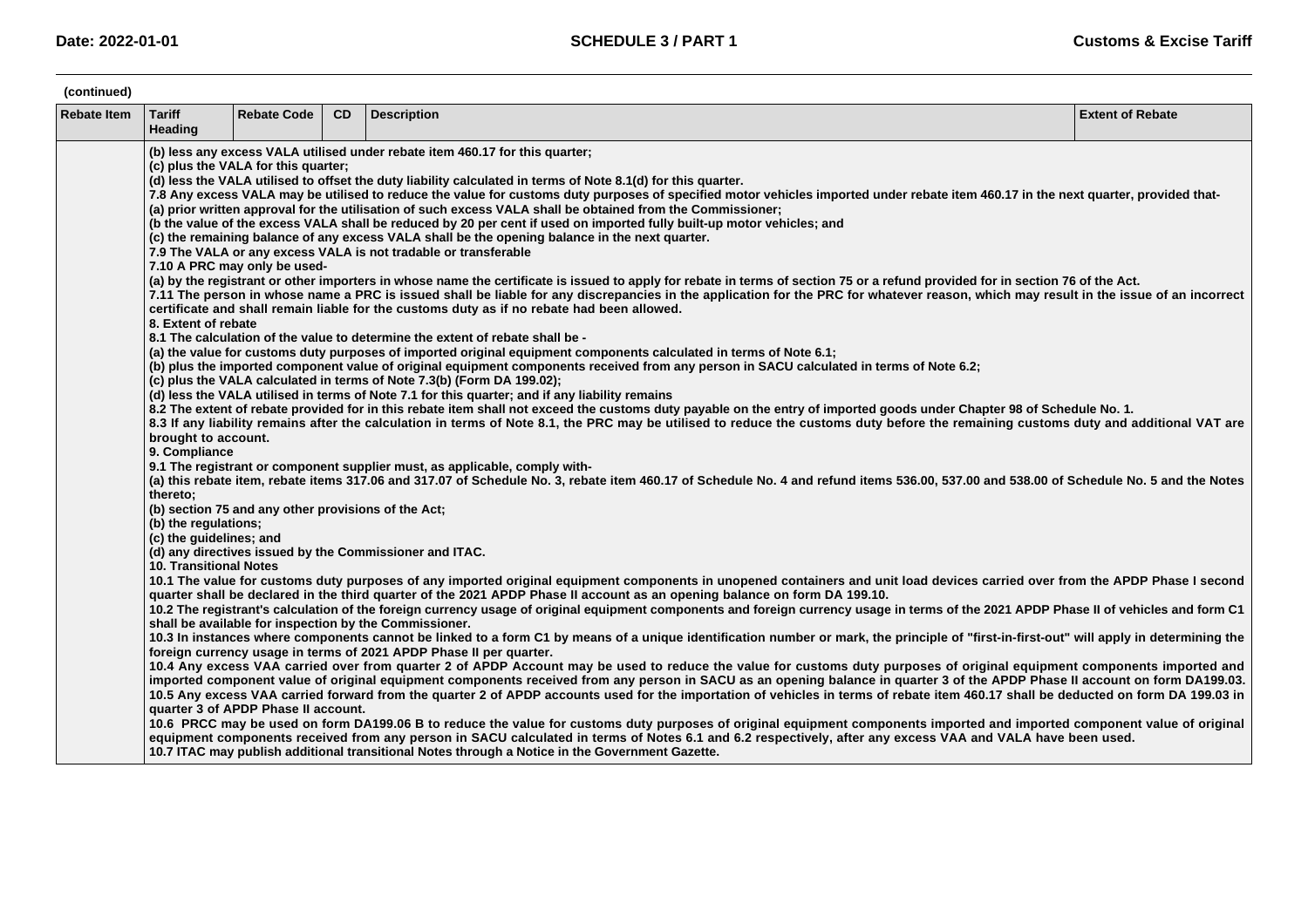| <b>Rebate Item</b> | <b>Tariff</b><br>Heading | <b>Rebate Code</b> | <b>CD</b> | <b>Description</b>                                                                                                                                                                                                                                                                                                                                                                                                                          | <b>Extent of Rebate</b>                                                               |
|--------------------|--------------------------|--------------------|-----------|---------------------------------------------------------------------------------------------------------------------------------------------------------------------------------------------------------------------------------------------------------------------------------------------------------------------------------------------------------------------------------------------------------------------------------------------|---------------------------------------------------------------------------------------|
| 317.04             | 98.01                    | 01.04              | 45        | Original equipment components, for the manufacture of road tractors for semi-trailers of subheading 8701.20, of a vehicle<br>mass not exceeding 1 600 kg                                                                                                                                                                                                                                                                                    | Full duty less the duty<br>payable on the value<br>calculated in terms of Note<br>8.1 |
| 317.04             | 98.01                    | 02.04              | 47        | Original equipment components, for the manufacture of motor vehicles for the transport of ten or more persons, including the<br>driver, of heading 87.02 of a vehicle mass not exceeding 2 000 kg (excluding those of subheading 8702.10.10)                                                                                                                                                                                                | Full duty less the duty<br>payable on the value<br>calculated in terms of Note<br>8.1 |
| 317.04             | 98.01                    | 03.04              | 44        | Original equipment components, for the manufacture of motor cars (including station wagons) of heading 87.03                                                                                                                                                                                                                                                                                                                                | Full duty less the duty<br>payable on the value<br>calculated in terms of Note<br>8.1 |
| 317.04             | 98.01                    | 04.04              | 49        | Original equipment components, for the manufacture of motor vehicles for the transport of goods of heading 87.04 of a vehicle<br>mass not exceeding 2 000 kg or a G.V.M. not exceeding 3 500 kg or a mass not exceeding 1 600 kg or of a G.V.M. not<br>exceeding 3 500 kg per chassis fitted with a cab (excluding shuttle cars and low construction flame-proof vehicles, for use in<br>underground mines and off-the-road logging trucks) | Full duty less the duty<br>payable on the value<br>calculated in terms of Note<br>8.1 |
| 317.04             | 98.01                    | 05.04              | 43        | Original equipment components, for the manufacture of chassis fitted with engines of heading 87.06 of a mass not exceeding 1<br>600 kg or of a G.V.M. not exceeding 3 500 kg (excluding those for motor vehicles of subheading 8704.10, shuttle cars and low<br>construction flame-proof vehicles, for use in underground mines and off-the-road logging trucks)                                                                            | Full duty less the duty<br>payable on the value<br>calculated in terms of Note<br>8.1 |
| 317.05             |                          |                    |           | INDUSTRY: TRACTORS (EXCLUDING ROAD TRACTORS)                                                                                                                                                                                                                                                                                                                                                                                                |                                                                                       |
| 317.05             | 00.00                    | 01.00              | 05        | Goods of any description (excluding tractors)                                                                                                                                                                                                                                                                                                                                                                                               | Full duty                                                                             |
| 317.06             |                          |                    |           | <b>INDUSTRY: MOTOR VEHICLE PARTS AND ACCESSORIES</b>                                                                                                                                                                                                                                                                                                                                                                                        |                                                                                       |
| 317.06             | 00.00                    | 01.00              | 07        | Parts, for the manufacture of automatic or semi-automatic gear-boxes (completed with fluid couplings, gear selectors,<br>retarders and control systems) and manual gear-boxes                                                                                                                                                                                                                                                               | Full duty                                                                             |
| 317.06             | 00.00                    | 02.00              | 01        | Parts and accessories (excluding single row radial ball bearings and single row tapered roller bearings, with an outside<br>diameter of 31 mm or more but not exceeding 90 mm), for the manufacture of driving axles                                                                                                                                                                                                                        | Full duty                                                                             |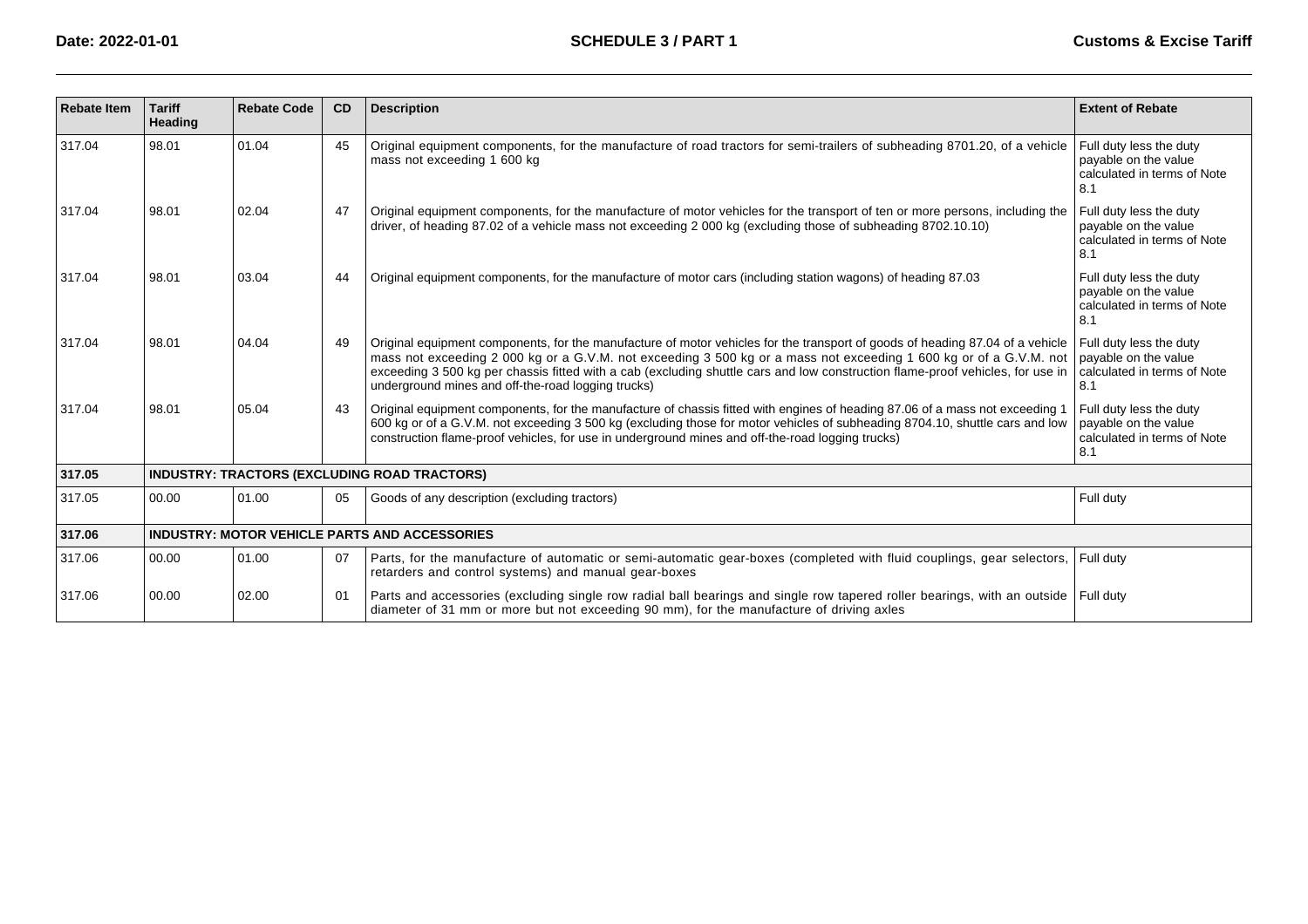| <b>Rebate Item</b> | <b>Tariff</b><br>Heading | <b>Rebate Code</b> | <b>CD</b> | <b>Description</b>                                                                                                                                                                                                                                                                                                                                                                                                                                                                                                                                                                                                                                                                                                                                                                                                                                                                                                                                                                                                                                                                                                                                                                                                                                               | <b>Extent of Rebate</b> |
|--------------------|--------------------------|--------------------|-----------|------------------------------------------------------------------------------------------------------------------------------------------------------------------------------------------------------------------------------------------------------------------------------------------------------------------------------------------------------------------------------------------------------------------------------------------------------------------------------------------------------------------------------------------------------------------------------------------------------------------------------------------------------------------------------------------------------------------------------------------------------------------------------------------------------------------------------------------------------------------------------------------------------------------------------------------------------------------------------------------------------------------------------------------------------------------------------------------------------------------------------------------------------------------------------------------------------------------------------------------------------------------|-------------------------|
| 317.06             | 00.00                    | 03.00              | 06        | Automotive components for use in the manufacture of original equipment components as defined in Chapter 98 of Schedule<br>No. 1 for supply to a specified motor vehicle manufacturer registered under rebate item 317.03 imported by component<br>manufacturers approved by the International Trade Administration Commission.<br>Provided that -<br>(i) such component manufacturer shall submit a quarterly return to the Controller regarding all goods entered under this rebate<br>item together with a schedule supported by copies of bills of material reflecting the actual number of automotive components<br>used in the manufacture of a specific original equipment component and the actual number of original equipment components                                                                                                                                                                                                                                                                                                                                                                                                                                                                                                                | Full duty               |
|                    |                          |                    |           | manufactured as well as the quantity of each original equipment component supplied to motor vehicle manufacturers;<br>(ii) the quarterly return shall be substantiated by statements from motor vehicle manufacturers to whom such components<br>were supplied with specific reference to the part numbers, description and quantity received in respect of each part number<br>during the same period; and<br>(iii) the statements by the motor vehicle manufacturers are certified by a customs and excise officer.                                                                                                                                                                                                                                                                                                                                                                                                                                                                                                                                                                                                                                                                                                                                            |                         |
|                    |                          |                    |           | NOTE:<br>1. For the purposes of this item unless the context indicates otherwise, any expression to which a meaning has been assigned<br>in item 317.03 has the meaning so assigned.                                                                                                                                                                                                                                                                                                                                                                                                                                                                                                                                                                                                                                                                                                                                                                                                                                                                                                                                                                                                                                                                             |                         |
| 317.06             | 00.00                    | 05.00              | 05        | Goods of any description, for use in the manufacture of leather covers, trimmings or the like, whether or not combined with<br>backing material, for supply either as made up covers, individual panels or in the form of kits designed for the interior fitment of<br>motor vehicles, provided that the leather is supplied cut to size and shape                                                                                                                                                                                                                                                                                                                                                                                                                                                                                                                                                                                                                                                                                                                                                                                                                                                                                                               | Full duty               |
| 317.06             | 00.00                    | 06.00              | 07        | Automotive components for use in the manufacture of original equipment components as defined in Chapter 98 of Schedule<br>No. 1 for supply to a heavy vehicle manufacturer registered under rebate item 317.07, imported by component manufacturers<br>approved by the International Trade Administration Commission.<br>Provided that-<br>(i) such component manufacturer shall submit a quarterly return to the Controller regarding all goods entered under this rebate<br>item together with a schedule supported by copies of bills of material reflecting the actual number of automotive components<br>used in the manufacture of a specific original equipment component and the actual number of original equipment components<br>manufactured as well as the quantity of each original equipment component supplied to motor vehicle manufacturers;<br>(ii) the quarterly return shall be substantiated by statements from motor vehicle manufacturers to whom such components<br>were supplied with specific reference to the part numbers, description and quantity received in respect of each part number<br>during the same period; and<br>(iii) the statements by the motor vehicle manufacturers are certified by a customs and excise officer. | Full duty               |
|                    |                          |                    |           | <b>NOTE:</b><br>1. For the purposes of this item unless the context indicates otherwise, any expression to which a meaning has been assigned<br>in item 317.03 for APDP I and item 317.04 for APDP II has the meaning so assigned.                                                                                                                                                                                                                                                                                                                                                                                                                                                                                                                                                                                                                                                                                                                                                                                                                                                                                                                                                                                                                               |                         |
| 317.06             | 00.00                    | 07.00              | 04        | Automotive components for use in the manufacture of original equipment components as defined in Chapter 98 of Schedule<br>No. 1 for supply to a specified motor vehicle manufacturer registered under rebate item 317.04 imported by component<br>manufacturers approved by the International Trade Administration Commission.<br>Provided that -<br>(i) such component manufacturer shall submit a quarterly return to the Controller regarding all goods entered under this rebate<br>item together with a schedule supported by copies of bills of material reflecting the actual number of automotive components<br>used in the manufacture of a specific original equipment component and the actual number of original equipment components<br>manufactured as well as the quantity of each original equipment component supplied to motor vehicle manufacturers;<br>(ii) the quarterly return shall be substantiated by statements from motor vehicle manufacturers to whom such components<br>were supplied with specific reference to the part numbers, description and quantity received in respect of each part number                                                                                                                                | Full duty               |
|                    |                          |                    |           | during the same period; and<br>(iii) the statements by the motor vehicle manufacturers are certified by a customs and excise officer.                                                                                                                                                                                                                                                                                                                                                                                                                                                                                                                                                                                                                                                                                                                                                                                                                                                                                                                                                                                                                                                                                                                            |                         |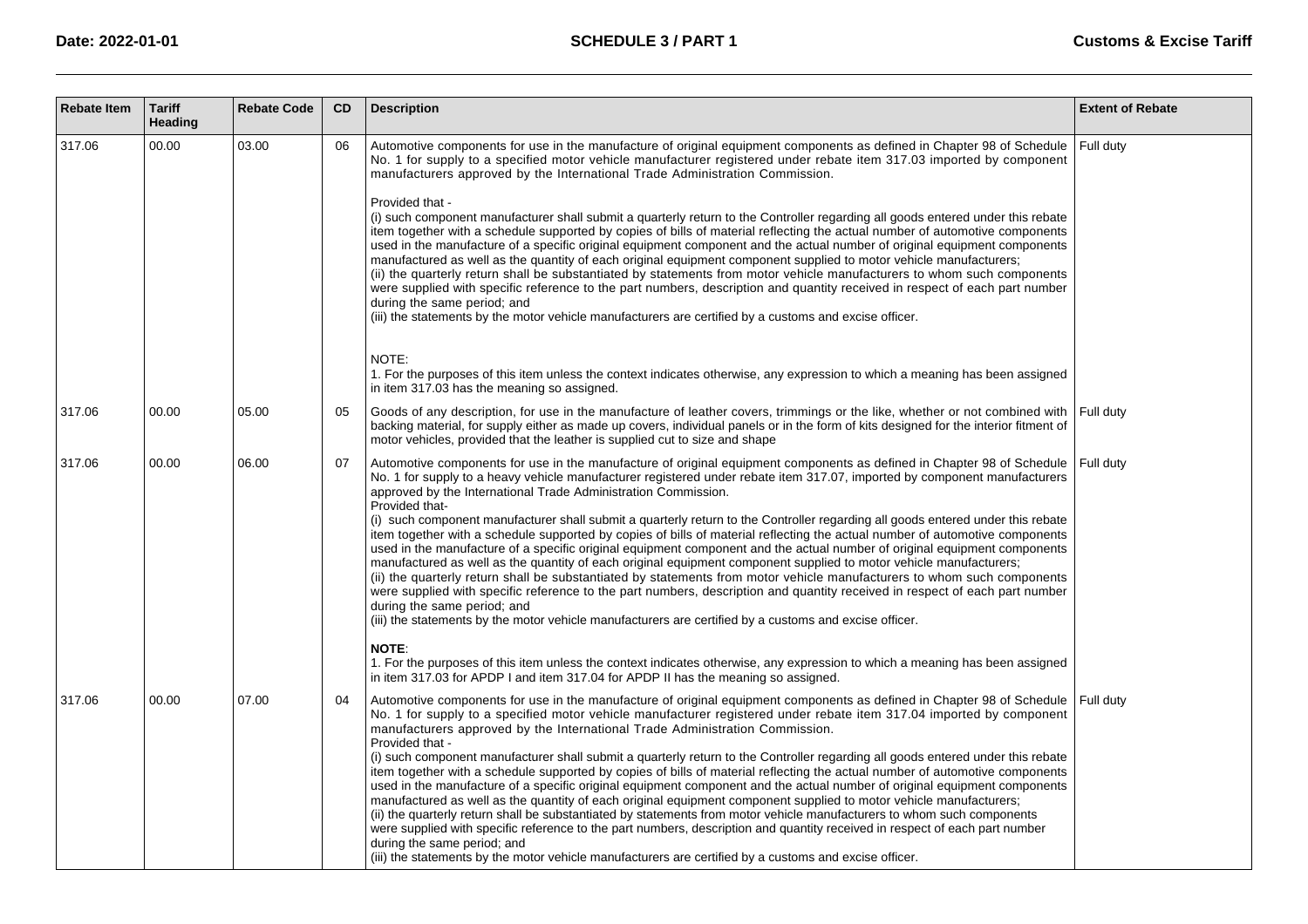| (continued)        |                          |                    |    |                                                                                                                                                                                                                                                          |                         |  |  |  |  |
|--------------------|--------------------------|--------------------|----|----------------------------------------------------------------------------------------------------------------------------------------------------------------------------------------------------------------------------------------------------------|-------------------------|--|--|--|--|
| <b>Rebate Item</b> | <b>Tariff</b><br>Heading | <b>Rebate Code</b> | CD | <b>Description</b>                                                                                                                                                                                                                                       | <b>Extent of Rebate</b> |  |  |  |  |
|                    |                          |                    |    | (iii) the statements by the motor vehicle manufacturers are certified by a customs and excise officer.                                                                                                                                                   |                         |  |  |  |  |
|                    |                          |                    |    | <b>NOTE:</b><br>1. For the purposes of this item unless the context indicates otherwise, any expression to which a meaning has been assigned<br>in item 317.04 has the meaning so assigned.                                                              |                         |  |  |  |  |
| 317.06             | 39.01                    | 01.04              | 46 | Polymers of ethylene of a relative density of 0.94 or more, in primary forms, for the manufacture of fuel tanks                                                                                                                                          | Full duty               |  |  |  |  |
| 317.06             | 3920.30                  | 01.06              | 61 | Plates, sheets, film, foil and strip, of acrylonitrile-butadiene-styrene copolymers (ABS), non-cellular and not reinforced,<br>laminated, supported or similarly combined with other materials                                                           | Full duty               |  |  |  |  |
| 317.06             | 3920.4                   | 01.05              | 53 | Plates, sheets, film, foil and strip, of polymers of vinyl chloride, non-cellular, combined with plates, sheets, film, foil and strip, of<br>acrylonitrile butadiene styrene, for the manufacture of dashboards for motor vehicles of subheading 8708.29 | Full duty               |  |  |  |  |
| 317.06             | 39.21                    | 02.04              | 48 | Plates, sheets, film, foil and strip, cellular, of acrylonitrile-butadiene-styrene copolymers (ABS)                                                                                                                                                      | Full duty               |  |  |  |  |
| 317.06             | 3921.13                  | 02.06              | 62 | Plates, sheets, film, foil and strip, cellular, of polyurethane, for the manufacture of sun visors                                                                                                                                                       | Full duty               |  |  |  |  |
| 317.06             | 3926.90                  | 01.06              | 63 | Articles of plastics, for the manufacture of brake boosters of a kind used in motor vehicles                                                                                                                                                             | Full duty               |  |  |  |  |
| 317.06             | 3926.90                  | 02.06              | 68 | Articles of plastics, for the manufacture of instrument clusters of a kind used in motor vehicles                                                                                                                                                        | Full duty               |  |  |  |  |
| 317.06             | 4011.10                  | 01.06              | 69 | New pneumatic tyres, of rubber, for the manufacture of motor vehicles of a vehicle mass not exceeding 600 kg                                                                                                                                             | Full duty               |  |  |  |  |
| 317.06             | 40.16                    | 01.04              | 42 | Rubber cone seals, for the manufacture of shock absorbers                                                                                                                                                                                                | Full duty               |  |  |  |  |
| 317.06             | 4016.93                  | 01.06              | 63 | Gaskets, washers and other seals of vulcanised rubber, for the manufacture of brake boosters of a kind used in motor vehicles                                                                                                                            | Full duty               |  |  |  |  |
| 317.06             | 4016.99                  | 01.06              | 62 | Articles of vulcanised rubber, for the manufacture of brake boosters of a kind used in motor vehicles                                                                                                                                                    | Full duty               |  |  |  |  |
| 317.06             | 4911.99                  | 01.06              | 63 | Identification plates, being printed matter, for the manufacture of brake boosters of a kind used in motor vehicles                                                                                                                                      | Full duty               |  |  |  |  |
| 317.06             | 73.04                    | 01.04              | 44 | Steel tubes, whether or not fitted with rubber rings bonded thereto, for the manufacture or completion of transmission<br>(propeller) shafts                                                                                                             | Full duty               |  |  |  |  |
| 317.06             | 73.04                    | 02.04              | 49 | Tubes or pipes, of iron or steel, for the manufacture of drag link assemblies                                                                                                                                                                            | Full duty               |  |  |  |  |
| 317.06             | 73.05                    | 01.04              | 40 | Steel tubes, whether or not fitted with rubber rings bonded thereto, for the manufacture or completion of transmission<br>(propeller) shafts                                                                                                             | Full duty               |  |  |  |  |
| 317.06             | 73.05                    | 02.04              | 45 | Tubes or pipes, of iron or steel, for the manufacture of drag link assemblies                                                                                                                                                                            | Full duty               |  |  |  |  |
| 317.06             | 73.06                    | 01.04              | 47 | Steel tubes, whether or not fitted with rubber rings bonded thereto, for the manufacture or completion of transmission<br>(propeller) shafts                                                                                                             | Full duty               |  |  |  |  |
| 317.06             | 73.06                    | 02.04              | 41 | Tubes or pipes, of iron or steel, for the manufacture of drag link assemblies                                                                                                                                                                            | Full duty               |  |  |  |  |
| 317.06             | 73.18                    | 02.04              | 49 | Eye-bolts, for the manufacture of clutch cover assemblies incorporating pressure plates with an outside diameter exceeding<br>300 mm                                                                                                                     | Full duty               |  |  |  |  |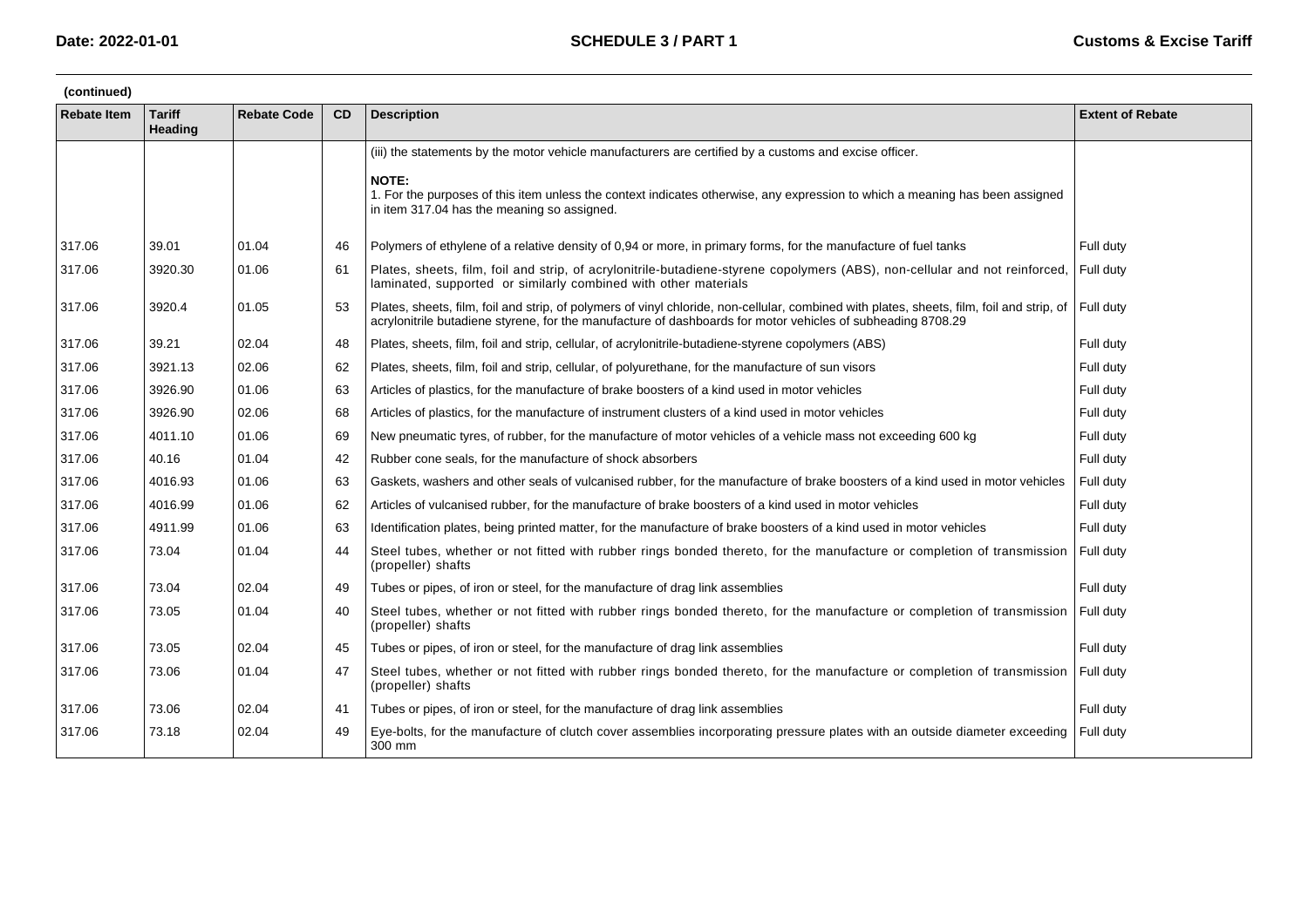| <b>Rebate Item</b> | <b>Tariff</b><br>Heading | <b>Rebate Code</b> | CD | <b>Description</b>                                                                                                                                                                                                                                                                                                                        | <b>Extent of Rebate</b> |
|--------------------|--------------------------|--------------------|----|-------------------------------------------------------------------------------------------------------------------------------------------------------------------------------------------------------------------------------------------------------------------------------------------------------------------------------------------|-------------------------|
| 317.06             | 7318.16                  | 01.06              | 61 | Nuts, for the manufacture of brake boosters of a kind used in motor vehicles                                                                                                                                                                                                                                                              | Full duty               |
| 317.06             | 7318.16                  | 02.06              | 66 | Nuts, with a thread diameter not exceeding 6,5 mm, for the manufacture of instrument clusters of a kind used in motor vehicles                                                                                                                                                                                                            | Full duty               |
| 317.06             | 7318.21                  | 01.06              | 68 | Spring washers, for the manufacture of instrument clusters of a kind used in motor vehicles                                                                                                                                                                                                                                               | Full duty               |
| 317.06             | 73.20                    | 01.04              | 48 | Valve springs, of iron or steel, for the manufacture of shock absorbers                                                                                                                                                                                                                                                                   | Full duty               |
| 317.06             | 8308.20                  | 01.06              | 68 | Blind rivets, for the manufacture of instrument clusters of a kind used in motor vehicles                                                                                                                                                                                                                                                 | Full duty               |
| 317.06             | 8536.69                  | 01.06              | 69 | Electrical circuit items, for the manufacture of instrument clusters of a kind used in motor vehicles                                                                                                                                                                                                                                     | Full duty               |
| 317.06             | 8536.90                  | 01.06              | 67 | Electrical circuit items, for the manufacture of instrument clusters of a kind used in motor vehicles                                                                                                                                                                                                                                     | Full duty               |
| 317.06             | 8544.30                  | 01.06              | 65 | Wiring sets, for the manufacture of instrument clusters of a kind used in motor vehicles                                                                                                                                                                                                                                                  | Full duty               |
| 317.06             | 8544.49                  | 01.06              | 66 | Electrical insulated wire, for the manufacture of instrument clusters of a kind used in motor vehicles                                                                                                                                                                                                                                    | Full duty               |
| 317.06             | 87.08                    | 01.04              | 47 | Ball pins and sockets, for steering joints                                                                                                                                                                                                                                                                                                | Full duty               |
| 317.06             | 87.08                    | 02.04              | 41 | Bodies, for clutch slave cylinder assemblies                                                                                                                                                                                                                                                                                              | Full duty               |
| 317.06             | 87.08                    | 03.04              | 46 | Pressure plates, release levers, release lever plates, release lever pins, struts, clutch release bearing assemblies and<br>diaphragm springs, for the manufacture of clutch cover assemblies incorporating pressure plates with an outside diameter<br>exceeding 300 mm                                                                  | Full duty               |
| 317.06             | 87.08                    | 04.04              | 40 | Hubs, retainer plates, main plates and metal segments, for the manufacture of clutch driven plates with an outside diameter<br>exceeding 300 mm                                                                                                                                                                                           | Full duty               |
| 317.06             | 87.08                    | 05.04              | 45 | Piston rings of sintered iron, valve plates, valve shims and other components, of spring steel of a thickness not exceeding<br>0.635 mm and piston sleeves, for shock absorbers                                                                                                                                                           | Full duty               |
| 317.06             | 87.08                    | 06.04              | 42 | Wheel cylinder assemblies, wheel cylinder connections, tube assemblies, brake shoe holding-down pins, adjusters, including<br>tappets, master cylinder pistons, bodies and reservoirs (including combinations thereof), for hydraulic brake equipment                                                                                     | Full duty               |
| 317.06             | 87.08                    | 07.04              | 44 | Stub axle yokes for independent suspension driving axle shaft sub-assemblies of the type used with cross journal universal<br>joints, complete or incomplete (whether or not finished), for the manufacture or completion of such axle shaft sub-assemblies                                                                               | Full duty               |
| 317.06             | 87.08                    | 08.04              | 49 | Bodies, pistons and anchor plates (whether or not finished), for the manufacture of disc brakes                                                                                                                                                                                                                                           | Full duty               |
| 317.06             | 87.08                    | 09.04              | 43 | Housings, heat control bezels and outlet deflectors, of plastics, for the manufacture of heating equipment                                                                                                                                                                                                                                | Full duty               |
| 317.06             | 87.08                    | 10.04              | 46 | Front-axle assemblies, complete or incomplete (whether or not finished), completely unassembled (except that differential and<br>differential carrier assemblies may be assembled), for the manufacture or completion thereof                                                                                                             | Full duty               |
| 317.06             | 87.08                    | 11.04              | 40 | Steering mechanisms of the rack and pinion type (excluding steering wheels), complete or incomplete, finished or unfinished,<br>completely unassembled, for the manufacture or completion thereof                                                                                                                                         | Full duty               |
| 317.06             | 87.08                    | 12.04              | 45 | Prepared steel tubes fitted with rubber rings bonded thereto, for the manufacture or completion of transmission (propeller)<br>shafts                                                                                                                                                                                                     | Full duty               |
| 317.06             | 87.08                    | 13.04              | 43 | Cross journals for universal joints with an overall length across the journals, including bearing cups, exceeding 95 mm, and<br>parts thereof, together with flange yoke, tube yoke, midship, yoke shaft, muff, slip stub shaft, sleeve yoke and companion<br>flange, unassembled, for the manufacture of transmission (propeller) shafts | Full duty               |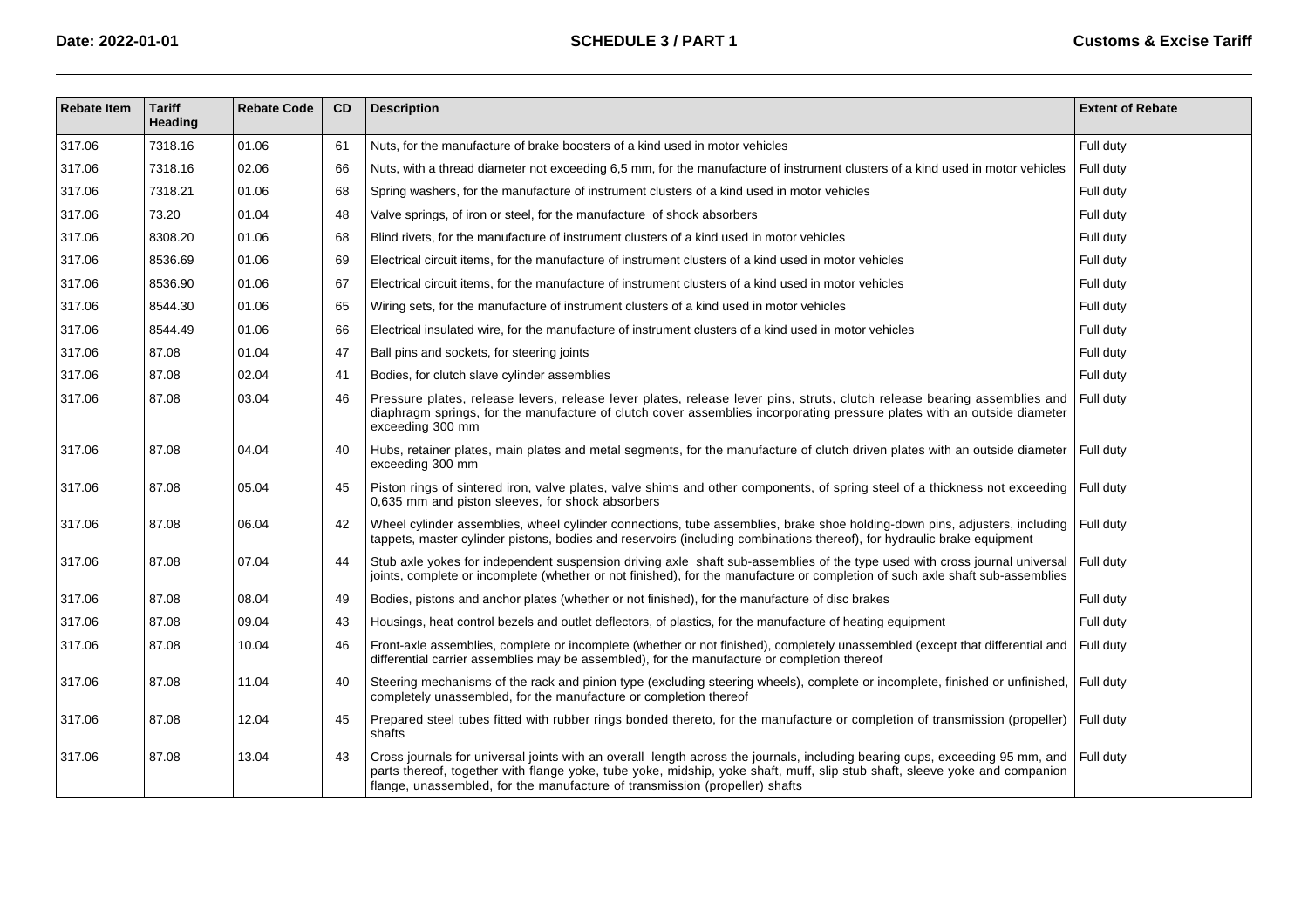| <b>Rebate Item</b> | <b>Tariff</b><br>Heading | <b>Rebate Code</b>                              | CD      | <b>Description</b>                                                                                                                                                                                                                                                                                                                                                                                                                        | <b>Extent of Rebate</b>                                                |
|--------------------|--------------------------|-------------------------------------------------|---------|-------------------------------------------------------------------------------------------------------------------------------------------------------------------------------------------------------------------------------------------------------------------------------------------------------------------------------------------------------------------------------------------------------------------------------------------|------------------------------------------------------------------------|
| 317.06             | 87.08                    | 14.04                                           | 44      | Driving axle shaft sub-assemblies of the constant velocity universal joint type, complete or incomplete (whether or not<br>finished), completely unassembled (except that the universal joints and stub axle may be assembled with the ball bearing in<br>position), for the manufacture or completion thereof                                                                                                                            | Full duty                                                              |
| 317.06             | 87.08                    | 15.04                                           | 49      | Centre carrying bearings mounted in bracket housings, for the manufacture or completion of split type transmission (propeller)<br>shafts                                                                                                                                                                                                                                                                                                  | Full duty                                                              |
| 317.06             | 87.08                    | 16.04                                           | 43      | Ball type constant velocity universal joints, complete or incomplete, splined shafts and rubber dust covers, for the manufacture   Full duty<br>of transmission (propeller) shafts                                                                                                                                                                                                                                                        |                                                                        |
| 317.06             | 87.08                    | 18.04                                           | 42      | Steering wheel components (excluding spokes, outer rings and metal cores), for the manufacture of steering wheels                                                                                                                                                                                                                                                                                                                         | Full duty                                                              |
| 317.06             | 87.08                    | 19.04                                           | 47      | Covers, of iron or steel, of a thickness of 4.5 mm or more, and diaphragm springs, for the manufacture of clutch cover<br>assemblies incorporating pressure plates with an outside diameter not exceeding 300 mm                                                                                                                                                                                                                          | Full duty                                                              |
| 317.06             | 8708.30                  | 01.06                                           | 63      | Backing plates, for the manufacture of assembled brake pads for disc brakes                                                                                                                                                                                                                                                                                                                                                               | Full duty                                                              |
| 317.06             | 8708.30                  | 02.06                                           | 64      | Parts and accessories, for the manufacture of brake boosters of a kind used in motor vehicles                                                                                                                                                                                                                                                                                                                                             | Full duty                                                              |
| 317.06             | 8708.40                  | 01.06                                           | 67      | Gearboxes, for the manufacture of motor vehicles of a vehicle mass not exceeding 600 kg                                                                                                                                                                                                                                                                                                                                                   | Full duty                                                              |
| 317.07             |                          | <b>INDUSTRY: HEAVY VEHICLES</b>                 |         |                                                                                                                                                                                                                                                                                                                                                                                                                                           |                                                                        |
|                    | <b>NOTES:</b>            |                                                 |         |                                                                                                                                                                                                                                                                                                                                                                                                                                           |                                                                        |
|                    |                          | 1. "Heavy vehicles" means -                     |         |                                                                                                                                                                                                                                                                                                                                                                                                                                           |                                                                        |
|                    |                          |                                                 |         | a) road tractors for semi-trailers of subheading 8701.20 of a vehicle mass exceeding 1 600 kg;                                                                                                                                                                                                                                                                                                                                            |                                                                        |
|                    |                          |                                                 |         | (b) motor vehicles for the transport of ten or more persons, including the driver, of heading 87.02, of a vehicle mass exceeding 2 000 kg (excluding those of subheading 8702.10.10);                                                                                                                                                                                                                                                     |                                                                        |
|                    |                          |                                                 |         | (c) motor vehicles for the transport of goods of heading 87.04 of a vehicle mass exceeding 2 000 kg and a G.V.M. exceeding 3 500 kg or of a mass exceeding 1 600 kg and of a G.V.M.<br>exceeding 3 500 kg per chassis fitted with a cab (excluding shuttle cars and low construction flame-proof vehicles, for use in underground mines and off-the-road logging trucks); and                                                             |                                                                        |
|                    |                          |                                                 |         | (d) chassis fitted with engines of heading 87.06, of a mass exceeding 1 600 kg and of a G.V.M. exceeding 3 500 kg (excluding those for shuttle cars and low construction flame-proof<br>vehicles, for use in underground mines and off-the-road logging trucks).                                                                                                                                                                          |                                                                        |
|                    |                          |                                                 |         |                                                                                                                                                                                                                                                                                                                                                                                                                                           |                                                                        |
|                    |                          |                                                 |         | 2.(a) For the purposes of this item unless the context indicates otherwise, any expression to which a meaning has been assigned in item 317.03 or 317.04 has the meaning so assigned.                                                                                                                                                                                                                                                     |                                                                        |
|                    | Schedule No. 1.          |                                                 |         | (b) To qualify for any rebate in terms of this item all components imported for the manufacture of the motor vehicles specified in Note 1 to this item shall be entered under Chapter 98 of                                                                                                                                                                                                                                               |                                                                        |
| 317.07             | 98.01                    | 05.04                                           | 49      | Pneumatic tyres, whether or not fitted to wheel rims                                                                                                                                                                                                                                                                                                                                                                                      | Full duty less 15%                                                     |
| 317.07             | 98.01                    | 06.04                                           | 43      | Other original equipment components                                                                                                                                                                                                                                                                                                                                                                                                       | Full duty                                                              |
| 317.08             |                          | <b>INDUSTRY: SHIPS (EXCLUDING FLYING BOATS)</b> |         |                                                                                                                                                                                                                                                                                                                                                                                                                                           |                                                                        |
| 317.08             | 00.00                    | 01.00                                           | $00 \,$ | Parts and equipment (excluding fishing nets and panels of fishing nets) of ships and boats and materials for use in the building<br>and equipment of new ships and boats, in the rebuilding and re-equipment of ships and boats or in the repair of ships and<br>boats (excluding -<br>(a) ship's stores and catering equipment not specially designed for use on ships and boats;<br>(b) in respect of boats of less than 25 gross ton - | Full duty less the duty in<br>Section B of Part 2 of<br>Schedule No. 1 |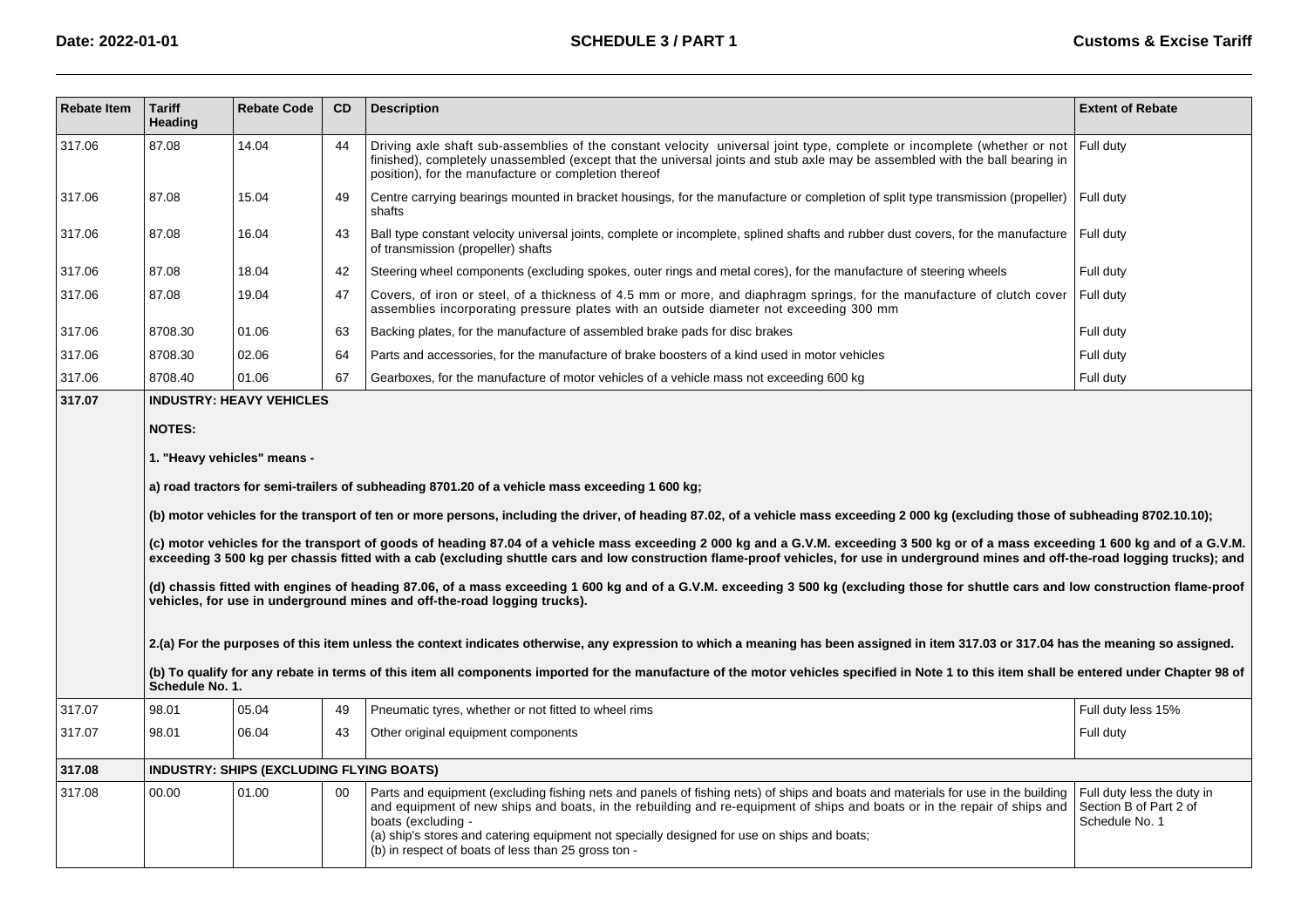| (continued) |                          |                                    |    |                                                                                                                                                                                                                                                                                                                                                                                                                              |                         |
|-------------|--------------------------|------------------------------------|----|------------------------------------------------------------------------------------------------------------------------------------------------------------------------------------------------------------------------------------------------------------------------------------------------------------------------------------------------------------------------------------------------------------------------------|-------------------------|
| Rebate Item | <b>Tariff</b><br>Heading | <b>Rebate Code</b>                 | CD | <b>Description</b>                                                                                                                                                                                                                                                                                                                                                                                                           | <b>Extent of Rebate</b> |
|             |                          |                                    |    | (i) parts and equipment for use in the building and equipment of new boats where no proof is produced to the Commissioner<br>within such a period as he may determine in each case that such boat has been licensed under the Sea Fisheries Act, 1988<br>(Act No. 12 of 1988); and<br>(ii) parts and equipment for use in the rebuilding, re-equipment or repair of boats which are not licenced under the Act<br>mentioned) |                         |
| 317.09      |                          | <b>INDUSTRY: MINE SHUTTLE CARS</b> |    |                                                                                                                                                                                                                                                                                                                                                                                                                              |                         |
| 317.09      | 84.21                    | 01.04                              | 46 | <b>Filters</b>                                                                                                                                                                                                                                                                                                                                                                                                               | Full duty               |
| 317.09      | 84.81                    | 01.04                              | 43 | Valves                                                                                                                                                                                                                                                                                                                                                                                                                       | Full duty               |
| 317.09      | 85.35                    | 01.04                              | 43 | Switches, relays, fuses, plugs, lampholders, terminals and the like                                                                                                                                                                                                                                                                                                                                                          | Full duty               |
| 317.09      | 85.36                    | 01.04                              | 46 | Switches, relays, fuses, plugs, lampholders, terminals and the like                                                                                                                                                                                                                                                                                                                                                          | Full duty               |
| 317.09      | 87.08                    | 01.04                              | 42 | Parts and accessories of shuttle cars                                                                                                                                                                                                                                                                                                                                                                                        | Full duty               |
| 317.10      |                          |                                    |    | INDUSTRY: MECHANICALLY PROPELLED WORK TRUCKS OF THE TYPES USED IN FACTORIES, WAREHOUSES, DOCK AREAS OR AIRPORTS FOR SHORT DISTANCE TRANSPORT OR<br>HANDLING OF GOODS. AND TRACTORS OF THE TYPE USED ON RAILWAY STATION PLATFORMS                                                                                                                                                                                             |                         |
| 317.10      | 84.21                    | 01.04                              | 48 | Filters and parts thereof, for the manufacture of fork-lift trucks and crane trucks                                                                                                                                                                                                                                                                                                                                          | Full duty               |
| 317.10      | 84.81                    | 01.04                              | 45 | Hydraulic valves, for the manufacture of fork-lift trucks and crane trucks                                                                                                                                                                                                                                                                                                                                                   | Full duty               |
| 317.10      | 85.11                    | 01.04                              | 47 | Generators, alternators, starter motors and distributors, for the manufacture of fork-lift trucks and crane trucks                                                                                                                                                                                                                                                                                                           | Full duty               |
| 317.11      |                          | <b>INDUSTRY: SEMI-TRAILERS</b>     |    |                                                                                                                                                                                                                                                                                                                                                                                                                              |                         |
| 317.11      | 87.16                    | 01.04                              | 48 | Shock absorbers with a mass exceeding 100 kg each, brake gear, wheel sub-assemblies, wheel rims and rear-axle sub-<br>assemblies, for the manufacture of semi-trailers with bottom dumping doors                                                                                                                                                                                                                             | Full duty               |
| 317.12      |                          |                                    |    | INDUSTRY: RAILWAY AND TRAMWAY LOCOMOTIVES, ROLLING-STOCK AND PARTS THEREOF NOTE:<br>For the purposes of this item, the expression "railway train sets" means a number of interdependant passenger coaches which collectively form a self-contained module consisting of<br>powered coaches and non-powered coaches containing auxiliary power equipment.                                                                     |                         |
| 317.12      | 84.81                    | 01.04                              | 49 | Pressure relief valves, for the manufacture of railway ballast tampers                                                                                                                                                                                                                                                                                                                                                       | Full duty               |
| 317.12      | 84.81                    | 02.04                              | 43 | Control slide valves, for the manufacture of railway ballast tampers                                                                                                                                                                                                                                                                                                                                                         | Full duty               |
| 317.12      | 85.00                    | 01.02                              | 29 | Electrical machinery, equipment and parts, for the manufacture of railway locomotives and railway train sets                                                                                                                                                                                                                                                                                                                 | Full duty               |
| 317.13      |                          |                                    |    | INDUSTRY: AIRCRAFT (FOR EXAMPLE, HELICOPTERS, AEROPLANES); SPACECRAFT (INCLUDING SATELLITES) AND SPACECRAFT LAUNCH VEHICLES                                                                                                                                                                                                                                                                                                  |                         |
| 317.13      | 00.00                    | 01.00                              | 02 | Goods of any description, for the manufacture of satellites                                                                                                                                                                                                                                                                                                                                                                  | Full duty               |
| 317.13      | 00.00                    | 02.00                              | 04 | Goods of any description, for the manufacture of aircraft interior units of heading 88.07                                                                                                                                                                                                                                                                                                                                    | Full duty               |
| 317.13      | 4908.90                  | 01.06                              | 62 | Other transfers (decalcomanias), for the manufacture of aircraft                                                                                                                                                                                                                                                                                                                                                             | Full duty               |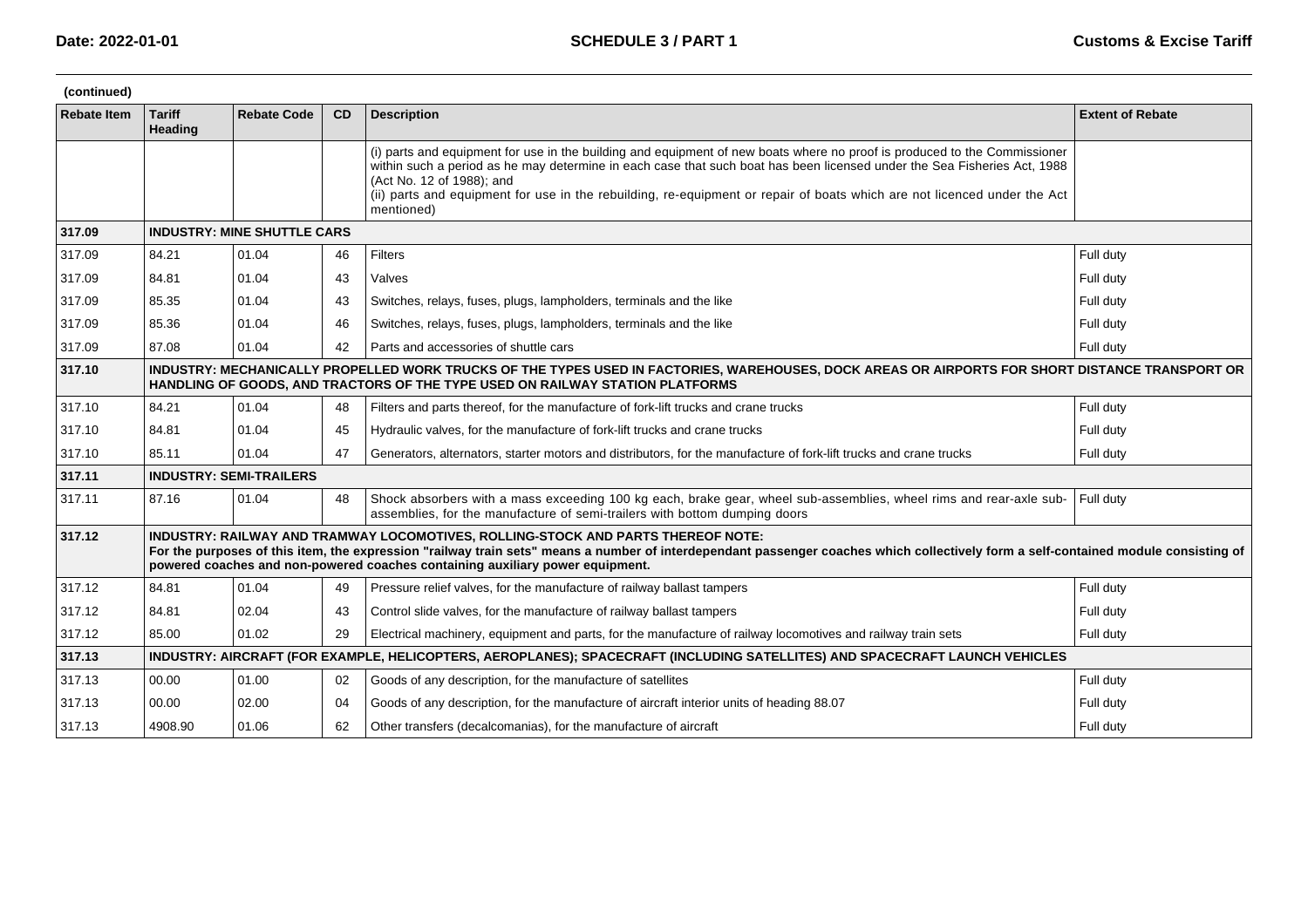| <b>Rebate Item</b> | <b>Tariff</b><br><b>Heading</b> | <b>Rebate Code</b> | <b>CD</b> | <b>Description</b>                                                                                                                                                                                                                                                     | <b>Extent of Rebate</b> |
|--------------------|---------------------------------|--------------------|-----------|------------------------------------------------------------------------------------------------------------------------------------------------------------------------------------------------------------------------------------------------------------------------|-------------------------|
| 317.13             | 7304.90                         | 01.06              | 63        | Other tubes, pipes and hollow profiles, seamless, of iron (excluding cast iron) or steel, of an outside cross-sectional dimension<br>not exceeding 50 mm, for the manufacture of aircraft                                                                              | Full duty               |
| 317.13             | 7307.92                         | 01.06              | 69        | Other threaded elbows, bends and sleeves being iron or steel tube or pipe fittings, for the manufacture of aircraft                                                                                                                                                    | Full duty               |
| 317.13             | 7307.99                         | 01.06              | 66        | Other steel tube or pipe fittings, for the manufacture of aircraft                                                                                                                                                                                                     | Full duty               |
| 317.13             | 7318.15                         | 01.06              | 66        | Other screws, threaded, of iron or steel, for the manufacture of aircraft                                                                                                                                                                                              | Full duty               |
| 317.13             | 7318.15                         | 02.06              | 60        | Other bolts, of iron or steel (excluding bolt ends, screw studs and screw studding) with a thread diameter exceeding 16,5 mm<br>but not exceeding 26 mm, for the manufacture of aircraft                                                                               | Full duty               |
| 317.13             | 7318.16                         | 01.06              | 64        | Other nuts, of iron or steel, threaded, with a thread diameter exceeding 16,5 mm but not exceeding<br>26 mm, for the manufacture of aircraft                                                                                                                           | Full duty               |
| 317.13             | 7320.90                         | 01.06              | 67        | Other helical springs of iron or steel, for the manufacture of aircraft                                                                                                                                                                                                | Full duty               |
| 317.13             | 7608.10                         | 01.06              | 61        | Aluminium tubes and pipes, not alloyed, for the manufacture of aircraft                                                                                                                                                                                                | Full duty               |
| 317.13             | 8302.10                         | 01.06              | 65        | Hinges of base metal, for the manufacture of aircraft                                                                                                                                                                                                                  | Full duty               |
| 317.13             | 8481.80                         | 01.06              | 64        | Other valves, for the manufacture of aircraft                                                                                                                                                                                                                          | Full duty               |
| 317.13             | 8536.20                         | 01.06              | 69        | Other automatic circuit breakers, for the manufacture of aircraft                                                                                                                                                                                                      | Full duty               |
| 317.13             | 8536.41                         | 01.06              | 61        | Other relays for a voltage not exceeding 60 V, for the manufacture of aircraft                                                                                                                                                                                         | Full duty               |
| 317.13             | 8536.50                         | 01.06              | 60        | Other electrical switches, for the manufacture of aircraft                                                                                                                                                                                                             | Full duty               |
| 317.13             | 8536.69                         | 01.06              | 61        | Other electrical plugs and sockets, for the manufacture of aircraft                                                                                                                                                                                                    | Full duty               |
| 317.13             | 8539.22                         | 01.06              | 64        | Other filament lamps, of a power not exceeding 200 W and for a voltage exceeding 100 V, for the manufacture of aircraft                                                                                                                                                | Full duty               |
| 317.13             | 8544.42                         | 01.06              | 61        | Other insulated electric conductors for a voltage not exceeding 80 V, for the manufacture of aircraft                                                                                                                                                                  | Full duty               |
| 317.13             | 9405.4                          | 01.05              | 57        | Other electric lamps and lighting fittings, of base metal, for the manufacture of aircraft                                                                                                                                                                             | Full duty               |
| 318.00             |                                 |                    |           | OPTICAL, PHOTOGRAPHIC, CINEMATOGRAPHIC, MEASURING, CHECKING, PRECISION, MEDICAL AND SURGICAL INSTRUMENTS AND APPARATUS; CLOCKS AND WATCHES;<br>MUSICAL INSTRUMENTS; SOUND RECORDERS OR REPRODUCERS; TELEVISION IMAGE AND SOUND RECORDERS OR REPRODUCERS; PARTS THEREOF |                         |
| 318.01             |                                 |                    |           | INDUSTRY: MEDICAL, SURGICAL, SCIENTIFIC, OPTICAL AND PHOTOGRAPHIC INSTRUMENTS                                                                                                                                                                                          |                         |
| 318.01             | 39.04                           | 01.04              | 43        | Vinyl chloride polymers and copolymers, in blocks, lumps, powders, granules, flakes and similar bulk forms, for the<br>manufacture of medical tubes of plastic, fitted with trocars or other devices                                                                   | Full duty               |
| 318.01             | 3917.40                         | 01.06              | 67        | Fittings, of plastics, for the manufacture of intravenous solution administration sets, blood transfusion equipment and allied<br>medical equipment                                                                                                                    | Full duty               |
| 318.01             | 39.19                           | 01.04              | 40        | Vinyl chloride polymers or copolymers in sheets or film, of a thickness exceeding 0.25 mm but not exceeding 0.75 mm, glass<br>clear, for the manufacture of drip flow and blood transfusion apparatus                                                                  | Full duty               |
| 318.01             | 39.19                           | 02.04              | 44        | Plates, sheets, film, foil and strip, of cross-linked cellular polyethylene, self-adhesive, with discardable backing, for the<br>manufacture of electrocardiograph monitor electrodes                                                                                  | Full duty               |
| 318.01             | 39.19                           | 03.04              | 49        | Plates and sheets, of cellulose acetates, for the manufacture of spectacle frames                                                                                                                                                                                      | Full duty               |
| 318.01             | 39.20                           | 01.04              | 47        | Vinyl chloride polymers or copolymers, in sheets or film, of a thickness exceeding 0.25 mm but not exceeding 0.75 mm, glass<br>clear, for the manufacture of drip flow and blood transfusion apparatus                                                                 | Full duty               |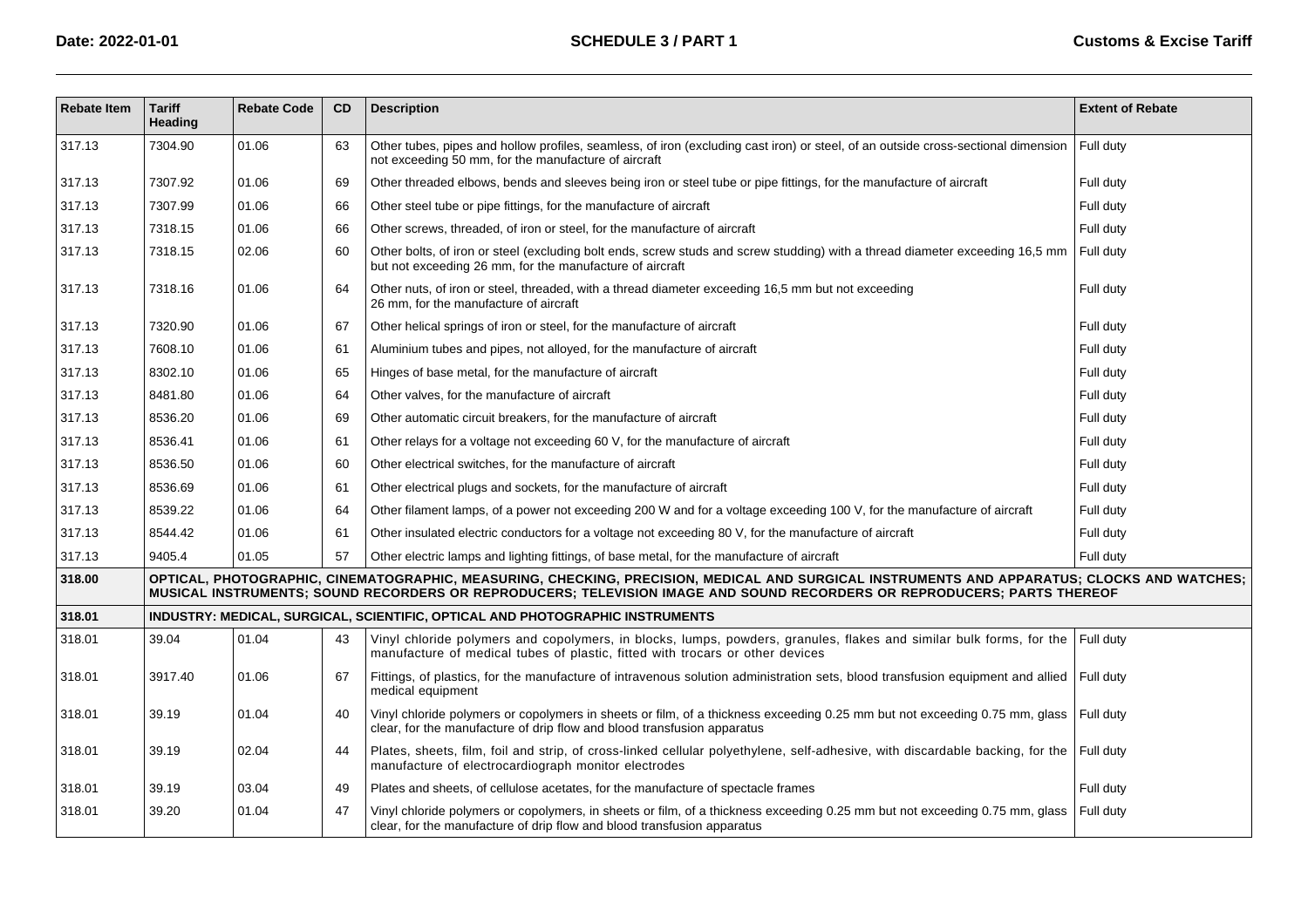| <b>Rebate Item</b> | <b>Tariff</b><br>Heading | <b>Rebate Code</b>                         | <b>CD</b> | <b>Description</b>                                                                                                                                                                                                                                                                                                                                                                                                                                     | <b>Extent of Rebate</b> |
|--------------------|--------------------------|--------------------------------------------|-----------|--------------------------------------------------------------------------------------------------------------------------------------------------------------------------------------------------------------------------------------------------------------------------------------------------------------------------------------------------------------------------------------------------------------------------------------------------------|-------------------------|
| 318.01             | 39.20                    | 02.04                                      | 41        | Plates and sheets, of cellulose acetates, for the manufacture of spectacle frames                                                                                                                                                                                                                                                                                                                                                                      | Full duty               |
| 318.01             | 39.21                    | 01.04                                      | 43        | Plates and sheets, of cellulose acetates, for the manufacture of spectacle frames                                                                                                                                                                                                                                                                                                                                                                      | Full duty               |
| 318.01             | 39.26                    | 01.04                                      | 45        | Moulded articles of plastics, for the manufacture of intravenous solution administration sets, blood transfusion equipment and<br>allied medical equipment                                                                                                                                                                                                                                                                                             | Full duty               |
| 318.01             | 40.16                    | 01.04                                      | 40        | Pistons of vulcanised rubber (excluding hard rubber), for disposable hypodermic syringes                                                                                                                                                                                                                                                                                                                                                               | Full duty               |
| 318.02             |                          | <b>INDUSTRY: MUSICAL INSTRUMENTS</b>       |           |                                                                                                                                                                                                                                                                                                                                                                                                                                                        |                         |
| 318.02             | 44.12                    | 01.04                                      | 41        | Plywood (excluding plywood of alder or birch wood), of a thickness not exceeding 4 mm, not moulded, for the manufacture of<br>guitars                                                                                                                                                                                                                                                                                                                  | Full duty               |
| 318.03             |                          |                                            |           | INDUSTRY: GAS, LIQUID OR ELECTRICITY SUPPLY OR PRODUCTION METERS, INCLUDING CALIBRATING METERS THEREFOR                                                                                                                                                                                                                                                                                                                                                |                         |
| 318.03             | 00.00                    | 01.00                                      | 09        | Goods of any description (excluding mounted or populated circuit boards) for the manufacture of prepayment electricity supply<br>meters classifiable in tariff subheading 9028.30, at such times, in such quantities and subject to such conditions as the<br>International Trade Administration Commission may allow by specific permit, provided the Commission is satisfied that the<br>circuit boards are mounted and populated in the SACU region | Full duty               |
| 319.00             |                          |                                            |           | ARMS AND AMMUNITION; PARTS AND ACCESSORIES THEREOF                                                                                                                                                                                                                                                                                                                                                                                                     |                         |
| 319.01             |                          |                                            |           | INDUSTRY: CARTRIDGES AND OTHER AMMUNITION AND PROJECTILES AND PARTS THEREOF, INCLUDING SHOT AND CARTRIDGE WADS                                                                                                                                                                                                                                                                                                                                         |                         |
| 319.01             | 9306.29                  | 01.06                                      | 67        | Cartridge cases with a length of 78 mm and wads (power pistons) with a diameter of 23 mm and with a length of 24 mm or<br>more but not exceeding 32 mm, depending on the slug loaded (zinc or lead) for use in the manufacture of cartridges<br>classifiable in tariff subheading 9306.21                                                                                                                                                              | Full duty               |
| 320.00             |                          | <b>MISCELLANEOUS MANUFACTURED ARTICLES</b> |           |                                                                                                                                                                                                                                                                                                                                                                                                                                                        |                         |
| 320.01             |                          | <b>INDUSTRY: FURNITURE AND FIXTURES</b>    |           |                                                                                                                                                                                                                                                                                                                                                                                                                                                        |                         |
| 320.01             | 39.19                    | 01.04                                      | 48        | Acrylonitrile-butadiene-styrene, for the manufacture of furniture                                                                                                                                                                                                                                                                                                                                                                                      | Full duty               |
| 320.01             | 39.19                    | 02.04                                      | 42        | Cellular vinyl chloride polymers of a thickness exceeding 8 mm, for the manufacture of motor vehicle seats                                                                                                                                                                                                                                                                                                                                             | Full duty               |
| 320.01             | 39.20                    | 01.04                                      | 45        | Acrylonitrile-butadiene-styrene, for the manufacture of furniture                                                                                                                                                                                                                                                                                                                                                                                      | Full duty               |
| 320.01             | 39.21                    | 02.04                                      | 46        | Cellular vinyl chloride polymers of a thickness exceeding 8 mm, for the manufacture of motor vehicle seats                                                                                                                                                                                                                                                                                                                                             | Full duty               |
| 320.01             | 39.26                    | 01.04                                      | 43        | Handles of plastics                                                                                                                                                                                                                                                                                                                                                                                                                                    | Full duty               |
| 320.01             | 3926.90.90               | 01.08                                      | 87        | Fittings of plastics, for use in the manufacture of furniture classifiable in tariff headings 94.01, 94.03 and mattress supports of<br>subheading 9404.10                                                                                                                                                                                                                                                                                              | Full duty               |
| 320.01             | 4409.29.90               | 01.08                                      | 84        | Wooden dowels (excluding those of bamboo), non-coniferous, for use in the manufacture of furniture classifiable in tariff<br>headings 94.01, 94.03 and mattress supports of subheading 9404.10                                                                                                                                                                                                                                                         | Full duty               |
| 320.01             | 5407.61                  | 01.06                                      | 60        | Woven fabrics, containing 85 per cent or more by mass of non-textured polyester filaments, in such quantities, at such times<br>and subject to such conditions as the International Trade Administration Commission may allow by specfic permit, for use in<br>the manufacture of upholstered furniture classifiable in tariff heading 94.01                                                                                                           | Full duty               |
| 320.01             | 58.01                    | 01.04                                      | 44        | Woven pile fabrics (excluding fabrics of heading 58.02 or 58.06 of Schedule No. 1), for the manufacture of motor vehicle seat Full duty<br>covers and motor vehicle headrest covers                                                                                                                                                                                                                                                                    |                         |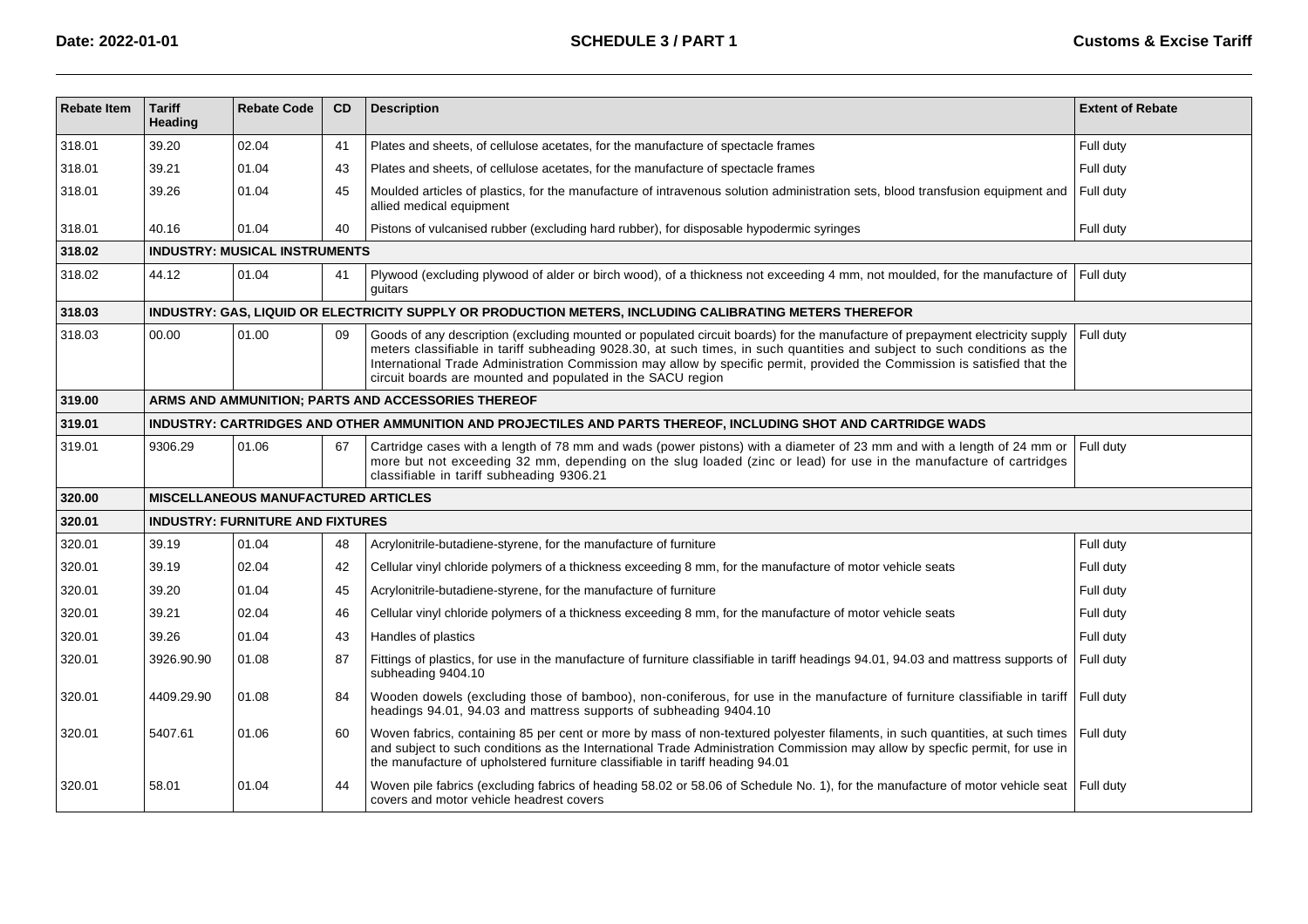| <b>Rebate Item</b> | <b>Tariff</b><br>Heading | <b>Rebate Code</b> | CD | <b>Description</b>                                                                                                                                                                                                                                                                                                                                                                                                                                                                                                                                                                                                            | <b>Extent of Rebate</b> |
|--------------------|--------------------------|--------------------|----|-------------------------------------------------------------------------------------------------------------------------------------------------------------------------------------------------------------------------------------------------------------------------------------------------------------------------------------------------------------------------------------------------------------------------------------------------------------------------------------------------------------------------------------------------------------------------------------------------------------------------------|-------------------------|
| 320.01             | 5903.20.90               | 02.08              | 88 | Other textile fabrics commonly known as imitation leather, laminated with polyurethane, in such quantities, at such times and<br>subject to such conditions as the International Trade Administration Commission may allow by specific permit, for use in the<br>manufacture of upholstered furniture classifiable in tariff heading 94.01.                                                                                                                                                                                                                                                                                   | Full duty               |
| 320.01             | 5907.00.90               | 02.08              | 89 | Textile fabrics commonly known as imitation leather backed with bonded leather, in such quantities, at such times and subject<br>to such conditions as the International Trade Administration Commission may allow by specific permit, for use in the<br>manufacture of upholstered furniture classifiable in tariff heading 94.01.                                                                                                                                                                                                                                                                                           | Full duty               |
| 320.01             | 6005.3                   | 01.05              | 50 | Warp knit fabrics (including those made on galloon knitting machines) (excluding those of heading 60.01 to 60.04), of synthetic<br>fibres, dyed or printed, laminated with another fabric that is either knitted or woven, of a mass exceeding 410 g/m <sup>2</sup> but not<br>exceeding 450 g/m <sup>2</sup> and having a width exceeding 120 cm but not exceeding 150 cm, in such quantities, at such times and<br>subject to such conditions as the International Trade Administration Commission may allow by specific permit for use in the<br>manufacture of upholstered furniture classifiable in tariff heading 94.01 | Full duty               |
| 320.01             | 73.04                    | 01.04              | 40 | Tubing of iron or steel                                                                                                                                                                                                                                                                                                                                                                                                                                                                                                                                                                                                       | Full duty               |
| 320.01             | 73.05                    | 01.04              | 47 | Tubing of iron or steel                                                                                                                                                                                                                                                                                                                                                                                                                                                                                                                                                                                                       | Full duty               |
| 320.01             | 73.06                    | 01.04              | 43 | Tubing of iron or steel                                                                                                                                                                                                                                                                                                                                                                                                                                                                                                                                                                                                       | Full duty               |
| 320.01             | 73.18                    | 01.04              | 40 | Eyebolts and eyescrews of iron or steel                                                                                                                                                                                                                                                                                                                                                                                                                                                                                                                                                                                       | Full duty               |
| 320.01             | 73.18                    | 02.04              | 45 | Nuts and clinch nuts, of iron or steel, for the manufacture of motor vehicle seats                                                                                                                                                                                                                                                                                                                                                                                                                                                                                                                                            | Full duty               |
| 320.01             | 73.26                    | 01.04              | 42 | Support wires, of iron or steel, covered with paper, for the manufacture of motor vehicle seats                                                                                                                                                                                                                                                                                                                                                                                                                                                                                                                               | Full duty               |
| 320.01             | 83.01                    | 01.04              | 44 | Cylinder locks (excluding disc tumbler cylinder locks) and keys therefor                                                                                                                                                                                                                                                                                                                                                                                                                                                                                                                                                      | Full duty               |
| 320.01             | 8301.30                  | 01.06              | 67 | Locks and keys of base metal, for use in the manufacture of furniture classifiable in tariff headings 94.01, 94.03 and mattress<br>supports of subheading 9404.10                                                                                                                                                                                                                                                                                                                                                                                                                                                             | Full duty               |
| 320.01             | 83.02                    | 01.04              | 40 | Escutcheons, ferrules, handles, hooks and sockets, clothing hooks, mirror clips, stays, towel rails and brackets therefor; metal<br>parts of blind rollers                                                                                                                                                                                                                                                                                                                                                                                                                                                                    | Full duty               |
| 320.01             | 83.02                    | 02.04              | 45 | Bed-stead knobs and rosettes and other metal fittings (excluding castors), for bed-steads or mattress supports                                                                                                                                                                                                                                                                                                                                                                                                                                                                                                                | Full duty               |
| 320.01             | 8302.10                  | 01.06              | 69 | Hinges of base metal, for use in the manufacture of furniture classifiable in tariff headings 94.01, 94.03 and mattress supports<br>of subheading 9404.10                                                                                                                                                                                                                                                                                                                                                                                                                                                                     | Full duty               |
| 320.01             | 8302.42.90               | 01.08              | 84 | Base metal mountings, fittings and similar articles suitable for furniture, other, for use in the manufacture of furniture<br>classifiable in tariff headings 94.01, 94.03 and mattress supports of subheading 9404.10                                                                                                                                                                                                                                                                                                                                                                                                        | Full duty               |
| 320.01             | 94.01                    | 01.04              | 40 | Actions, including revolving chair screws, for the manufacture of chairs and other seats                                                                                                                                                                                                                                                                                                                                                                                                                                                                                                                                      | Full duty               |
| 320.01             | 94.01                    | 02.04              | 45 | Plywood seats and backrests for the manufacture of chairs                                                                                                                                                                                                                                                                                                                                                                                                                                                                                                                                                                     | Full duty               |
| 320.01             | 9401.9                   | 01.05              | 51 | Parts, for the manufacture of motor vehicle seats                                                                                                                                                                                                                                                                                                                                                                                                                                                                                                                                                                             | Full duty               |
| 320.01             | 94.03                    | 01.04              | 43 | Table extension screws                                                                                                                                                                                                                                                                                                                                                                                                                                                                                                                                                                                                        | Full duty               |
| 320.02             |                          |                    |    | INDUSTRY: MATTRESSES AND SIMILAR PADDED, STUFFED OR FITTED FURNISHINGS                                                                                                                                                                                                                                                                                                                                                                                                                                                                                                                                                        |                         |
| 320.02             | 52.08                    | 01.04              | 49 | Woven fabrics of cotton, containing 85 per cent or more by mass of cotton, of a mass exceeding<br>100 g/m <sup>2</sup> but not exceeding 200 g/m <sup>2</sup> in rolls of a width of 200 cm or more, in such quantities, at such times and subject to<br>such conditions as the International Trade Administration Commission may allow by specific permit for the manufacture of<br>goods classifiable in tariff heading 94.04                                                                                                                                                                                               | Full duty               |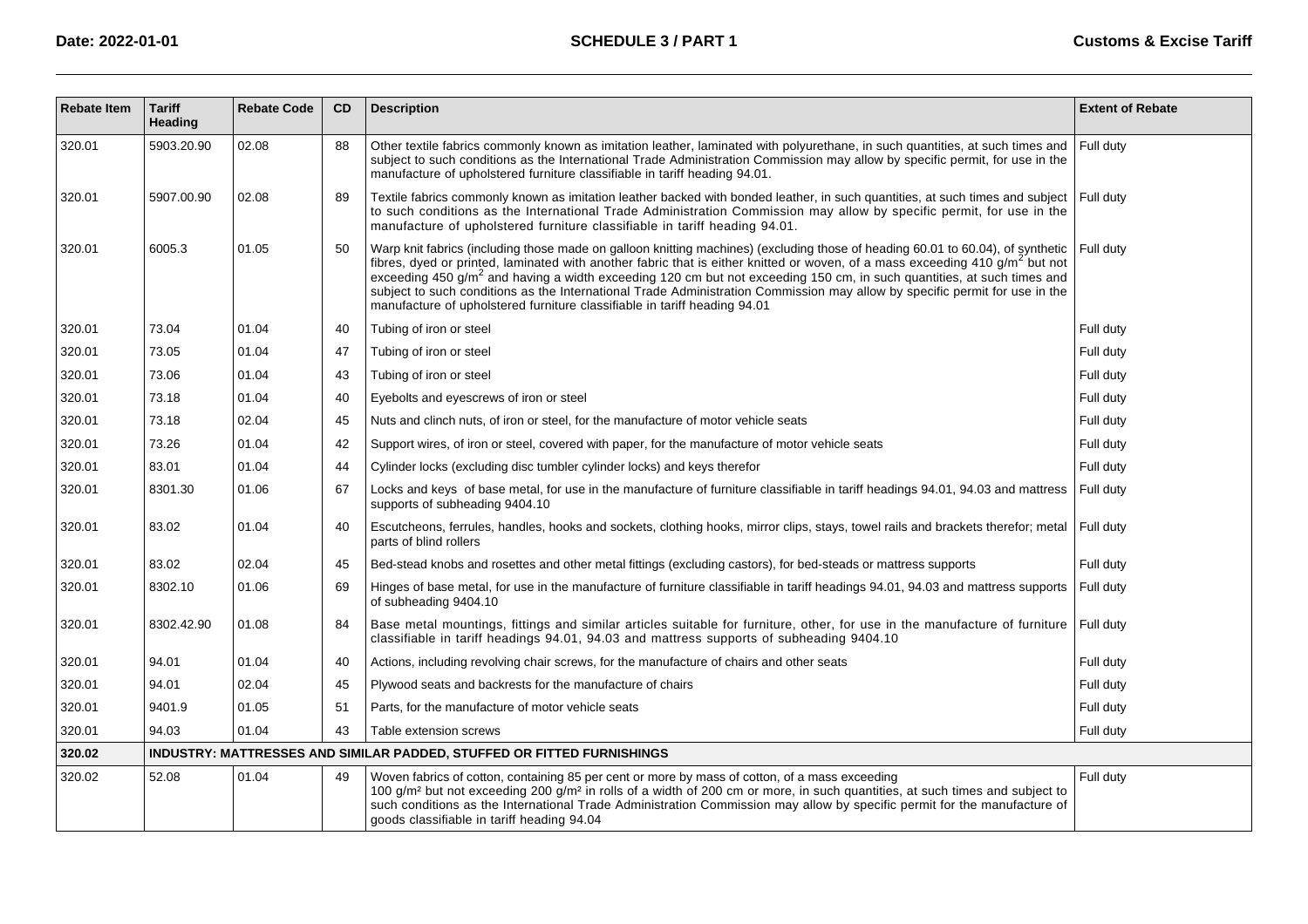| <b>Rebate Item</b> | <b>Tariff</b><br>Heading | <b>Rebate Code</b> | CD | <b>Description</b>                                                                                                                                                                                                                                                                                                                                                                                                                                                       | <b>Extent of Rebate</b> |
|--------------------|--------------------------|--------------------|----|--------------------------------------------------------------------------------------------------------------------------------------------------------------------------------------------------------------------------------------------------------------------------------------------------------------------------------------------------------------------------------------------------------------------------------------------------------------------------|-------------------------|
| 320.02             | 5208.23                  | 01.06              | 69 | Woven fabrics of cotton, containing 85 per cent or more by mass of cotton, of a mass exceeding<br>100 g/m <sup>2</sup> but not exceeding 200 g/m <sup>2</sup> , bleached, with a 3-thread or 4-thread twill, including cross twill and with a thread count<br>of 78 threads per cm <sup>2</sup> or more, in rolls with a width of 160 cm or more, for the manufacture of goods classifiable in tariff<br>subheadings 9404.30 and 9404.90                                 | Full duty               |
| 320.02             | 5208.33                  | 01.06              | 66 | Woven fabrics of cotton, containing 85 per cent or more by mass of cotton, of a mass exceeding<br>100 g/m <sup>2</sup> but not exceeding 200 g/m <sup>2</sup> , dyed, with a 3-thread or 4-thread twill, including cross twill and with a thread count of 78<br>threads per cm <sup>2</sup> or more, in rolls with a width of 160 cm or more, for the manufacture of goods classifiable in tariff headings<br>9404.30 and 9404.90                                        | Full duty               |
| 320.02             | 52.09                    | 01.04              | 45 | Woven fabrics of cotton, containing 85 per cent or more by mass of cotton, of a mass exceeding<br>200 g/m <sup>2</sup> , in rolls of a width of 200 cm or more, in such quantities, at such times and subject to such conditions as the<br>International Trade Administration Commission may allow by specific permit, for the manufacture of goods classifiable in tariff<br>heading 94.04                                                                              | Full duty               |
| 320.02             | 52.10                    | 01.04              | 42 | Woven fabrics of cotton, containing less than 85 per cent of cotton, mixed mainly or solely with man-made fibres, of a mass not<br>exceeding 200 g/m <sup>2</sup> , in rolls of a width of 200 cm or more, in such quantities, at such times and subject to such conditions as<br>the International Trade Administration Commission may allow by specific permit, for the manufacture of goods classifiable in<br>tariff heading 94.04                                   | Full duty               |
| 320.02             | 54.07                    | 01.04              | 44 | Woven fabrics of synthetic filament yarn, including woven fabrics obtained from materials of heading 54.04, in rolls of a width<br>of 160 cm or more, in such quantities, at such times and subject to such conditions as the International Trade Administration<br>Commission may allow by specific permit, for the manufacture of goods classifiable in tariff heading 94.04                                                                                           | Full duty               |
| 320.02             | 55.13                    | 01.04              | 42 | Woven fabrics of synthetic fibres, containing less than 85 per cent by mass of such fibres, mixed mainly or solely with cotton,<br>of a mass not exceeding 170 g/m <sup>2</sup> , in rolls of a width of 200 cm or more, in such quantities, at such times and subject to such<br>conditions as the International Trade Administration Commission may allow by specific permit, for the manufacture of goods<br>classifiable in tariff heading 94.04                     | Full duty               |
| 320.02             | 55.14                    | 01.04              | 49 | Woven fabrics of synthetic staple fibres, containing less than 85 per cent by mass of such fibres, mixed mainly or solely with<br>cotton, of a mass exceeding 170 g/m <sup>2</sup> , dyed or printed, in rolls of a width of 200 cm or more, in such quantities, at such times<br>and subject to such conditions as the International Trade Administration Commission may allow by specific permit, for the<br>manufacture of goods classifiable in tariff heading 94.04 | Full duty               |
| 320.02             | 83.08                    | 01.04              | 40 | Eyelets and rings and other metal fittings, for innerspring mattresses                                                                                                                                                                                                                                                                                                                                                                                                   | Full duty               |
| 320.03             |                          |                    |    | INDUSTRY: BROOMS, BRUSHES AND PAINT ROLLERS                                                                                                                                                                                                                                                                                                                                                                                                                              |                         |
| 320.03             | 39.16                    | 01.04              | 42 | Monofilament of which any cross-sectional dimension exceeds 1 mm, of plastics, for the manufacture of brooms and brushes                                                                                                                                                                                                                                                                                                                                                 | Full duty               |
| 320.03             | 54.04                    | 01.04              | 42 | Synthetic monofilament of 67 dtex or more and of which no cross-sectional dimension exceeds 1 mm, for the manufacture of<br>brooms and brushes                                                                                                                                                                                                                                                                                                                           | Full duty less 6%       |
| 320.03             | 5801.10                  | 01.06              | 66 | Woven pile fabrics and chenile fabrics, of wool or fine animal hair, for the manufacture of rollers for paint rollers                                                                                                                                                                                                                                                                                                                                                    | Full duty less 11%      |
| 320.04             |                          |                    |    | INDUSTRY: ARTICLES AND EQUIPMENT FOR GENERAL PHYSICAL EXCERCISE, GYMNASTICS, ATHLETICS, OTHER SPORTS OR OUTDOOR GAMES                                                                                                                                                                                                                                                                                                                                                    |                         |
| 320.04             | 39.19                    | 01.04              | 43 | Self-adhesive plates, sheets, film, foil, tape, strip and other flat shapes, of plastics, for the manufacture of rugby, soccer and<br>similar balls                                                                                                                                                                                                                                                                                                                      | Full duty               |
| 320.04             | 40.07                    | 01.04              | 46 | Vulcanised rubber thread, for the manufacture of golf balls                                                                                                                                                                                                                                                                                                                                                                                                              | Full duty               |
| 320.04             | 41.00                    | 01.02              | 24 | Leather, for the manfuacture of balls and boxing gloves                                                                                                                                                                                                                                                                                                                                                                                                                  | Full duty               |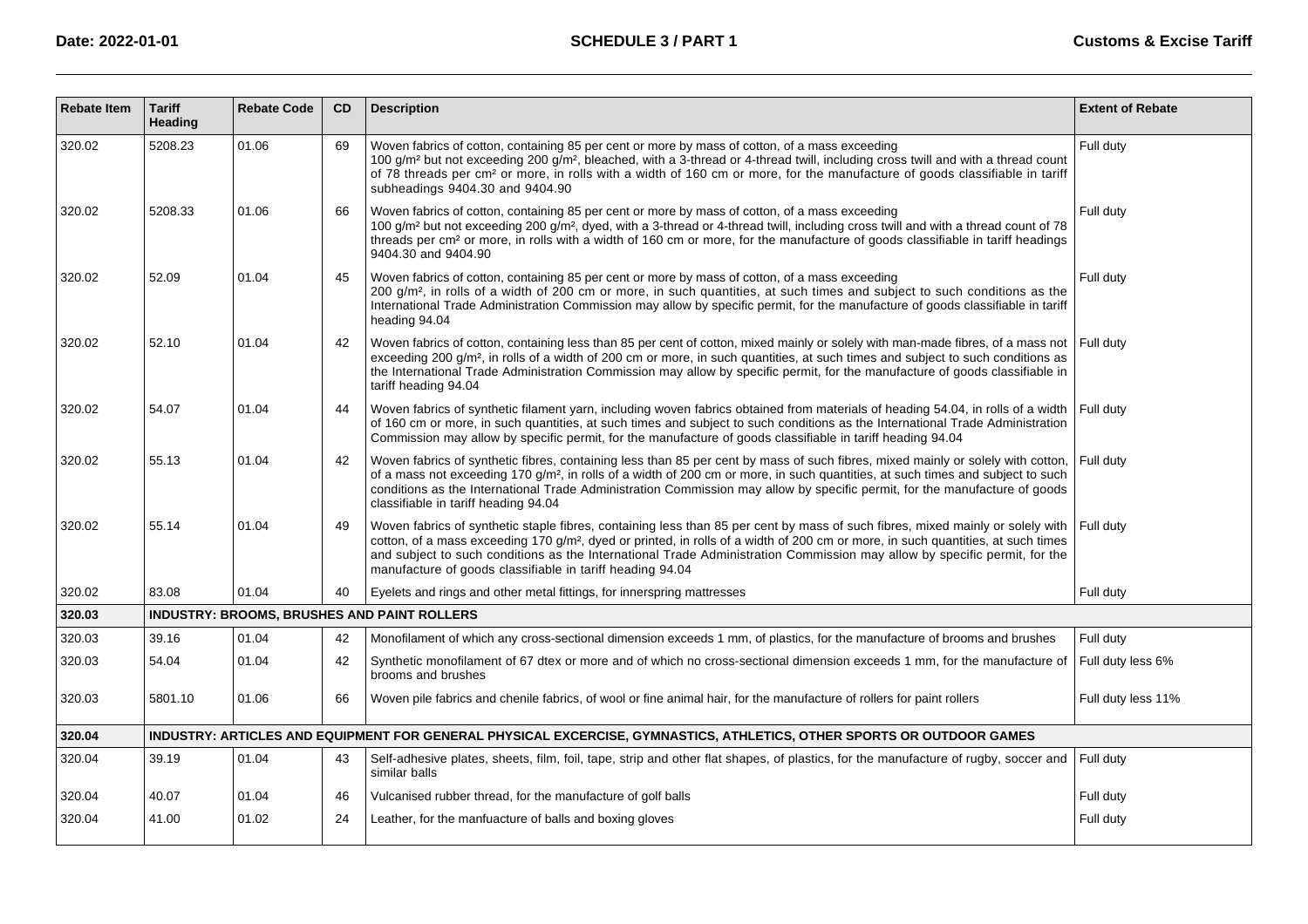| <b>Rebate Item</b> | <b>Tariff</b><br>Heading | <b>Rebate Code</b>                       | CD | <b>Description</b>                                                                                                                                                                                                                                                            | <b>Extent of Rebate</b> |
|--------------------|--------------------------|------------------------------------------|----|-------------------------------------------------------------------------------------------------------------------------------------------------------------------------------------------------------------------------------------------------------------------------------|-------------------------|
| 320.04             | 5404.1                   | 01.05                                    | 57 | Synthetic monofilament of 67 dtex or more and of which no cross-sectional dimension exceeds 1 mm (excluding elastomeric<br>filament), for use in the manufacture of artificial turf classifiable in tariff subheading 9506.99.20                                              | Full duty               |
| 320.04             | 5404.90                  | 01.06                                    | 60 | Strip and the like of synthetic textile materials of an apparent width not exceeding 5 mm for use in the manufacture of artificial<br>turf classifiable in tariff subheading 9506.99.20                                                                                       | Full duty               |
| 320.04             | 5407.20                  | 01.06                                    | 69 | Woven fabrics obtained from strip and the like, of a width exceeding 350 cm, for use in the manufacture of artificial turf Full duty<br>classifiable in tariff subheading 9506.99.20                                                                                          |                         |
| 320.04             | 5512.19                  | 01.06                                    | 61 | Woven fabrics containing 85 per cent or more by mass of polyester staple fibres (excluding unbleached or bleached fabric), of Full duty<br>a width exceeding 350 cm, for use in the manufacture of artificial turf classifiable in tariff subheading 9506.99.20               |                         |
| 320.05             | <b>INDUSTRY: TOYS</b>    |                                          |    |                                                                                                                                                                                                                                                                               |                         |
| 320.05             | 39.04                    | 01.04                                    | 49 | Vinyl chloride compounds, for the manufacture of dolls or slush moulded toys                                                                                                                                                                                                  | Full duty less 6%       |
| 320.05             | 54.02                    | 01.04                                    | 43 | Yarn of man-made filaments, for the manufacture of dolls                                                                                                                                                                                                                      | Full duty               |
| 320.05             | 60.01                    | 01.04                                    | 45 | Pile fabrics, including "long pile" fabrics and terry fabrics, knitted or crocheted                                                                                                                                                                                           | Full duty               |
| 320.06             |                          | <b>SWIMMING POOLS AND PADDLING POOLS</b> |    |                                                                                                                                                                                                                                                                               |                         |
| 320.06             | 3920.43                  | 01.06                                    | 69 | Plates, sheets, film, foil and strip, of polymers of vinyl chloride (PVC), containing by mass not less than 6 percent of<br>plasticisers, of a thickness of 0,25 mm or more but not exceeding 0,6 mm, for the manufacture of collapsible swimming pools<br>and paddling pools | Full duty               |
| 320.07             |                          | <b>INDUSTRY: SLIDE FASTENERS</b>         |    |                                                                                                                                                                                                                                                                               |                         |
| 320.07             | 54.04                    | 01.04                                    | 41 | Synthetic monofilament of 67 dtex or more and of a cross-sectional dimension of 0.3 mm or more but not exceeding 1 mm                                                                                                                                                         | Full duty less 6%       |
| 320.07             | 54.05                    | 01.04                                    | 46 | Artificial monofilament of 67 dtex or more and of a cross-sectional dimension of 0,3 mm or more but<br>not exceeding 1 mm                                                                                                                                                     | Full duty less 12%      |
| 320.07             | 74.09                    | 01.04                                    | 47 | Copper strip, of a thickness exceeding 0,15 mm and a width not exceeding 30,5 mm                                                                                                                                                                                              | Full duty               |
| 320.09             |                          |                                          |    | INDUSTRY: TYPEWRITER OR SIMILAR RIBBONS, INKED OR OTHERWISE PREPARED FOR GIVING IMPRESSIONS, WHETHER OR NOT ON SPOOLS OR IN CARTRIDGES                                                                                                                                        |                         |
| 320.09             | 3921.90                  | 01.06                                    | 62 | Plates, sheets, film, foil and strip, of a width exceeding 300 mm, of polymers of ethylene coated with carbon                                                                                                                                                                 | Full duty               |
| 320.09             | 3923.40                  | 01.06                                    | 69 | Spools, cassettes, cores and similar supports, of plastics                                                                                                                                                                                                                    | Full duty               |
| 320.09             | 5806.3                   | 01.05                                    | 58 | Narrow woven fabrics (excluding goods of heading 58.07)                                                                                                                                                                                                                       | Full duty               |
| 320.10             |                          |                                          |    | INDUSTRY: CHRISTMAS TREE DECORATIONS AND SIMILAR ARTICLES FOR CHRISTMAS FESTIVITIES                                                                                                                                                                                           |                         |
| 320.10             | 39.04                    | 01.04                                    | 48 | Metallised vinyl chloride polymers or copolymers                                                                                                                                                                                                                              | Full duty               |
| 320.10             | 39.20                    | 01.04                                    | 41 | Metallised vinyl chloride polymers or copolymers                                                                                                                                                                                                                              | Full duty               |
| 320.10             | 39.21                    | 01.04                                    | 48 | Metallised vinyl chloride polymers or copolymers                                                                                                                                                                                                                              | Full duty               |
| 320.10             | 71.17                    | 01.04                                    | 43 | Small articles of a value for duty purposes not exceeding 7c each and charms, for the manufacture of Christmas stockings and<br>Christmas crackers                                                                                                                            | Full duty               |
| 320.11             |                          |                                          |    | INDUSTRY: LAMPS AND LIGHTING FITTINGS, ILLUMINATING SIGNS, ILLUMINATED NAME-PLATES AND THE LIKE                                                                                                                                                                               |                         |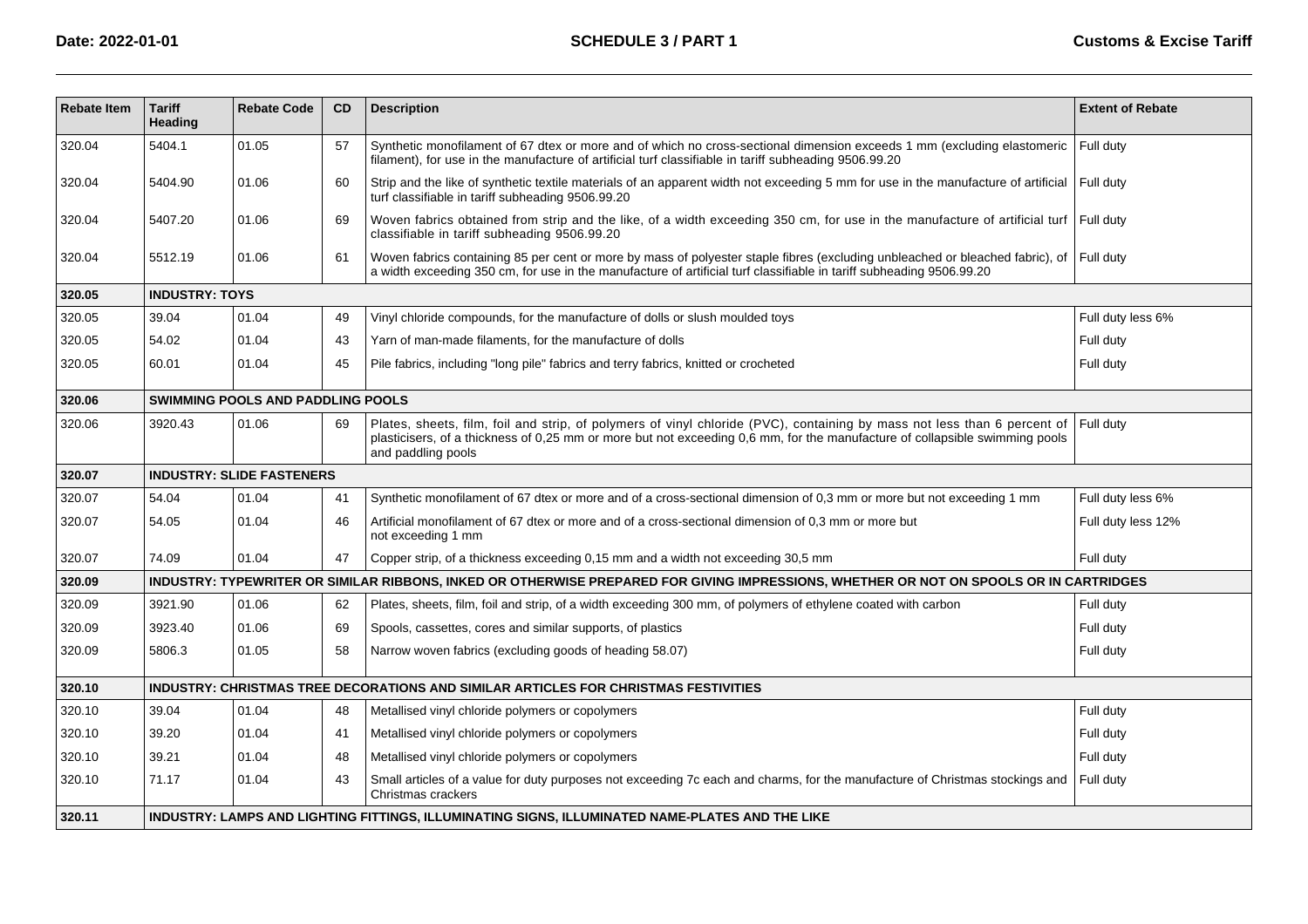| <b>Rebate Item</b> | <b>Tariff</b><br>Heading                                   | <b>Rebate Code</b>                                                                                                       | <b>CD</b> | <b>Description</b>                                                                                                                                                                                                                                                                                                                                                        | <b>Extent of Rebate</b> |  |  |  |  |  |
|--------------------|------------------------------------------------------------|--------------------------------------------------------------------------------------------------------------------------|-----------|---------------------------------------------------------------------------------------------------------------------------------------------------------------------------------------------------------------------------------------------------------------------------------------------------------------------------------------------------------------------------|-------------------------|--|--|--|--|--|
| 320.11             | 76.06                                                      | 01.04                                                                                                                    | 42        | Aluminium plates, sheets and strip, of a thickness exceeding 0,2 mm but not exceeding 1,2 mm, whether or not in coils,<br>containing by mass 99.7 per cent or more of aluminium, anodised, for the manufacture of reflectors for lighting fittings of<br>subheading 9405.99                                                                                               | Full duty               |  |  |  |  |  |
| 320.12             |                                                            | INDUSTRY: SANITARY TOWELS (PADS) AND TAMPONS, NAPKINS AND NAPKIN LINERS FOR BABIES AND SIMILAR ARTICLES, OF ANY MATERIAL |           |                                                                                                                                                                                                                                                                                                                                                                           |                         |  |  |  |  |  |
| 320.12             | 3919.10                                                    | 01.06                                                                                                                    | 66        | Self-adhesive plates, sheets, film, foil, tape, strip and other flat shapes, of polymers of propylene, in rolls of a width not Full duty<br>exceeding 200 mm, for the manufacture of disposable napkins (diapers)                                                                                                                                                         |                         |  |  |  |  |  |
| 320.12             | 3920.10                                                    | 01.06                                                                                                                    | 63        | Other plates, sheets, film, foil and strip, of polymers of ethylene, of a thickness exceeding 0,012 mm but not exceeding 0,06<br>mm, non-cellular and not reinforced, laminated, supported or similarly combined with other materials, for the manufacture of<br>disposable napkins (diapers)                                                                             | Full duty               |  |  |  |  |  |
| 320.12             | 3920.20                                                    | 01.06                                                                                                                    | 60        | Other plates, sheets, film, foil and strip, of polymers of propylene, of a thickness exceeding 0,012 mm or more but not Full duty<br>exceeding 0,06 mm, not heat shrinkable, non-cellular and not reinforced, laminated, supported or similarly combined with other<br>materials, for the manufacture of disposable napkins (diapers)                                     |                         |  |  |  |  |  |
| 320.12             | 5404.11                                                    | 01.06                                                                                                                    | 65        | Synthetic monofilament, elastomeric, of 67 dtex or more and of which no cross-sectional dimension exceeds 1 mm, for the Full duty<br>manufacture of disposable napkins (diapers)                                                                                                                                                                                          |                         |  |  |  |  |  |
| 320.12             | 54.07                                                      | 01.04                                                                                                                    | 48        | Woven fabrics consisting of a scrim of polyamide monofilament yarns and an appliqué of man-made fibres, of a mass not Full duty less 15%<br>exceeding 20 g/m <sup>2</sup> , for the manufacture of sanitary pads                                                                                                                                                          |                         |  |  |  |  |  |
| 320.12             | 5603.1                                                     | 01.05                                                                                                                    | 52        | Nonwovens of man-made filaments, whether or not impregnated, coated, covered or laminated, of a mass not exceeding 150<br>g/m <sup>2</sup> , for the manufacture of disposable napkins (diapers), at such times, in such quantities and subject to such conditions as<br>the International Trade Administration Commission may allow by specific permit                   | Full duty               |  |  |  |  |  |
| 320.12             | 5603.9                                                     | 01.05                                                                                                                    | 50        | Nonwovens (excluding those of man-made filaments), whether or not impregnated, coated, covered or laminated, of a mass<br>not exceeding 150 g/m <sup>2</sup> , for the manufacture of disposable napkins (diapers), at such times, in such quantities and subject to<br>such conditions as the International Trade Administration Commission may allow by specific permit | Full dutv               |  |  |  |  |  |
| 320.12             | 58.11                                                      | 01.04                                                                                                                    | 49        | Woven fabrics consisting of a scrim of polyamide monofilament yarns and an appliqué of man-made fibres, of a mass not   Full duty less 15%<br>exceeding 20 g/m <sup>2</sup> , for the manufacture of sanitary pads                                                                                                                                                        |                         |  |  |  |  |  |
| 320.12             | 5903.90                                                    | 01.06                                                                                                                    | 67        | Textile fabrics impregnated, coated, covered or laminated with plastics [excluding fabrics impregnated, coated, covered or<br>laminated with poly (vinyl chloride) and polyurethane], of a mass of less than 200 g/m <sup>2</sup> , for the manufactured of disposable<br>napkins (diapers)                                                                               | Full duty               |  |  |  |  |  |
| 321.00             | <b>GENERAL</b>                                             |                                                                                                                          |           |                                                                                                                                                                                                                                                                                                                                                                           |                         |  |  |  |  |  |
| 321.01             | <b>INDUSTRY: MATERIALS FOR GENERAL INDUSTRIAL PURPOSES</b> |                                                                                                                          |           |                                                                                                                                                                                                                                                                                                                                                                           |                         |  |  |  |  |  |
| 321.01             | 28.00                                                      | 01.02                                                                                                                    | 26        | Inorganic chemicals (excluding chrome oxide green, titanium oxide, zinc oxide, tin oxide, iron oxide, zinc chromate, lead Full duty<br>chromate, barium chromate and strontium chromate), for use as pigments or colours                                                                                                                                                  |                         |  |  |  |  |  |
| 321.01             | 32.06                                                      | 01.04                                                                                                                    | 46        | Other colouring matter and preparations (excluding those based on titanium dioxide, chrome oxide green, zinc chromate, lead<br>chromate, barium chromate or strontium chromate)                                                                                                                                                                                           | Full duty               |  |  |  |  |  |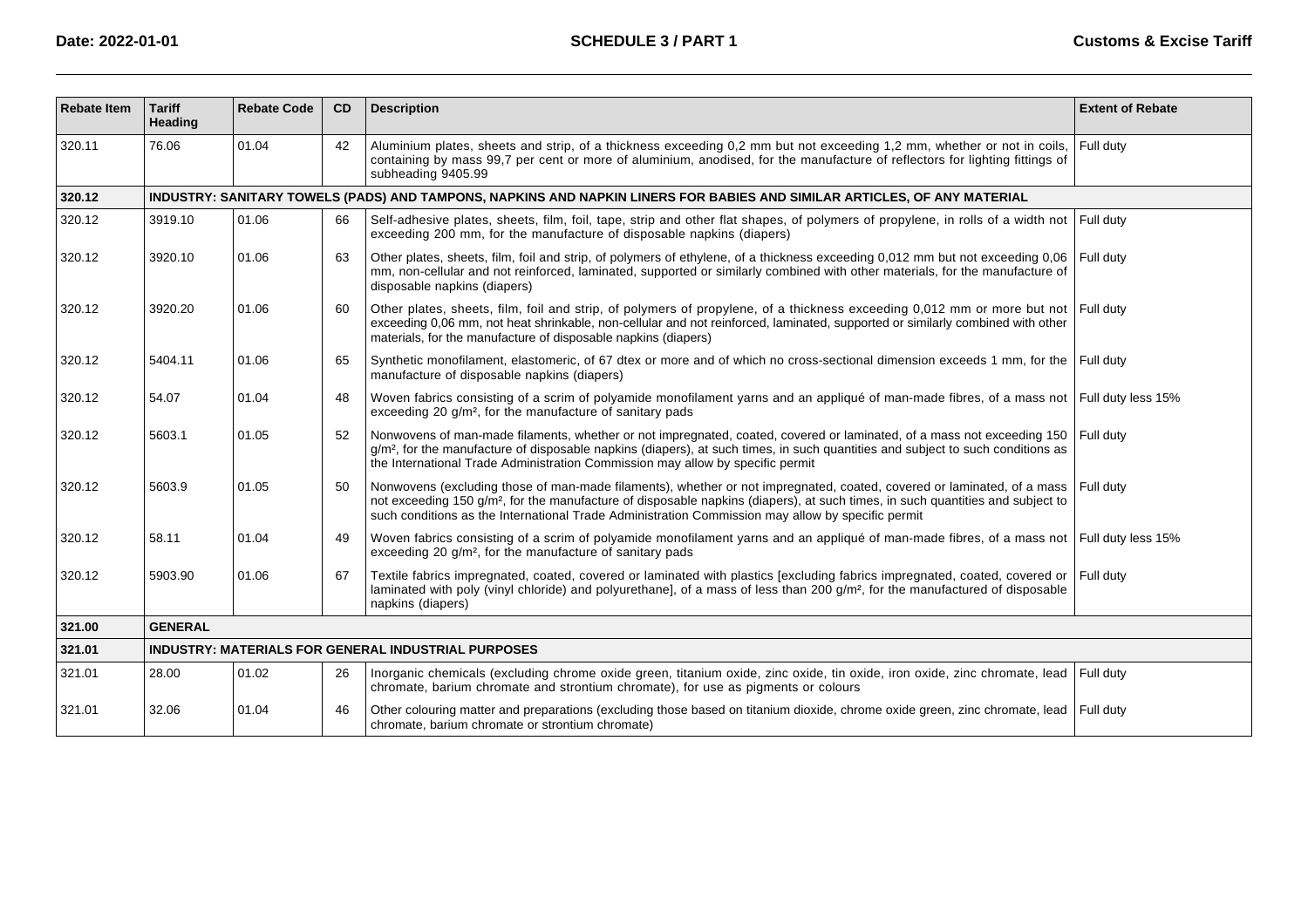#### **SCHEDULE 3 PART 2**

## **GOODS USED IN THE MANUFACTURE OF OTHER GOODS FOR EXPORT**

# **NOTES:**

- 1. Goods cleared in terms of this Part (excluding goods cleared under rebate item 360.01) or goods processed or manufactured from such cleared goods may not be diverted for consumption in the Republicwithout prior approval from the Commissioner.
- 2.Liability for the duty on any goods allowed in terms of this Part will cease upon production of documentary evidence that such goods were exported, that proper clearance was made, or that the goods were transferred in terms of the provisions of rule 75.11.
- 3.All transactions in connection with this Part shall be entered in a separate rebate stock record.
- 4.Processed or manufactured goods (excluding those processed or manufactured in terms of rebate item 360.01) may not be packed and exported without official supervision unless the Controller's permission has been obtained and the registrant must notify the Controller of his or her intention to pack and export such goods.
- 5. The processed or manufactured goods (excluding those processed or manufactured in terms of rebate item 360.01) must be stored in a rebate store separately from the goods cleared in terms of Part 1 of thisSchedule, until the requirements referred to in Note 2 have been complied with.
- 6.The rebate item in terms of which the raw material was imported, must be reflected in the field "Rebate Item" on the export bill of entry.
- 7.In case where the registered manufacturer is not the exporter of the processed or manufactured goods, the exporter or any party dealing with such processed or manufactured goods must also register in terms of this Part and comply with all the requirements thereof.